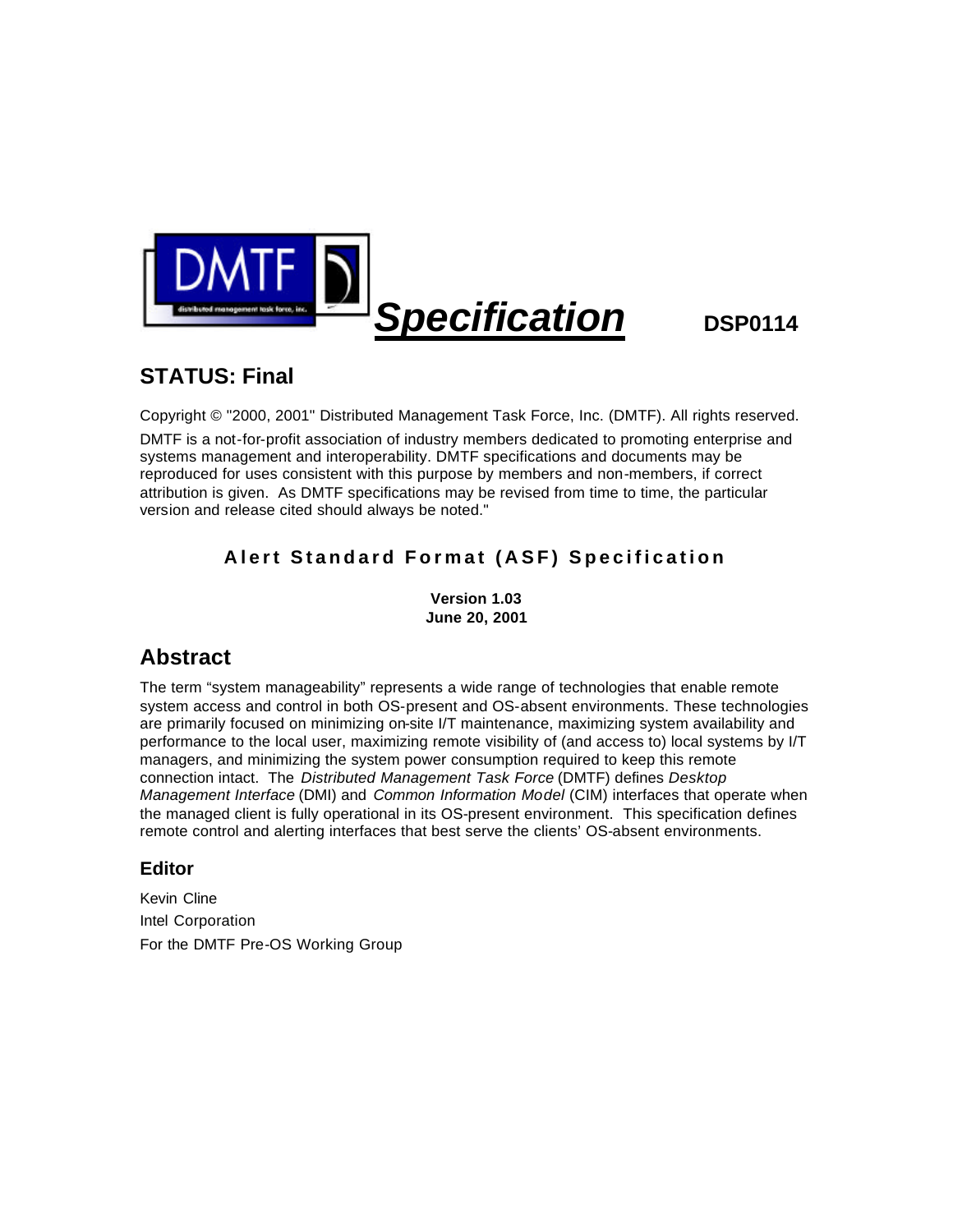# **Change History:**

| Version          | Date          | Author      | Changes                                                                                                           |  |  |  |
|------------------|---------------|-------------|-------------------------------------------------------------------------------------------------------------------|--|--|--|
| 1.0a             | October 13,   | K.          | First Draft release for the DMTF Member Comment phase.                                                            |  |  |  |
|                  | 2000          | Cline       |                                                                                                                   |  |  |  |
| 1.0 <sub>b</sub> | December 13,  | K.          | Updated for the following Member Comments:                                                                        |  |  |  |
|                  | 2000          | Cline       | Add RMCP to Terminology Table<br>ASFCR001<br>$\bullet$                                                            |  |  |  |
|                  |               |             | ASFCR002 Add URL to Terminology Table, pointing to<br>$\bullet$                                                   |  |  |  |
|                  |               |             | <b>Enterprise Numbers</b>                                                                                         |  |  |  |
|                  |               |             | Corrections to "Using the Message Tag"<br>ASFCR003<br>$\bullet$<br>section.                                       |  |  |  |
|                  |               |             | ASFCR004 Remove "header" comment from RMCP section<br>$\bullet$<br>3.2.3.1                                        |  |  |  |
|                  |               |             | ASFCR005<br>Boot options "clear" clarification (3.2.3.1)<br>$\bullet$                                             |  |  |  |
|                  |               |             | ASFCR006<br>Corrections to "C" style structures (4.1.2.6 and<br>$\bullet$<br>4.1.2.7                              |  |  |  |
|                  |               |             | Add suggested policies for firmware use of boot<br>ASFCR007<br>options (5.2.1)                                    |  |  |  |
|                  |               |             | Return OEM command capability to RMCP boot<br>ASFCR009<br>options commands (3.2.3.1, 4.1.2.6, and<br>$5.2.1.1$ ). |  |  |  |
|                  |               |             | Correct ASF IANA number in RMCP section<br>ASFCR010<br>٠<br>(3.2.4).                                              |  |  |  |
| 1.0.c            | January 17,   | K.          | Updated for the following Member Comments:                                                                        |  |  |  |
|                  | 2001          | Cline       | ASFCR008 Add Asynchronous Notification SMBus<br>$\bullet$                                                         |  |  |  |
|                  |               |             | message ( <need numbers="" section="">).</need>                                                                   |  |  |  |
|                  |               |             | Clarify which device controls the de-assertion<br>ASFCR011<br>bit of a the Event Offset field for Get Event Data  |  |  |  |
|                  |               |             | command (5.1.1.1).                                                                                                |  |  |  |
| 1.01             | May 23, 2001  | K.          | Accepted all previous changes and updated for the following                                                       |  |  |  |
|                  |               | Cline       | <b>Member Comments:</b>                                                                                           |  |  |  |
|                  |               |             | ASFCR013 Add System Firmware Error/Progress codes<br>$\bullet$                                                    |  |  |  |
|                  |               |             | ASFCR014 Clarifications found during ASD compliance                                                               |  |  |  |
|                  |               |             | documentation<br>Renumber checklists to produce sequential and<br>ASFCR015                                        |  |  |  |
|                  |               |             | ascending-ordering.                                                                                               |  |  |  |
| 1.02             | May 30, 2001  | K.          | Updated for the following Member Comments:                                                                        |  |  |  |
|                  |               | Cline       | ASFCR012 SMBus 2.0 Compliance update                                                                              |  |  |  |
| 1.03             | June 13, 2001 | K.          | Updated for the following Member Comments:                                                                        |  |  |  |
|                  |               | Cline       | ASFCR016 Example correction in section 5.1.1.2<br>$\bullet$                                                       |  |  |  |
| 1.03             | June 19, 2001 | K.          | Document status -> Final                                                                                          |  |  |  |
| Final            |               | Cline       |                                                                                                                   |  |  |  |
|                  | June 20, 2001 | K.<br>Cline | Name change to Alert Standard Format.                                                                             |  |  |  |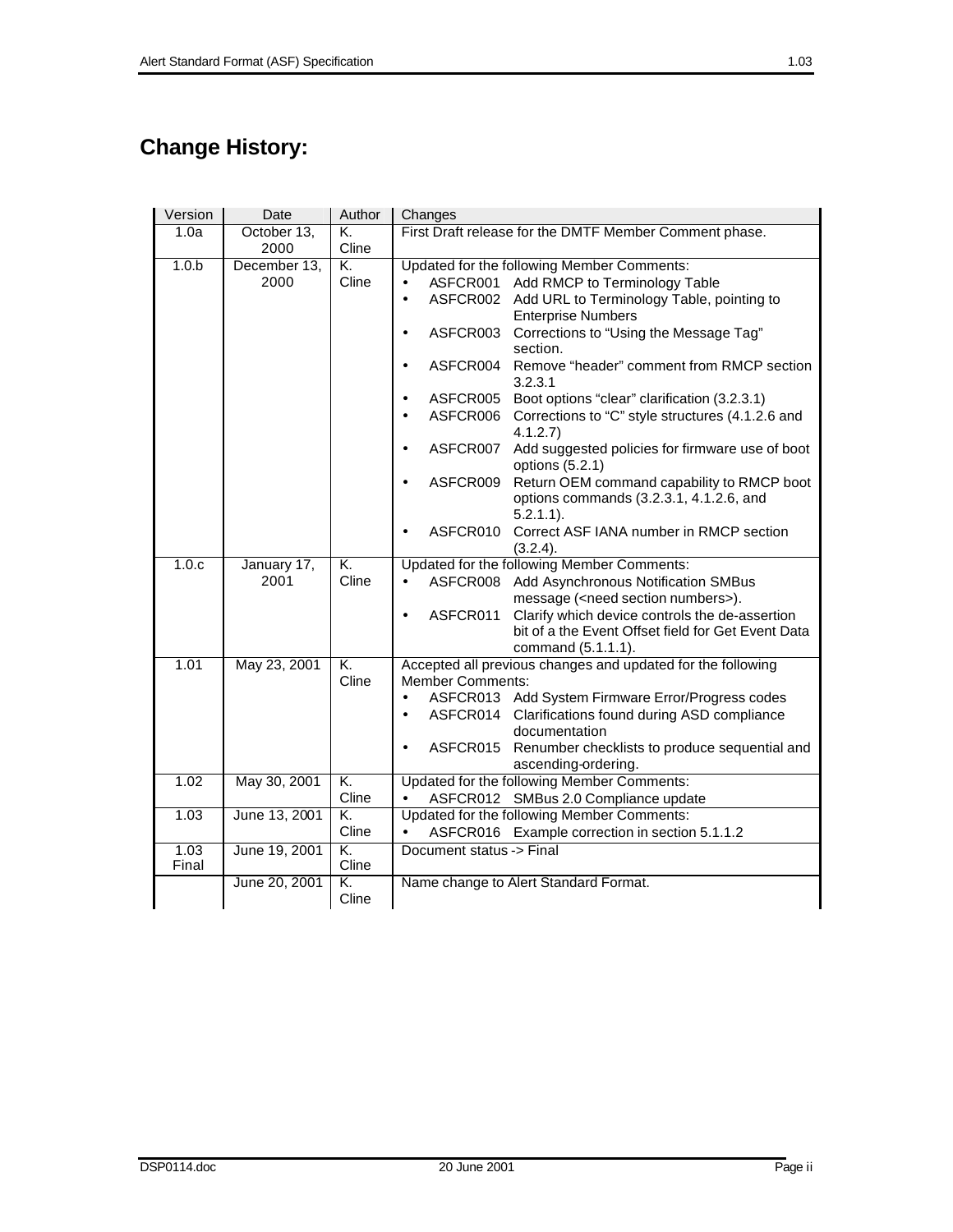# **Table of Contents**

| 1.1   |                    |  |
|-------|--------------------|--|
| 1.2   |                    |  |
| 1.3   |                    |  |
|       |                    |  |
| 1.4   |                    |  |
|       |                    |  |
| 2.1   |                    |  |
| 2.2   |                    |  |
| 2.3   |                    |  |
|       |                    |  |
| 2.4   |                    |  |
|       |                    |  |
| 3.1   |                    |  |
| 3.1.1 |                    |  |
|       | 3.1.1.1            |  |
|       | 3.1.1.2            |  |
| 3.1.2 |                    |  |
| 3.1.3 |                    |  |
| 3.1.4 |                    |  |
|       | 3.1.4.1            |  |
| 3.1.5 |                    |  |
|       | 3.1.5.1            |  |
|       | 3.1.5.2            |  |
|       | 3.1.5.3            |  |
|       | 3.1.5.4            |  |
|       | 3.1.5.5            |  |
|       | 3.1.5.6            |  |
| 3.2   |                    |  |
| 3.2.1 |                    |  |
| 3.2.2 |                    |  |
|       | 3.2.2.1            |  |
|       | 3.2.2.2            |  |
|       | 3.2.2.3            |  |
| 3.2.3 |                    |  |
|       | 3.2.3.1            |  |
|       | 3.2.3.2            |  |
|       | 3.2.3.3            |  |
|       | 3.2.3.4            |  |
|       | 3.2.3.5            |  |
|       | 3.2.3.6            |  |
|       | 3.2.3.7<br>3.2.3.8 |  |
| 3.2.4 |                    |  |
| 3.2.5 |                    |  |
|       |                    |  |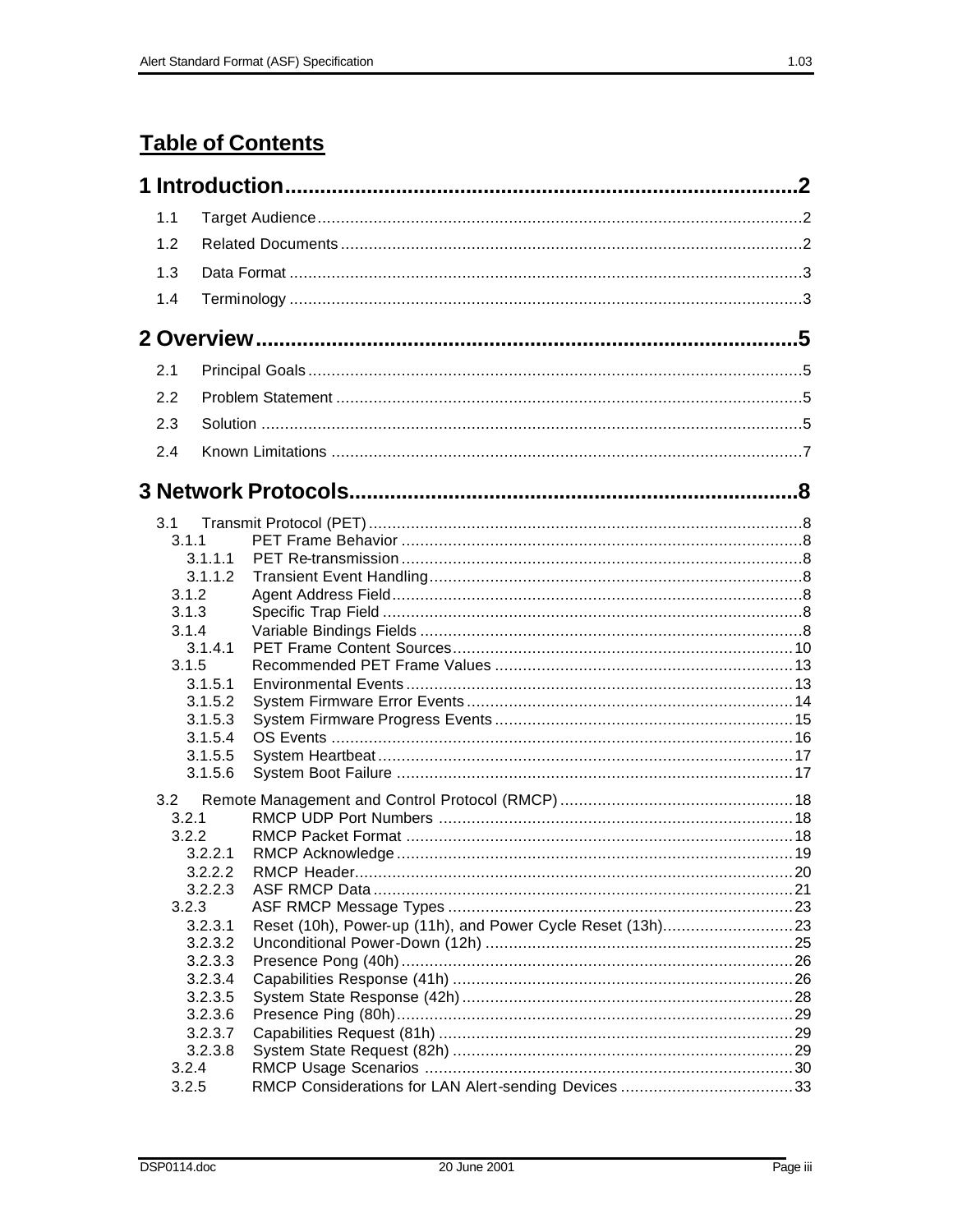|         |                                                            | 34 |
|---------|------------------------------------------------------------|----|
| 4.1     |                                                            |    |
| 4.1.1   |                                                            |    |
|         |                                                            |    |
| 4.1.1.1 |                                                            |    |
| 4.1.1.2 |                                                            |    |
| 4.1.2   |                                                            |    |
| 4.1.2.1 |                                                            |    |
| 4.1.2.2 |                                                            |    |
| 4.1.2.3 |                                                            |    |
| 4.1.2.4 |                                                            |    |
| 4.1.2.5 |                                                            |    |
| 4.1.2.6 |                                                            |    |
| 4.1.2.7 |                                                            |    |
| 4.2     |                                                            |    |
| 4.2.1   |                                                            |    |
|         |                                                            |    |
| 4.3     |                                                            |    |
| 4.3.1   | Fixed SMBus Addresses (SEEPROM Record Type 06h)46          |    |
| 4.3.2   | ASF Legacy-Device Alerts (SEEPROM Record Type 07h)  46     |    |
| 4.3.3   |                                                            |    |
|         |                                                            |    |
|         |                                                            |    |
| 5.1     |                                                            |    |
| 5.1.1   |                                                            |    |
|         |                                                            |    |
| 5.1.1.1 |                                                            |    |
| 5.1.1.2 |                                                            |    |
| 5.1.2   |                                                            |    |
| 5.1.3   |                                                            |    |
| 5.1.4   |                                                            |    |
| 5.1.4.1 |                                                            |    |
| 5.1.4.2 |                                                            |    |
| 5.1.5   |                                                            |    |
| 5.1.5.1 |                                                            |    |
| 5.1.5.2 |                                                            |    |
| 5.2     |                                                            |    |
| 5.2.1   |                                                            |    |
| 5.2.1.1 |                                                            |    |
|         |                                                            |    |
| 5.2.1.2 |                                                            |    |
| 5.2.2   |                                                            |    |
| 5.3     |                                                            |    |
| 5.3.1   |                                                            |    |
| 5.3.2   |                                                            |    |
| 5.4     |                                                            |    |
| 5.5     |                                                            |    |
|         |                                                            |    |
|         |                                                            |    |
| 6.1     |                                                            |    |
| 6.1.1   |                                                            |    |
| 6.1.2   | Usage of Firmware Legacy Sensor Device Alert Information63 |    |
|         |                                                            |    |
| 6.2     |                                                            |    |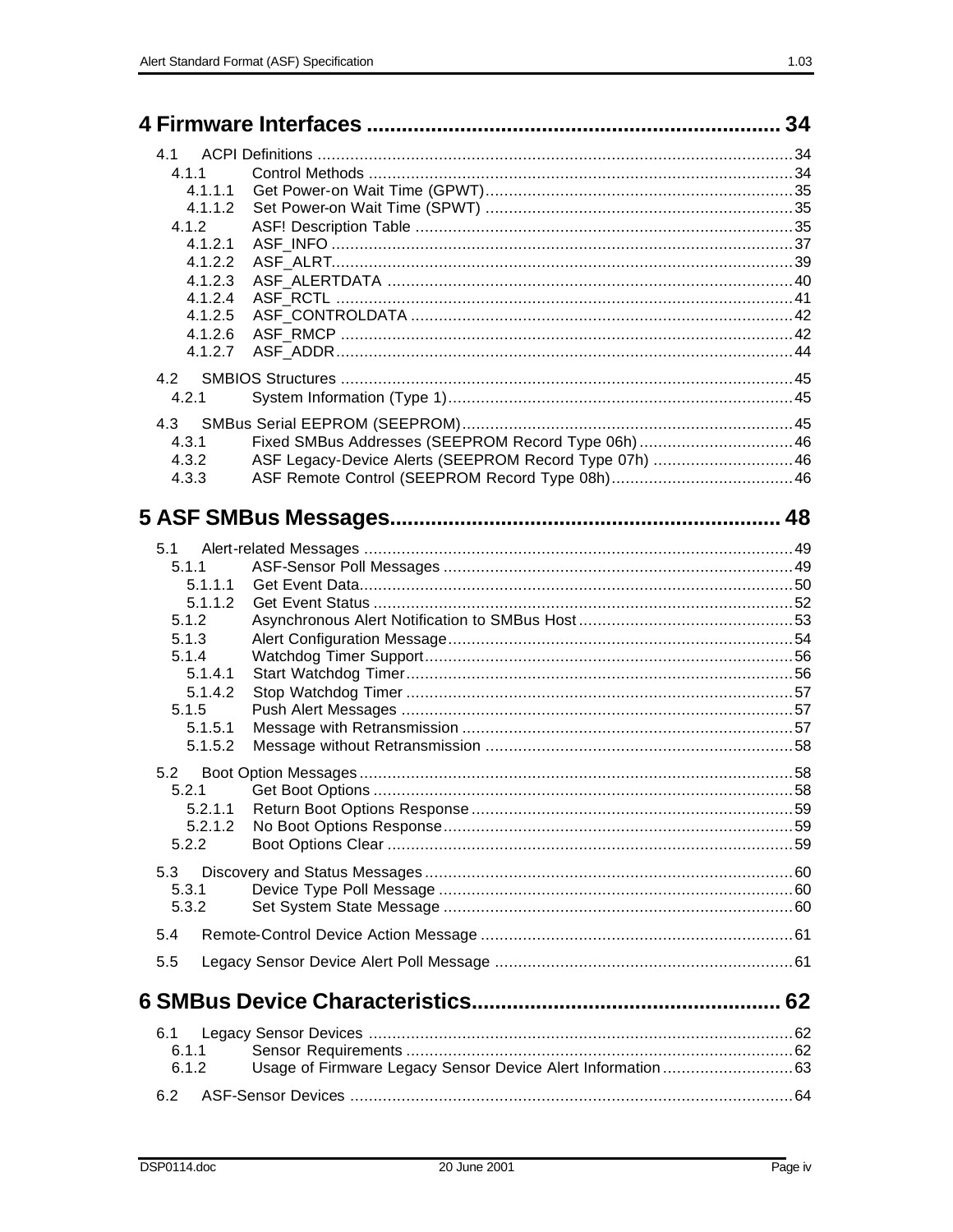| 6.2.1<br>6.2.2<br>6.2.3<br>6.2.4 |  |
|----------------------------------|--|
| 6.3<br>6.3.1<br>6.3.2<br>6.3.3   |  |
|                                  |  |
| A.1                              |  |
| A.2                              |  |
| A.3                              |  |
| A.4                              |  |
| A.5                              |  |
| A.6                              |  |
| A.7                              |  |
| A.8                              |  |
|                                  |  |
|                                  |  |
| B.1                              |  |
| B.2                              |  |
| B.3                              |  |
| B.4                              |  |
| <b>B.5</b>                       |  |
| B.6                              |  |
| <b>B.7</b>                       |  |
| <b>B.8</b>                       |  |
|                                  |  |
| C.1                              |  |
| C.2                              |  |
| C.3                              |  |
| C.4                              |  |

 $C.6$  $C.7$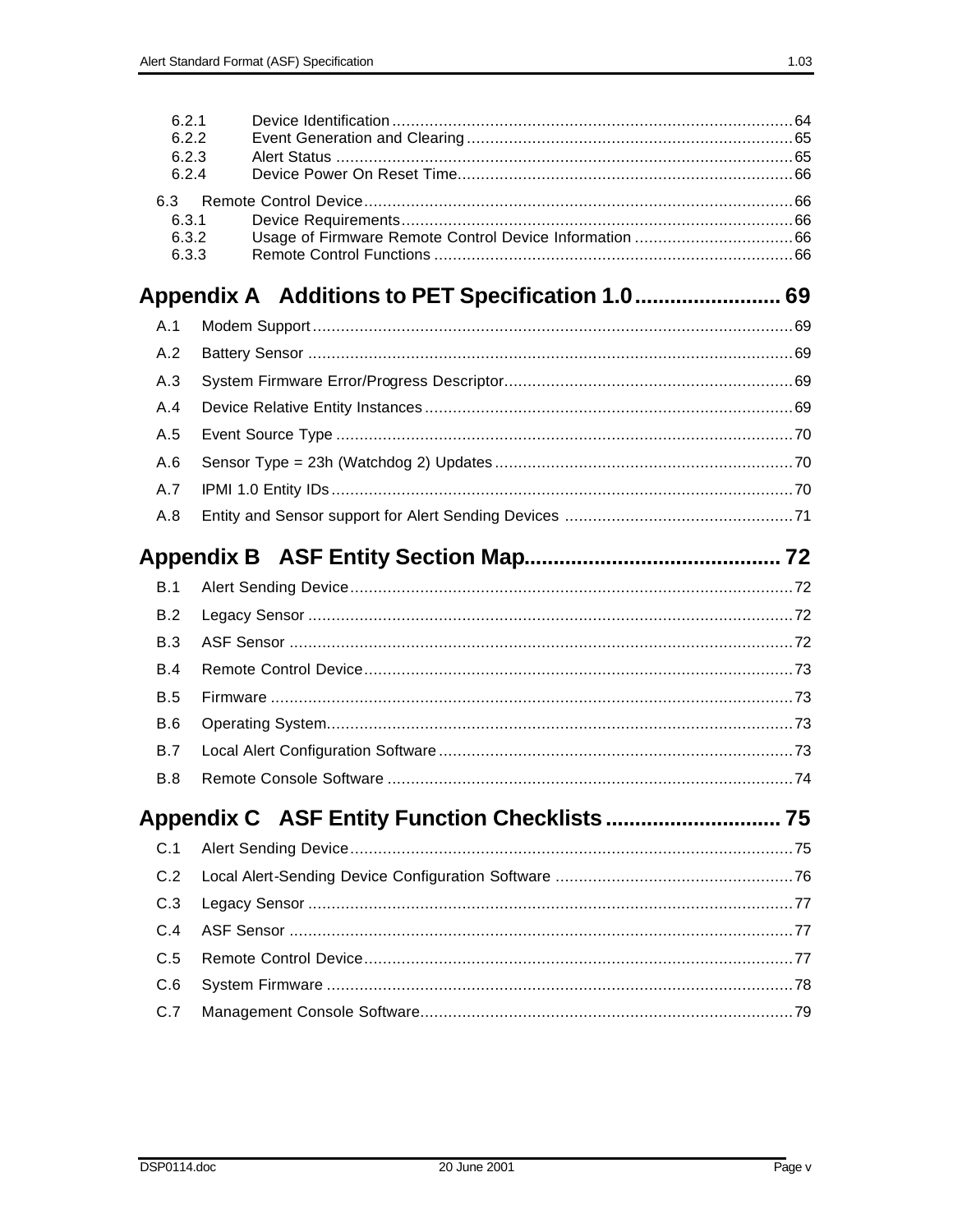## **1 Introduction**

The term "system manageability" represents a wide range of technologies that enable remote system access and control in both OS-present and OS-absent environments. These technologies are primarily focused on minimizing on-site I/T maintenance, maximizing system availability and performance to the local user, maximizing remote visibility of (and access to) local systems by I/T managers, and minimizing the system power consumption required to keep this remote connection intact. The *Distributed Management Task Force* (DMTF) defines *Desktop Management Interface* (DMI) and *Common Information Model* (CIM) interfaces that operate when the managed client is fully operational in its OS-present environment. This specification defines remote control and alerting interfaces that best serve the clients' OS-absent environments.

## 1.1 Target Audience

Following are the target audience for this specification:

- OEMs and ISVs developing platform firmware
- OEMs and IHVs developing SMBus devices
- OEMs and ISVs developing system management software
- OEMs and IHVs developing communication devices, e.g. Ethernet controllers or modems

## 1.2 Related Documents

This document uses acronyms to reference other documents. For example, the acronym IPMI\_1.0 refers to the Intelligent Platform Management Interface, Version 1.0. Acronyms are unique and enclosed in square brackets [IPMI\_1.0]. For detailed information about the document referenced by an acronym, see the associated URL.

- [ACPI] *Advanced Configuration and Power Interface Specification*, 2.0, 27 July 2000, http://www.teleport.com/~acpi/spec.htm
- [RFC1157] *A Simple Network Management Protocol*, http://www.ietf.org/rfc/rfc1157.txt
- [CIM] CIM Standards, http://www.dmtf.org/spec/cims.html
- [IPMI\_1.0] *Intelligent Platform Management Interface Specification v1.0, rev 1.1,* August 26, 1999, http://developer.intel.com/design/servers/ipmi/
- [RFC1188] *IP and ARP on FDDI Networks*, http://www.ietf.org/rfc/rfc1180.txt
- [FRU] *IPMI Field Replaceable Unit (FRU) Information Storage Definition*, v1.0, 16 September 1998, ftp://download.intel.com/design/servers/ipmi/fru1010.pdf
- [MTLS] *Metolious ACPI/Manageability Specification*, v1.0, 30 April 1999, http://developer.intel.com/ial/metolious/index.htm
- [NDCPM] *Network Device Class Power Management Reference Specification*, v1.0a, 21 November 1997, http://www.microsoft.com/hwdev/specs/PMref/PMnetwork.htm
- [PET\_1.0] *Platform Event Trap Specification*, v1.0, 7 December 1998, ftp://download.intel.com/design/servers/ipmi/pet100.pdf
- [PET] *Platform Event Trap Specification*, v1.1, **TBD**, ftp://download.intel.com/design/servers/ipmi/**TBD**
- [SCMIS] *SMBus Control Method Interface Specification*, v1.0, 10 December 1999, http://www.smbus.org/specs/index.html
- [SMBIOS] *System Management BIOS Reference Specification*, v2.3.1, 16 March 1999. ftp://download.intel.com/ial/wfm/smbios.pdf
- [SMBUS\_2.0] *System Management Bus (SMBus) Specification*, v2.0, 03 August 2000, http://www.smbus.org/specs/index.html
- [RFC\_UDP] *User Datagram Protocol*, RFC 768, http://www.ietf.org/rfc/rfc0768.txt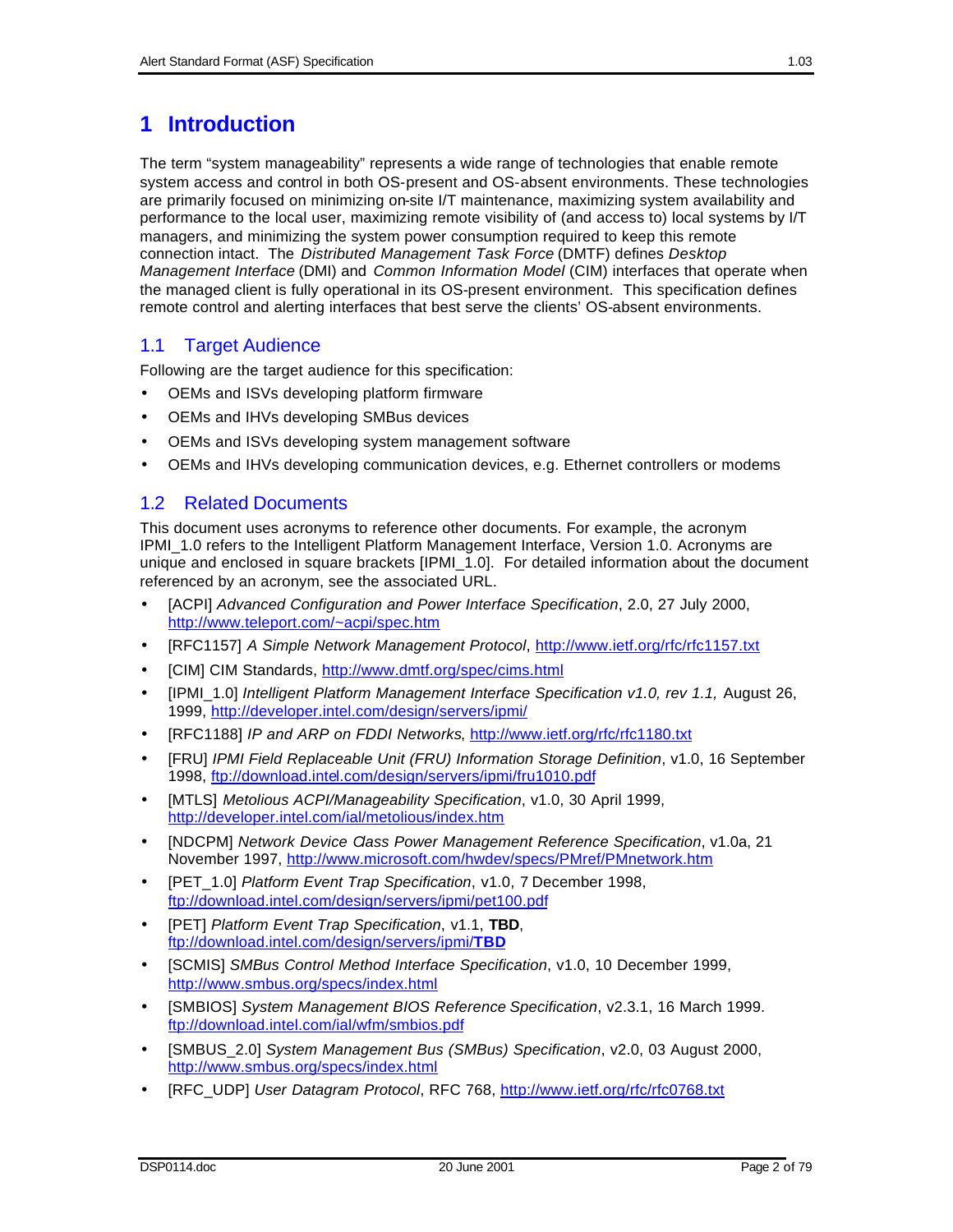## 1.3 Data Format

All numbers specified in this document are in decimal format unless otherwise indicated. A number preceded by '0x' or followed by the letter 'h' indicates hexadecimal format, and a number followed by the letter 'b' indicates binary format. For example, the numbers 10, 0x0A, 0Ah, and 1010b are equivalent.

One exception is section 5. The values associated with the Wr, Command, Byte Count, Subcommand, Version Number, A, and ~A fields are each specified in binary format with no trailing letter 'b'.

| Term                        | Description                                                                                                                                                                                                                                                                  |
|-----------------------------|------------------------------------------------------------------------------------------------------------------------------------------------------------------------------------------------------------------------------------------------------------------------------|
| <b>ACPI</b>                 | Advanced Configuration and Power Interface.                                                                                                                                                                                                                                  |
| AoL                         | Alert on LAN™                                                                                                                                                                                                                                                                |
| Alert-<br>sending<br>device | This term, used throughout this document, refers to a communications device that is<br>capable of sending ASF-defined alerts.                                                                                                                                                |
| <b>ASL</b>                  | <b>ACPI Source Language</b>                                                                                                                                                                                                                                                  |
| <b>ASF IANA</b>             | Within this document, refers to the IANA assigned Enterprise Number for ASF: 4542<br>(decimal) or 11BEh.                                                                                                                                                                     |
| <b>CIM</b>                  | <b>Common Information Model</b>                                                                                                                                                                                                                                              |
| <b>DMTF</b>                 | Distributed Management Task Force, http://www.dmtf.org                                                                                                                                                                                                                       |
| <b>DMI</b>                  | Desktop Management Interface                                                                                                                                                                                                                                                 |
| <b>GUID</b>                 | Globally Unique Identifier, synonymous with UUID (Universally Unique Identifier).                                                                                                                                                                                            |
| <b>IANA</b>                 | Internet Assigned Numbers Authority, http://www.iana.org. This is the entity that assigns<br>Enterprise Numbers; see http://www.isi.edu/in-notes/iana/assignments/enterprise-numbers<br>for the current number assignments.                                                  |
| <b>IHV</b>                  | Independent Hardware Vendor                                                                                                                                                                                                                                                  |
| IP                          | Internet Protocol                                                                                                                                                                                                                                                            |
| <b>IPMI</b>                 | Intelligent Platform Management Interface. See<br>http://developer.intel.com/design/servers/ipmi/spec.htm.                                                                                                                                                                   |
| <b>ISV</b>                  | Independent Software Vendor                                                                                                                                                                                                                                                  |
| <b>NIC</b>                  | Network Interface Card                                                                                                                                                                                                                                                       |
| <b>NBO</b>                  | Network Byte Order. Refers to the order in which the bytes of a multi-byte number are<br>transmitted on a network — most significant byte first. This might be different than the<br>order in which the number is stored in memory, depending on the processor architecture. |
| <b>OEM</b>                  | Original Equipment Manufacturer                                                                                                                                                                                                                                              |
| OS                          | Operating System.                                                                                                                                                                                                                                                            |
| OS-absent                   | Refers to a system's pre-boot, low-power, and OS-hung environments.                                                                                                                                                                                                          |
| PCI                         | Peripheral Components Interface, see http://www.pcisig.com                                                                                                                                                                                                                   |
| PDU                         | <b>Protocol Data Unit</b>                                                                                                                                                                                                                                                    |
| <b>PEC</b>                  | Packet Error Code.                                                                                                                                                                                                                                                           |
| <b>PET</b>                  | Platform Event Trap. See http://developer.intel.com/design/servers/ipmi/spec.htm.                                                                                                                                                                                            |
| <b>RFC</b>                  | <b>Request For Comment</b>                                                                                                                                                                                                                                                   |
| <b>RMCP</b>                 | Remote Management and Control Protocol, see 3.2 Remote Management and Control<br>Protocol (RMCP) in this document for further information.                                                                                                                                   |
| <b>SEEPROM</b>              | Serial Electrically-Erasable Programmable Read-Only Memory                                                                                                                                                                                                                   |
| <b>SMBus</b>                | System Management Bus. See http://www.smbus.org                                                                                                                                                                                                                              |

## 1.4 Terminology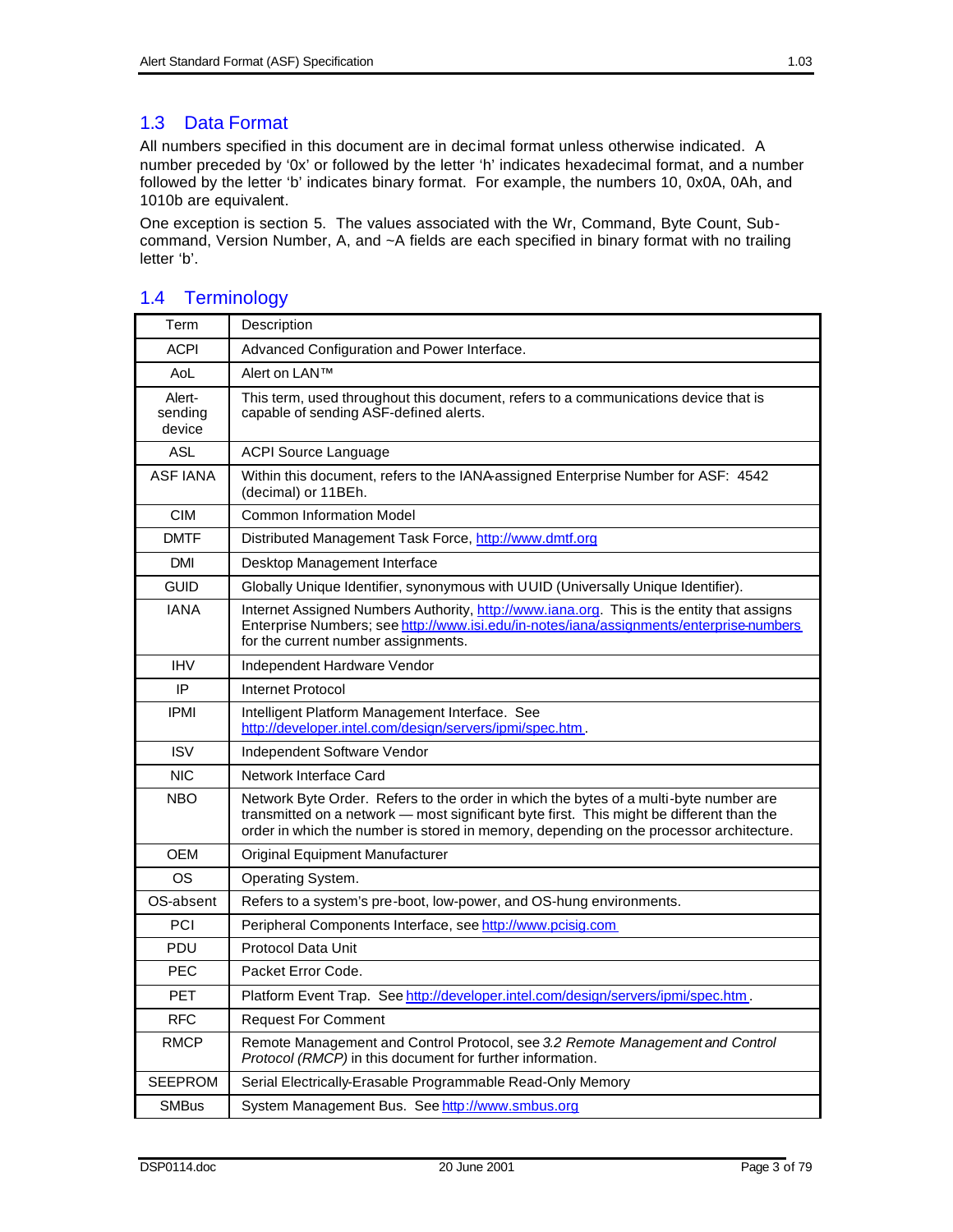| Term        | Description                                                                      |
|-------------|----------------------------------------------------------------------------------|
| <b>SNMP</b> | Simple Network Management Protocol.                                              |
| UTC         | Universal Time Coordinated. Greenwich Mean Time (GMT) updated with leap seconds. |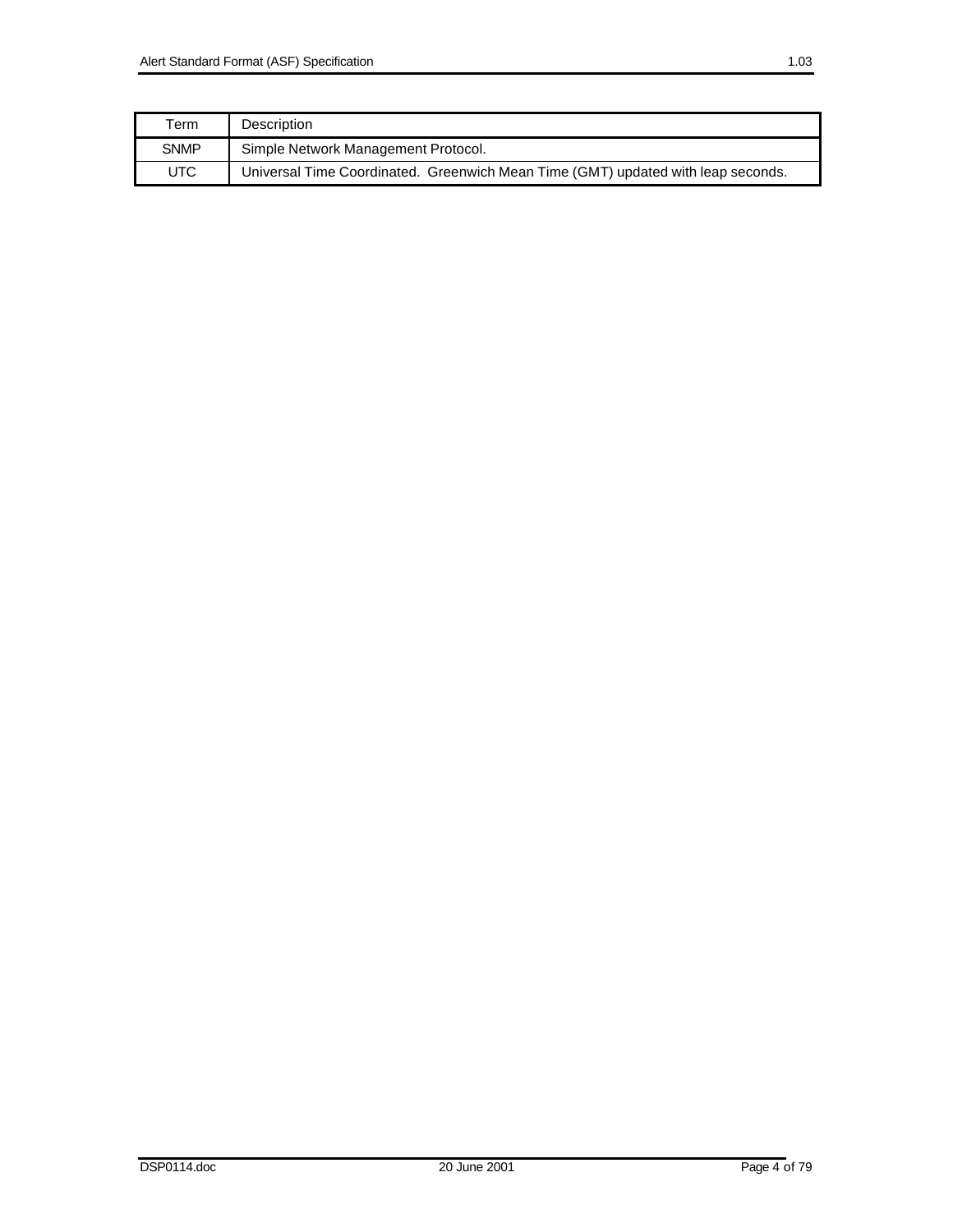# **2 Overview**

Alerting technologies provide advance warning and system failure indication from managed clients to remote management consoles. Initial generations of this technology — like the IBM/Intel *Alert on LAN*™ (AoL) implementations — provided remote notification of client system states and hardware or software failures without regard to operating system or system power state. The *Intelligent Platform Management Interface* initiative, led by Intel and others, subsequently provided an open alert interface: the *Platform Event Trap*. Management console providers and system OEMs were faced with the possibility of supporting multiple alerting interfaces.

Once a system alert provides its warning or error report, the next step in remote system manageability is to allow corrective action to be taken — these actions include the ability to remotely reset or power-on or -off the client system. When the system is in an OS-present state, these actions can be provided by Common Information Model (CIM) interfaces [CIM] that interact with the local system and provide orderly shutdown capabilities. This specification provides similar functionality when the system is in an *OS-absent* state, as added by the second generation of the IBM/Intel *AoL* technologies.

## 2.1 Principal Goals

The principal goal of this specification is to define standards-based interfaces with which vendors of alerting and corrective -action offerings can implement products and ensure interoperability. These vendors include:

- Add-in card suppliers
- SMBus sensor suppliers
- Communication controller suppliers
- System vendors
- Operating system vendors, with a primary focus on operating systems which are ACPIaware.
- Management application vendors

The standards-based protocols (e.g. SNMP, UDP) upon which this specification's interfaces are built are lightweight, bit-based information carriers since this specification anticipates that the majority of the ASF client implementation will be hardware and/or firmware based. CIM-based configuration methods can provide the abstraction layer between OS-present XML implementations and ASF-defined low-level primitives.

## 2.2 Problem Statement

Multiple solutions exist in the industry today, resulting in a loss of interoperability in system alert and corrective-action offerings.

## 2.3 Solution

An *Alerting System* consists of a client system (or systems) and a management console that both monitors and controls the clients. An ASF-aware client provides the following interfaces to allow interoperability between the client and its management console:

- 1. the alert messages transmitted by the client system
- 2. the remote maintenance requests sent to the client system and the associated responses
- 3. the data description of the client's system-specific capabilities and characteristics
- 4. the software used to configure or control the client system in an OS-present state

An additional level of interoperability occurs between a client system's alerting components: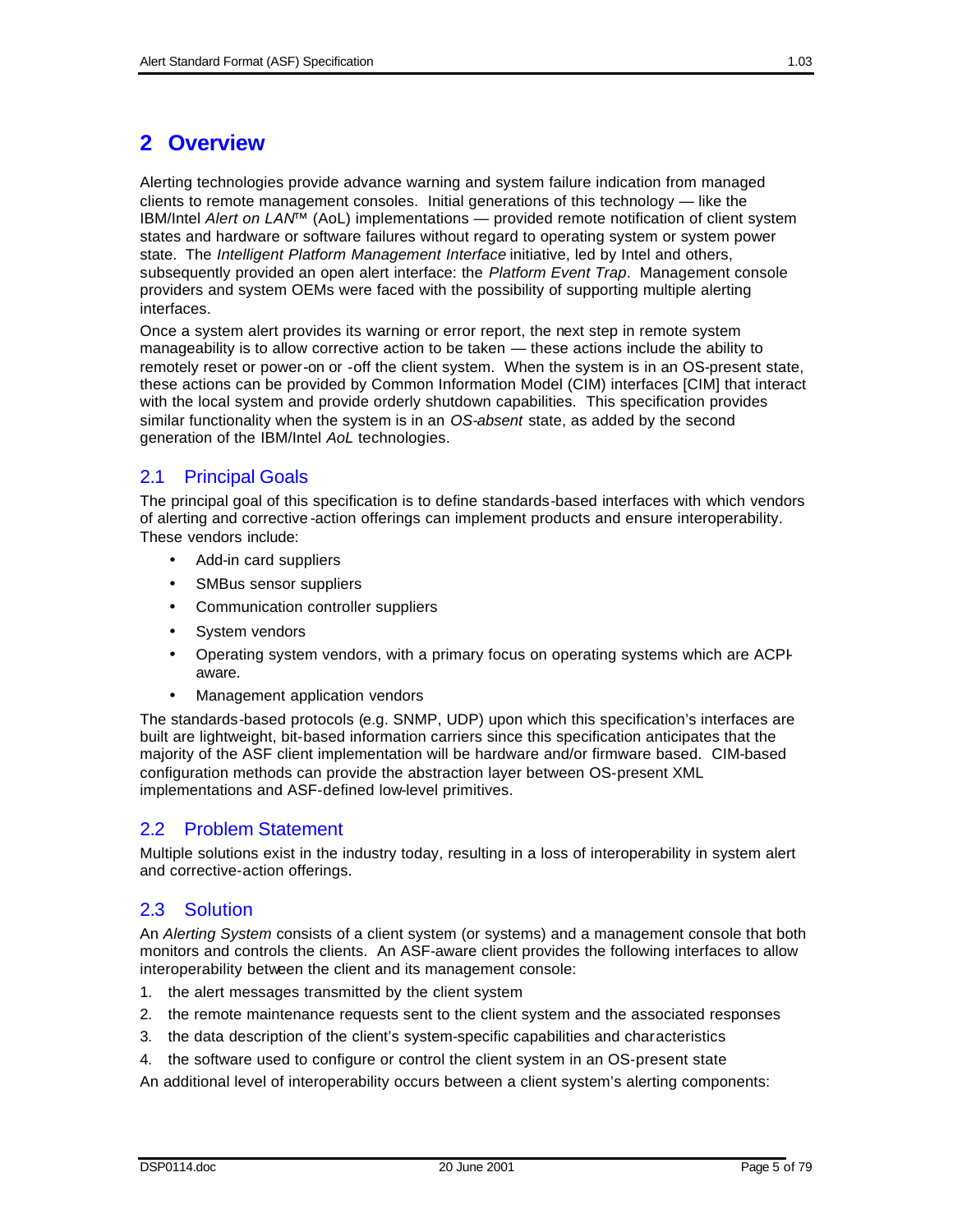- 1. the system firmware methods used to communicate system capabilities to an alert-capable add-in card's OS-present configuration software
- 2. the format of the messages sent between the add-in card, the local system host, and local system sensors

The following graphic gives a pictorial portrayal of these components.

# **Alerting System Components**



When the system owner adds an alert-sending device (e.g. an Ethernet add-in card) to an ASFcapable managed client, the alert-sending device must be configured with the client's specific hardware configuration before it can properly issue alerts and respond to remote maintenance requests. To accomplish this, the client system requires one good boot to an OS-present environment to allow the device's configuration software to run and store system-specific information into the device's non-volatile storage.

In an ACPI-aware OS-present environment, the alert-sending device's configuration software interrogates the client's configuration data to retrieve information required for any alert messages to be sent and stores that information into the device's non-volatile storage for use in the OSabsent environment:

- 1. The client's ACPI implementation contains its ASF Capabilities, including the IANA Manufacturer ID and System ID
- 2. The client's SMBIOS structure-table contains the system GUID (or UUID)
- 3. The operating system has assigned a TCP/IP address to the alert-sending device
- 4. How much time the alert-sending device waits before issuing a system boot-failure alert.

The configuration software also provides an interface to allow the system owner to identify the TCP/IP address of the management console to which any alert messages are to be sent by this managed client.

During this OS-present configuration process, the managed client's optional ASF configuration is also determined and stored in the alert-sending device's non-volatile storage: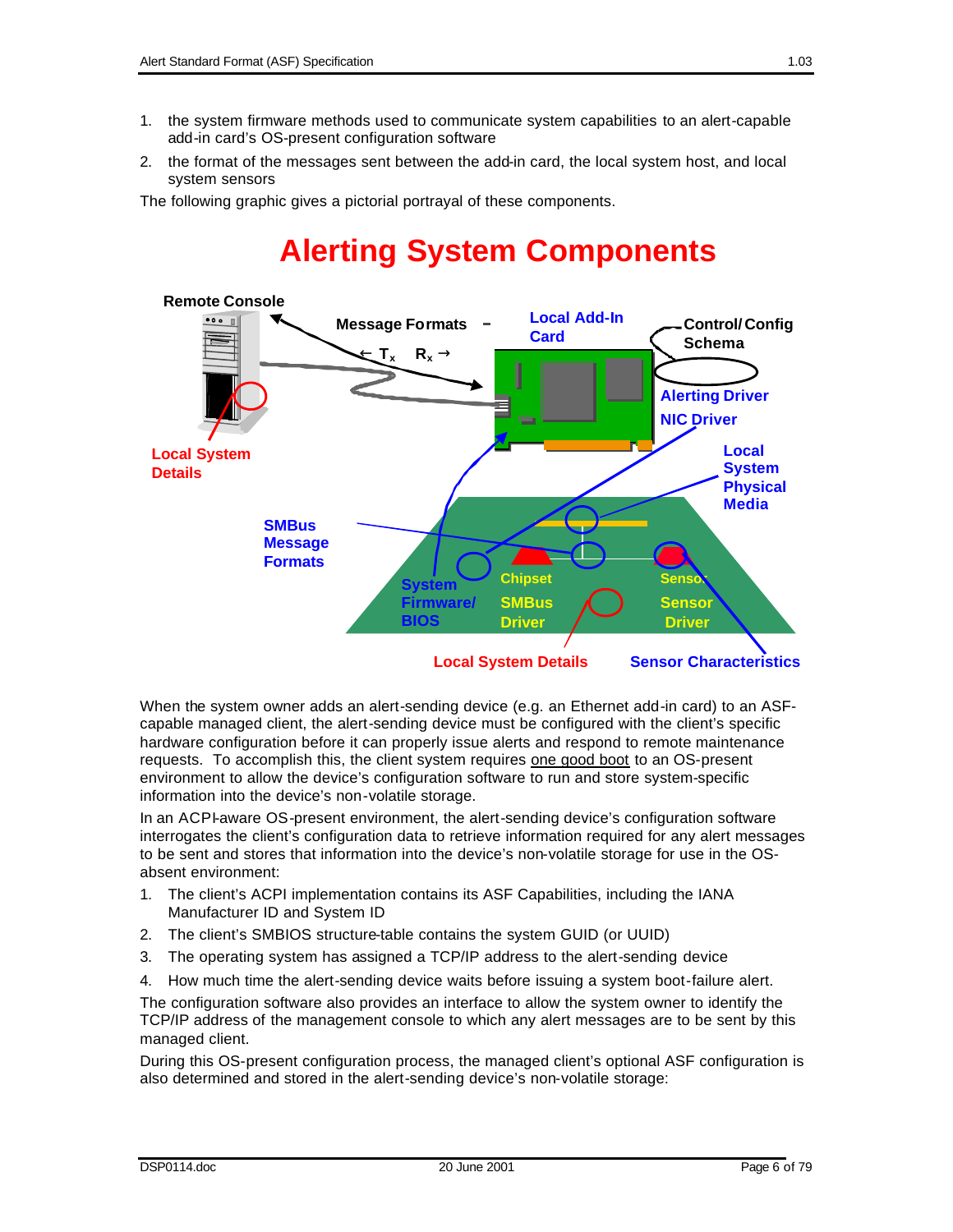- 1. If the client includes legacy SMBus sensors, the addressing and configuration information for each.
- 2. If the client supports remote-control operations, which ASF-defined features are supported.

Once the system owner has configured the alert-sending device, the managed client is enabled to send alert messages and, optionally, respond to remote-control requests from a specified management console.

## 2.4 Known Limitations

The following are known limitations of an ASF-enabled system:

- 1. After a change to the system's hardware configuration, e.g. adding or removing a card, at least one good boot to the system's OS-present environment is required for the ASF subsystem to properly operate. The OS-present environment is used to configure the ASF alert-sending device with information that is not known or easily determinable within the OSabsent environment, e.g. management console and local system TCP/IP addresses.
- 2. The OS-present control of system-specific ASF features is reduced if a non-ACPI-aware operating system is used, since ACPI provides current-generation "standard" methods for the OS-present environment to communicate with system firmware. Plug-and-play calling interfaces, such as those specified by [SMBIOS], are not easily supported in currentgeneration operating systems.
- 3. No standard security interfaces are currently defined to control the execution of ASF-RMCP messages by the client system. Implementers are discouraged from using security mechanisms within the RMCP packet structure, but to instead address security at the network infrastructure level (e.g. deployment schemes and firewalls). If implementers do in fact design-in RMCP security, it must be capable of being disabled for use with ASF solutions and management consoles that do not implement these proprietary security schemes.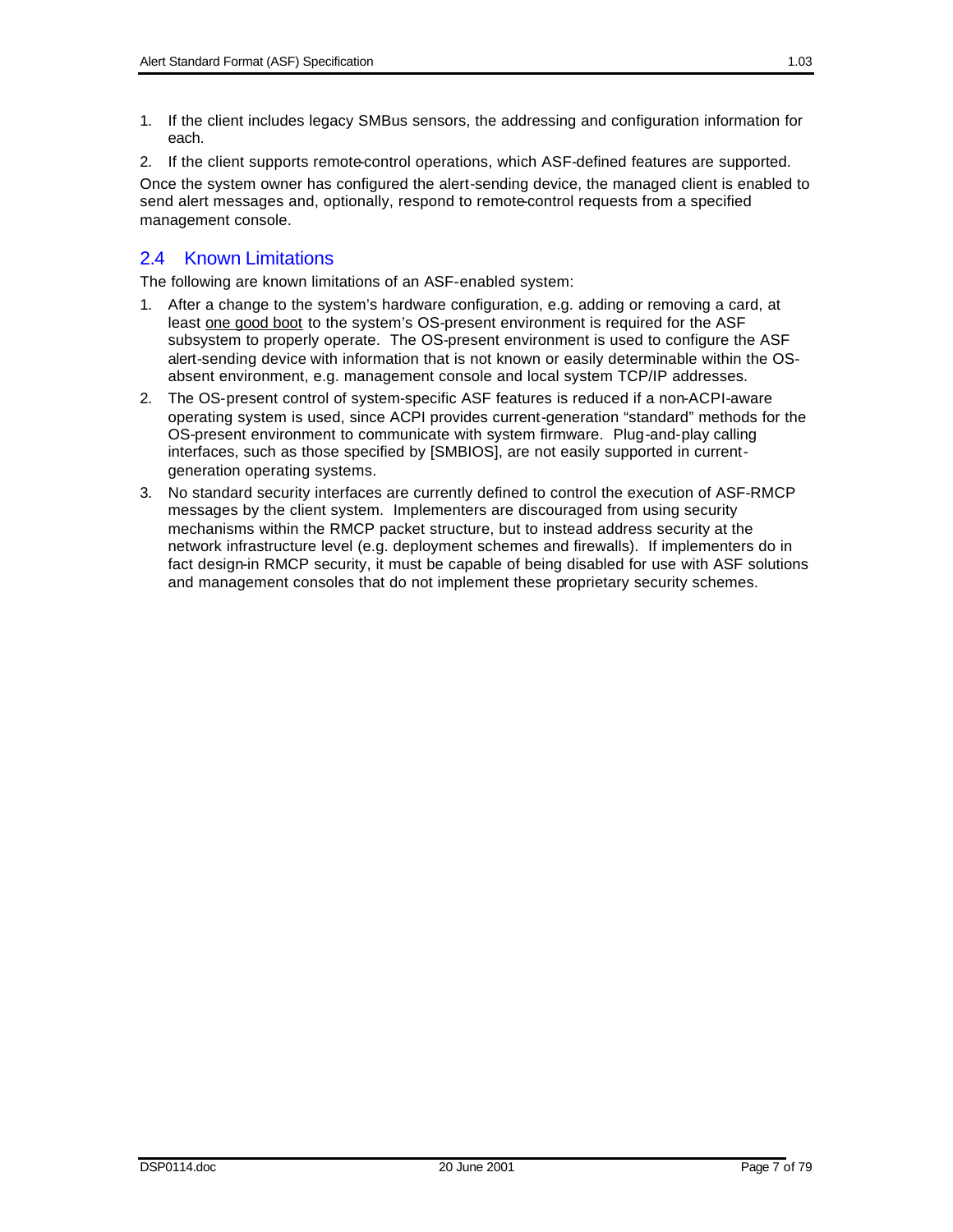# **3 Network Protocols**

## 3.1 Transmit Protocol (PET)

The ASF protocol for sending alerts from a managed client to a management console is the *Platform Event Trap* [PET].

## *3.1.1 PET Frame Behavior*

#### 3.1.1.1 PET Re-transmission

An ASF alert-sending device retransmits each PET frame two (2) times for a total of three (3) transmissions per event; all three transmissions must occur within a 1-minute window and contain the same *Sequence Number* field. A management console should treat identical events it receives outside the 1-minute window as a new event.

**Exceptions**: No retransmission is performed when the PET frame issued by the alert-sending device is either the result of a *General Push Alert Message* without retransmission (see 5.1.5.2) or a *System Heartbeat* (see 3.1.5.5).

#### 3.1.1.2 Transient Event Handling

The managed client does not transmit transient events that happen when the alert network connection is down (or otherwise unavailable). ASF defines a transient event as one that transitions from an original state to another state and then back to the original state. For example, if a voltage event asserts and de-asserts while the connection is down, the client must not send any voltage event PET frames when the connection is re-established. This mode of operation gives ASF-aware management consoles a deterministic behavior of any PETs issued by a managed client.

#### *3.1.2 Agent Address Field*

If the transport for the PET frame is IP, the Agent Address field in the Trap PDU must contain the IP address of the station that caused the PET event per [RFC1157]. If the transport is not IP, then the Agent Address is set per the RFC for that transport, e.g. RFC 1420 for IPX.

This specification requires that the alert-sending device support IP protocols; other transports are optional.

#### *3.1.3 Specific Trap Field*

The specific trap field of the SNMP Trap header contains the main event information for the PET event.

#### *3.1.4 Variable Bindings Fields*

The Variable Bindings Fields in a PET frame contain the system and sensor information for an event.

| <b>PET Variable</b><br><b>Binding Field</b> | Description                                                                                                                                                         |
|---------------------------------------------|---------------------------------------------------------------------------------------------------------------------------------------------------------------------|
| <b>GUID</b>                                 | The GUID is required for ASF alerts; the value is specified by the system's SMBIOS<br>implementation. See 4.2.1 System Information (Type 1) on page 45 for details. |
| Sequence<br>Number                          | The Sequence Number is required; see section 3.1.1.1 for the rules on re-transmission.                                                                              |
| Local<br>Timestamp                          | The Local Timestamp is recommended.                                                                                                                                 |
| <b>UTC Offset</b>                           | The UTC offset is recommended if there is a Local Timestamp                                                                                                         |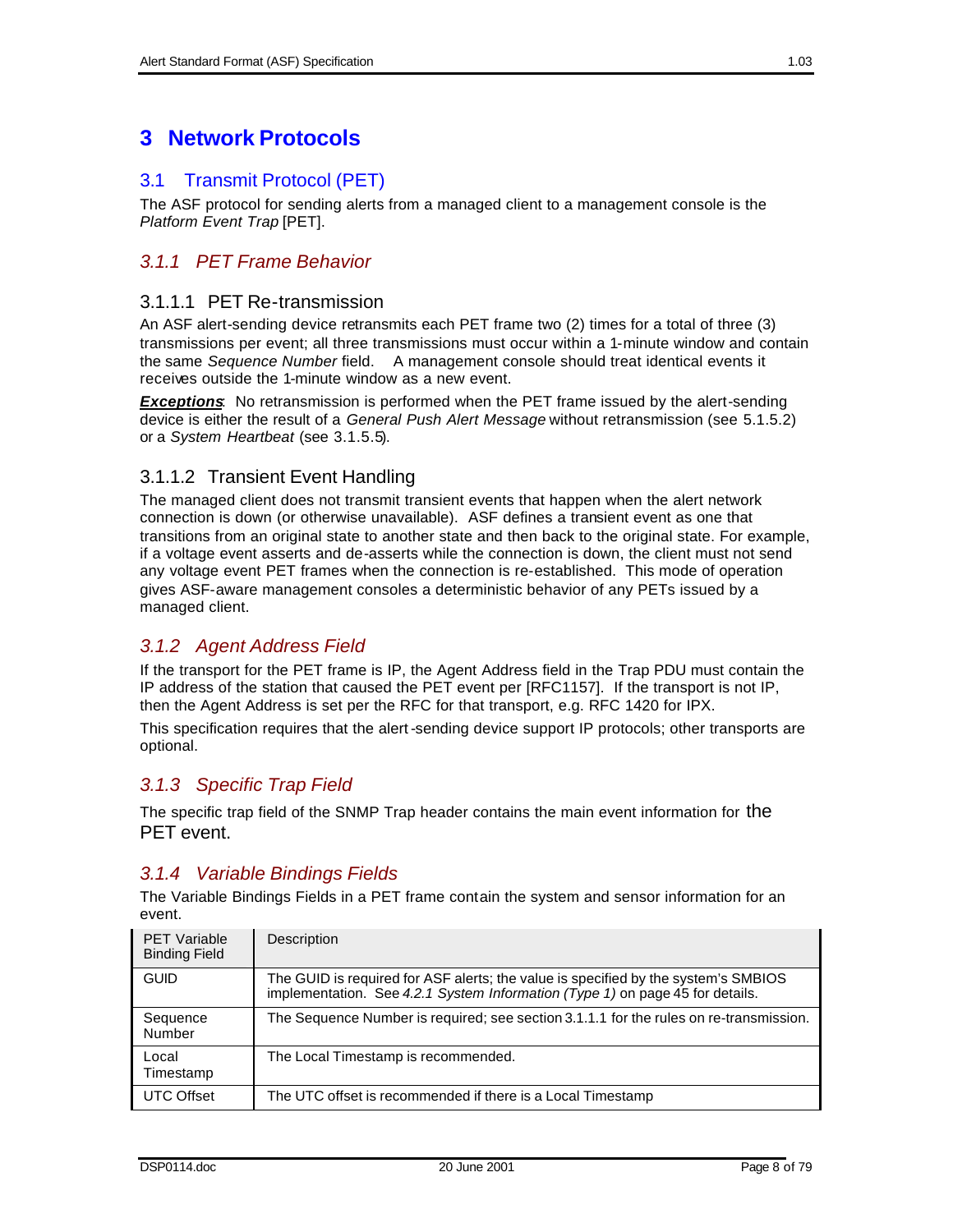| <b>PET Variable</b><br><b>Binding Field</b> | Description                                                                                                                                                                                                                                                                                                                                                                                                                                                                                                                                                                                                                                                                                                                                                                                                                                                                                                                                       |
|---------------------------------------------|---------------------------------------------------------------------------------------------------------------------------------------------------------------------------------------------------------------------------------------------------------------------------------------------------------------------------------------------------------------------------------------------------------------------------------------------------------------------------------------------------------------------------------------------------------------------------------------------------------------------------------------------------------------------------------------------------------------------------------------------------------------------------------------------------------------------------------------------------------------------------------------------------------------------------------------------------|
| <b>Trap Source</b><br><b>Type</b>           | The Trap Source Type is the device or software that originated the trap on the network.<br>Normally it will be the NIC (50h), the System Management Card (58h), or the Modem<br>(60h).                                                                                                                                                                                                                                                                                                                                                                                                                                                                                                                                                                                                                                                                                                                                                            |
| Event Source<br><b>Type</b>                 | The Event Source Type describes the originator of the event. The Event Source Type<br>is ASF 1.0 (68h) for all PET frames defined by this specification.                                                                                                                                                                                                                                                                                                                                                                                                                                                                                                                                                                                                                                                                                                                                                                                          |
|                                             | Event Source Type values in the range 68h to 6Fh are reserved by [PET] for ASF use:<br>68h<br>ASF 1.0 Implementation                                                                                                                                                                                                                                                                                                                                                                                                                                                                                                                                                                                                                                                                                                                                                                                                                              |
|                                             | 69h-6Fh<br>Reserved for future assignment by this (ASF) specification.                                                                                                                                                                                                                                                                                                                                                                                                                                                                                                                                                                                                                                                                                                                                                                                                                                                                            |
| <b>Event Severity</b>                       | The Event Severity setting is met to give a management station an indication of the<br>severity of the event in the PET Frame. Typical values are Monitor (0x01), Non Critical<br>(0x08), or Critical Condition (0x10).                                                                                                                                                                                                                                                                                                                                                                                                                                                                                                                                                                                                                                                                                                                           |
| <b>Sensor Device</b>                        | The Sensor Device is the SMBus address of the sensor that caused the event for the<br>PET Frame. In the case of a poll, the address of the polled sensor is used. In the case<br>of a push, the address of the pushing sensor is used. If there is no SMBus address<br>associated to the event (e.g. a firmware error or firmware progress message), then the<br>value is 0xFF (unspecified).<br>If an SMBus address is represented in this field, bits 7 through 1 contain the address,<br>and bit 0 is set to 0b.                                                                                                                                                                                                                                                                                                                                                                                                                               |
| Sensor Number                               | The Sensor Number is used to identify a given instance of a sensor relative to the<br>Sensor Device. Values of 00h and FFh identify that the Sensor Number is not<br>specified.                                                                                                                                                                                                                                                                                                                                                                                                                                                                                                                                                                                                                                                                                                                                                                   |
| Entity                                      | The Entity indicates the platform device or subsystem associated with the event,<br>usually identifying a Field Replaceable Unit (FRU). For example, an over-temperature<br>event with this field set to "Processor" indicates a processor over-temperature event.                                                                                                                                                                                                                                                                                                                                                                                                                                                                                                                                                                                                                                                                                |
| <b>Entity Instance</b>                      | When a system includes multiple device instances, e.g. a multi-processor system,<br>Entity Instance identifies which unique device is associated with the event. For<br>example, if a system has two processors, this field distinguishes between events<br>associated with Processor #1 and Processor #2. A value of 00h in this field indicates<br>that Entity Instance is unspecified.                                                                                                                                                                                                                                                                                                                                                                                                                                                                                                                                                         |
| <b>Event Data</b>                           | The Event Type determines the Event Data. Some of the PET messages defined in<br>this specification allow the inclusion of a variable number of event data bytes, to further<br>describe the event. When event data is included, the first byte of event data (Event<br>Data 1) defines the format of Event Data bytes 2 through 5 that follow, using the<br>following enumerations:<br>00 <sub>b</sub><br>Data not specified<br>01 <sub>b</sub><br>Data conforms to standard definitions<br>Data conforms to OEM definitions<br>10 <sub>b</sub><br>11 <sub>b</sub><br>Reserved for future assignment<br><b>ED1 Bit Range</b><br>Description<br>Defines the format of Event Data 2<br>7:6<br>Defines the format of Event Data 3<br>5:4<br>Defines the format of Event Data 4<br>3:2<br>Defines the format of Event Data 5<br>1:0<br>Note: Values in Event Data bytes 6 through 8 are OEM-specific and outside the range<br>of this specification. |
| Language Code                               | The Language Code is used with the OEM Custom Fields. For PET frames that do not<br>have any OEM specific data, the language code should be set to FFh (unspecified).                                                                                                                                                                                                                                                                                                                                                                                                                                                                                                                                                                                                                                                                                                                                                                             |
| Manufacturer<br>ID                          | The IANA Manufacturer ID associated with the alerting system. The value is specified<br>by the system's ACPI implementation, see 4.1.2.1 ASF_INFO on page 37 for details.                                                                                                                                                                                                                                                                                                                                                                                                                                                                                                                                                                                                                                                                                                                                                                         |
| System ID                                   | The manufacturer associated with the alerting system assigns the system identifier.<br>The value is specified by the system's ACPI implementation, see 4.1.2.1 ASF_INFO on<br>page 37 for details.                                                                                                                                                                                                                                                                                                                                                                                                                                                                                                                                                                                                                                                                                                                                                |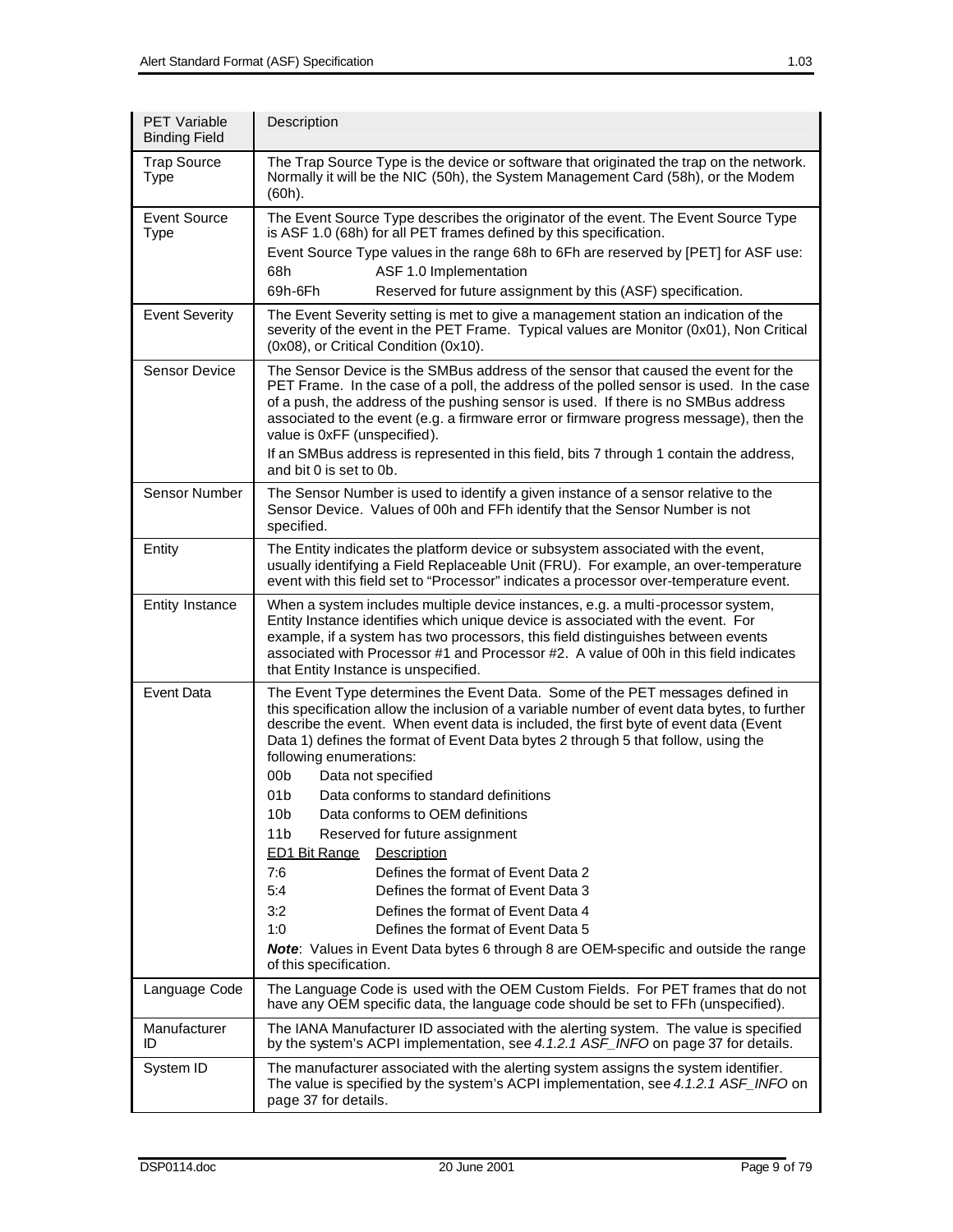| <b>PET Variable</b><br><b>Binding Field</b> | Description                                                                                                                                                                                                                                                                                            |
|---------------------------------------------|--------------------------------------------------------------------------------------------------------------------------------------------------------------------------------------------------------------------------------------------------------------------------------------------------------|
| <b>OEM Custom</b><br><b>Fields</b>          | Whenever possible PET frames should use the error codes and values contained in the<br>PET specification to describe events. The OEM Custom fields should only be used if<br>the event cannot be expressed in a standard way. If there are no OEM Custom Fields,<br>then the type field is set to C1h. |

## 3.1.4.1 PET Frame Content Sources

The following sections use this legend to provide a map to the information source for the various elements of a Platform Event Trap:

| Hard-coded by Alert-<br><b>Sending Device</b> | SMBIOS Data                                               | <b>SEEPROM Data</b> | Sens or Data |
|-----------------------------------------------|-----------------------------------------------------------|---------------------|--------------|
| SMBus "Push Alert"<br>Message Data            | Determined by Alert-<br>Sending Device (non-<br>constant) | <b>ACPI Data</b>    |              |
|                                               |                                                           |                     |              |

These abbreviations are used for PET fields within the following sections:

- *TST* Trap Source Type
- *EST* Event Source Type
- *SEV* Severity
- *SD* Sensor Device
- *S#* Sensor Number
- *E* Entity
- *EI* Entity Instance
- *LC* Language Code

#### **Initial Firmware Timeout**

This information map applies to the initial timeout failure that an alert-sending device transmits if the reset-activated watchdog timer is not stopped by the managed client's firmware.

#### *Specific Trap Field*

| Event Sensor Type<br>Reserved |  | Event Type | Event Offset |  |
|-------------------------------|--|------------|--------------|--|
|                               |  |            |              |  |

#### *Variable Bindings Fields*

| <b>GUID</b> | Seq# | Local |
|-------------|------|-------|
|             |      |       |
|             |      |       |

| Timestamp | UTC<br>Offset | S | -<br>ᄇ<br>c<br>◡ | S<br>E | $\mathbf{C}$<br>ت<br>D | S<br># | ⊏<br>┕ | −<br>−<br>┕ | Event Data |  |  |  |  |  |  |  |  |
|-----------|---------------|---|------------------|--------|------------------------|--------|--------|-------------|------------|--|--|--|--|--|--|--|--|
|           |               |   |                  |        |                        |        |        |             |            |  |  |  |  |  |  |  |  |

| Manufacturer ID | System | <b>OFM</b><br>C.F. |
|-----------------|--------|--------------------|
|                 |        |                    |
|                 |        |                    |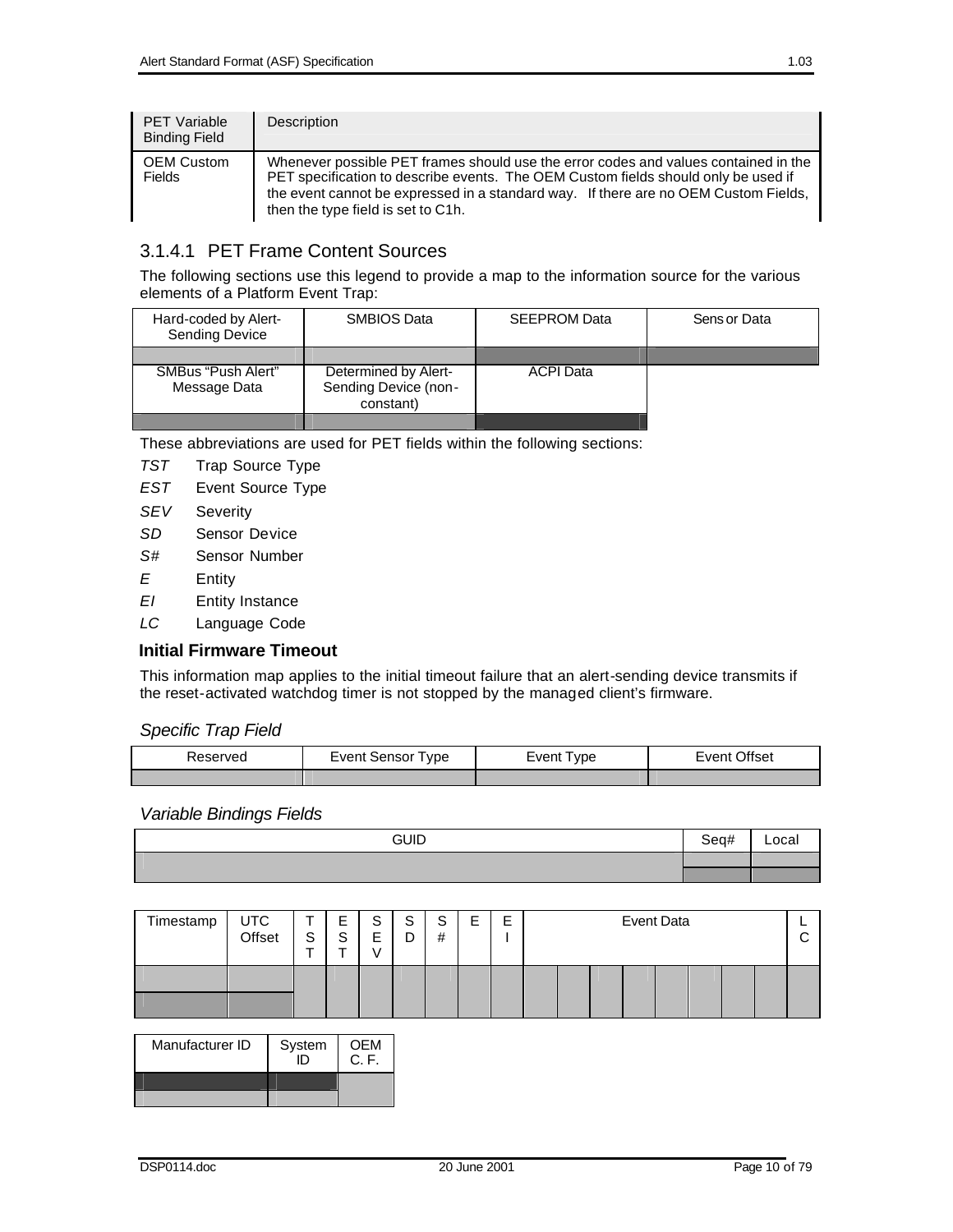## **Polled Legacy Sensors — Specified by ACPI**

This information map applies to alerts issued by an alert-sending device based on that device's detection of an active event upon polling a legacy sensor that is specified by the system's ACPI implementation.

#### *Specific Trap Field*



#### *Variable Bindings Fields*

| <b>GUID</b> | Seq# | Local |
|-------------|------|-------|
|             |      |       |
|             |      |       |



| Manufacturer ID | System | <b>OEM</b><br>C. F. |
|-----------------|--------|---------------------|
|                 |        |                     |

## **Polled Legacy Sensors — Specified by SEEPROM Data**

This information map applies to alerts issued by an alert-sending device based on that device's detection of an active event upon polling a legacy sensor that is specified by the system's SEEPROM data.

*Specific Trap Field*

| Reserved | Event Sensor Type | Event Type | Event Offset |
|----------|-------------------|------------|--------------|
|          |                   |            |              |

#### *Variable Bindings Fields*

|                 |                      |                        |   |             | <b>GUID</b> |    |   | Seq#              | Local |
|-----------------|----------------------|------------------------|---|-------------|-------------|----|---|-------------------|-------|
|                 |                      |                        |   |             |             |    |   |                   |       |
|                 |                      |                        |   |             |             |    |   |                   |       |
| Timestamp       | <b>UTC</b><br>Offset | T E S S S<br>S S E D # | T | V           |             | E. | E | <b>Event Data</b> | C     |
|                 |                      |                        |   |             |             |    |   |                   |       |
| Manufacturer ID |                      | System<br>ID           |   | OEM<br>C.F. |             |    |   |                   |       |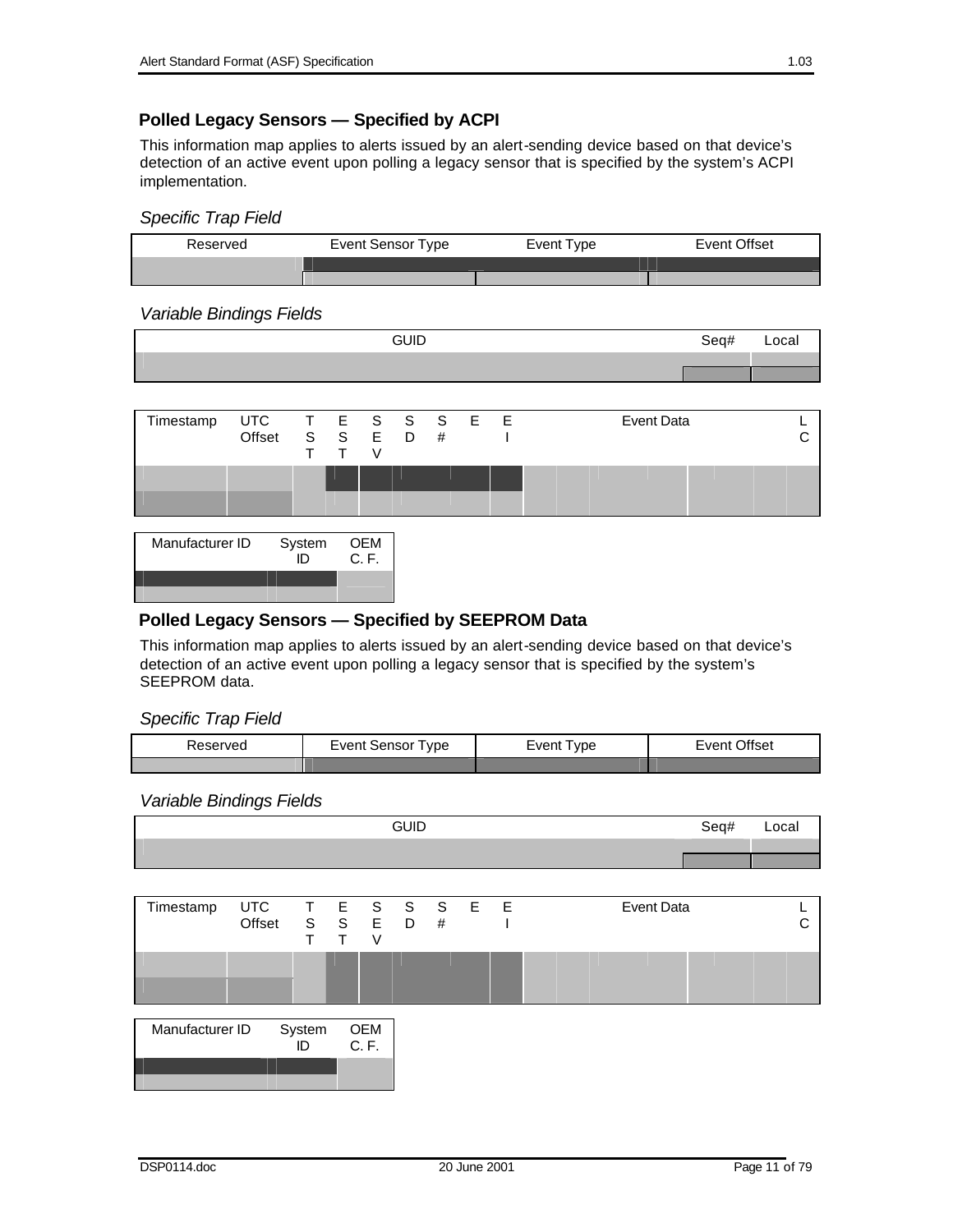### **Polled ASF Sensors**

This information map applies to alerts issued by an alerting device based on that device's detection of an active event upon polling an ASF-compliant sensor via the "Poll Alert Message With Event Data" SMBus command.

#### *Specific Trap Field*

| Reserved | Event Sensor Type | Event Type | Event Offset |
|----------|-------------------|------------|--------------|
|          |                   |            |              |

#### *Variable Bindings Fields*

| <b>GUID</b> | Seq# | Local |
|-------------|------|-------|
|             |      |       |
|             |      |       |
|             |      |       |
|             |      |       |

| Timestamp       | UTC T E S S S E E<br>Offset | S S E D      |              | # |  | Event Data |  |
|-----------------|-----------------------------|--------------|--------------|---|--|------------|--|
|                 |                             |              |              |   |  |            |  |
| Manufacturer ID |                             | System<br>ID | OEM<br>C. F. |   |  |            |  |

#### **"Pushed" Events**

This information map applies to alerts issued by an alerting device based on either receipt of a "Firmware Error, Firmware Progress, or General Push Alert Message" or the expiration of a watchdog timer after receipt of a "Firmware Watchdog Start Message".

#### *Specific Trap Field*

| рe<br>$-1$ . $-1$ . $-1$ . $-1$ . $-1$<br>$\sim$ . | $- \cdot - \cdot -$<br>. | 56.<br>$- \cdot - \cdot$<br>____ |
|----------------------------------------------------|--------------------------|----------------------------------|
|                                                    |                          |                                  |

#### *Variable Bindings Fields*

|                 |                      |              |        |                                                                              | <b>GUID</b> |   |       | Seq#<br>Local |   |
|-----------------|----------------------|--------------|--------|------------------------------------------------------------------------------|-------------|---|-------|---------------|---|
|                 |                      |              |        |                                                                              |             |   |       |               |   |
|                 |                      |              |        |                                                                              |             |   |       |               |   |
| Timestamp       | <b>UTC</b><br>Offset |              | $\top$ | $\begin{array}{cccccc} T & E & S & S \\ S & S & E & D \end{array}$<br>$\vee$ |             | # | S E E | Event Data    | С |
|                 |                      |              |        |                                                                              |             |   |       |               |   |
| Manufacturer ID |                      | System<br>ID |        | OEM<br>C.F.                                                                  |             |   |       |               |   |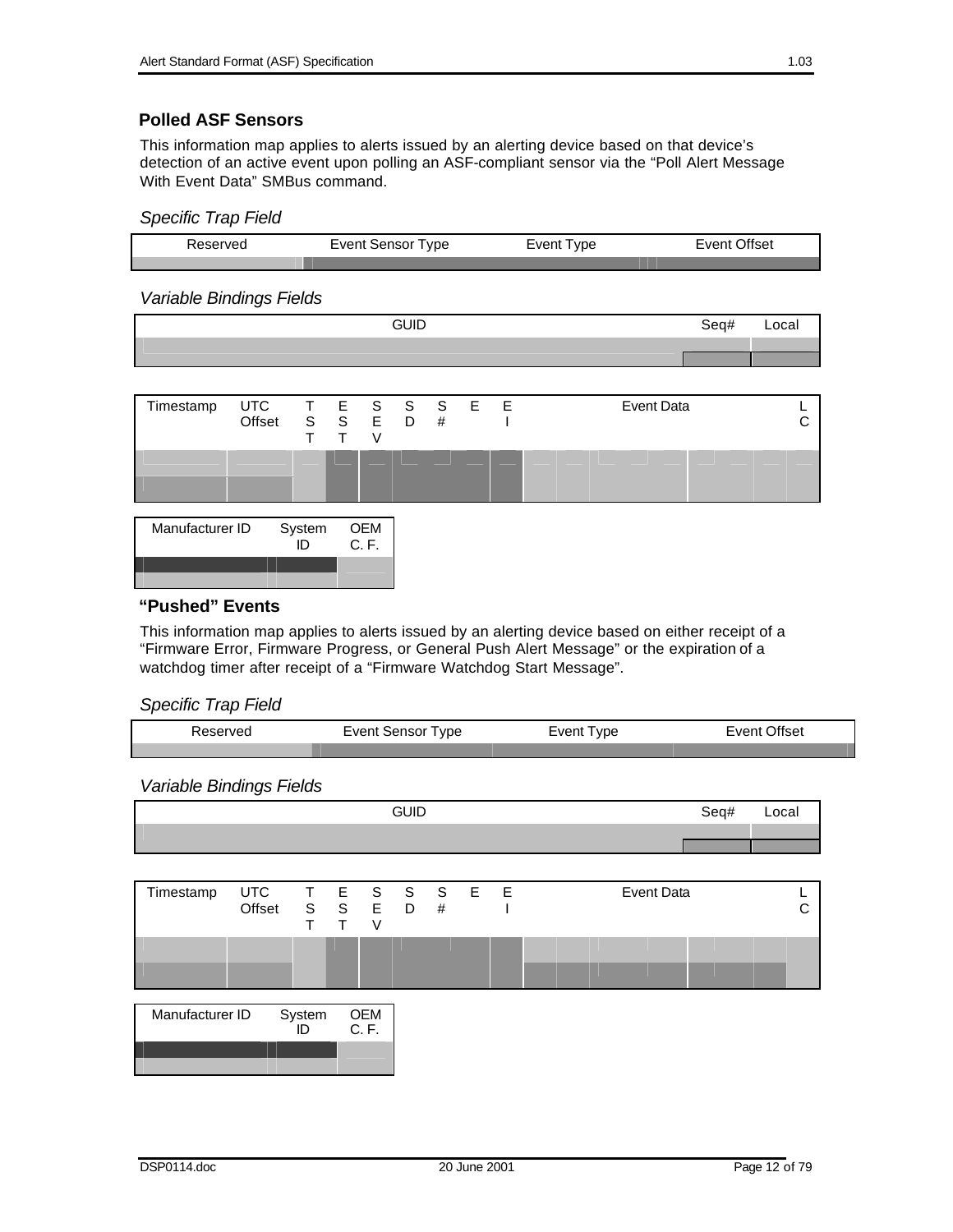## *3.1.5 Recommended PET Frame Values*

This section describes the format for various PET frames. A given managed client is not required to support all the listed PET frames, but if a client supports the event described by one of the listed PET frames, the client should format the PET frame as described in this section.

## 3.1.5.1 Environmental Events

This table describes the *Specific Trap Field* values for common environmental events. An implementation has options as to whether it returns generic information that just indicates the criticality of the event, or whether it returns information also indicating that the event was triggered by a rising or falling condition on the monitored parameter, e.g. whether an overtemperature or under-temperature condition caused the event.

*The list is presented as a guide only. It is not intended to represent a complete list of the possible environmental events from a system*. Management consoles that interpret events should be prepared to accept any of the possible specified Event Sensor Type, Event Type and Event Offset values documented by [PET].

The Entity for a given event varies according to what system device the environmental sensor is monitoring. For example, a typical managed client can have temperature monitoring associated with its system board and with the main processor. A thermal event associated with the system board will have Entity set to 7 (System Board) and Entity Instance set to 1 (Primary), while a thermal event associated with the processor will have Entity set to 3 (Processor) and Entity Instance set to 1 (Primary).

| Description                                    | <b>Event Sensor Type</b> | Event Type                  | Event Offset                                          |
|------------------------------------------------|--------------------------|-----------------------------|-------------------------------------------------------|
|                                                |                          | <b>TEMPERATURE PROBLEMS</b> |                                                       |
| <b>Generic Critical</b><br>Temperature Problem | 01h (Temperature)        | 07h (generic severity)      | 02h (transition to Critical<br>from less severe)      |
| Generic Temperature<br>Warning                 |                          |                             | 03h (transition to non-<br>critical from less severe) |
| Over-Temperature<br>Problem                    |                          | 01h (Threshold-based)       | 09h (Upper Critical - going<br>high)                  |
| Over-Temperature<br>Warning                    |                          |                             | 07h (Upper Non-Critical,<br>going high)               |
| Under-Temperature<br>Problem                   |                          |                             | 02h (Lower Critical - going<br>low)                   |
| Under-Temperature<br>Warning                   |                          |                             | 00h (Lower Non-Critical,<br>going low)                |
|                                                |                          | <b>VOLTAGE PROBLEMS</b>     |                                                       |
| Generic Critical<br>Voltage Problem            | 02h (Voltage)            | 07h (generic severity)      | 02h (transition to Critical<br>from less severe)      |
| Over-Voltage Problem                           |                          | 01h (Threshold-based)       | 09h (Upper Critical - going<br>high)                  |
| Under-Voltage<br>Problem                       |                          |                             | 02h (Lower Critical - going<br>low)                   |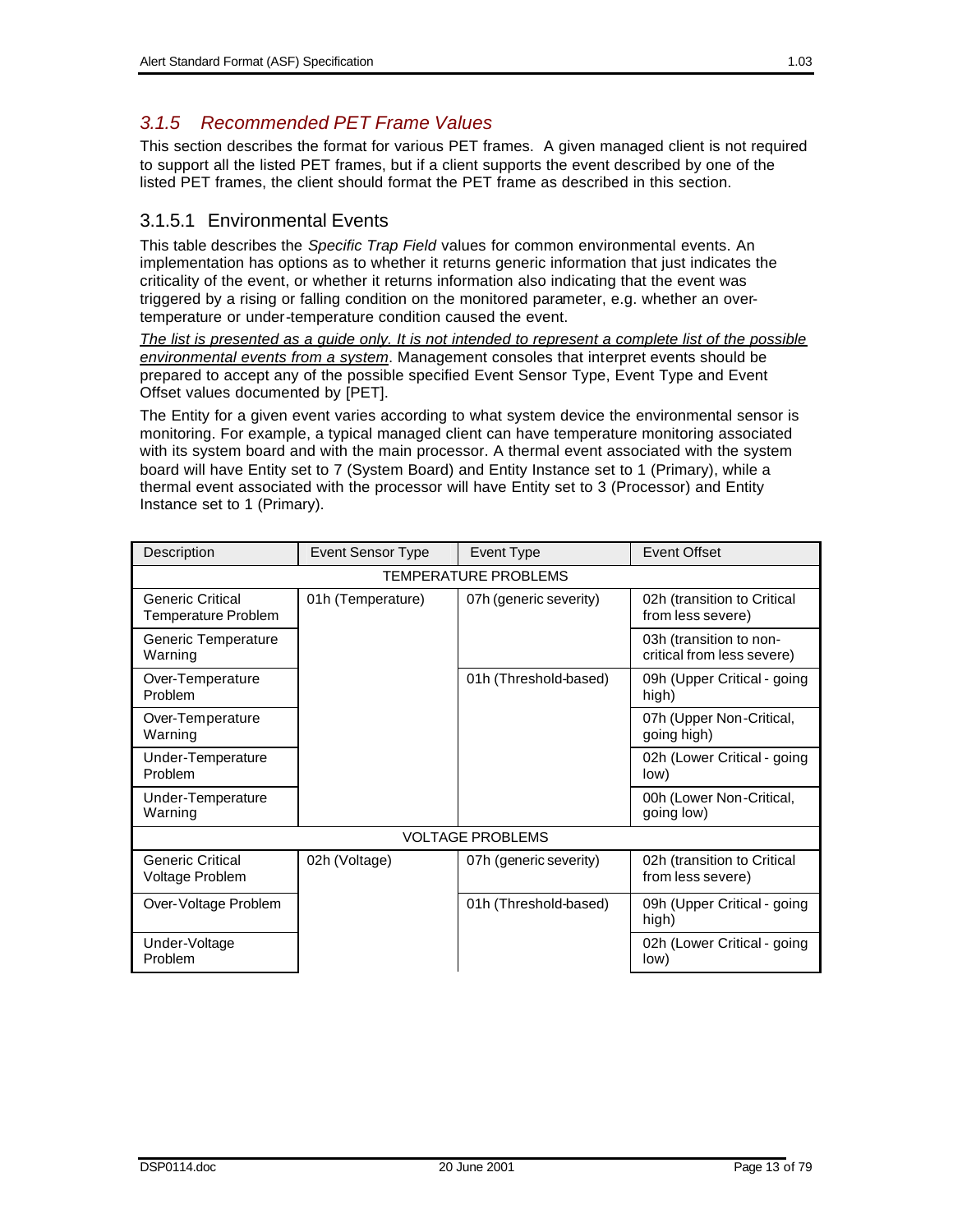| Description                                                                         | <b>Event Sensor Type</b>                       | Event Type                              | Event Offset                                     |
|-------------------------------------------------------------------------------------|------------------------------------------------|-----------------------------------------|--------------------------------------------------|
| <b>FAN PROBLEMS</b>                                                                 |                                                |                                         |                                                  |
| <b>Generic Critical Fan</b><br>failure                                              | 04h (Fan)                                      | 07h (generic severity)                  | 02h (transition to Critical<br>from less severe) |
| Generic predictive Fan<br>failure                                                   |                                                | 03h (generic<br>digital/discrete event) | 01h (predictive failure<br>asserted)             |
| Fan Speed Problem<br>(speed too low to meet<br>chassis cooling spec's)              |                                                | 01h (Threshold-based)                   | 02h (Lower Critical - going<br>low)              |
| Fan Speed Warning<br>(Fan speed below<br>expected speed.<br>Cooling still adequate) |                                                |                                         | 00h (Lower Non-Critical,<br>going low)           |
| Case Intrusion.                                                                     | 05h (Physical Security<br>[Chassis Intrusion]) | 6Fh (Sensor specific)                   | 00h (General Chassis<br>Intrusion)               |

## 3.1.5.2 System Firmware Error Events

This document defines a standard set of system firmware errors that are reported in the *Event Data 2* PET sub-field for Sensor Type 0Fh (System Firmware Error/Progress), Sensor-specific Offset 00h (Standard System Firmware Error):

| Descriptor<br>Code | Description                                                                                                       |
|--------------------|-------------------------------------------------------------------------------------------------------------------|
| 00h                | Unspecified.                                                                                                      |
| 01h                | No system memory is physically installed in the system.                                                           |
| 02 <sub>h</sub>    | No usable system memory, all installed memory has experienced an unrecoverable<br>failure.                        |
| 03h                | Unrecoverable hard-disk/ATAPI/IDE device failure.                                                                 |
| 04h                | Unrecoverable system - board failure.                                                                             |
| 05h                | Unrecoverable diskette subsystem failure.                                                                         |
| 06h                | Unrecoverable hard-disk controller failure.                                                                       |
| 07h                | Unrecoverable PS/2 or USB keyboard failure.                                                                       |
| 08h                | Removable boot media not found                                                                                    |
| 09h                | Unrecoverable video controller failure                                                                            |
| 0Ah                | No video device detected.                                                                                         |
| 0 <sub>Bh</sub>    | Firmware ROM corruption detected                                                                                  |
| 0Ch                | CPU VID Mismatch. One or more processors sharing the same voltage supply have<br>mismatched voltage requirements. |
| 0Dh                | CPU speed-matching failure.                                                                                       |
| 0Eh to FFh         | Reserved for future definition by this specification.                                                             |

This table describes the *Specific Trap Field* and *Entity* values associated with some typical system firmware errors. The *Event Type* sub-field for all these events is set to 6Fh (Sensor specific). See above or section 3.1.5.3 for the Event Data 2 field definitions for Event Offset values 00h and 01h, respectively.

| Description                         | Event Sensor<br>Type                          | Event Offset                   | Event<br>Data 1/2 | Entity                 |
|-------------------------------------|-----------------------------------------------|--------------------------------|-------------------|------------------------|
| No system memory; memory<br>missing | 0Fh (System<br>Firmware Error or<br>Progress) | 00h (System<br>Firmware Error) | 40h/01h           | 32d (Memory<br>Device) |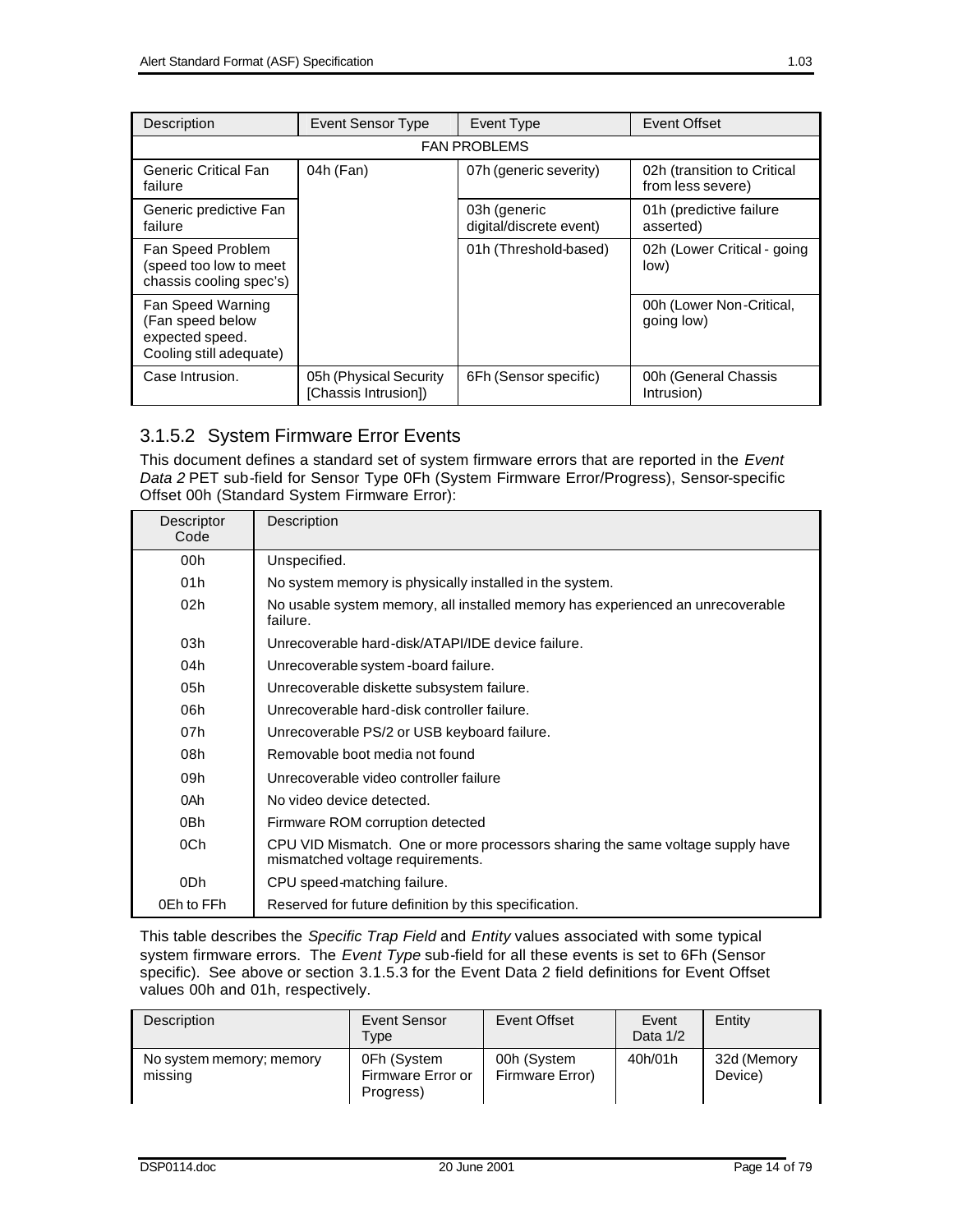| Description                                                                      | Event Sensor<br>Type                          | Event Offset                   | Event<br>Data $1/2$ | Entity                  |
|----------------------------------------------------------------------------------|-----------------------------------------------|--------------------------------|---------------------|-------------------------|
| No system memory;<br>unrecoverable failure                                       | 0Fh (System<br>Firmware Error or<br>Progress) | 00h (System<br>Firmware Error) | 40h/02h             | 32d (Memory<br>Device)  |
| Unrecoverable hard-disk<br>failure.                                              | 0Fh (System<br>Firmware Error or<br>Progress) | 00h (System<br>Firmware Error) | 40h/03h             | 4 (Disk or Disk<br>Bay) |
| Unrecoverable system board<br>failure.                                           | 0Fh (System<br>Firmware Error or<br>Progress) | 00h (System<br>Firmware Error) | 40h/04h             | 7 (System<br>board)     |
| No bootable media.                                                               | 1Eh (Boot Error)                              | 00h (no bootable<br>media)     | 40h/00h             | 00h<br>(Unspecified)    |
| Hang during option ROM<br>initialization (specified via<br>watchdog set command) | 0Fh (System<br>Firmware Error or<br>Progress) | 01h (System<br>Firmware Hang)  | 40h/08h             | 11d (Add-in<br>board)   |
| Unrecoverable multi-processor<br>configuration mismatch                          | 0Fh (System<br>Firmware Error or<br>Progress) | 00h (System<br>Firmware Error) | 40h/0Bh             | 3 (Processor)           |

## 3.1.5.3 System Firmware Progress Events

This document defines a standard set of firmware progress codes that are reported in the *Event Data 2* PET sub-field via Sensor Type 0Fh (System Firmware Error/Progress), Sensor-specific Offset either 01h (System Firmware Hang) or 02h (System Firmware Progress). Each descriptor is associated with a significant event within a system's firmware bring-up sequence; the ordering of the events implies no specific sequencing.

| <b>Descriptor Code</b> | Description                                                  |
|------------------------|--------------------------------------------------------------|
| 00h                    | Unspecified.                                                 |
| 01h                    | Memory initialization.                                       |
| 02h                    | Hard-disk initialization                                     |
| 03h                    | Secondary processor(s) initialization                        |
| 04h                    | User authentication                                          |
| 05h                    | User-initiated system setup                                  |
| 06h                    | USB resource configuration                                   |
| 07h                    | PCI resource configuration                                   |
| 08h                    | Option ROM initialization                                    |
| 09h                    | Video initialization                                         |
| 0Ah                    | Cache initialization                                         |
| 0 <sub>Bh</sub>        | <b>SM Bus initialization</b>                                 |
| 0Ch                    | Keyboard controller initialization                           |
| 0 <sub>Dh</sub>        | Embedded controller/management controller initialization     |
| 0Eh                    | Docking station attachment                                   |
| 0Fh                    | Enabling docking station                                     |
| 10h                    | Docking station ejection                                     |
| 11h                    | Disabling docking station                                    |
| 12h                    | Calling operating system wake-up vector                      |
| 13h                    | Starting operating system boot process, e.g. calling Int 19h |
| 14h                    | Baseboard or motherboard initialization.                     |
| 15h                    | Reserved.                                                    |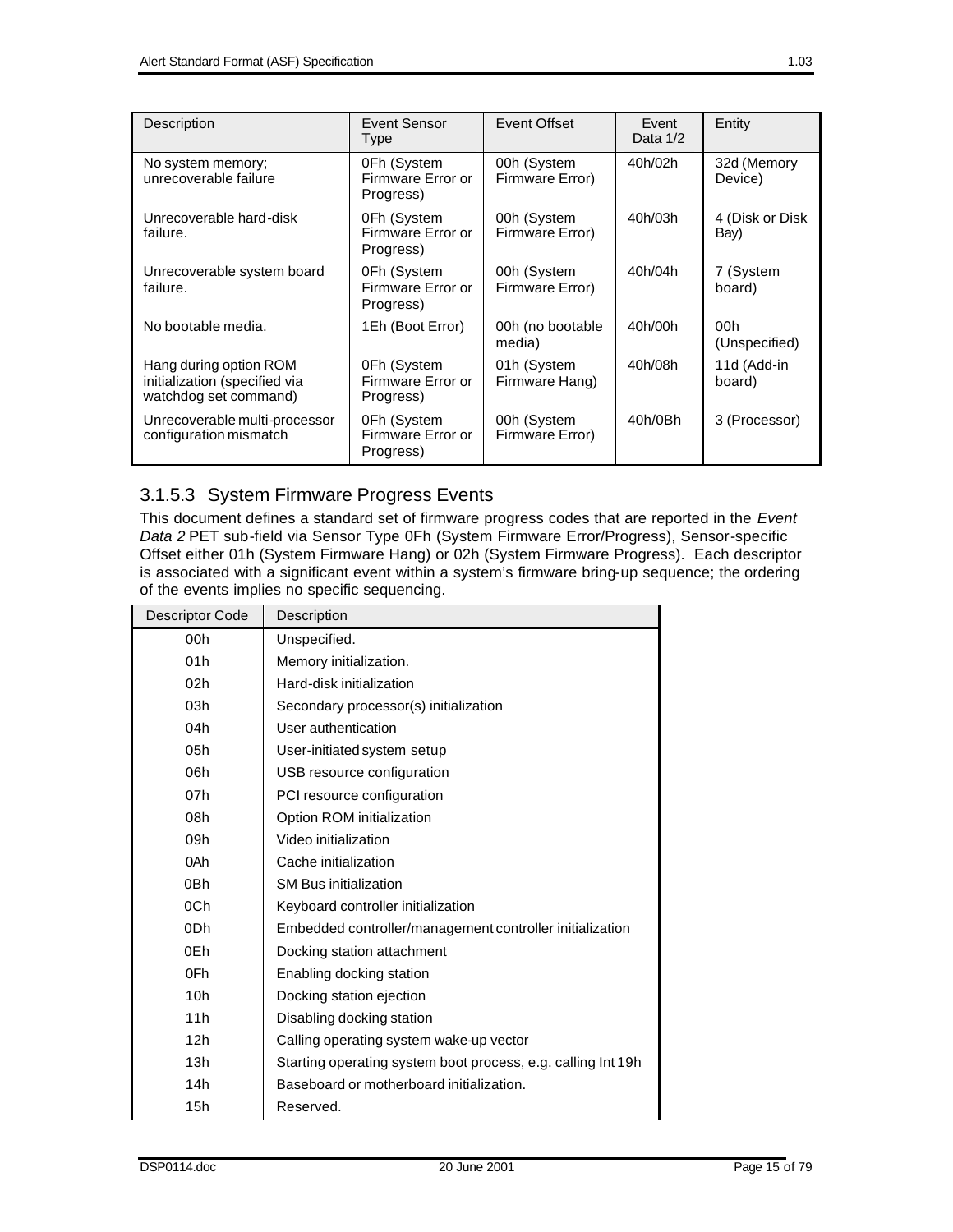| Descriptor Code | Description                                           |
|-----------------|-------------------------------------------------------|
| 16h             | Floppy initialization.                                |
| 17h             | Keyboard test.                                        |
| 18h             | Pointing device test                                  |
| 19h             | Primary processor initialization                      |
| 1Ah to FFh      | Reserved for future definition by this specification. |

This table describes the *Specific Trap Field* values for some system firmware progress events. The *Event Type* sub-field for each of these traps is set to 6Fh (Sensor-specific).

| Description                                                                                                                 | <b>Event Sensor</b><br><b>Type</b>     | <b>Event Offset</b>                         | Event<br>Data 1/2 | Entity                    |
|-----------------------------------------------------------------------------------------------------------------------------|----------------------------------------|---------------------------------------------|-------------------|---------------------------|
| System firmware started. The<br>presence of this progress code<br>indicates that at least one CPU is<br>properly executing. | 25h (Entity<br>Presence)               | 00h (Entity<br>Present)                     | 40h/00h           | 34d (BIOS)                |
| Starting memory initialization and<br>test.                                                                                 | 0Fh (Firmware<br>Error or<br>Progress) | 02h (System<br>Firmware<br>Progress, entry) | 40h/01h           | 32d (Memory<br>Device)    |
| Completed memory initialization<br>and test.                                                                                | 0Fh (Firmware<br>Error or<br>Progress) | 82h (System<br>Firmware<br>Progress, exit)  | 40h/01h           | 32d (Memory<br>Device)    |
| Starting hard-disk initialization and<br>test.                                                                              | 0Fh (Firmware<br>Error or<br>Progress) | 02h (System<br>Firmware<br>Progress, entry) | 40h/02h           | 4 (Disk or<br>Disk Bay)   |
| Waiting for user-password entry.                                                                                            | 0Fh (Firmware<br>Error or<br>Progress) | 02h (System<br>Firmware<br>Progress, entry) | 40h/04h           | 34d (BIOS)                |
| Entering BIOS setup.                                                                                                        | 0Fh (Firmware<br>Error or<br>Progress) | 02h (System<br>Firmware<br>Progress, entry) | 40h/05h           | 34d (BIOS)                |
| Starting system resource<br>configuration, e.g. performing PCI<br>configuration.                                            | 0Fh (Firmware<br>Error or<br>Progress) | 02h (System<br>Firmware<br>Progress, entry) | 40h/07h           | 34d (BIOS)                |
| Starting option ROM initialization.                                                                                         | 0Fh (Firmware<br>Error or<br>Progress) | 02h (System<br>Firmware<br>Progress, entry) | 40h/08h           | 11d (Add-in<br>board)     |
| Starting OS boot process (e.g.<br>preparing to issue Int 19h)                                                               | 0Fh (Firmware<br>Error or<br>Progress) | 02h (System<br>Firmware<br>Progress, entry) | 40h/13h           | $\Omega$<br>(Unspecified) |
| Starting secondary processor(s)'<br>initialization                                                                          | 0Fh (Firmware<br>Error or<br>Progress) | 02h (System<br>Firmware<br>Progress, entry) | 40h/03h           | 3 (Processor)             |

## 3.1.5.4 OS Events

This table describes the *Specific Trap Field* values for some OS events. The variable-bindings *Entity* field for each of these traps is 35d (OS) and the *Event Type* field for each is 6Fh (Sensor specific). A timer-expiration event can generally be considered to indicate a hang associated with the software that was running when the expiration occurred.

| Description | Event Sensor<br>Type | <b>Event Offset</b> | Event Data Fields |
|-------------|----------------------|---------------------|-------------------|
|             |                      |                     |                   |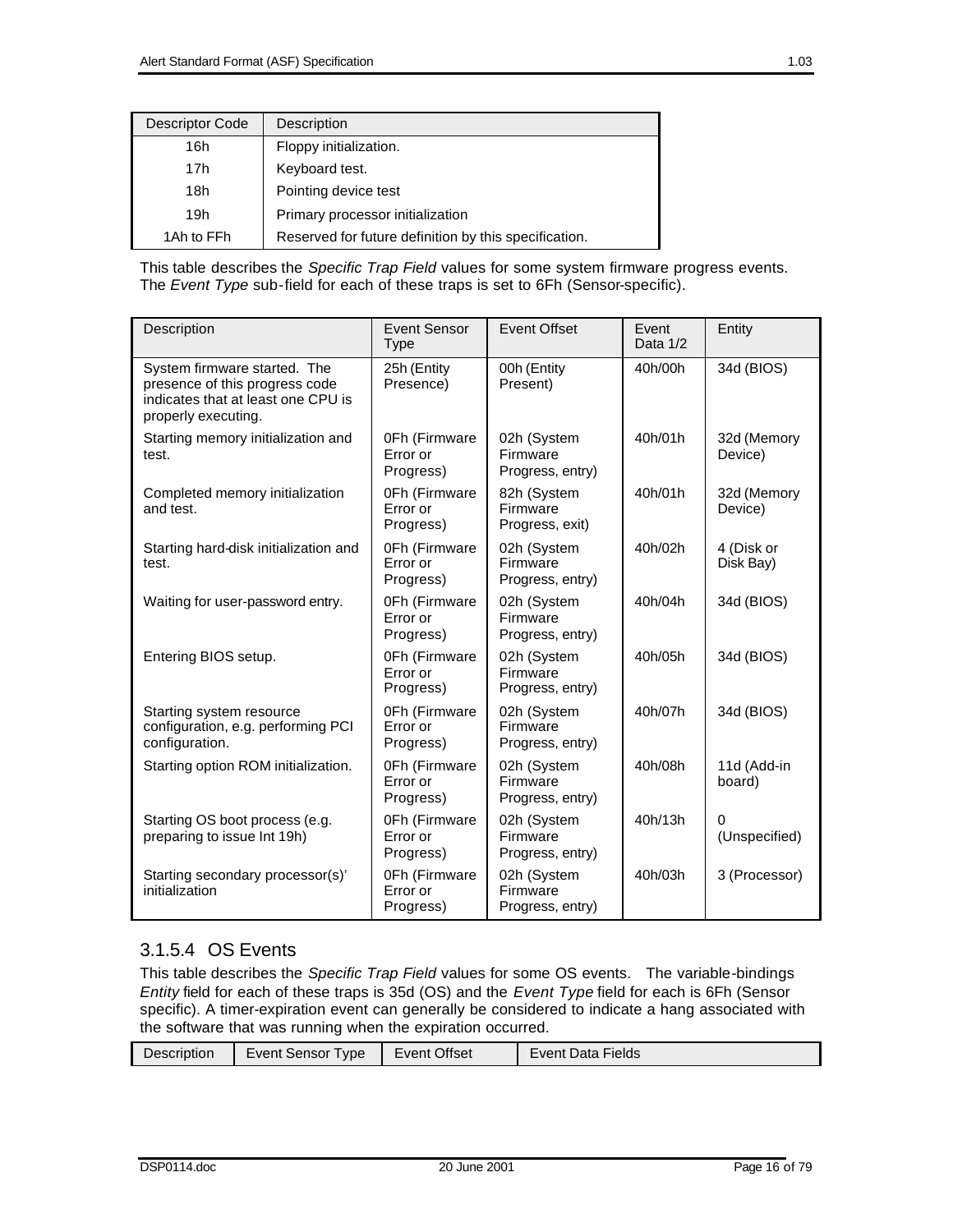| Description        | Event Sensor Type         | Event Offset            |                  | Event Data Fields                                                                                                                       |
|--------------------|---------------------------|-------------------------|------------------|-----------------------------------------------------------------------------------------------------------------------------------------|
| OS Boot<br>Failure | 23h (Watchdog 2)          | 00h (Timer<br>Expired)  | F <sub>D</sub> 1 | 40h to indicate that the ED2 field<br>contains "interesting" data                                                                       |
|                    |                           |                         | ED <sub>2</sub>  | 03h to identify that no interrupt was<br>generated and that the timer was<br>monitoring an OS load process at<br>the time of expiration |
| OS Hung            | 20h (OS Critical<br>Stop) | 10h (Run-time)<br>stop) | N/A              |                                                                                                                                         |

## 3.1.5.5 System Heartbeat

ASF-enabled systems can provide the capability to send a periodic message indicating that the system is still present. A timer present in the alert-sending device controls the frequency of this message, which is referred to as a system heartbeat. The timer's period is typically programmable, but the period must not exceed 10 minutes. The recommended default is one heartbeat per minute, and the alert-sending device's OS-present configuration software provides methods through which to disable the heartbeat transmission and set the enabled heartbeat's frequency timer. *System Heartbeat* messages are sent as single PET frames, and are not retransmitted.

If an alert-sending device supports this message, the following event-specific PET fields must be used:

| Event Sensor Type     | Event Type            | Event Offset         | Entity               |
|-----------------------|-----------------------|----------------------|----------------------|
| 25h (Entity presence) | 6Fh (Sensor specific) | 00h (Device Present) | 23d (System Chassis) |

## 3.1.5.6 System Boot Failure

A configured, ASF-enabled alert-sending device transmits a system boot failure alert if the system firmware does not issue an SMBus *Stop Watchdog Timer* command within the client's *Minimum Watchdog Reset Time* (see 4.1.2.1). The alert-sending device starts its timer on the managed client's transition to the point where main PCI power is good. Following are the event-specific PET fields associated with this alert:

| <b>PET Field</b>       | Value                                                                                                                                                      |
|------------------------|------------------------------------------------------------------------------------------------------------------------------------------------------------|
| Event Sensor<br>Type   | 23h (Watchdog 2)                                                                                                                                           |
| Event Type             | 6Fh (Sensor specific)                                                                                                                                      |
| Event Offset           | 00h (Timer Expired)                                                                                                                                        |
| <b>Event Severity</b>  | 10h (Critical)                                                                                                                                             |
| <b>Sensor Device</b>   | FFh (Unspecified)                                                                                                                                          |
| Sensor Number          | FFh (Unspecified)                                                                                                                                          |
| Entity                 | 00h (Unspecified). This value is used since the root cause of the failure associated<br>with the timer's expiration is not known at the time of the alert. |
| <b>Entity Instance</b> | 00h (Unspecified)                                                                                                                                          |
| Event Data             | 4006h (ED2 valid, system boot failure).                                                                                                                    |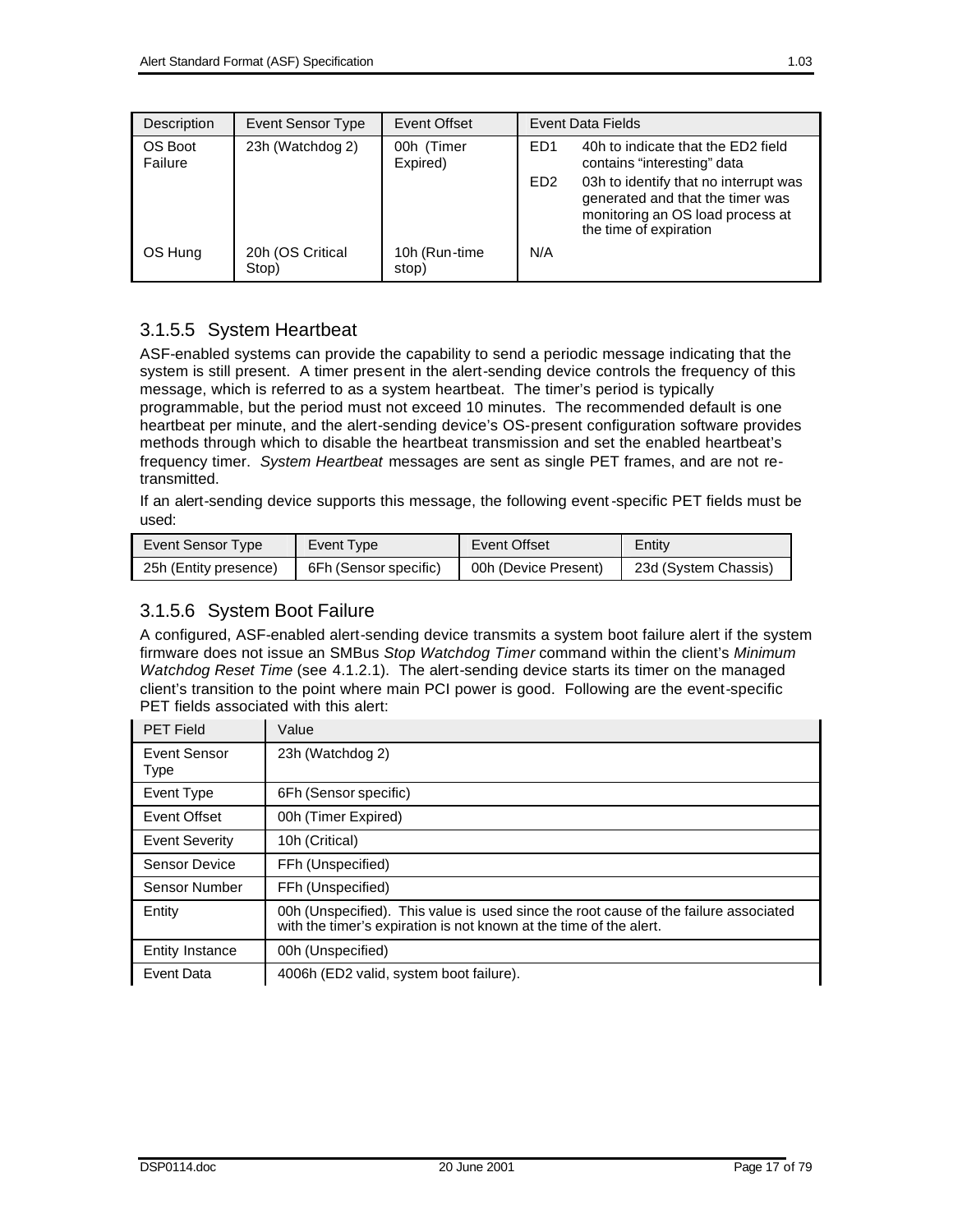## 3.2 Remote Management and Control Protocol (RMCP)

RMCP (Remote Management and Control Protocol) is a UDP (User Datagram Protocol) based protocol used for client control functions when a managed client is in an *OS-absent* state. In this environment, RMCP packets are exchanged between a management console and a managed client; typical client control functions include operations such as reset, power-up, and powerdown. The protocol is intentionally simple, to enable alert-sending devices' firmware to easily parse the information in the absence of OS-present drivers.

A management console uses RMCP methods as part of a two-tiered approach to managing client systems. The console should always use OS-present methods as the primary method to power down or reset a managed client, so that any shutdown operation is handled in an orderly fashion. Consoles should employ RMCP methods only if the managed client fails to respond to the OSpresent methods, since the hardware-based RMCP methods could result in loss of data on the client system.

An ASF-aware management console determines a managed client's ASF-RMCP capabilities by issuing the following commands:

- 1) The console issues a *Presence Ping* command directed to the managed client; the ASFaware client then …
	- a) … acknowledges receipt of the RMCP message, so long as the RMCP ve rsion in the message's header is a version supported by the client.
	- b) … responds with a *Presence Pong* message, setting the *Supported Entities* field (bits 3:0) to indicate its ASF version.
- 2) The console issues a *Capabilities Request* message to the managed client; the client …
	- a) … acknowledges receipt of the RMCP message, so long as the RMCP version in the message's header is a version supported by the client.
	- b) … responds with a *Capabilities Response* message, returning the system capabilities previously configured into the alert-sending device's non-volatile storage.

At this point, the console knows that the managed client is ASF-aware and which of the optional ASF-RMCP 'Set' commands are supported by the client — the client will acknowledge receipt of any unsupported command, but will disregard the command contents.

## *3.2.1 RMCP UDP Port Numbers*

There are two UDP ports reserved for RMCP use — port numbers 026Fh (623 decimal) and 0298h (644 decimal):

#### *Port Usage*

026Fh This port is used for all communications for ASF version 1.0.

0298h Reserved for future definition by this specification.

Each of these ports is a destination port on the managed client.

#### *3.2.2 RMCP Packet Format*

The following table describes the complete network frame that includes RMCP, using an 802.3 Ethernet frame as the example. RMCP is media independent and, depending on the medium, the associated header fields will be different. All the data fields specified in this message are in *network byte order*. This specification defines the format of the shaded fields in the frame described below.

Within the table that follows, a *Contents* field that has non-blank *Value* field defines the method through which the following frame contents are determined. For example, if the *MAC Header*'s *Frame Type* is set to 0800h then the frame element that follows the *MAC Header* is an *IP Header*.

| ገffset<br>Value<br>Contents<br>vpe<br>۰. |
|------------------------------------------|
|------------------------------------------|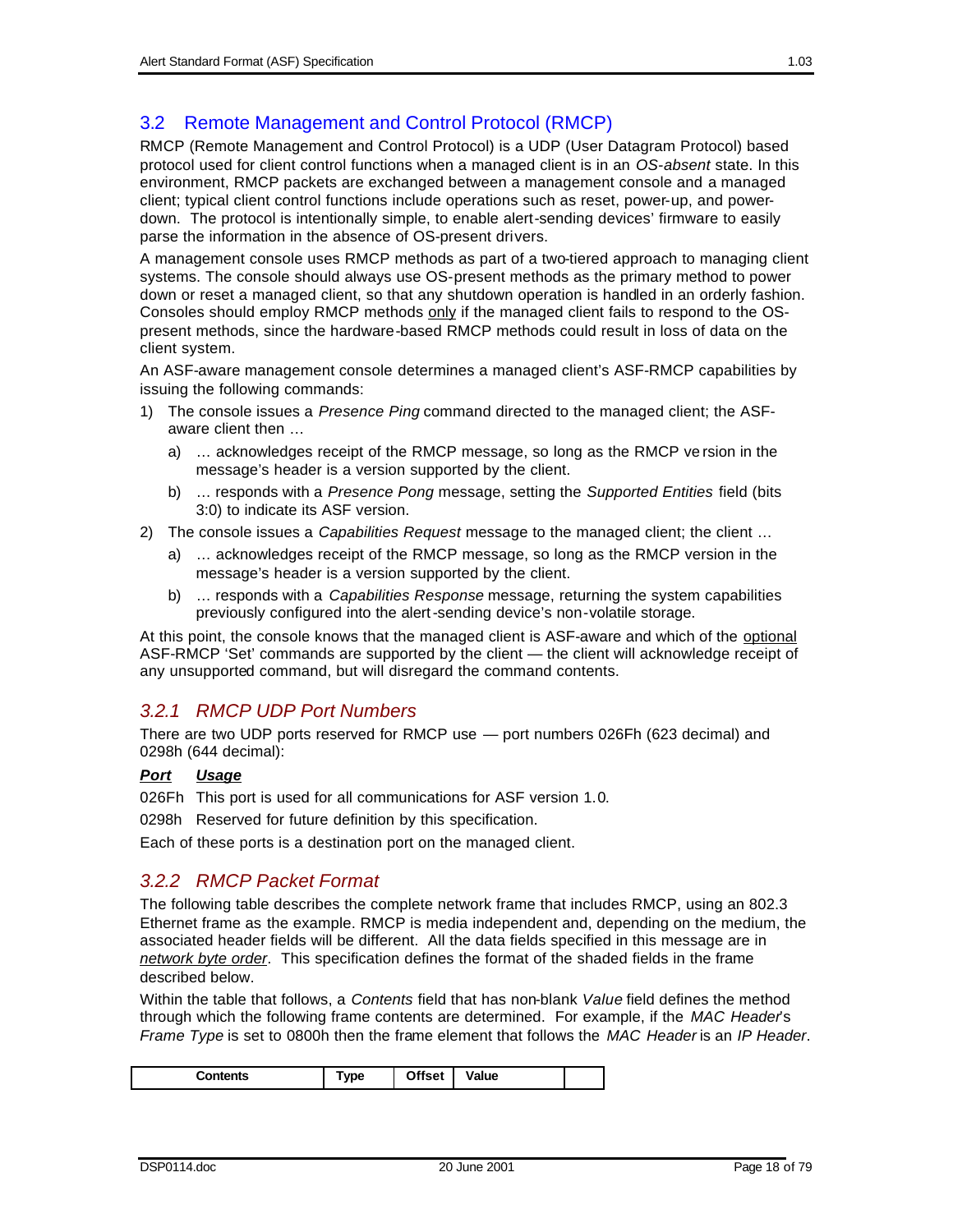| <b>Contents</b>               | <b>Type</b>                | <b>Offset</b>   | Value      |                      |
|-------------------------------|----------------------------|-----------------|------------|----------------------|
| <b>Destination Address</b>    | 6 bytes                    | 00h             |            |                      |
| Source Address                | 6 bytes                    | 06h             |            | MAC<br>Header        |
| Frame Type                    | 2 bytes                    | 0Ch             | 0800h      |                      |
| Version and Header Length     | 1 Byte                     | 0Eh             |            |                      |
| Service Type                  | 1 Byte                     | 0Fh             |            |                      |
| <b>Total Length</b>           | 2 Bytes                    | 10 <sub>h</sub> |            |                      |
| Identification                | 2 Bytes                    | 12h             |            |                      |
| Flags & Fragment Offset       | 2 Bytes                    | 14h             |            | <b>P Header</b>      |
| Time to Live                  | 1 Byte                     | 16h             |            |                      |
| Protocol                      | 1 Byte                     | 17 <sub>h</sub> | 11h        |                      |
| Header Checksum               | 2 Bytes                    | 18h             |            |                      |
| Source IP Address             | 4 Bytes                    | 1Ah             |            |                      |
| <b>Destination IP Address</b> | 4 Bytes                    | 1Eh             |            |                      |
| Source Port                   | 2 Bytes                    | 22h             |            |                      |
| <b>Destination Port</b>       | 2 Bytes                    | 24h             | 026Fh      | <b>CDP Heade</b>     |
| <b>UDP Length</b>             | 2 Bytes                    | 26h             |            |                      |
| <b>UDP Checksum</b>           | 2 Bytes                    | 28h             |            |                      |
| Version                       | 1 Byte                     | 2Ah             | 06h (ASF)  |                      |
| Reserved                      | 1 Byte                     | 2Bh             |            |                      |
| Sequence Number               | 1 Byte                     | 2 <sub>Ch</sub> |            | RMCP<br>Header       |
| <b>Class of Message</b>       | 06h (ASF)<br>1 Byte<br>2Dh |                 |            |                      |
| <b>IANA Enterprise Number</b> | 4 bytes                    | 2Eh             | 4542 (ASF) |                      |
| Message Type                  | 1 Byte                     | 32h             |            |                      |
| Message Tag                   | 1 Byte                     | 33h             |            |                      |
| Reserved                      | 1 Byte                     | 34h             |            |                      |
| Data Length                   | 1 Byte                     | 35h             |            | <b>ASF RMCP Data</b> |
| Data                          | Variable                   | 36h             |            |                      |
| <b>CRC</b>                    | 4 Bytes                    |                 |            |                      |

The RMCP packet (the shaded area in the table above) is divided into two basic components: its header and its associated data. Interpretation of the *RMCP Data* format depends on the value present in the RMCP header's *Class of Message* field. While the RMCP header is extensible to incorporate any OEM-defined variations, this specification defines only the *RMCP Data* formats for messages with *Class of Message* set to ASF (6).

An ASF-RMCP packet's *Data* block is also extensible: the IANA Enterprise Number defines the interpretation of the remaining fields within that block. This specification defines commands and data formats when the ASF-RMCP *Data* block's *IANA Enterprise Number* is set to 4542 (the IANA-assigned value for ASF). Any other value in that field identifies an OEM-specific ASF-RMCP command extension; the *Data* block's *IANA Enterprise Number* is set to the OEM's IANAassigned value.

## 3.2.2.1 RMCP Acknowledge

This message is used to acknowledge receipt of an RMCP packet, only if the recipient supports the specific RMCP version in that packet's header, the packet is not itself an *RMCP Acknowlege*, and the header's *Sequence Number* is other than FFh (no acknowledge). The acknowledge message indicates *only* that the message has been *received*; it does not indicate that any action has been completed.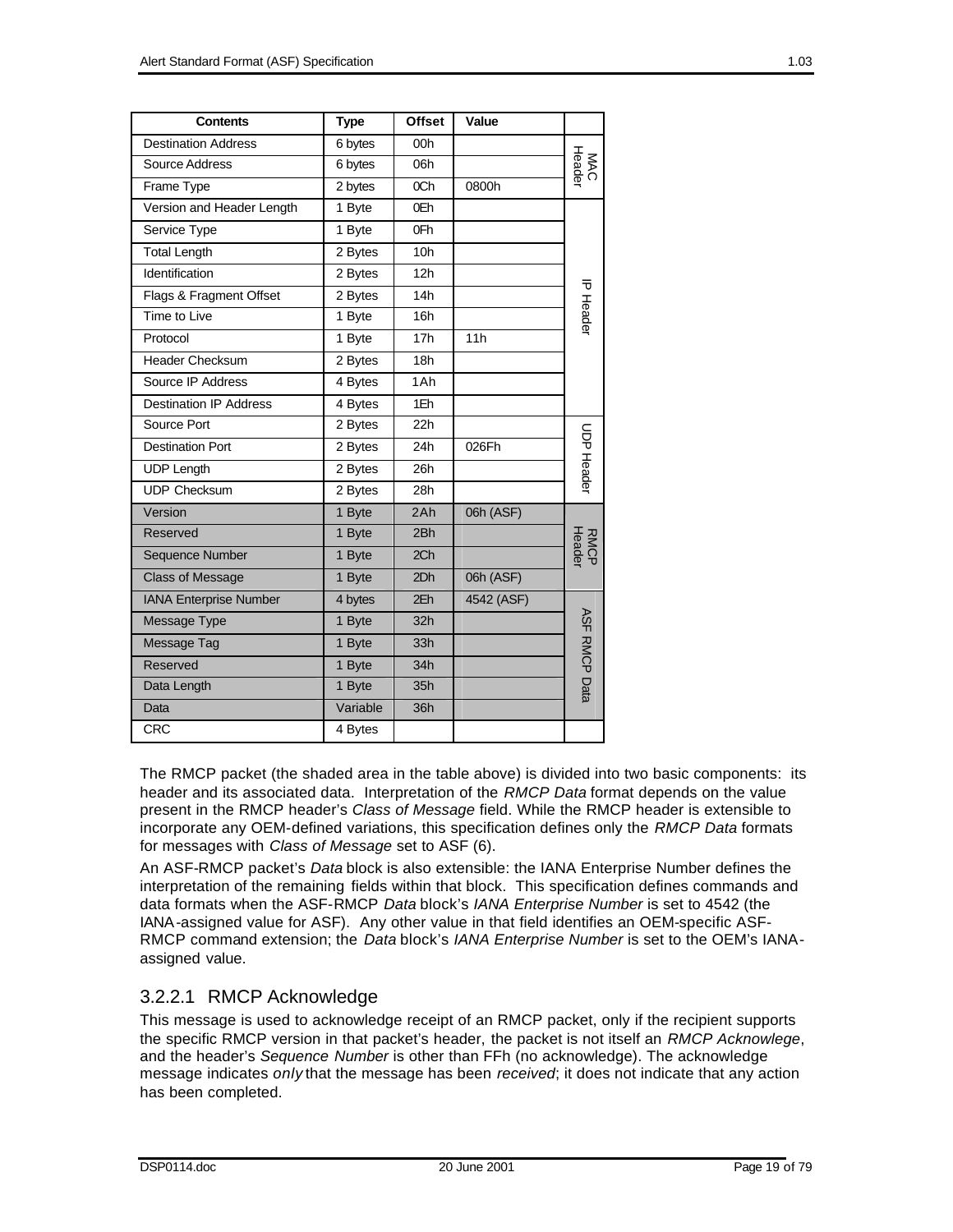In a typical interaction, the recipient of an RMCP packet acknowledges the sender by returning the received RMCP header with the MSB (most significant bit) of the "Class of Message" field set to indicate an acknowledgement. Specifically, the recipient returns to the sender the first three bytes from the received RMCP header (version, sequence number and reserved fields) with the fourth byte modified to indicate that the packet represents an RMCP Acknowledge. The following table describes the acknowledge's format:

| <b>Contents</b>         | Type   | <b>Offset</b>   | Value                                                                                                                           |                          |
|-------------------------|--------|-----------------|---------------------------------------------------------------------------------------------------------------------------------|--------------------------|
| Version                 | 1 byte | 00h             | Copied from the received message                                                                                                | 观                        |
| Reserved                | 1 byte | 01h             | Copied from the received message.                                                                                               | ⊳                        |
| Sequence Number         | 1 byte | 02 <sub>h</sub> | Copied from the received message.                                                                                               |                          |
| <b>Class of Message</b> | 1 byte | 03h             | Bit(s)<br><b>Description</b><br>Set to 1 to indicate acknowledgement.<br>Copied from the header of the received message.<br>6:0 | ledge<br><u>ge</u><br>ਰ੍ |

#### *Notes*:

- 1. The *RMCP Acknowledge* does not have an RMCP *Data* block; only the RMCP Header is returned.
- 2. An *RMCP Acknowledge* must not, itself, be acknowledged.

#### 3.2.2.2 RMCP Header

The RMCP header fields are as specified in the following table. Sequence numbers are used to ensure reliability over an inherently unreliable protocol (like UDP) and facilitate message ordering and recognition of identical messages. The *Sequence Number* is incremented each time a unique message is sent from the same source, e.g. a management console or a client system. When the message initiator retries a message, possibly due to a missing RMCP Acknowledge, the initiator sends the exact message of the original transmission with the same *Sequence Number;* this allows the initiator to match an RMCP message to its associated acknowledgement.

| <b>Contents</b>    | <b>Type</b> | <b>Offset</b>   | Value                                                                                                                                                                                                                                                                                                                                       |               |
|--------------------|-------------|-----------------|---------------------------------------------------------------------------------------------------------------------------------------------------------------------------------------------------------------------------------------------------------------------------------------------------------------------------------------------|---------------|
| Version            | byte        | 00 <sub>h</sub> | This field identifies the version of the RMCP header. A value of 06h in the<br>field indicates RMCP v1.0.<br>Legacy RMCP<br>$0 - 5$<br>ASF RMCP Version 1.0<br>6<br>7-255 Reserved for future definition by this specification.                                                                                                             |               |
| Reserved           | byte        | 01 <sub>h</sub> | Reserved for future definition by this specification, set to 00h.                                                                                                                                                                                                                                                                           | <b>leader</b> |
| Sequence<br>Number | byte        | 02 <sub>h</sub> | The sequence number associated with the message. Sequence numbers<br>should increase monotonically from each RMCP message source, in the<br>range 0 to 254, and then rollover back to 0. A Sequence Number field of<br>255 (FFh) has s pecial meaning — it identifies that the receiver of the<br>message must not provide acknowledgement. |               |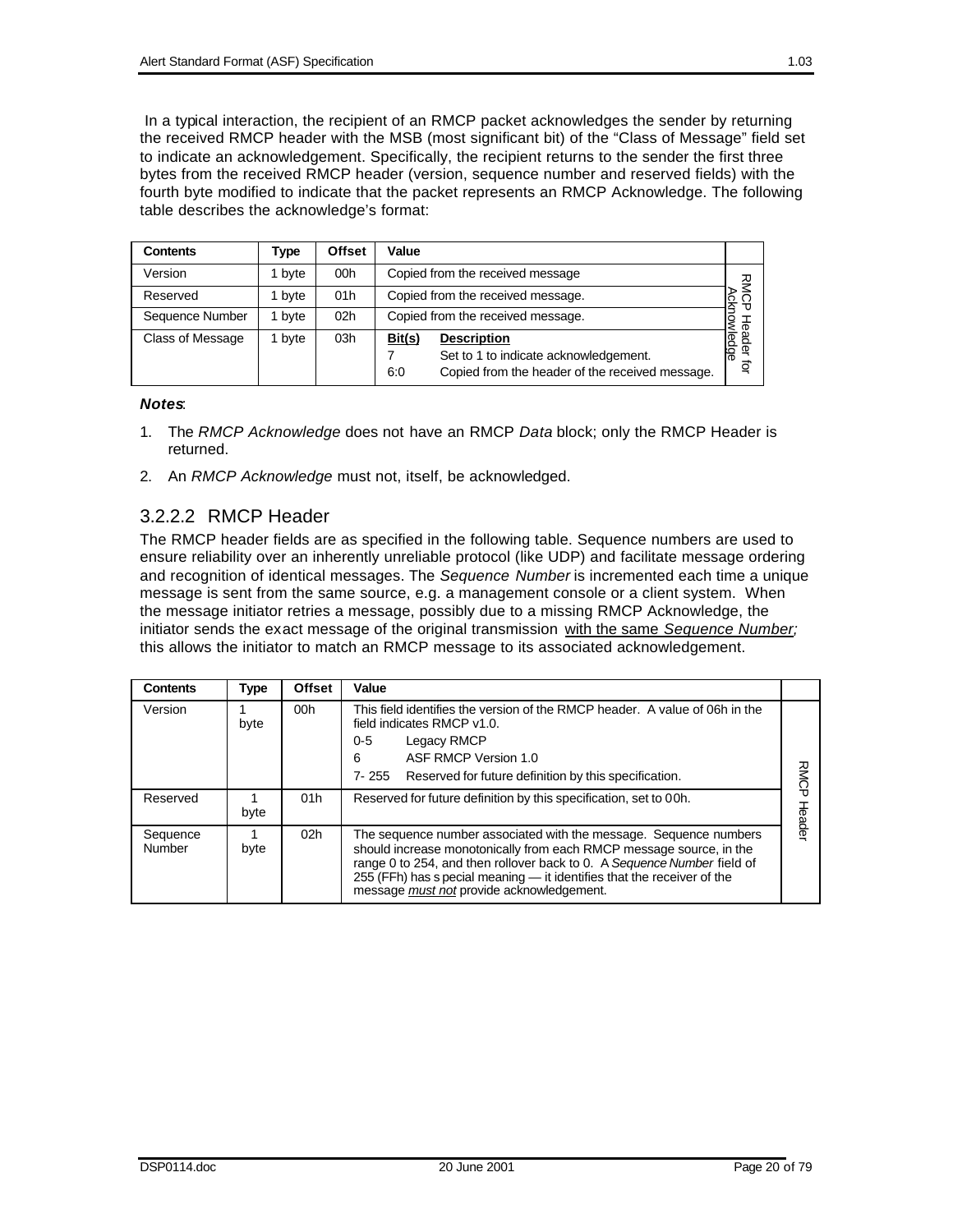| <b>Contents</b>     | <b>Type</b> | <b>Offset</b> | Value  |                                                                                                                                                                     |  |  |
|---------------------|-------------|---------------|--------|---------------------------------------------------------------------------------------------------------------------------------------------------------------------|--|--|
| Class of<br>Message | byte        | 03h           |        | This field identifies the format of the messages that follow this header. All<br>messages of class ASF (6) conform to the formats defined in this<br>specification. |  |  |
|                     |             |               | Bit(s) | Description                                                                                                                                                         |  |  |
|                     |             |               |        | Message Type. Set to 1 to indicate an Acknowledge message<br>(see $3.\overline{2}.\overline{2}.\overline{1}$ ); set to 0 otherwise.                                 |  |  |
|                     |             |               | 6:4    | Reserved for future definition by this specification, set to 000b.                                                                                                  |  |  |
|                     |             |               | 3:0    | Message Class. Set to one of the following values:                                                                                                                  |  |  |
|                     |             |               |        | $0 - 5$<br>Reserved                                                                                                                                                 |  |  |
|                     |             |               |        | 6<br>ASF                                                                                                                                                            |  |  |
|                     |             |               |        | IPMI <sup>1</sup>                                                                                                                                                   |  |  |
|                     |             |               |        | 8<br>OEM-defined                                                                                                                                                    |  |  |
|                     |             |               |        | $9 - 15$<br>Reserved for future definition by this specification.                                                                                                   |  |  |

## 3.2.2.3 ASF RMCP Data

All ASF-RMCP messages have the same *Data* block format, but the interpretation of the fields within the *Data* block is dependent on the value present in the first field: the *IANA Enterprise Number*. OEMs and ISVs can provide extensions to the ASF-RMCP command set by setting the field to their IANA-assigned enterprise number.

| <b>Contents</b>        | <b>Type</b> | <b>Offset</b>   | Value                                                                                                                                                                                                                                                                |             |
|------------------------|-------------|-----------------|----------------------------------------------------------------------------------------------------------------------------------------------------------------------------------------------------------------------------------------------------------------------|-------------|
| IANA Enterprise Number | 4 bytes     | 00 <sub>h</sub> | IANA-assigned Enterprise Number associated with the<br>entity that defines the Message Type values and Data field<br>format for the message; set to 4542 for ASF-RMCP<br>messages defined by this specification. The number is<br>transmitted in network byte order. | General     |
| Message Type           | 1 byte      | 04h             | Defined by the entity associated with the value in the<br>previous field.                                                                                                                                                                                            | <b>RMCP</b> |
| Message Tag            | 1 byte      | 05h             | This field is used to match request response pairs.                                                                                                                                                                                                                  |             |
| Reserved               | 1 byte      | 06h             | Reserved for future definition by this specification, set to 0.                                                                                                                                                                                                      | ASF         |
| Data Length            | 1 byte      | 07h             | Identifies the number of bytes present in the Data field                                                                                                                                                                                                             | Data        |
| Data                   | N bytes     | 08h             | Data associated with a particular Enterprise Number and<br>Message Type, number of bytes is specified by Data<br>Length.                                                                                                                                             |             |

This specification defines the interpretation of the ASF-RMCP *Data* block when *IANA Enterprise Number* field is set to 4542 (ASF IANA), see 3.2.3 on page 23 for more information:

| Contents                         | Tvpe  | <b>Offset</b> | Value                                                                                                                                                                                    |  |
|----------------------------------|-------|---------------|------------------------------------------------------------------------------------------------------------------------------------------------------------------------------------------|--|
| <b>IANA Enterprise</b><br>Number | bytes | 00            | This field contains the 4-byte value 4542 or 11BEh, the number<br>assigned to ASF by the Internet Assigned Numbers Authority<br>(IANA). The number is transmitted in network byte order. |  |

 $1$  The format and specification of messages under this class will be specified in the IPMI (Intelligent Platform Management Interface) specifications. Information on IPMI can be obtained from the IPMI web site: http://developer.intel.com/design/servers/ipmi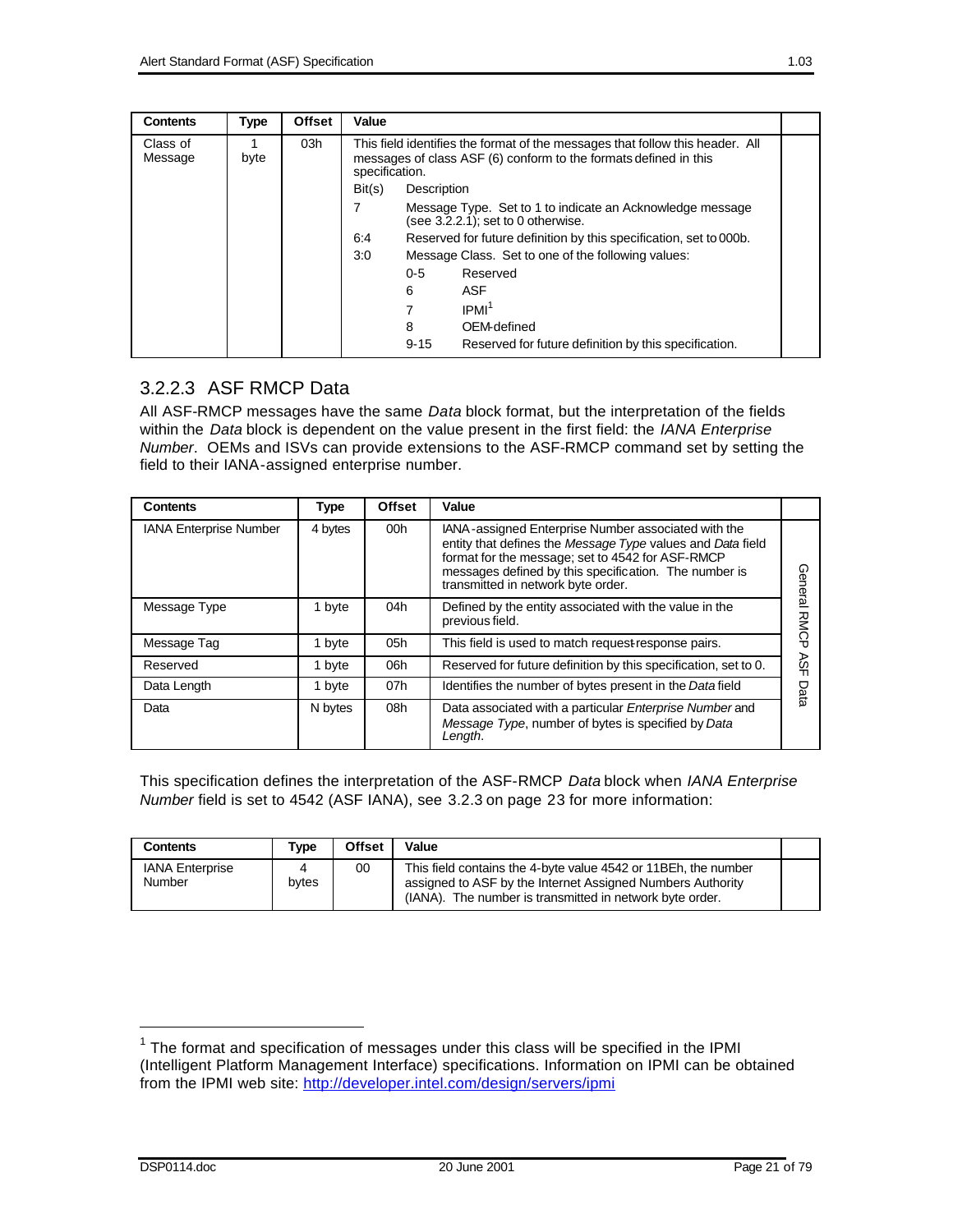| <b>Contents</b> | <b>Type</b> | <b>Offset</b> | Value                                                                                                                                                                                                                                                                                                                                                                                                                                                                                                                                                                                                                                                                                                                                                                          |                        |
|-----------------|-------------|---------------|--------------------------------------------------------------------------------------------------------------------------------------------------------------------------------------------------------------------------------------------------------------------------------------------------------------------------------------------------------------------------------------------------------------------------------------------------------------------------------------------------------------------------------------------------------------------------------------------------------------------------------------------------------------------------------------------------------------------------------------------------------------------------------|------------------------|
| Message Type    | 1 byte      | 04h           | 00h:0Fh Reserved<br>10h:3Fh "Set" commands<br>10 <sub>h</sub><br>Reset, see page 23<br>11h<br>Power-up, see page 23<br>12h<br>Unconditional Power-down, see page 25<br>13h<br>Power Cycle Reset, see page 23<br>40h:7Fh Response or "Get Response" commands<br>40h<br>Presence Pong, see page 26<br>41 <sub>h</sub><br>Capabilities Response, see page 26<br>42h<br>System State Response, see page 27<br>80h: BFh Request or "Get" commands<br>80h<br>Presence Ping<br>81h<br><b>Capabilities Request</b><br>82h<br><b>System State Request</b><br>All other values are reserved for future definition by this<br>specification.                                                                                                                                              |                        |
| Message Tag     | 1 byte      | 05h           | This 1-byte field is used to match request response pairs. This<br>value is copied into the response message when one is generated<br>in a request response interaction, e.g. the Presence<br>Ping/Presence Pong pair. When a duplicate message is received,<br>i.e. one with the same Message Tag, the consumer of the<br>message determines whether the message is accepted or<br>rejected. For example, an alert-sending device might be designed<br>to respond to all Presence Ping messages received, or to keep<br>track of recent Presence Ping messages and only respond to<br>those with unique Message Tag values. See below for more<br>information.<br>Note: A value of 255 (FFh) indicates that the associated message<br>is not a request-response type message. | Standard RMCP ASF Data |
| Reserved        | 1 byte      | 06h           | Reserved for future definition by this specification, set to 0.                                                                                                                                                                                                                                                                                                                                                                                                                                                                                                                                                                                                                                                                                                                |                        |
| Data Length     | 1 byte      | 07h           | This 1-byte field contains the byte length of the message's<br>variable-length Datafield.                                                                                                                                                                                                                                                                                                                                                                                                                                                                                                                                                                                                                                                                                      |                        |
| Data            | N<br>bytes  | 08h           | Data associated with a particular Message Type, number of bytes<br>is specified by Data Length.                                                                                                                                                                                                                                                                                                                                                                                                                                                                                                                                                                                                                                                                                |                        |

#### **Using the** *Message Tag* **Field**

Many of the ASF-RMCP messages are of the request/response type:

- A Presence Ping sent from a management console requests that the client respond with a Presence Pong
- A Capabilities Request from a management console requests that the client respond with a Capabilities Response
- A System State Request from a management console requests that the client respond with a System State Response.

For each of these message pairs, the ASF-RMCP *Data* block's *Message Tag* field provides a method to bind a response to its associated request.

For example, a management console sends a *Presence Ping* with the *Message Tag* field set to 12h to a managed client. The client's alert-sending device copies the *Message Tag* field value from the message received into the associated *Presence Pong* response prior to transmitting that message. When the management console receives the *Presence Pong*, the console can quickly map the message to its associated *Presence Ping* by matching the *Message Tag* fields.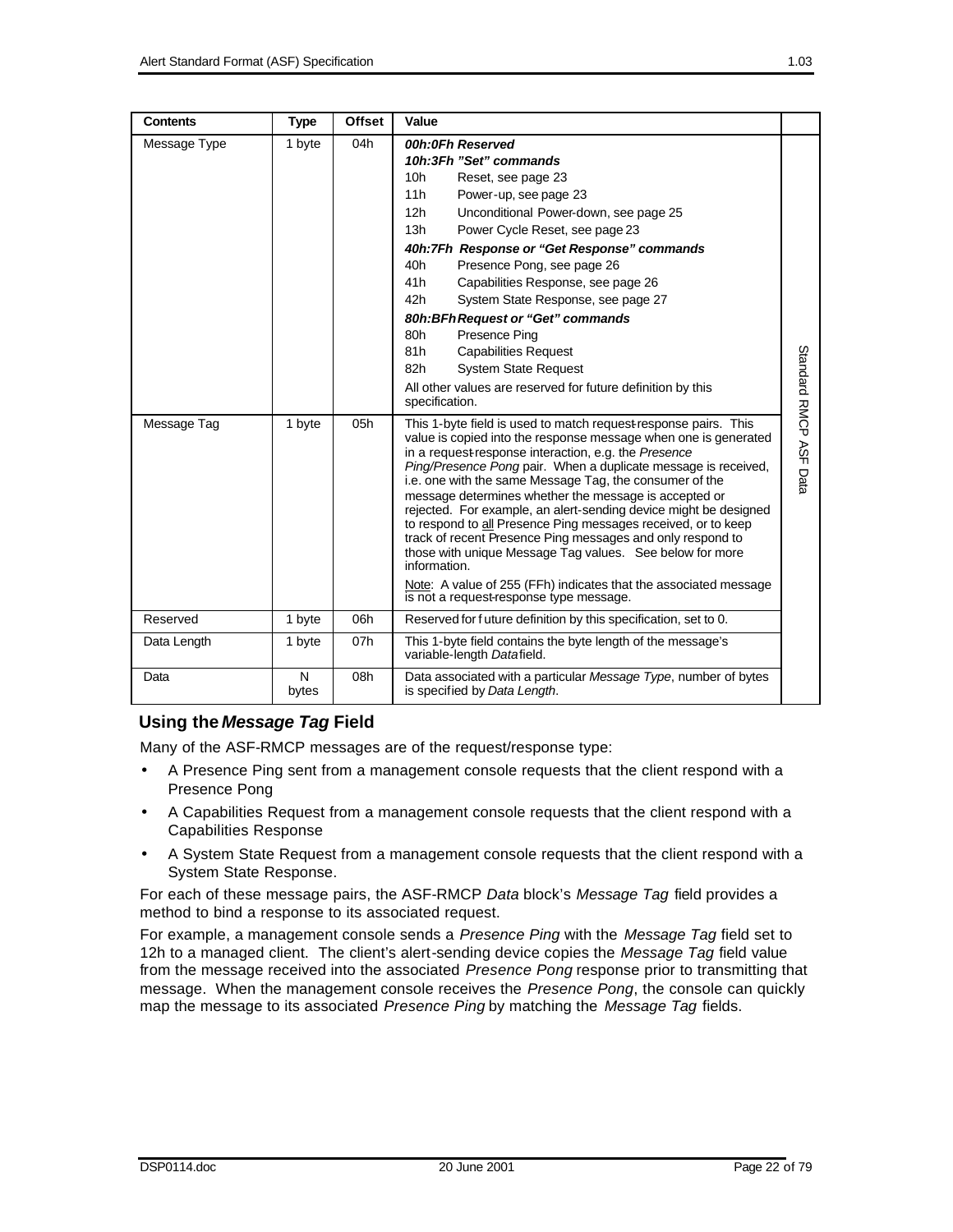## *3.2.3 ASF RMCP Message Types*

This section defines message data formats for the *standard* RMCP "ASF" class, i.e. the IANA Enterprise Number in the RMCP Data section is 4542. This specification defines the *Data* portion of each message; OEMs and ISVs can provide extensions using the *general* RMCP "ASF" class, but cannot extend the standard messages' packet size.

## 3.2.3.1 Reset (10h), Power-up (11h), and Power Cycle Reset (13h)

The management console can send messages to cause the managed client to perform a hardreset, power up, or power cycle reset. See section 6.3.3 for detailed descriptions and definitions of these remote control functions.

Each of these message types can optionally include *Boot Options* in its variable data; the options define operations the managed client performs with the boot initiated by the ASF-RMCP message. The RMCP packet's *Data Length* value indicates the presence (0Bh or greater) or absence (00h) of the options. The *Boot Options* contain a bit-mask of standard options and a Special Command with an optional parameter.

If the managed client doesn't support the message (as indicated on the presumed, previous response to the console's *Capabilities Request* message), the alert-sending device issues an RMCP *Acknowledge* and otherwise disregards the message. Any message disregarded in this fashion has no effect on the alert-sending device's response to a subsequently issued SMBus *Get Boot Options* message (see 5.2 for these messages' definitions). Otherwise, the alertsending device records the *Boot Options* and *Special Command* values and reports those values in response to subsequently issued SMBus *Get Boot Options* messages until either

- 1. The alert-sending device receives another RMCP message, supported by the system. This message's *Boot Options* and *Special Command* values replace the previously recorded values.
- 2. The alert-sending device receives an SMBus *Boot Options Clear* message (see 5.2.2 for details). Until the alert-sending device receives another RMCP message with *Boot Options* values, the device responds with the No Boot Options response to any SMBus *Get Boot Options* messages.

| <b>Boot</b><br><b>Options</b><br>Data Byte | Field                           | Description                                                                                                                                                                                                                                                                                                                                                               |
|--------------------------------------------|---------------------------------|---------------------------------------------------------------------------------------------------------------------------------------------------------------------------------------------------------------------------------------------------------------------------------------------------------------------------------------------------------------------------|
| $1 - 4$                                    | IANA Enterprise<br>Number       | IANA-assigned Enterprise Number - ASF (4542) or OEM specific<br>— that defines the interpretation of the OEM Special Command<br>values and their associated Special Command Parameters, and<br>the OFM Parameters fields.<br><b>Note:</b> This specification defines the interpretation of the Boot<br>Options Bit Mask field, regardless of the Enterprise Number value. |
| 5                                          | Special Command                 | Defines commands to be processed by the managed client on the<br>boot initiated by the ASF-RMCP message. See Special Command<br>Definitions below for more detail.                                                                                                                                                                                                        |
| $6 - 7$                                    | Special Command<br>Parameter    | Defines a command parameter to augment the Special Command.<br>See Special Command Definitions below for more detail.<br>Parameter byte 1 is present in Data Byte 6; parameter byte 2 is<br>present in Data Byte 7.                                                                                                                                                       |
| $8-9$                                      | <b>Boot Options Bit</b><br>Mask | Defines a standard set of firmware operations. See Boot Options<br>Bit Mask below for more detail. Boot Options Bit Mask Byte 1 is<br>present in Data Byte 8, Boot Options Bit Mask Byte 2 is present in<br>Data Byte 9, and so on.                                                                                                                                       |

When the *Boot Options* are present, the message's *Data* field is organized as follows: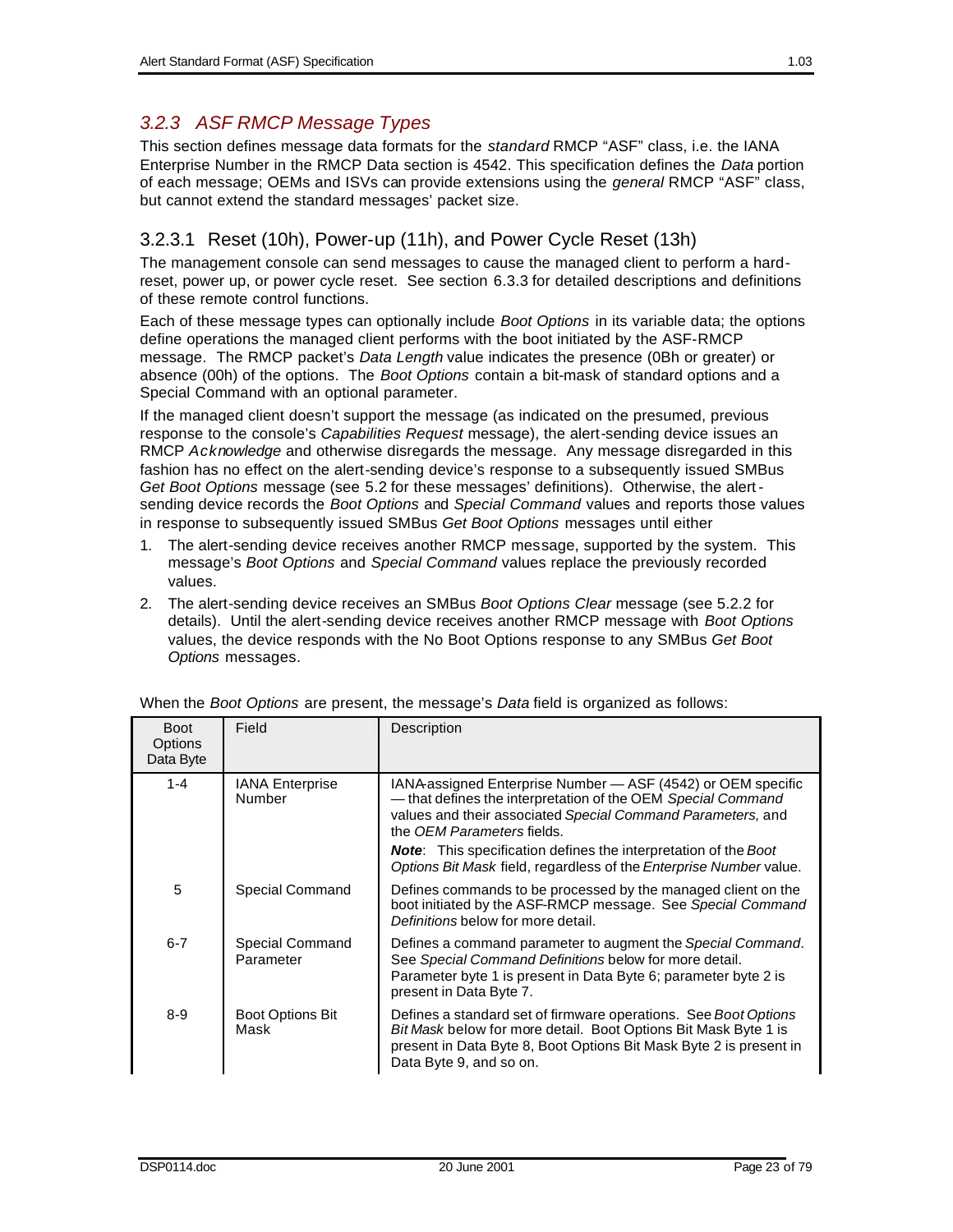| <b>Boot</b><br>Options<br>Data Byte | Field                 | Description                                                                                                                                                                                                                                          |
|-------------------------------------|-----------------------|------------------------------------------------------------------------------------------------------------------------------------------------------------------------------------------------------------------------------------------------------|
| $10 - 11$                           | <b>OEM Parameters</b> | Defines parameters that further augment the Special Command<br>definition; the entity associated with the Enterprise Number defines<br>the interpretation of these fields. These fields have no meaning<br>when the Enterprise Number is 4542 (ASF). |

#### **Special Command Definitions**

ASF defines the following *Special Command* values, present as byte 5 of the *Boot Options*; the meaning applies only when the IANA Enterprise Number specified in the *Boot Options* is the value 4542 (ASF).

| Value           | Description                                                                                                                                                                                                                                                                                                                             |
|-----------------|-----------------------------------------------------------------------------------------------------------------------------------------------------------------------------------------------------------------------------------------------------------------------------------------------------------------------------------------|
| 00h             | NOP. No additional special command is included; the Special Command Parameter has no<br>meaning.                                                                                                                                                                                                                                        |
| 01h             | <b>Force PXE Boot.</b> The Special Command Parameter can be used to specify a PXE<br>parameter. When the parameter value is 0, the system default PXE device is booted. All<br>other values for the PXE parameter are reserved for future definition by this specification.                                                             |
| 02h             | Force Hard-drive Boot. The Special Command Parameter identifies the boot-media index for<br>the managed client. When the parameter value is 0, the default hard-drive is booted, when the<br>parameter value is 1, the primary hard-drive is booted; when the value is 2, the secondary<br>hard-drive is booted – and so on.            |
| 03h             | Force Hard-drive Safe Mode Boot. The Special Command Parameter identifies the boot-<br>media index for the managed client. When the parameter value is 0, the default hard-drive is<br>booted, when the parameter value is 1, the primary hard-drive is booted; when the value is 2,<br>the secondary hard-drive is booted - and so on. |
| 04h             | Force Diagnostic Boot. The Special Command Parameter can be used to specify a<br>diagnostic parameter. When the parameter value is 0, the default diagnostic media is booted.<br>All other values for the diagnostic parameter are reserved for future definition by this<br>specification.                                             |
| 05h             | Force CD/DVD Boot. The Special Command Parameter identifies the boot-media index for<br>the managed client. When the parameter value is 0, the default CD/DVD is booted, when the<br>parameter value is 1, the primary CD/DVD is booted; when the value is 2, the secondary<br>$CD/DVD$ is booted – and so on.                          |
| 06h to<br>0BFh  | Reserved for future definition by this specification.                                                                                                                                                                                                                                                                                   |
| 0C0h to<br>0FFh | OEM command values; the interpretation of the Special Command and associated Special<br>Command Parameters is defined by the entity associated with the Enterprise ID.                                                                                                                                                                  |

#### **Boot Options Bit Mask**

The following table identifies the bits in the Boot Options Bit Mask, present in the Boot Options as Data Bytes 8 through 11.

| <b>Boot</b><br>Options<br>Data Byte | <b>Boot</b><br><b>Options Bit</b><br>Mask Byte | Bit<br><b>Number</b> | Boot Options Bit Mask Description                                                                                                                                                                                                                                                                         |
|-------------------------------------|------------------------------------------------|----------------------|-----------------------------------------------------------------------------------------------------------------------------------------------------------------------------------------------------------------------------------------------------------------------------------------------------------|
| 8                                   |                                                | 6                    | Reserved, set to 0b.<br>Lock Sleep Button. When set to 1b, the managed client's<br>firmware disables the sleep button operation for the system,<br>normally until the next boot cycle. Client instrumentation might<br>provide the capability to re-enable the button functionality without<br>rebooting. |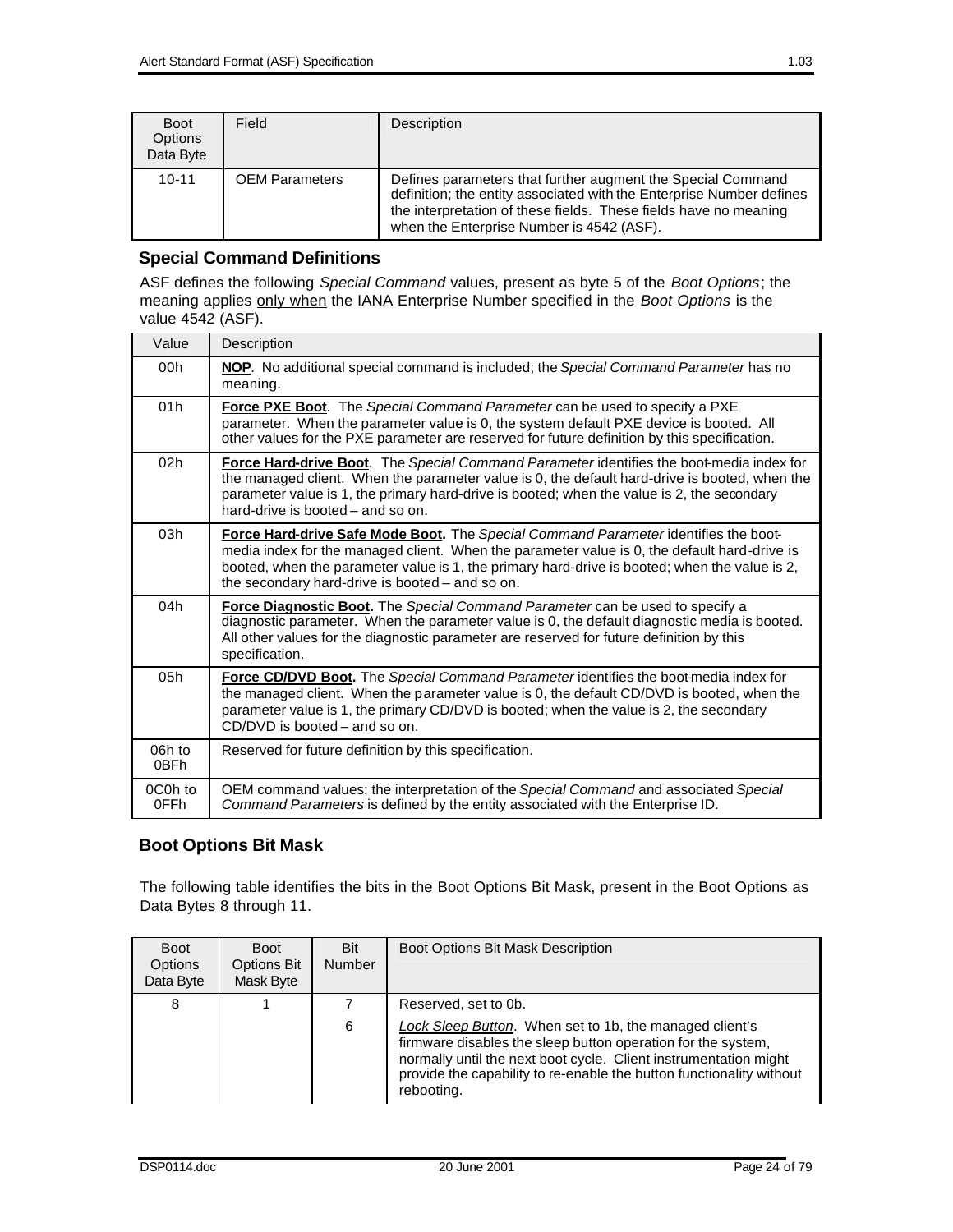| <b>Boot</b><br>Options<br>Data Byte | <b>Boot</b><br><b>Options Bit</b><br>Mask Byte | Bit<br>Number  | Boot Options Bit Mask Description                                                                                                                                                                                                                                                        |                                                                                                                                                                                      |
|-------------------------------------|------------------------------------------------|----------------|------------------------------------------------------------------------------------------------------------------------------------------------------------------------------------------------------------------------------------------------------------------------------------------|--------------------------------------------------------------------------------------------------------------------------------------------------------------------------------------|
|                                     |                                                | 5              | Lock Keyboard. When set to 1b, the managed client's firmware<br>disallows keyboard activity during its boot process. Client<br>instrumentation or OS drivers might provide the capability to re-<br>enable the keyboard functionality without rebooting.                                 |                                                                                                                                                                                      |
|                                     |                                                | 4:3            | Reserved, set to 00b.                                                                                                                                                                                                                                                                    |                                                                                                                                                                                      |
|                                     |                                                | $\overline{2}$ | Lock Reset Buttons. When set to 1b, the managed client's<br>firmware disables the reset button operation for the system,<br>normally until the next boot cycle. Client instrumentation might<br>provide the capability to re-enable the button functionality without<br>rebooting.       |                                                                                                                                                                                      |
|                                     |                                                | 1              | Lock Power Button. When set to 1b, the managed client's<br>firmware disables the power button operation for the system,<br>normally until the next boot cycle. Client instrumentation might<br>provide the capability to re-enable the button functionality without<br>rebooting.        |                                                                                                                                                                                      |
|                                     |                                                | 0              | Reserved, set to 0b.                                                                                                                                                                                                                                                                     |                                                                                                                                                                                      |
| 9<br>2                              |                                                |                | $\overline{7}$                                                                                                                                                                                                                                                                           | Configuration Data Reset. When set to 1b, the managed client's<br>firmware resets its non-volatile configuration data to the client's<br>Setup defaults prior to booting the client. |
|                                     |                                                | 6:5            | <b>Firmware Verbosity.</b> When set to a non-zero value, controls the<br>amount of information the managed client writes to its local<br>display:<br>00b<br>System default                                                                                                               |                                                                                                                                                                                      |
|                                     |                                                |                | 01 <sub>b</sub><br>Quiet, minimal screen activity                                                                                                                                                                                                                                        |                                                                                                                                                                                      |
|                                     |                                                |                | 10 <sub>b</sub><br>Verbose, all messages appear on the screen<br>11 <sub>b</sub><br>Screen blank, no messages appear on the screen.                                                                                                                                                      |                                                                                                                                                                                      |
|                                     |                                                | 4              | Force Progress Events. When set to 1b, the managed client's<br>firmware transmits all progress PET events to the alert-sending<br>device. This option is usually used to aid in fail-to-boot problem<br>determination.                                                                   |                                                                                                                                                                                      |
|                                     |                                                | 3              | User Password Bypass. When set to 1b, the managed client's<br>firmware boots the system and bypasses any user or boot<br>password that might be set in the system. This option allows a<br>system administrator to, for example, force a system boot via PXE<br>in an unattended manner. |                                                                                                                                                                                      |
|                                     |                                                | 2:0            | Reserved, set to 000b.                                                                                                                                                                                                                                                                   |                                                                                                                                                                                      |
|                                     |                                                |                |                                                                                                                                                                                                                                                                                          |                                                                                                                                                                                      |
|                                     |                                                |                |                                                                                                                                                                                                                                                                                          |                                                                                                                                                                                      |

## 3.2.3.2 Unconditional Power-Down (12h)

The management console sends this RMCP message to the managed client to cause the client to perform an unconditional power-down. See section 6.3.3 for a detailed description and definition of this remote control function.

*Data Length* for the sent message is set to 00h, no additional data is sent.

**Note**: Since this message does not result in an ASF-RMCP-initiated managed client boot, no *Boot Options* specification is supported.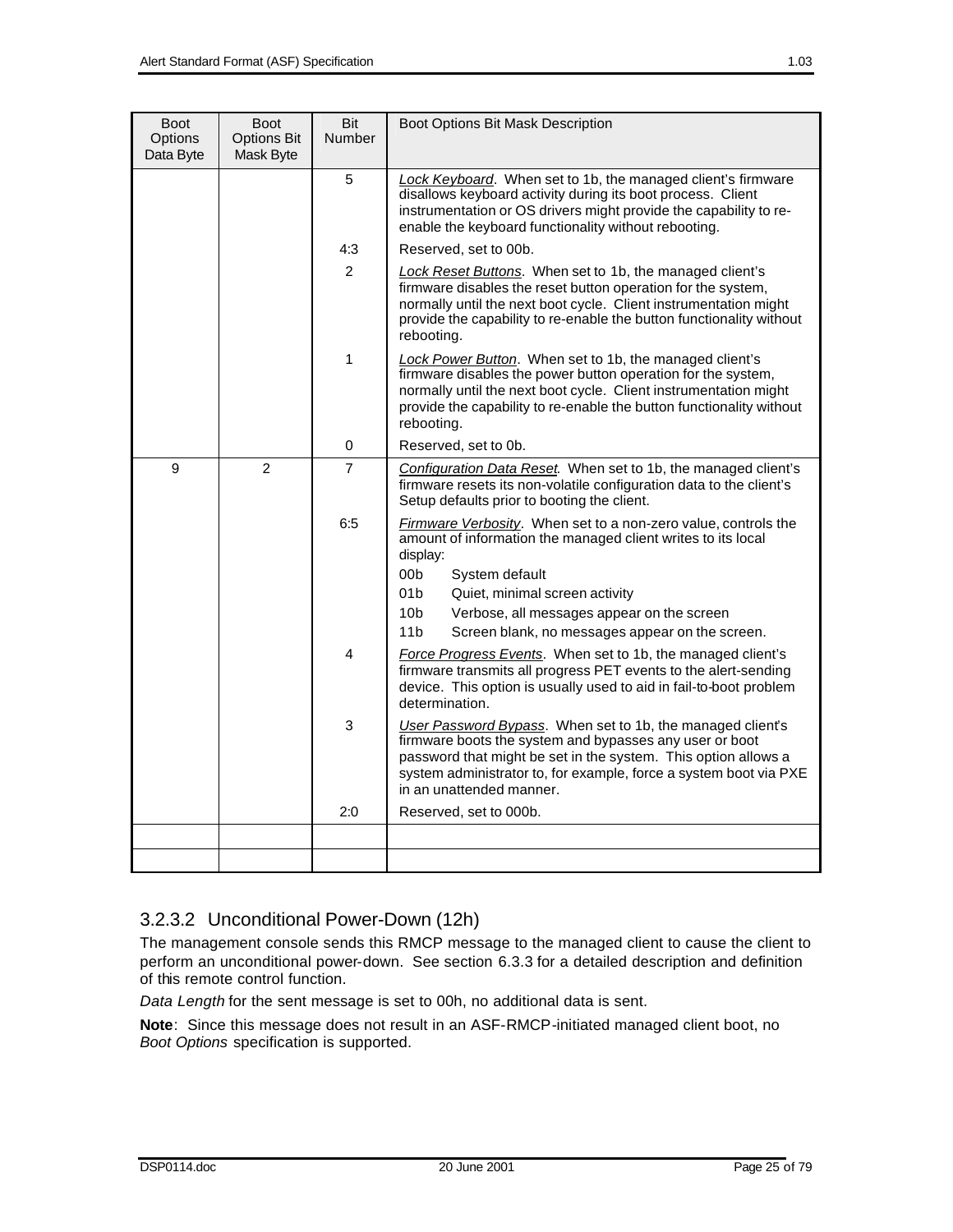An ASF managed client sends this message — in response to a management console's *Presence Ping (80h)* RMCP message — to identify the presence of an ASF-RMCP-aware managed client on the network. The *Message Tag* value of the *Presence Ping*'s RMCP Header is copied to this message's *Message Tag* field. The format of this message's *Data* section is as follows:

| Data            | Field                                            | Description                                                                                                                                                                                                                                                                           |                                                                                                                                                                                                                                                   |  |  |  |  |  |
|-----------------|--------------------------------------------------|---------------------------------------------------------------------------------------------------------------------------------------------------------------------------------------------------------------------------------------------------------------------------------------|---------------------------------------------------------------------------------------------------------------------------------------------------------------------------------------------------------------------------------------------------|--|--|--|--|--|
| Byte(s)         |                                                  |                                                                                                                                                                                                                                                                                       |                                                                                                                                                                                                                                                   |  |  |  |  |  |
| $1 - 4$         | <b>IANA</b><br>Enterprise<br>Number <sup>2</sup> | If no OEM-specific capabilities exist, this field contains the ASF IANA (4542)<br>and the OEM-defined field is set to all zeroes (00000000h). Otherwise, this<br>field contains the OEM's IANA Enterprise Number and the OEM-defined<br>field contains the OEM-specific capabilities. |                                                                                                                                                                                                                                                   |  |  |  |  |  |
|                 |                                                  | <b>Note:</b> Regardless of the value in the IANA Enterprise Number, this<br>specification defines the interpretation of data bytes 9 and higher.                                                                                                                                      |                                                                                                                                                                                                                                                   |  |  |  |  |  |
| $5 - 8$         | $OEM$ -defined <sup>2</sup>                      |                                                                                                                                                                                                                                                                                       | OEM defined fields.                                                                                                                                                                                                                               |  |  |  |  |  |
| 9               | Supported<br>entities                            | Bit(s)<br>7<br>6:4<br>3:0                                                                                                                                                                                                                                                             | <b>Value/Meaning</b><br>Set to 1 if IPMI is supported.<br>Reserved for future definition by this specification, set to 000b.<br>Reserved<br>0000b<br>0001b<br>ASF, Version 1.0<br>Reserved for future definition by this specification.<br>Others |  |  |  |  |  |
| 10 <sup>1</sup> | Supported<br>interactions                        | <u>Bit(s)</u><br>7:0                                                                                                                                                                                                                                                                  | <b>Value/Meaning</b><br>Reserved for future definition by this specification, set to<br>00000000b                                                                                                                                                 |  |  |  |  |  |
| $11 - 16$       | Reserved                                         |                                                                                                                                                                                                                                                                                       | Reserved for future definition by this specification, set to all zeros.                                                                                                                                                                           |  |  |  |  |  |

## 3.2.3.4 Capabilities Response (41h)

An ASF managed client sends this message — in response to a management console's *Capabilities Request (81h)* RMCP message — to describe the client system's ASF capabilities. The *Message Tag* value of the *Capability Request*'s RMCP Header is copied to this message's *Message Tag* field. The capabilities described are the least common denominator of the capabilities of the alert-sending device, the motherboard, the firmware, and the supporting software. This message's *Data* section is formatted as follows:

| Data<br>Byte(s) | Field                                         | Description                                                                                                                                                                                                                                                                                                                                                                                                                               |
|-----------------|-----------------------------------------------|-------------------------------------------------------------------------------------------------------------------------------------------------------------------------------------------------------------------------------------------------------------------------------------------------------------------------------------------------------------------------------------------------------------------------------------------|
| $1 - 4$         | <b>IANA Enterprise</b><br>Number <sup>2</sup> | If no OEM-specific capabilities exist, this field contains the ASF IANA<br>(4542) and the OEM-defined field is set to all zeroes (00000000h).<br>Otherwise, this field contains the OEM's IANA Enterprise Number and the<br>OEM-defined field contains the OEM-specific capabilities.<br><b>Note:</b> Regardless of the value in the IANA Enterprise Number, this<br>specification defines the interpretation of data bytes 9 and higher. |
| $5 - 8$         | $OEM$ defined <sup>2</sup>                    | OEM defined fields.                                                                                                                                                                                                                                                                                                                                                                                                                       |
| $9 - 10$        | Special<br>Commands<br>Supported              | Defines the standard set of ASF-RMCP Special Commands supported by<br>the managed client. See Special Commands Bit Mask for detailed<br>information.                                                                                                                                                                                                                                                                                      |
| 11              | System<br>Capabilities<br>Supported           | Defines the standard set of system capabilities supported by the<br>managed client system. See System Capabilities Bit Mask for detailed<br>information.                                                                                                                                                                                                                                                                                  |

 $\frac{1}{2}$ This field can contain OEM-defined values; the method through which these values are communicated to an alert-sending device is left to the device manufacturer.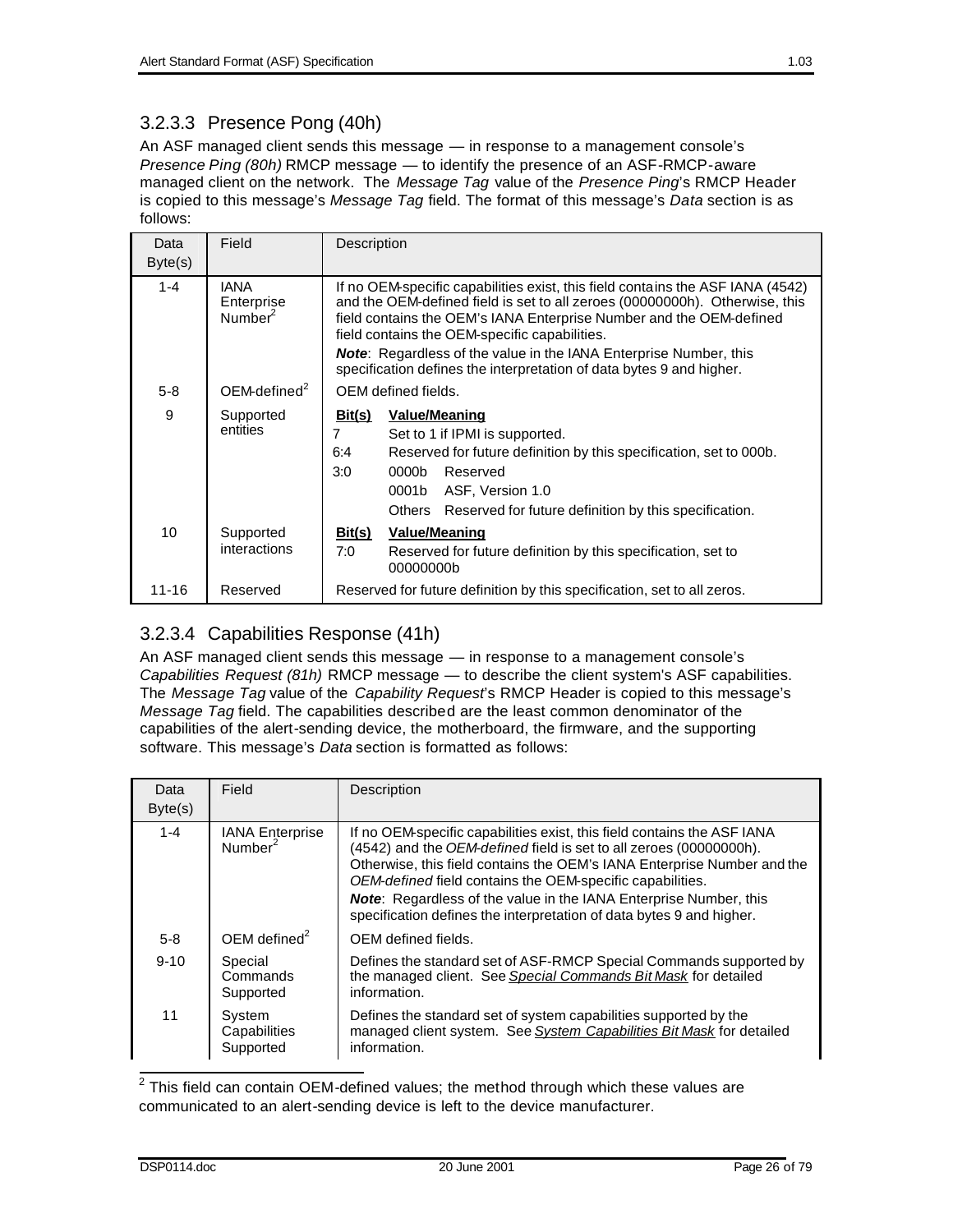| Data<br>Byte(s) | Field                                           | Description                                                                                                                                                  |
|-----------------|-------------------------------------------------|--------------------------------------------------------------------------------------------------------------------------------------------------------------|
| $12 - 15$       | System<br>Firmware<br>Capabilities<br>Supported | Defines the standard set of firmware capabilities supported by the<br>managed client. See System Firmware Capabilities Bit Mask for detailed<br>information. |
| 16              | Reserved                                        | Reserved for future definition by this specification; set to 0                                                                                               |

#### **Special Commands Bit Mask**

The following table describes the special commands bit mask.

| Response<br>Data Byte | <b>Bit Mask</b><br><b>Byte</b> | Bit(s) | Meaning                                                                                                                       |
|-----------------------|--------------------------------|--------|-------------------------------------------------------------------------------------------------------------------------------|
| 9                     |                                | 7:0    | Reserved to identify support for ASF-RMCP Special Commands<br>defined by a future version of this specification, set to 00h.  |
| 10                    | $\mathcal{P}$                  | 7:5    | Reserved to identify support for ASF-RMCP Special Commands<br>defined by a future version of this specification, set to 000b. |
|                       |                                | 4      | Supports Force CD/DVD Boot command, if set to 1b. <sup>3</sup>                                                                |
|                       |                                | 3      | Supports Force Diagnostic Boot command, if set to 1b. <sup>3</sup>                                                            |
|                       |                                | 2      | Supports Force Hard-drive Safe-mode Boot command, if set to<br>1 <sub>b</sub>                                                 |
|                       |                                | 1      | Supports Force Hard-drive Boot command, if set to 1b. <sup>3</sup>                                                            |
|                       |                                | 0      | Supports Force PXE Boot command, if set to 1b.                                                                                |

#### **System Capabilities Bit Mask**

The following table describes the system capabilities bit mask.

| Response Data<br><b>Byte</b> | <b>Bit Mask</b><br><b>Byte</b> | Bit(s) | Meaning                                                                |
|------------------------------|--------------------------------|--------|------------------------------------------------------------------------|
| 11                           |                                |        | Supports Reset, if 1b.                                                 |
|                              |                                | 6      | Supports Power-Up, if 1b.                                              |
|                              |                                | 5      | Supports Power-Down, if 1b                                             |
|                              |                                | 4      | Supports Power Cycle Reset, if 1b.                                     |
|                              |                                | 3:0    | Reserved for future assignment by this specification, set to<br>0000b. |

#### **System Firmware Capabilities Bit Mask**

These bit-flags identify the remote-control features supported by the system firmware. These bits are very similar to the *Boot Options* bit mask in the RMCP boot-related messages; see 3.2.3.1. They are slightly different because this format uses a capability bit for each encoding in the RMCP command to identify individual option support.

*Note*: These capabilities reflect the RMCP support provided by the managed client (as identified via its ACPI implementation, see *4.1.2.6 ASF\_RMCP*), and its alert-sending device.

| Response Data<br><b>Byte</b> | <b>Bit Mask</b><br>Byte | Bit(s) | Meaning                                                           |
|------------------------------|-------------------------|--------|-------------------------------------------------------------------|
| 12                           |                         |        | Reserved for future assignment by this specification, set to 0b.  |
|                              |                         | 6      | Supports Sleep Button Lock, if 1b                                 |
|                              |                         | 5      | Supports Lock Keyboard, if 1b                                     |
|                              |                         | 4:3    | Reserved for future assignment by this specification, set to 00b. |

**The sum of these choices are outside the realm of the managed client's firmware and require** support from either the OS or boot-manager to accomplish.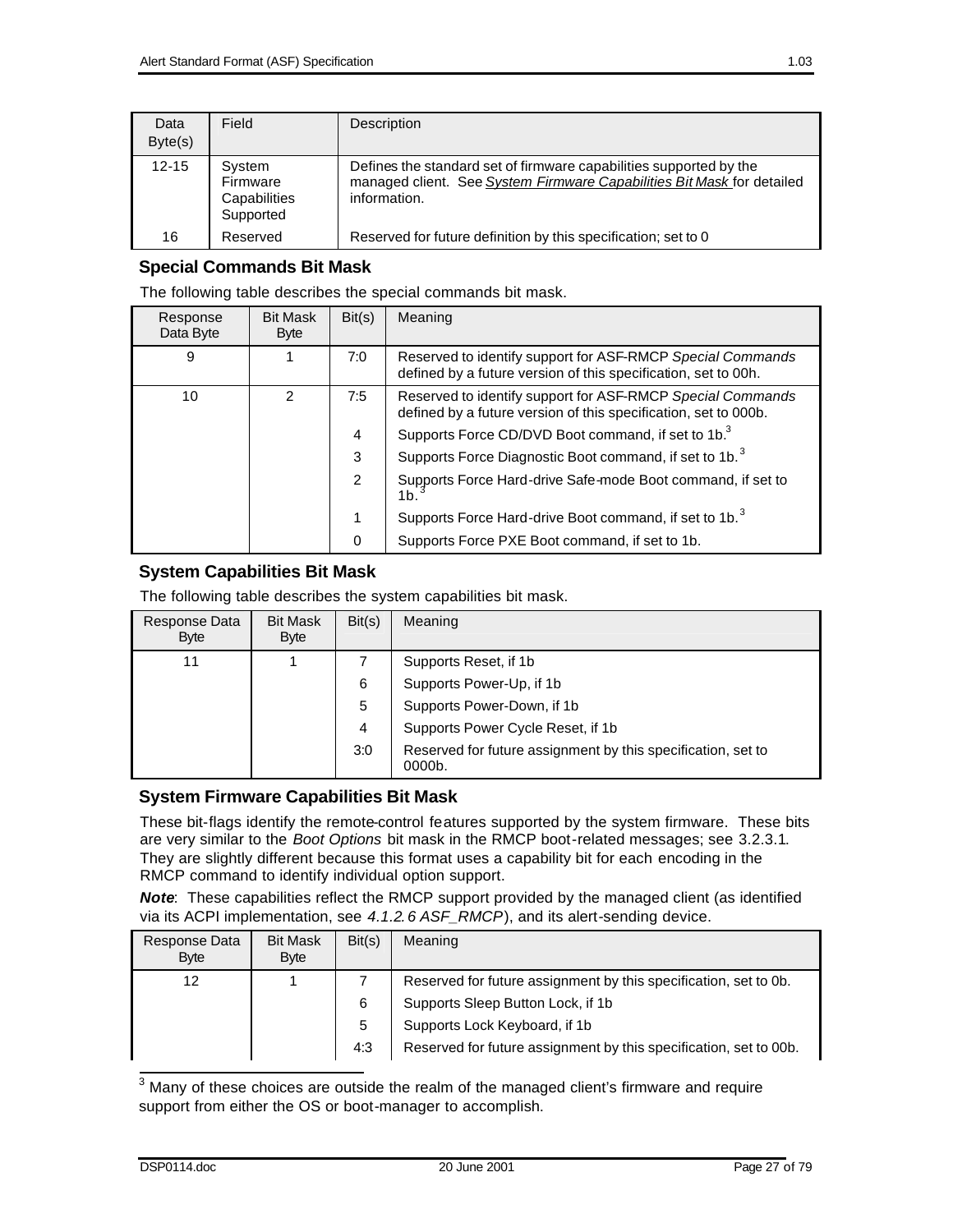| Response Data<br><b>Byte</b> | <b>Bit Mask</b><br><b>Byte</b> | Bit(s)         | Meaning                                                            |
|------------------------------|--------------------------------|----------------|--------------------------------------------------------------------|
|                              |                                | $\overline{2}$ | Supports Reset Button Lock, if 1b                                  |
|                              |                                | 1              | Supports Power Button Lock, if 1b                                  |
|                              |                                | 0              | Supports Firmware Verbosity/Screen Blank, if 1b                    |
| 13                           | $\mathcal{P}$                  | 7              | Supports Configuration Data Reset, if 1b                           |
|                              |                                | 6              | Supports Firmware Verbosity/Quiet, if 1b                           |
|                              |                                | 5              | Supports Firmware Verbosity/Verbose, if 1b.                        |
|                              |                                | 4              | Supports Forced Progress Events, if 1b                             |
|                              |                                | 3              | Supports User Password Bypass, if 1b.                              |
|                              |                                | 2:0            | Reserved for future assignment by this specification, set to 000b. |
| 14                           | 3                              | 7:0            | Reserved for future assignment by this specification, set to 00h.  |
| 15                           | 4                              | 7:0            | Reserved for future assignment by this specification, set to 00h.  |

## 3.2.3.5 System State Response (42h)

An ASF managed client sends this message — in response to a management console's *System State Request (82h)* RMCP message — to identify the state of the managed client. The *Message Tag* value of the *System State Request*'s RMCP Header is copied to this message's *Message Tag* field. The format of the message's *Data* section is as follows:

| Data<br><b>Bytes</b> | Field                     | Description                                                                                                                                                                                                                                                                                                                                                                                                                   |
|----------------------|---------------------------|-------------------------------------------------------------------------------------------------------------------------------------------------------------------------------------------------------------------------------------------------------------------------------------------------------------------------------------------------------------------------------------------------------------------------------|
| 1                    | System State <sup>4</sup> | Bit(s)<br>Value/Meaning<br>7:4<br>Reserved for future definition, set to 000b.<br>3:0<br>0000b<br>S0 / G0 "working"<br>0001b<br>S1 "sleeping with system h/w & processor context maintained"<br>0010b<br>S2 "sleeping, processor context lost"                                                                                                                                                                                |
|                      |                           | 0011b<br>S3 "sleeping, processor & h/w context lost, memory retained."<br>0100b<br>S4 "non-volatile sleep / suspend-to disk"<br>0101b<br>$S5 / G2$ "soft-off"<br>0110b<br>S4 / S5 soft-off, particular S4/S5 state cannot be determined<br>0111b <sup>5</sup> G3 / Mechanical Of f<br>1000b<br>Sleeping in an S1, S2, or S3 states (used when particular<br>S1, S2, S3 state cannot be determined), or Legacy SLEEP<br>state. |
|                      |                           | 1001b<br>G1 sleeping (S1-S4 state cannot be determined)<br>1010b <sup>5</sup><br>S5 entered by override (e.g. 4-second power button override)<br>1011b<br>Legacy ON state (e.g. non-ACPI OS working state)<br>1100b<br>Legacy OFF state (e.g. non-ACPI OS off state)<br>1110b<br>Unknown<br>Reserved for future definition<br>1111b                                                                                           |

The some implementations, the system state reported by the alert-sending device may be a "best" guess" or a "last known" reporting mechanism, because the managed client's firmware might not be able to program the system state for various reasons. For example, it is conceivable that the state was entered by hardware and software did not have a chance to program the state information, or software pre-programs the system state, but the next state was not reached. <sup>5</sup> This state might not be reported either because (a) a software entity (e.g. BIOS) is responsible for programming the device and the state is initiated by hardware, or (b) the hardware is not powered in the state and incapable of responding.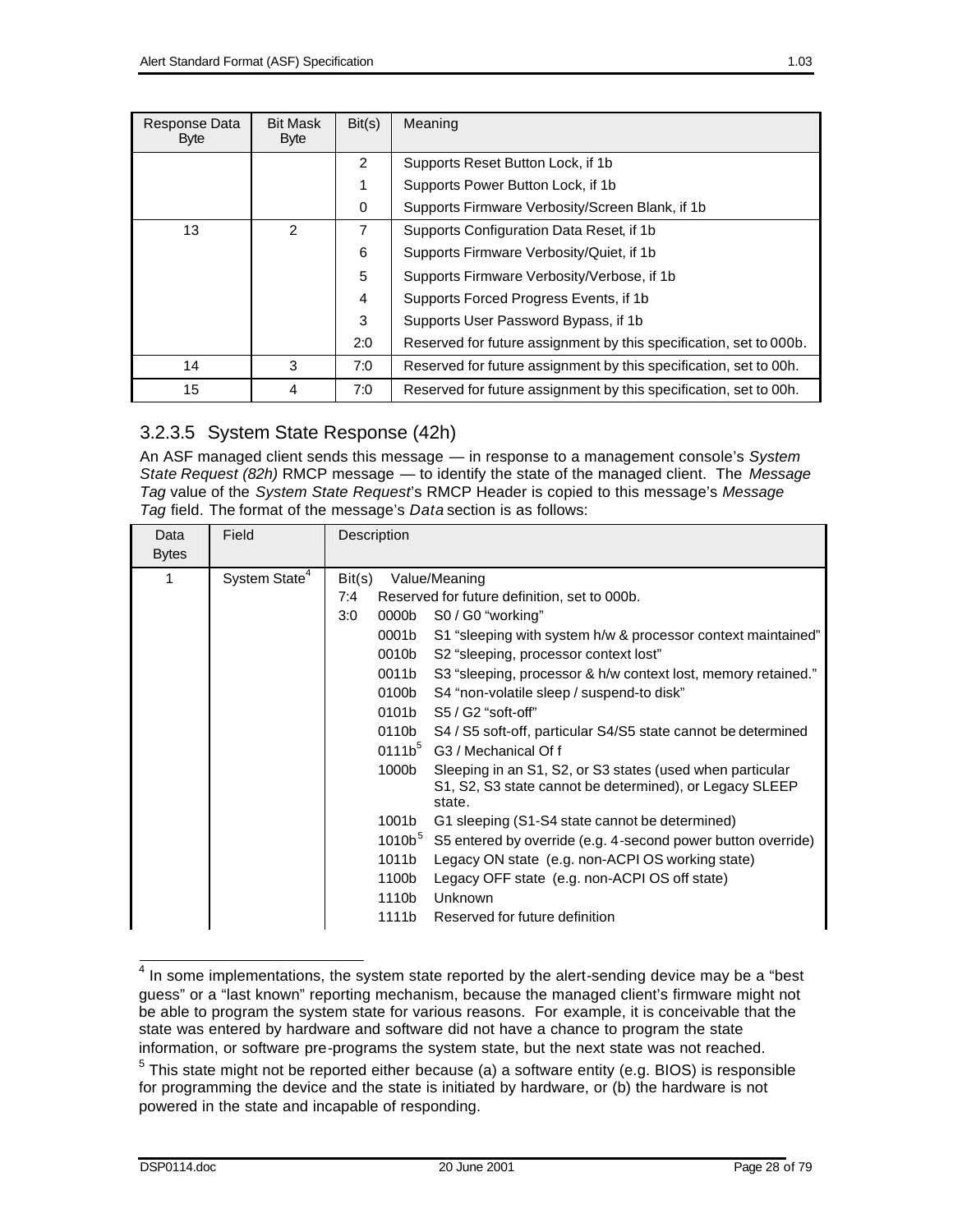| Data<br><b>Bytes</b> | Field             | Description                                                                                                                                                                                                                                                                                                                                                                                                                                                                                                                                                                                                                                                                                                                                                                                                                                                           |
|----------------------|-------------------|-----------------------------------------------------------------------------------------------------------------------------------------------------------------------------------------------------------------------------------------------------------------------------------------------------------------------------------------------------------------------------------------------------------------------------------------------------------------------------------------------------------------------------------------------------------------------------------------------------------------------------------------------------------------------------------------------------------------------------------------------------------------------------------------------------------------------------------------------------------------------|
| $\overline{2}$       | Watchdog<br>State | Bit(s)<br><b>Value/Meaning</b><br>7:1<br>Reserved for future definition by this specification, set to 0000000 Reserved<br>WDE (Watchdog Timer Expired)<br>$\Omega$<br>1b = Indicates that the ASF alert-sending device's Watchdog Timer<br>has expired and has not been stopped by a Stop Watchdog Timer<br>command.<br>$0b$ = Indicates that the ASF alert-sending device's Watchdog Timer<br>is currently not expired because (a) it has not yet been started since<br>power-on reset, (b) it has been started and is running but not<br>expired yet, or (c) it has been stopped.<br>This bit becomes set when the Watchdog Timer expires after a Start<br>Watchdog Timer command is issued and the timer expires.<br>Subsequent Start Watchdog Timer or Stop Watchdog Timer<br>commands or an alert-sending device power-on reset will clear this<br>status to 0b. |
| 3-4                  | Reserved          | Reserved for future definition by this specification, set to 0000h.                                                                                                                                                                                                                                                                                                                                                                                                                                                                                                                                                                                                                                                                                                                                                                                                   |

## 3.2.3.6 Presence Ping (80h)

The ASF-aware management console sends this RMCP message to the managed client to request a client to respond with a *Presence Pong (40h)* message — if the client so responds, it signifies that it is also ASF-aware. *Data Length* for the sent message is set to 00h, no additional data is sent.

## 3.2.3.7 Capabilities Request (81h)

The management console sends this RMCP message to the managed client to request the client to respond with a *Capabilities Response (41h)* message. *Data Length* for the sent message is set to 00h, no additional data is sent.

## 3.2.3.8 System State Request (82h)

The management console sends this RMCP message to the managed client to request the client to respond with a *System State Response (42h)* message. *Data Length* for the sent message is set to 00h, no additional data is sent.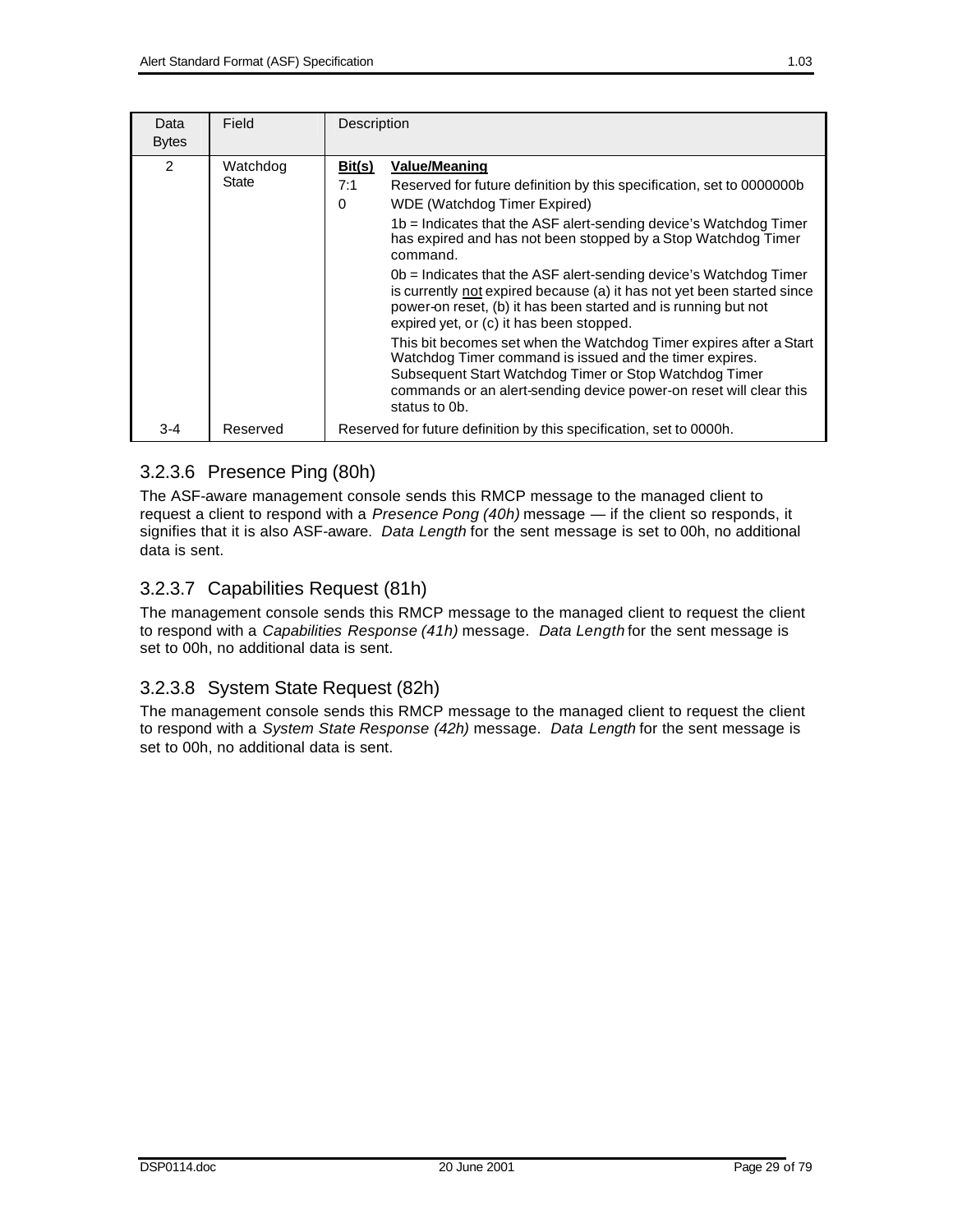## *3.2.4 RMCP Usage Scenarios*

The following flowchart describes the process used by the RMCP command initiator, e.g. the management console for the *Capabilities Request* message, to determine whether a response to a previously sent message was received.



#### **Interactions with no packet loss**

The description that follows illustrates the RMCP Header and RMCP Data fields in a console-toclient communication where no messages are lost.

1. The management console sends an ASF-RMCP "Request" message

| <b>RMCP Header</b> |      |      | <b>ASF-RMCP Data</b> |                               |  |  |                       |                 |      |     |
|--------------------|------|------|----------------------|-------------------------------|--|--|-----------------------|-----------------|------|-----|
| √ers               | Rsvd | Sea# | Class                | <b>IANA Enterprise Number</b> |  |  | $\tau_{\texttt{VDE}}$ | $\tau_{\rm ag}$ | Rsvd | Len |
| 06h                | 00h  | 05h  | 06h                  | BEh<br>00h<br>11h<br>00h      |  |  | XX                    | 08h             | XX   | XX  |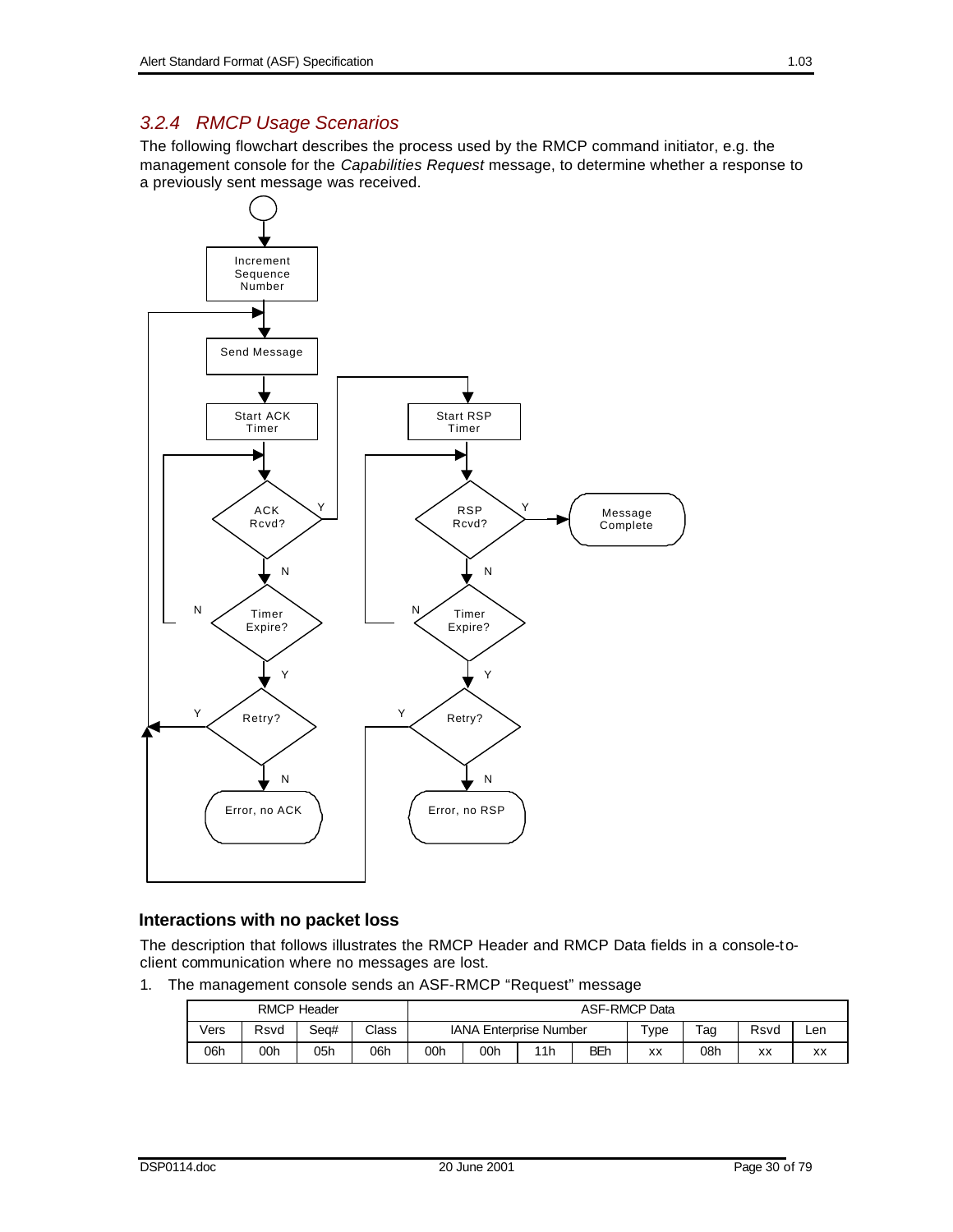2. The managed client responds with an RMCP ACK, returning only an RMCP Header. Note that all values are copied from the "Request" message's RMCP header, with the "ACK" bit set in the fourth byte.

| <b>RMCP Header</b>            |                   |  |  |  |  |  |  |  |
|-------------------------------|-------------------|--|--|--|--|--|--|--|
| Seg#<br>Class<br>Vers<br>Rsvd |                   |  |  |  |  |  |  |  |
| 06h                           | 86h<br>00h<br>05h |  |  |  |  |  |  |  |

3. The managed client responds with the associated ASF-RMCP "Response". Note that the Message Tag value (08h) is copied from the "Request" message.

| <b>RMCP Header</b> |      |      |       |                                 | <b>ASF-RMCP Data</b> |  |                     |     |      |     |
|--------------------|------|------|-------|---------------------------------|----------------------|--|---------------------|-----|------|-----|
| Vers               | Rsvd | Sea# | Class | <b>IANA Enterprise Number</b>   |                      |  | $\tau_\mathsf{VDE}$ | Tag | Rsvd | Len |
| 06h                | 00h  | 09h  | 06h   | <b>BEh</b><br>00h<br>11h<br>00h |                      |  | XX                  | 08h | XX   | XX  |

4. The management console, having received both the ACK and "Response" sends an RMCP ACK, completing the request/response cycle. The RMCP Header is copied from the managed client's "Response" message, with the "ACK" bit set in byte 4.

| <b>RMCP Header</b>            |  |  |  |  |  |  |  |  |
|-------------------------------|--|--|--|--|--|--|--|--|
| Class<br>Vers<br>Rsvd<br>Seg# |  |  |  |  |  |  |  |  |
| 06h<br>86h<br>00h<br>09h      |  |  |  |  |  |  |  |  |

#### **Interactions with some packet loss**

1. The description that follows illustrates the RMCP Header and RMCP Data fields in a consoleto-client communication where some of the messages are lostThe management console sends an ASF-RMCP "Request" message

|      | <b>RMCP Header</b> |      |       |                               | <b>ASF-RMCP Data</b> |  |                     |                    |      |     |  |
|------|--------------------|------|-------|-------------------------------|----------------------|--|---------------------|--------------------|------|-----|--|
| Vers | Rsvd               | Sea# | Class | <b>IANA Enterprise Number</b> |                      |  | $\tau_\mathsf{VDE}$ | $\tau_{\text{ag}}$ | Rsvd | ∟en |  |
| 06h  | 00h                | 05h  | 06h   | BEh<br>11h<br>00h<br>00h      |                      |  | XX                  | 08h                | XX   | XX  |  |

2. The management console waits to receive an ACK from the client, but the client never received that "Request" message; the console re-transmits the "Request" message with the same Sequence Number as the original message in step 1.

|      |      | <b>RMCP Header</b> |       |                                 | <b>ASF-RMCP Data</b> |  |  |                     |                            |      |     |
|------|------|--------------------|-------|---------------------------------|----------------------|--|--|---------------------|----------------------------|------|-----|
| Vers | Rsvd | Sea#               | Class | <b>IANA Enterprise Number</b>   |                      |  |  | $\tau_{V\text{pe}}$ | $\mathsf{g}_{\mathsf{ag}}$ | Rsvd | Len |
| 06h  | 00h  | 05h                | 06h   | <b>BEh</b><br>11h<br>00h<br>00h |                      |  |  | XX                  | 08h                        | XX   | XX  |

3. The managed client responds with an RMCP ACK, returning only an RMCP Header. Note that all values are copied from the "Request" message's RMCP header, with the "ACK" bit set in the fourth byte. The console never receives this ACK.

| <b>RMCP Header</b>            |     |     |     |  |  |  |  |  |
|-------------------------------|-----|-----|-----|--|--|--|--|--|
| Seq#<br>Rsvd<br>Class<br>Vers |     |     |     |  |  |  |  |  |
| 06h                           | 00h | 05h | 86h |  |  |  |  |  |

4. The managed client responds with the associated ASF-RMCP "Response". Note that the Message Tag value (08h) is copied from the "Request" message.

|      | <b>RMCP Header</b> |      |       |                                 | <b>ASF-RMCP Data</b> |  |         |           |      |     |
|------|--------------------|------|-------|---------------------------------|----------------------|--|---------|-----------|------|-----|
| Vers | Rsvd               | Sea# | Class | <b>IANA Enterprise Number</b>   |                      |  | $TV$ pe | $\tau$ ag | Rsvd | ∟en |
| 06h  | 00h                | 09h  | 06h   | <b>BEh</b><br>11h<br>00h<br>00h |                      |  | XX      | 08h       | xх   | XX  |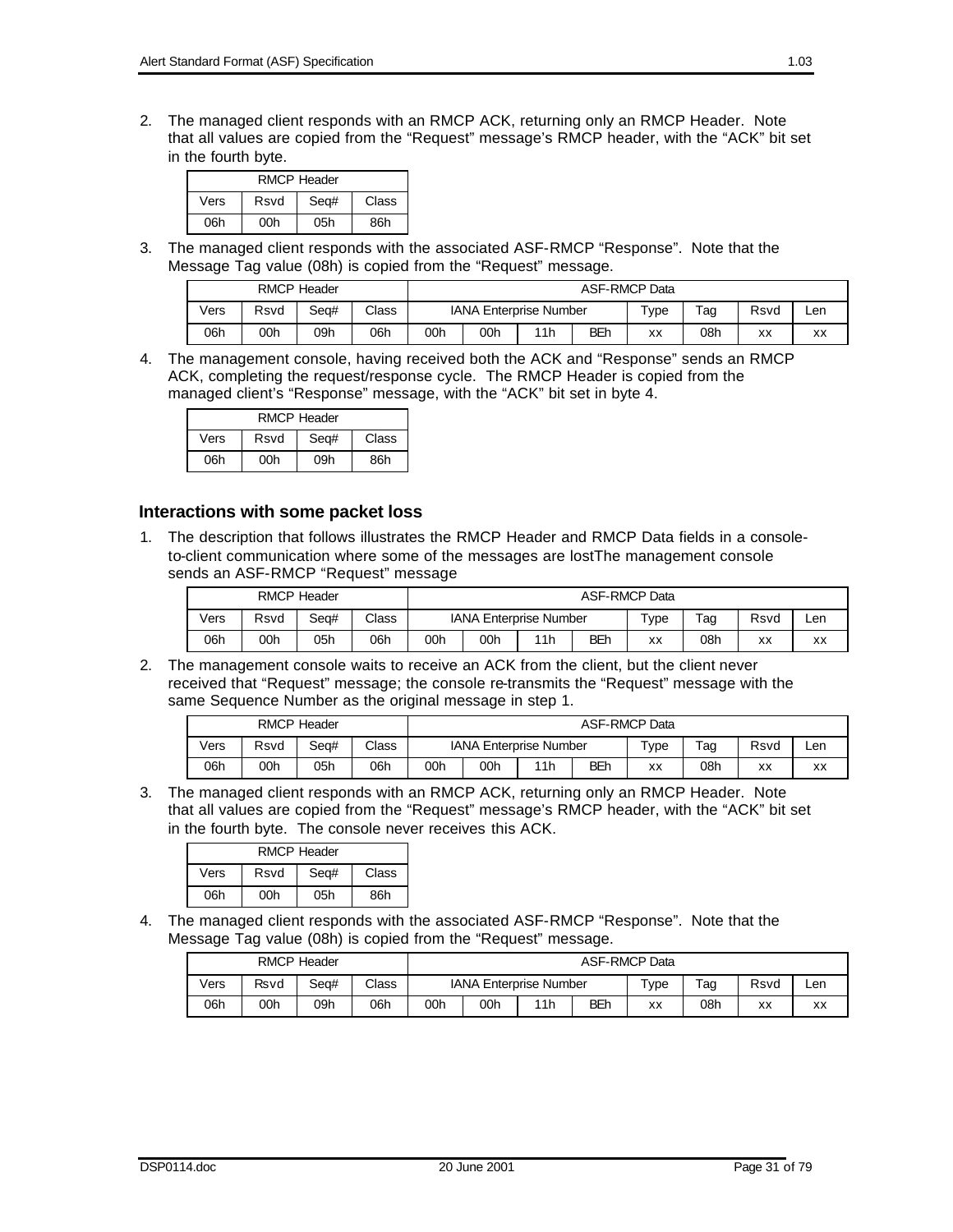5. The management console waits to receive an ACK from the client, but the ACK is lost; the console (again) re-transmits the "Request" message with the same Sequence Number as the original message in step 1.

|      | <b>RMCP Header</b> |      |       |                               | <b>ASF-RMCP Data</b> |     |         |                    |      |     |    |
|------|--------------------|------|-------|-------------------------------|----------------------|-----|---------|--------------------|------|-----|----|
| Vers | Rsvd               | Sea# | Class | <b>IANA Enterprise Number</b> |                      |     | $TV$ pe | $\tau_{\text{ag}}$ | Rsvd | ∟en |    |
| 06h  | 00h                | 05h  | 06h   | 00h                           | 00h                  | 11h | BEh     | XX                 | 08h  | XX  | XX |

6. The managed client responds with an RMCP ACK, returning only an RMCP Header. Note that all values are copied from the "Request" message's RMCP header, with the "ACK" bit set in the fourth byte.

| <b>RMCP Header</b>            |  |  |  |  |  |  |  |  |
|-------------------------------|--|--|--|--|--|--|--|--|
| Seg#<br>Rsvd<br>Vers<br>Class |  |  |  |  |  |  |  |  |
| 05h<br>86h<br>06h<br>00h      |  |  |  |  |  |  |  |  |

7. The managed client responds with the associated ASF-RMCP "Response", possibly with a new Sequence Number. Note that the Message Tag value (08h) is copied from the "Request" message.

|      | <b>RMCP Header</b> |      |       |                               | <b>ASF-RMCP Data</b> |  |                     |     |      |     |
|------|--------------------|------|-------|-------------------------------|----------------------|--|---------------------|-----|------|-----|
| Vers | Rsvd               | Sea# | Class | <b>IANA Enterprise Number</b> |                      |  | $\tau_{V\text{pe}}$ | Tag | Rsvd | ∟en |
| 06h  | 00h                | 0Ah  | 06h   | BEh<br>00h<br>00h<br>11h      |                      |  | XX                  | 08h | XX   | XX  |

8. The management console receives the ACK and waits for the "Response" from the client, but the "Response" is lost; the console (again) re-transmits the "Request" message with the same Sequence Number as the original message in step 1.

|      | <b>RMCP Header</b> |      |       |                               | <b>ASF-RMCP Data</b> |     |            |     |      |     |    |
|------|--------------------|------|-------|-------------------------------|----------------------|-----|------------|-----|------|-----|----|
| Vers | Rsvd               | Sea# | Class | <b>IANA Enterprise Number</b> |                      |     | $TV$ pe    | Tag | Rsvd | Len |    |
| 06h  | 00h                | 05h  | 06h   | 00h                           | 00h                  | 11h | <b>BEh</b> | XX  | 08h  | XX  | XX |

9. The managed client responds with an RMCP ACK, returning only an RMCP Header. Note that all values are copied from the "Request" message's RMCP header, with the "ACK" bit set in the fourth byte.

| <b>RMCP Header</b>            |     |     |     |  |  |  |  |  |
|-------------------------------|-----|-----|-----|--|--|--|--|--|
| Vers<br>Rsvd<br>Seq#<br>Class |     |     |     |  |  |  |  |  |
| 06h                           | 00h | 05h | 86h |  |  |  |  |  |

10. The managed client responds with the associated ASF-RMCP "Response", possibly with a new Sequence Number. Note that the Message Tag value (08h) is copied from the "Request" message.

|      | <b>RMCP Header</b> |      |       |                                 | <b>ASF-RMCP Data</b> |  |  |                     |                    |      |     |
|------|--------------------|------|-------|---------------------------------|----------------------|--|--|---------------------|--------------------|------|-----|
| Vers | Rsvd               | Sea# | Class | <b>IANA Enterprise Number</b>   |                      |  |  | $\tau_{V\text{pe}}$ | $\tau_{\text{ag}}$ | Rsvd | Len |
| 06h  | 00h                | 0Bh  | 06h   | <b>BEh</b><br>11h<br>00h<br>00h |                      |  |  | XX                  | 08h                | XX   | XX  |

11. The management console, having received both the ACK and "Response" sends an RMCP ACK, completing the request/response cycle. The RMCP Header is copied from the managed client's "Response" message, with the "ACK" bit set in byte 4.

| <b>RMCP Header</b>            |                   |  |  |  |  |  |  |  |  |
|-------------------------------|-------------------|--|--|--|--|--|--|--|--|
| Vers<br>Rsvd<br>Seg#<br>Class |                   |  |  |  |  |  |  |  |  |
| 06h                           | 86h<br>0Bh<br>00h |  |  |  |  |  |  |  |  |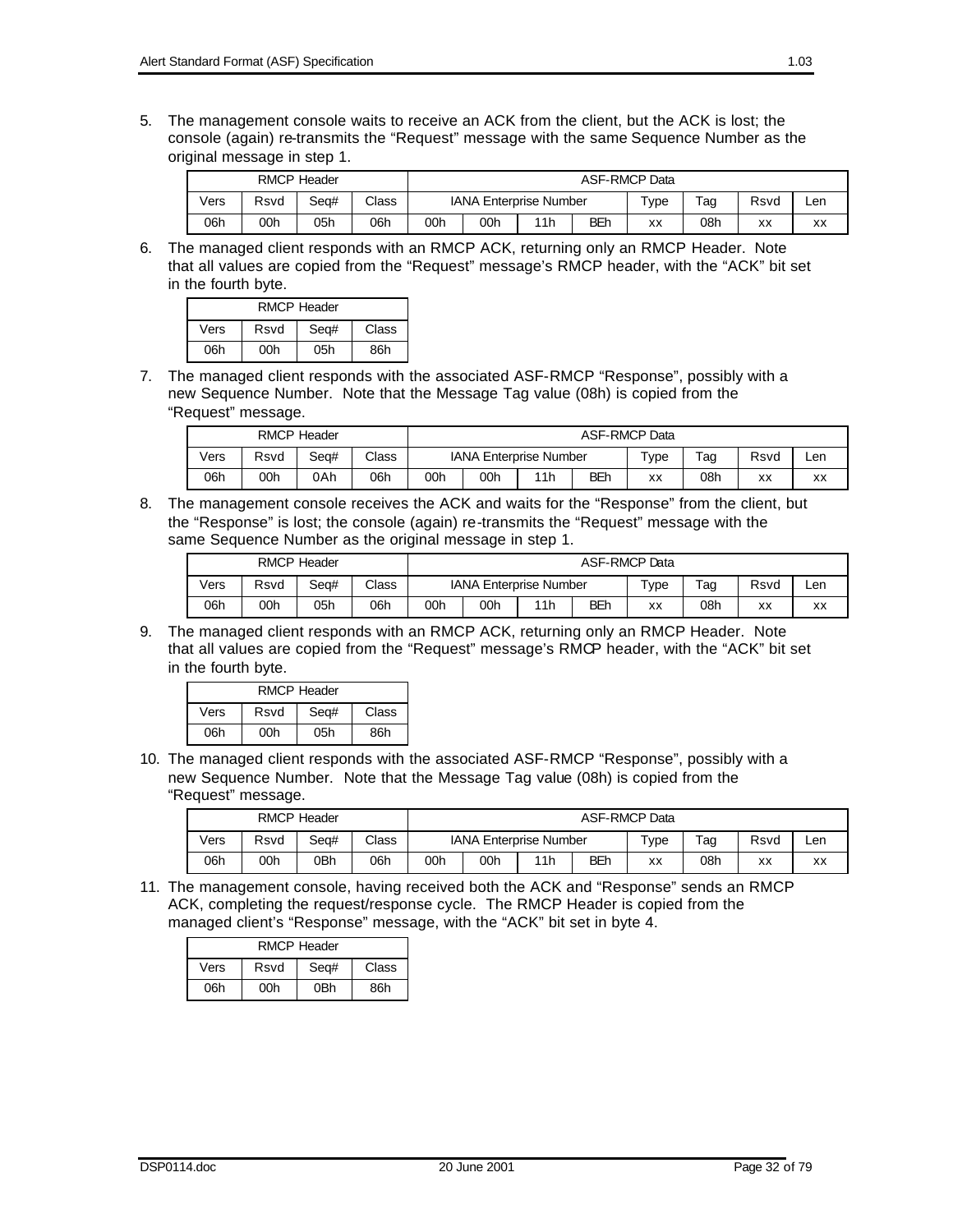### *3.2.5 RMCP Considerations for LAN Alert-sending Devices*

For the RMCP protocol to function in an OS-absent state, the alert-sending device must be capable of reporting its "network address / IP address" association to the local router. The ARP (Address Resolution Protocol), defined in [RFC1188], is typically used to accomplish this task. To guarantee inter-operability, the alert-sending device must:

- Receive ARP Requests and reply with ARP Replies in an OS-absent state.
- Allow ARP Request packets to go to the network software stack in OS-present states.
- Allow ARP Request packets and RMCP packets to cause wake-ups if configured for wake-up in the default configuration.

For Ethernet and Token-ring devices, wake-ups from ARP Requests and RMCP packets are not desired in a managed client because these operations are expected to function in low power sleep states. However, the [NDCPM] requires that wake-up devices support detection of any software programmed packets as well as subsequent wake-up generation. Alert-sending devices that support wake-up generation are expected to meet the [NDCPM] in their default configuration. However, it is recommended that these alert-sending devices and their software provide configuration mechanisms to allow ARP Request and RMCP packets to be blocked from wakeup.

*Note:* ARP Request packets and IP Directed packets (which include RMCP packets) are standard packet configurations for wake-up in ACPI systems*.*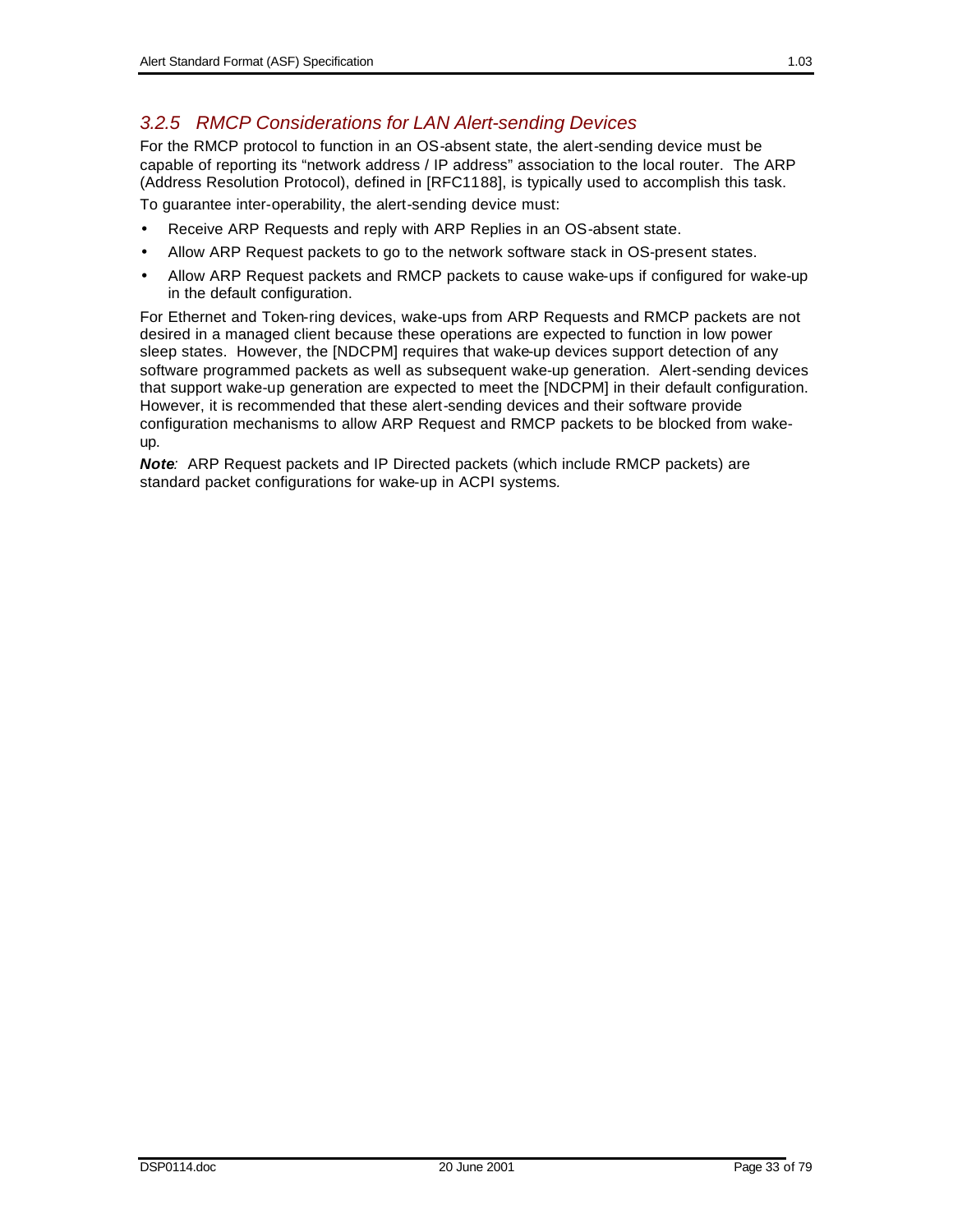# **4 Firmware Interfaces**

A managed client's ASF configuration and capabilities are reported by the system firmware (or BIOS) via ACPI description tables and control methods and, optionally, as static information stored within an SEEPROM. OS-present software uses this information to customize the system's ASF-aware alert-sending device(s).

An ASF-enabled system firmware provides:

- 1. An ACPI description table that identifies
	- If present, undiscoverable fixed-address sensor devices in the system and their characteristics
	- The system's ASF capabilities, and system type for use in the Platform Event Trap messages
	- Any legacy sensor-access information, if present in the system.
	- Any remote-control actions supported by the system hardware, and the associated device information.
	- The system's (optional) support for RMCP, and the last RMCP command completed by the system firmware.
- 2. ACPI Control Methods that identify
	- The methods that provide configuration of the system's (optional) OS Boot Hang watchdog timer.
- 3. SMBIOS structures that identify
	- The UUID/GUID for use in the Platform Event Trap messages

A managed client might also provide SEEPROM devices that duplicate the static information provided by the ACPI description table.

#### 4.1 ACPI Definitions

System firmware identifies the system's ASF support and configuration requirements via ACPI interfaces.

#### *4.1.1 Control Methods*

An ASF managed client's firmware uses ACPI control methods (required elements are marked in **bold**) to provide OS-present access to ASF configuration information that is dynamically updateable:

```
Device(ASF) {<br>Name(_HID, "ASF0001")
                                              Name(_HID, "ASF0001") // Hardware ID (PnP ID)
    Method(GPWT, 0) \{...\}<br>Method(SPWT, 1) \{...\}<br>// ASF Set Power-on Wait Time
                                                         Method(SPWT, 1) {…} // ASF Set Power-on Wait Time
}
```
ASF-defined object names must follow the ASL naming convention defined in section 16.1.2 of [ACPI]. The *recommended* format for specifying the name of the ASF object is **Device (ASF)**

The ASF object utilizes the \_HID device identification object, providing 'automatic' enumeration by the ACPI-aware operating system:

```
Name(_HID, "ASF0001")
```
Used to specify the Plug and Play hardware ID for the ASF object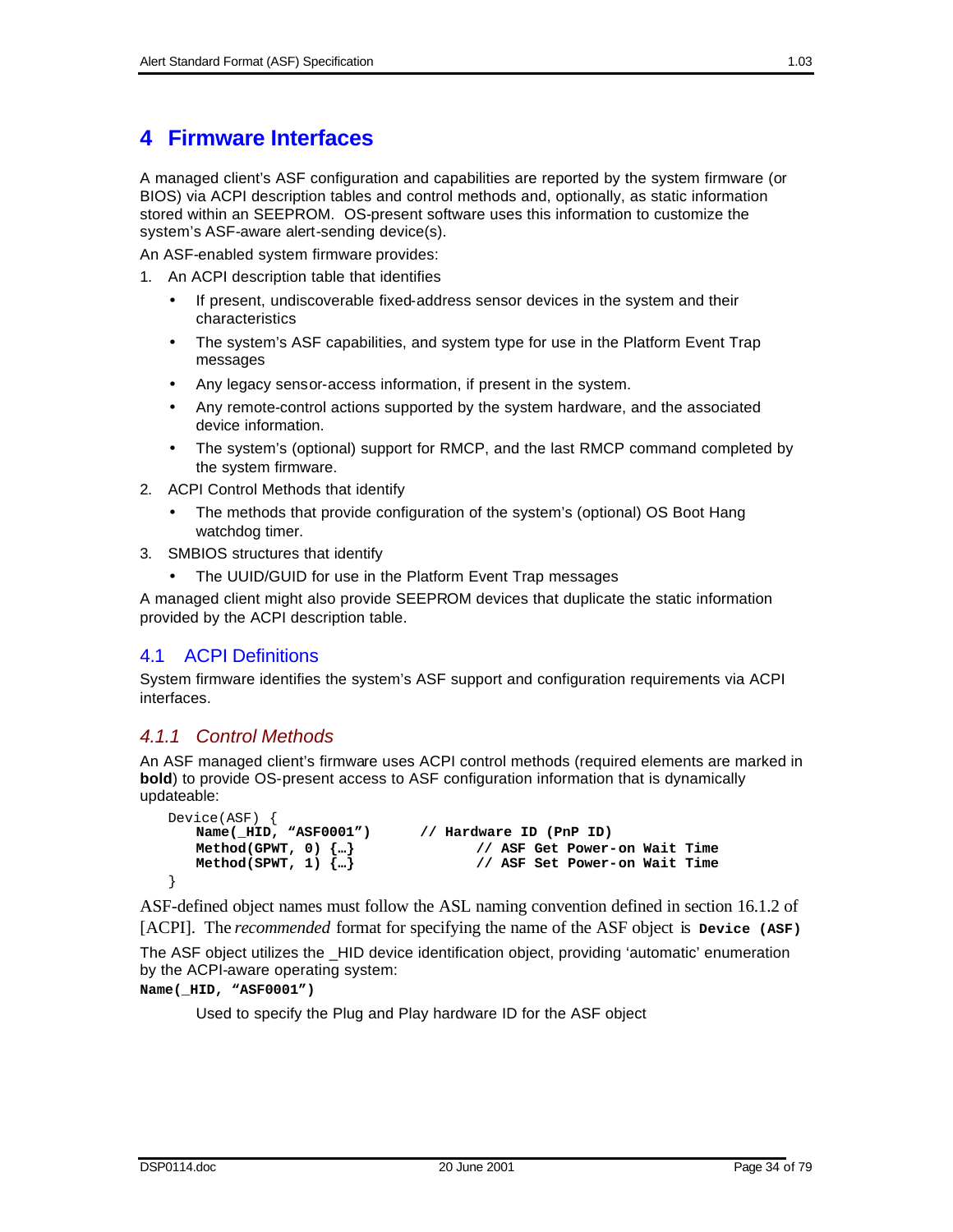#### *Notes*:

1. If the managed client supports an OS Boot Failure alert (see 3.1.5.4), the system's ACPI implementation includes a Metolious [MTLS] System Hang Watchdog device of type "OS Boot Failure". The control methods associated with that watchdog device provide the OS-present methods through which the watchdog's configuration can be controlled. If multiple alerting devices are present in the system, all devices' watchdog timers are configured in an identical manner by the system firmware prior to the firmware's attempt to boot the operating system.

### 4.1.1.1 Get Power-on Wait Time (GPWT)

| <b>Description:</b>           | Returns the current value of the system's power-on wait time, in seconds.                                                                                                                                                                                                                                                                                                                                                                                                                                                                    |                                                    |  |  |  |
|-------------------------------|----------------------------------------------------------------------------------------------------------------------------------------------------------------------------------------------------------------------------------------------------------------------------------------------------------------------------------------------------------------------------------------------------------------------------------------------------------------------------------------------------------------------------------------------|----------------------------------------------------|--|--|--|
| <b>Input</b><br>Argument(s):  | $<$ none $>$                                                                                                                                                                                                                                                                                                                                                                                                                                                                                                                                 |                                                    |  |  |  |
| <b>Output</b><br>Argument(s): | Power-on Wait Time<br>(Integer)                                                                                                                                                                                                                                                                                                                                                                                                                                                                                                              | The current system power-on wait time, in seconds. |  |  |  |
| Notes:                        | The system firmware has a single, maximum amount of time that it might wait for an<br>ASF alert-sending device to establish connection with its transport media. For example,<br>an Ethernet device might require additional time from a cold power-on to establish a<br>network connection. Since there might be multiple ASF alert-sending devices in the<br>system, a device's configuration software should first get the current wait time and set a<br>new time only if the device requires more time. See 5.1.5 for more information. |                                                    |  |  |  |

## 4.1.1.2 Set Power-on Wait Time (SPWT)

| <b>Description:</b>           | Sets the system's power-on wait time, in seconds.                                                                                                                                                                                                                                                                                                                                                                                                                                                                                            |  |  |  |  |
|-------------------------------|----------------------------------------------------------------------------------------------------------------------------------------------------------------------------------------------------------------------------------------------------------------------------------------------------------------------------------------------------------------------------------------------------------------------------------------------------------------------------------------------------------------------------------------------|--|--|--|--|
| <b>Input</b><br>Argument(s):  | Power-on Wait Time<br>The value, in seconds, that an ASF alert-sending device<br>requires to establish connection with its transport media.<br>(Integer)                                                                                                                                                                                                                                                                                                                                                                                     |  |  |  |  |
| <b>Output</b><br>Argument(s): | <none></none>                                                                                                                                                                                                                                                                                                                                                                                                                                                                                                                                |  |  |  |  |
| Notes:                        | The system firmware has a single, maximum amount of time that it might wait for an<br>ASF alert-sending device to establish connection with its transport media. For example,<br>an Ethernet device might require additional time from a cold power-on to establish a<br>network connection. Since there might be multiple ASF alert-sending devices in the<br>system, a device's configuration software should first get the current wait time and set a<br>new time only if the device requires more time. See 5.1.5 for more information. |  |  |  |  |

## *4.1.2 ASF! Description Table*

System firmware identifies the system's ASF support and static configuration using the ACPI System Description Table architecture. A pointer to the ASF-defined ASF! description table appears as one of the entries in the firmware's RSDT (for IA-32 systems) or XSDT (for IA-64 systems). The information presented in this table is static from the reference of the client's last boot.

This table is formatted as a standard ACPI System Description Table Header followed by one or more ASF information records. An information record contains a chained header and its associated data as follows:

| Field | <b>B</b> vte<br>Length | <b>Byte</b><br>Offset | Description |
|-------|------------------------|-----------------------|-------------|
|-------|------------------------|-----------------------|-------------|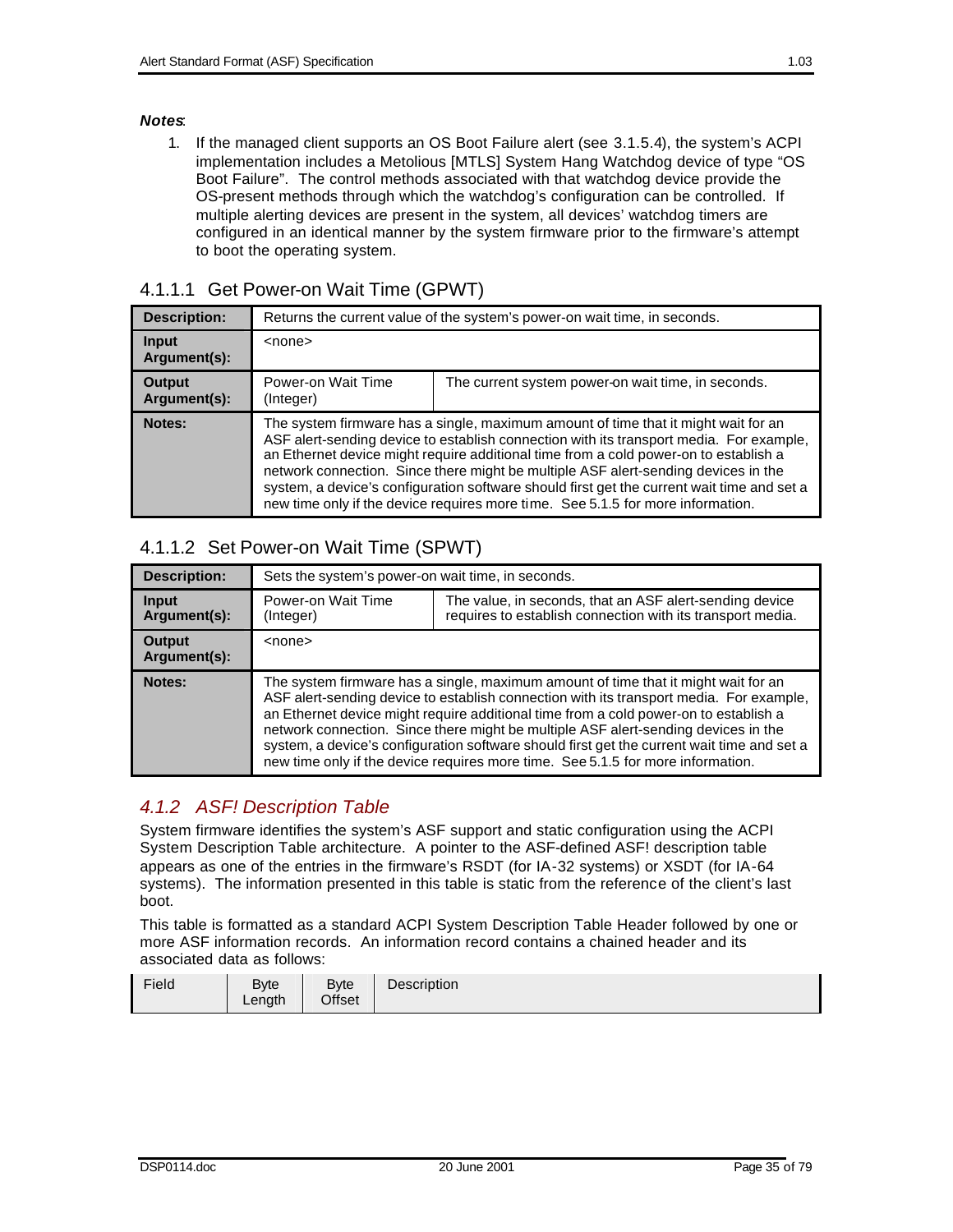| Field            | <b>Byte</b><br>Length | <b>Byte</b><br>Offset | Description                                                                                                                                                            |  |  |
|------------------|-----------------------|-----------------------|------------------------------------------------------------------------------------------------------------------------------------------------------------------------|--|--|
| <b>Type</b>      | 1                     | $\Omega$              | This field identifies the type of data present in the record's Variable<br>Data field, as well as an indication as to whether this is the last<br>record in the table: |  |  |
|                  |                       |                       | Description<br>Bit(s)<br>7                                                                                                                                             |  |  |
|                  |                       |                       | Last Record. If this bit is set to 1b, then the record is the<br>last one present in the ASF! table.                                                                   |  |  |
|                  |                       |                       | 6:0<br><i>Record Type.</i> Identifies the format of the record's Variable<br>Data field, one of:                                                                       |  |  |
|                  |                       |                       | 00h<br>ASF INFO. See section 4.1.2.1.                                                                                                                                  |  |  |
|                  |                       |                       | 01h<br>ASF ALRT. See section 4.1.2.2.                                                                                                                                  |  |  |
|                  |                       |                       | 02h<br>ASF RCTL. See section 4.1.2.4.                                                                                                                                  |  |  |
|                  |                       |                       | 03h<br>ASF RMCP. See section 4.1.2.6.                                                                                                                                  |  |  |
|                  |                       |                       | 04h<br>ASF ADDR. See section 4.1.2.7.                                                                                                                                  |  |  |
|                  |                       |                       | 05h-7Fh Reserved for future definition by this specification                                                                                                           |  |  |
| Reserved         | 1                     | 1                     | Reserved for future definition by this specification, set to 00h.                                                                                                      |  |  |
| Record<br>Length | $\overline{2}$        | 2                     | Identifies the length of the information record, starting at offset 0.                                                                                                 |  |  |
| Variable<br>Data | Varies                | 4                     | Contains the data specified by the Type field.                                                                                                                         |  |  |

#### *Notes*:

- 1. *Record Type* values of 00h are required for a managed client's ASF configuration.
- 2. The consumer of this information should make no assumption regarding the order in which the records are specified, i.e. a *Record Type* of 02h could appear in the table prior to a *Record Type* of 00h.

| Field                    | <b>Byte</b><br>Length | <b>Byte</b><br>Offset | Description                                                                                                                                                                                                 |  |
|--------------------------|-----------------------|-----------------------|-------------------------------------------------------------------------------------------------------------------------------------------------------------------------------------------------------------|--|
|                          |                       |                       | <b>ACPI System Description Table Header</b>                                                                                                                                                                 |  |
| Signature                | 4                     | $\Omega$              | 'ASF!'. Signature for the ASF Description Table.                                                                                                                                                            |  |
| Length                   | 4                     | 4                     | The length of the table, in bytes, starting at offset 0.                                                                                                                                                    |  |
| Revision                 | 1                     | 8                     | The revision of the structure, and the version of the ASF<br>specification supported by the system. The value is stored as a<br>BCD (binary coded decimal) value. For ASF version 1.0, the<br>value is 10h. |  |
| Checksum                 | 1                     | 9                     | The entire table, including the checksum field, must sum to zero<br>to be considered valid by the information consumer.                                                                                     |  |
| <b>OEMID</b>             | 6                     | 10                    | An OEM-supplied string that identifies the OEM.                                                                                                                                                             |  |
| OEM Table ID             | 8                     | 16                    | For this table, the value is the manufacturer model ID.                                                                                                                                                     |  |
| <b>OEM</b><br>Revision   | 4                     | 24                    | An OEM-supplied revision number of this table. Larger numbers<br>are assumed to be newer revisions.                                                                                                         |  |
| Creator ID               | 4                     | 28                    | Vendor ID of the utility that created this table. For tables<br>containing Definition Blocks, this is the ID for the ASL Compiler.                                                                          |  |
| Creator<br>Revision      | 4                     | 32                    | Revision of the utility that created the table. For tables containing<br>Definition Blocks, this is the revision for the ASL Compiler.                                                                      |  |
|                          |                       |                       | ASF-specified data fields                                                                                                                                                                                   |  |
| Information<br>Record #1 | Varies                | 36                    | Contains the first (or only) ASF Information record for the<br>managed client's implementation.                                                                                                             |  |
| .                        |                       |                       |                                                                                                                                                                                                             |  |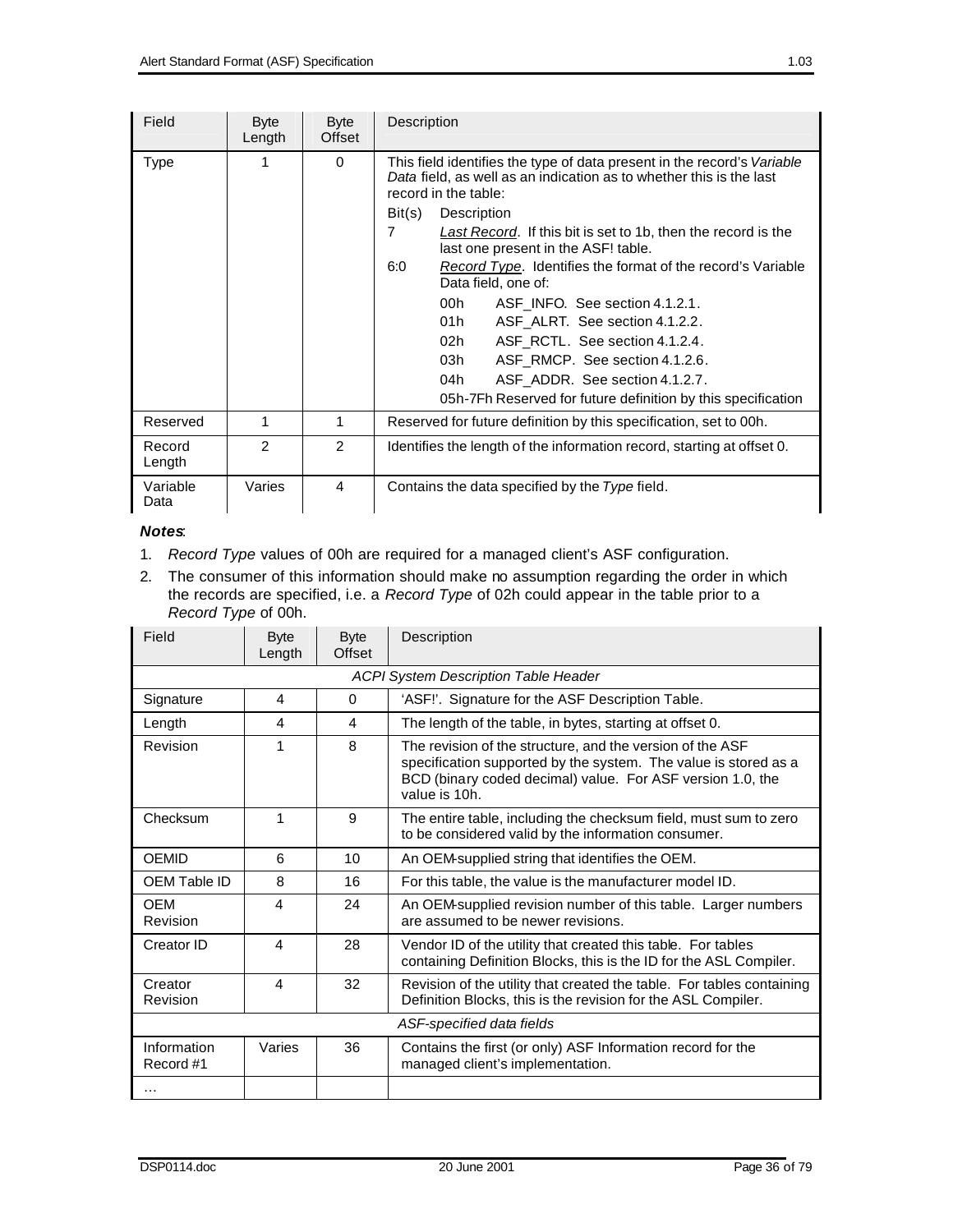| Field                    | <b>B</b> vte<br>Length | <b>B</b> vte<br>Offset | Description                                                                                                                                   |
|--------------------------|------------------------|------------------------|-----------------------------------------------------------------------------------------------------------------------------------------------|
| Information<br>Record #n | Varies                 | Varies                 | Contains the last ASF Information Record for the managed<br>client's implementation, with the Last Record bit of the Type field<br>set to 1b. |

## 4.1.2.1 ASF\_INFO

This structure contains information that identifies the system's type and configuration requirements for ASF alerts, and is associated with an ASF Information Record Header of the following format:

 $Type = 00h$  or 80h

Reserved = 00h

Length =  $0010h$  (16) for ASF v1.0. The length might increase for future specification versions.

| Offset | Name                                           | Length      | Value                       | Description                                                                                                                                                                                                                                                                                                                                                                                                                                                                                          |
|--------|------------------------------------------------|-------------|-----------------------------|------------------------------------------------------------------------------------------------------------------------------------------------------------------------------------------------------------------------------------------------------------------------------------------------------------------------------------------------------------------------------------------------------------------------------------------------------------------------------------------------------|
| 00h    | Minimum<br>Watchdog<br><b>Reset Value</b>      | <b>BYTE</b> | Varies                      | Identifies the minimum value (in the range 1 to 256)<br>to which an alert-sending device's watchdog timer<br>should be set at power-on reset, in seconds. This<br>value also reflects the maximum amount of time the<br>system firmware requires to reset the initial system<br>boot-failure watchdog timer.                                                                                                                                                                                         |
| 01h    | Minimum ASF<br>Sensor Inter-<br>poll Wait Time | <b>BYTE</b> | Varies                      | Identifies the minimum time, in 5 millisecond units,<br>that an alert sending device should wait between<br>the end of one ASF Sensor Poll Alert Message to<br>the start of the next. The value ranges from 2 to<br>255. See below for more information.                                                                                                                                                                                                                                             |
| 02h    | System ID                                      | <b>WORD</b> | Varies                      | Contains the manufacturer-assigned ID for this<br>system type.<br>Each Platform Event Trap issued by a managed<br>client's alert-sending device(s) will contain this value<br>in its System ID field.                                                                                                                                                                                                                                                                                                |
| 04h    | <b>IANA</b><br>Manufacturer<br>ID              | 4 BYTES     | Varies                      | Contains the Private Enterprise Number assigned to<br>the system manufacturer by the Internet Assigned<br>Numbers Authority (IANA). Refer to the Enterprise<br>Numbers section found at<br>http://www.iana.org/numbers.html#E for current<br>assignments.<br>Each Platform Event Trap issued by a managed<br>client's alert-sending device(s) will contain this value<br>in its Manufacturer ID field.<br><b>Note:</b> The value is specified in network byte order<br>(MSB first) within the field. |
| 08h    | Reserved                                       | 4 BYTES     | 00h,<br>00h,<br>00h,<br>00h | Reserved for future definition by this specification,<br>set to all zeros.                                                                                                                                                                                                                                                                                                                                                                                                                           |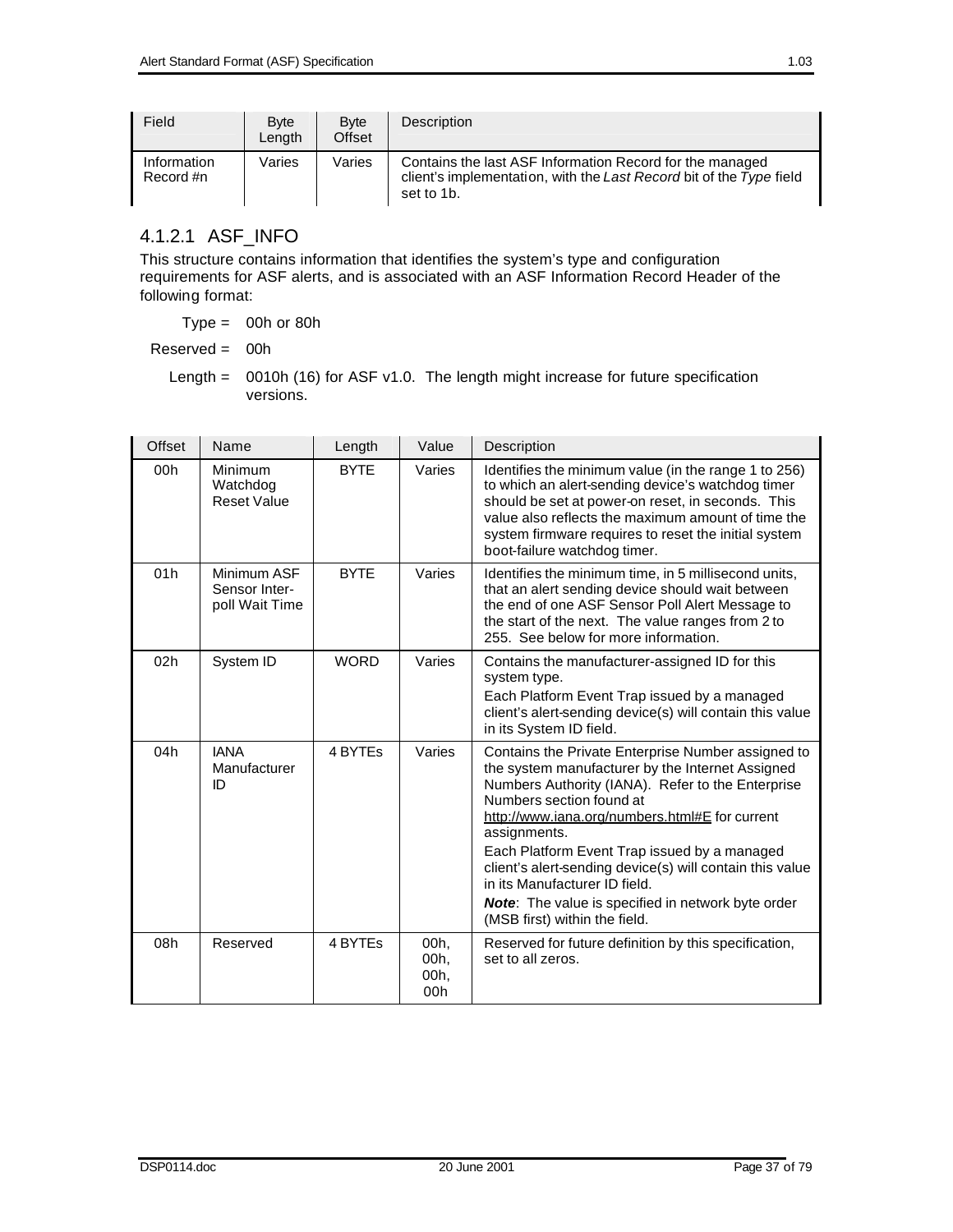```
struct ASF_INFO {
    BYTE MinWatchdogResetValue;<br>BYTE MinPollingInterval;
    BYTE MinPollingInterval;<br>WORD SystemID;
    WORD SystemID;<br>BYTE IANAManuf
              IANAManufacturerID[4];
    BYTE Reserved[4];
};
```
#### **Minimum ASF Sensor Inter-poll Wait Time**

The system firmware specifies the minimum inter-poll wait time to achieve two goals:

- 1. to ensure that an alert sending device does not dominate the SMBus
- 2. to ensure that every sensor in the system is polled within a reasonable time.

To achieve these goals the *Minimum Inter-poll Wait Time* specifies the amount of time, in 5 millisecond units, an alert-sending device must wait between the completion of one event-polling cycle to the start of the next. If the device uses the SMBus *Get Event Status* message to start its polling cycle, the cycle includes any *Get Event Data* messages necessary to retrieve eventspecific data. If the device uses only SMBus *Get Event Data* messages, each cycle is limited to a single message. The following diagram illustrates these two conditions.

**Polling with the** *Get Event Status* **Message for ASF Sensors**



\* The Get Event Status message identifies the status change(s) and the Get Event Data message corresponds to the data associated with the specific status change(s)

#### **Polling with the** *Get Event Data* **Message for ASF Sensors**



System implementers should set this time so that no one alert-sending device uses more the 25% of the SMBus bandwidth for the *Poll Alert Messages*, and so that each sensor is polled at least once a second. Following are guidelines for choosing this system-specific value: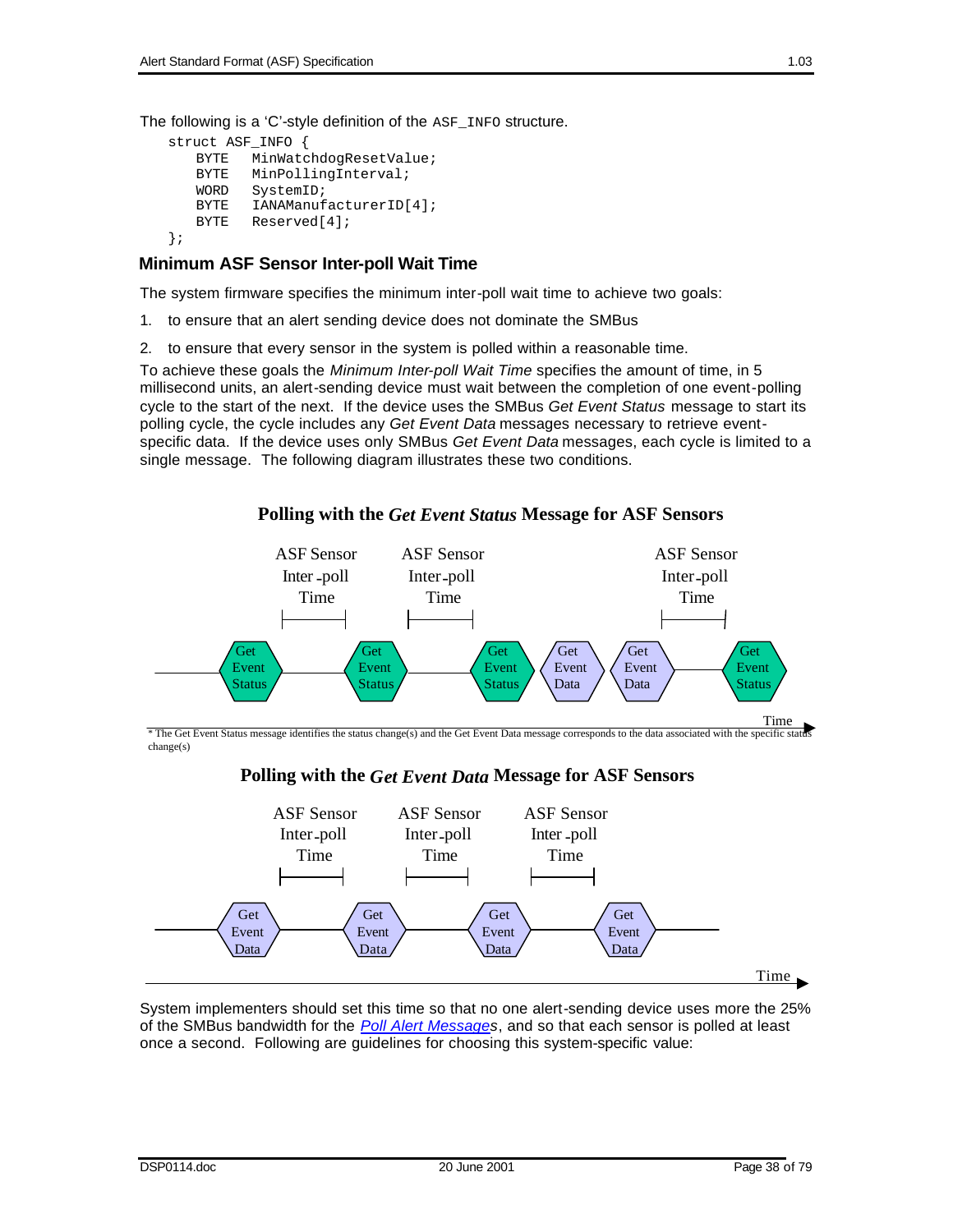- If all the sensors can run at 100KHz without doing any SMBus clock stretching, then the alertsending device's poll with alert data for a single sensor will take about 1.2 milliseconds. If the wait time is 10 milliseconds (a field value of 2), then the alert-sending device will use less than 25% of the SMBus bandwidth (about 12%) and 83 sensors can be polled in one (1) second.
- If, on the other hand, the sensors run at the slowest SMBus speed (10KHz) an alert-sending device will require about 12 milliseconds to poll a single sensor. The wait time should be set to 35 milliseconds (a field value of 7) to keep the bandwidth below 25%. This still allows 21 sensors to be polled in one (1) second.

### 4.1.2.2 ASF\_ALRT

Legacy sensor devices might be used in a system to provide ASF-compatible alert capabilities. This (optional) data block provides the alert-sending device's OS-present configuration software with the information needed to poll those devices over the SMBus to determine if an alertcondition has been met. This structure is associated with an ASF Information Record Header of the following format:

 $Type = 01h$  or 81h

Reserved = 00h

Length  $= 4 + 4 + n<sup>*</sup>m$  for ASF Version 1.0. Note that this length might increase for future versions of this specification

| Offset                 | Name                             | Length      | Value  | Description                                                                                                                                   |
|------------------------|----------------------------------|-------------|--------|-----------------------------------------------------------------------------------------------------------------------------------------------|
| 00h                    | Reserved                         | <b>WORD</b> | 0000h  | Reserved for future definition by this specification.<br>set to 0000h.                                                                        |
| 02 <sub>h</sub>        | Number of<br>Alerts (n)          | <b>BYTE</b> | Varies | Identifies the number of m-byte legacy-device alert<br>entries that follow, in the range 1 to 8.                                              |
| 03h                    | Array<br>Element<br>Length $(m)$ | <b>BYTE</b> | 0Ch    | Identifies the size (in bytes) of each Device Array<br>element. For ASF version 1.0 and later, this field is<br>set to a minimum of 0Ch (12). |
| $04h+$<br>$m^{*}(n-1)$ | Device Array                     | Varies      | Varies | An array of m-byte ASF_ALERTDATA structures<br>describing the alert-capable legacy devices present<br>on the system's SMBus.                  |

The following is a 'C'-style definition of the ASF\_ALRT structure.

```
#define ANYSIZE_ARRAY 1
struct ASF_ALRT {
   WORD Reserved;
   BYTE NumberOfAlerts;
   BYTE ArrayElementLength;
   struct ASF_ALERTDATA[ANYSIZE_ARRAY];
 };
```
The use of the ANYSIZE\_ARRAY is simply for 'C' syntactical correctness.

#### **Minimum Legacy Sensor Poll Time**

The *Minimum Legacy Sensor Poll Time* is a fixed value of 4 seconds. Typical Legacy Sensor devices require approximately one second to refresh read data before accessing it again.

This value specifies the amount of time that an alert-sending device must wait between the completion of one series of Legacy Sensor Device Alert Poll Messages and the start of the next. This is shown in the following diagram: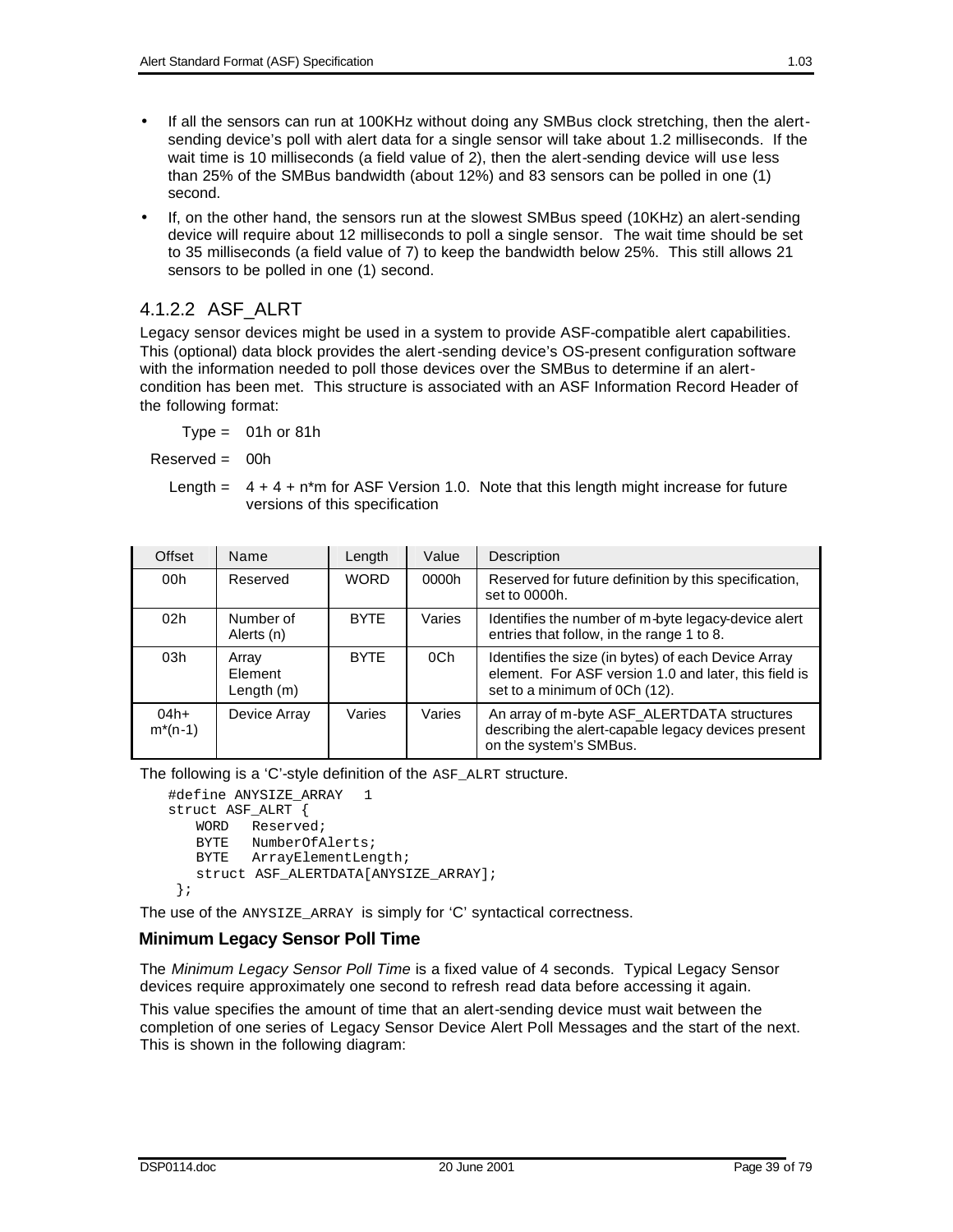



### 4.1.2.3 ASF\_ALERTDATA

Legacy sensor devices listed in this table must comply with the requirements described in section 6.1.

*Note*: The events described in this data structure by the firmware are always associated with the *assertion* of a condition. Refer to *6.1.2 Usage of Firmware Legacy Sensor Device Alert Information* on page 63 for additional information.

| Offset | Name                                                                                  | Length      | Value  | Description                                                                                                                                                                                                                                                                                                                                                                   |
|--------|---------------------------------------------------------------------------------------|-------------|--------|-------------------------------------------------------------------------------------------------------------------------------------------------------------------------------------------------------------------------------------------------------------------------------------------------------------------------------------------------------------------------------|
| 00h    | Alert <sub>n</sub> , Device<br>Address (n<br>ranges from 1<br>to Number of<br>Alerts) | <b>BYTE</b> | Varies | Contains the SMBus address of a legacy sensor<br>device to which the SMBus command is written, in<br>the following format:<br><u>Bit(s)</u><br><b>Description</b><br>7:1<br>Contains the SMBus address of the legacy<br>sensor device.<br>0<br>Identifies whether (1) or not (0) the alerting<br>condition (event) is based on an exact<br>match. Refer to 6.1.2 for details. |
| 01h    | Alert <sub>n</sub><br>Command                                                         | <b>BYTE</b> | Varies | Contains the SMBus Command or register value<br>used to obtain the data associated with the event.                                                                                                                                                                                                                                                                            |
| 02h    | Alert <sub>n</sub> , Data<br>Mask                                                     | <b>BYTE</b> | Varies | The data-mask to be logically AND'd with the<br>returned sensor data to isolate significant bits<br>associated with this event.                                                                                                                                                                                                                                               |
| 03h    | Alert <sub>n</sub><br>Compare<br>Value                                                | <b>BYTE</b> | Varies | The value to compare to the masked sensor data, if<br>an exact match is specified in the Device Address<br>field. If a match results, the alert associated with<br>this event should be sent by the alert-sending<br>device.                                                                                                                                                  |
| 04h    | Alert <sub>n</sub> , Event<br>Sensor Type                                             | <b>BYTE</b> | Varies | The value to be set into the alert's Event Sensor<br>Type field (see [PET] for definitions.)                                                                                                                                                                                                                                                                                  |
| 05h    | Alert <sub>n</sub> , Event<br>Type                                                    | <b>BYTE</b> | Varies | The value to be set <sup>6</sup> into the alert's Event Type field<br>(see [PET] for definitions.)                                                                                                                                                                                                                                                                            |
| 06h    | Alert <sub>n</sub> , Event<br>Offset                                                  | <b>BYTE</b> | Varies | The value to be set <sup>6</sup> into the alert's Event Offset<br>field (see [PET] for definitions.)<br><b>Note:</b> The value specified here by the system's<br>firmware always has bit 7 set to 0b to indicate that<br>the alert information is associated with an event<br>assertion.                                                                                      |

The alert-sending device sets these values into the PET frame it transmits if the associated alerting condition is active.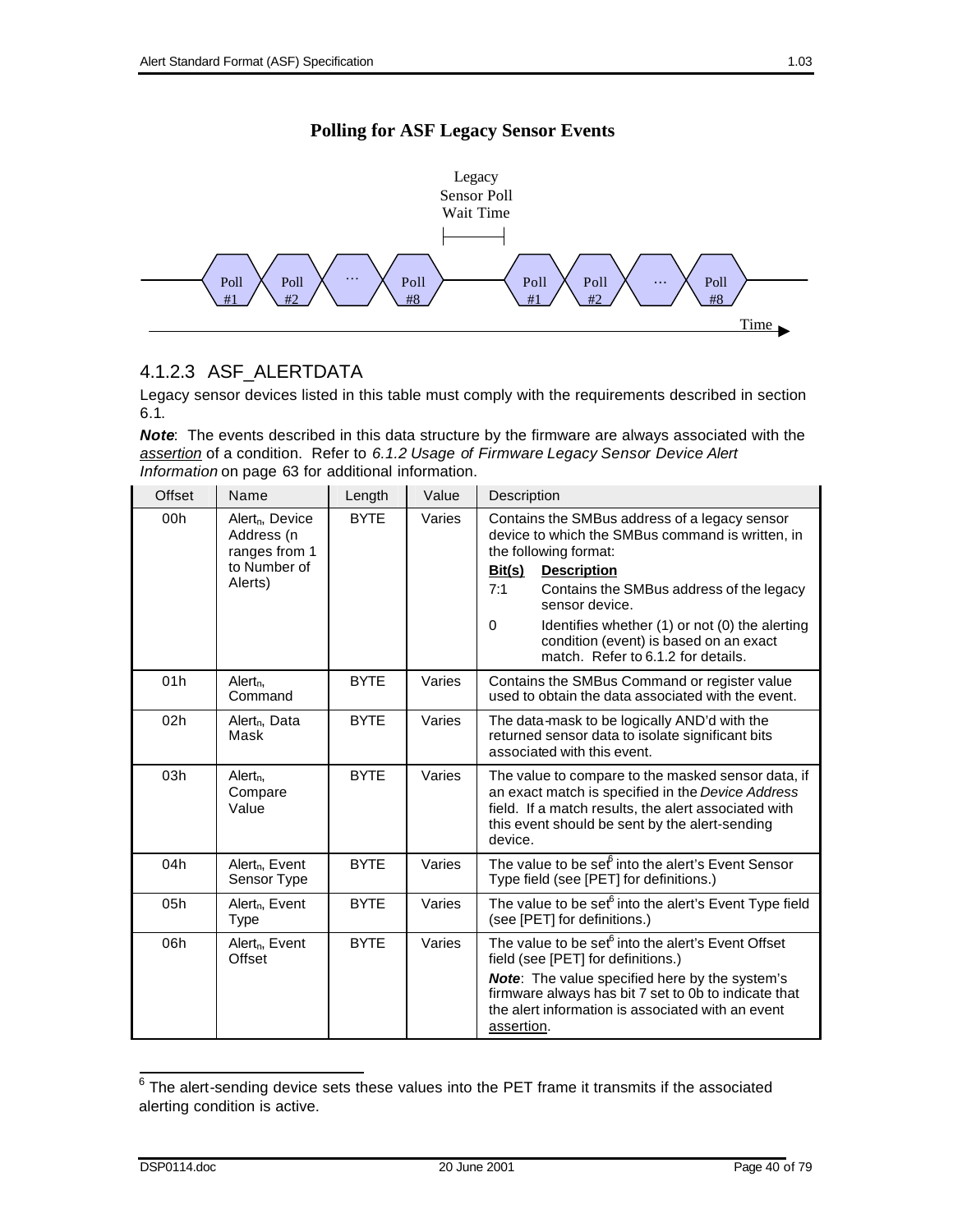| Offset | Name                                      | Length      | Value  | Description                                                                                               |
|--------|-------------------------------------------|-------------|--------|-----------------------------------------------------------------------------------------------------------|
| 07h    | Alert <sub>n</sub> , Event<br>Source Type | <b>BYTE</b> | Varies | The value to be set <sup>6</sup> into the alert's Event Source<br>Type field (see [PET] for definitions.) |
| 08h    | Alert <sub>n</sub> , Event<br>Severity    | <b>BYTE</b> | Varies | The value to be set <sup>6</sup> into the alert's Event Severity<br>field (see [PET] for definitions.)    |
| 09h    | Alert <sub>n</sub> , Sensor<br>Number     | <b>BYTE</b> | Varies | The value to be set <sup>6</sup> into the alert's Sensor Number<br>field (see [PET] for definitions.)     |
| 0Ah    | Alert <sub>n</sub> , Entity               | <b>BYTE</b> | Varies | The value to be set <sup>6</sup> into the alert's Entity field (see<br>[PET] for definitions.)            |
| 0Bh    | $Alert_n$ , Entity<br>Instance            | <b>BYTE</b> | Varies | The value to be set <sup>6</sup> into the alert's<br>Entity Instance field (see [PET] for definitions.)   |

The following is a 'C'-style definition of the ASF\_ALERTDATA structure.

|             | struct ASF ALERTDATA |  |  |
|-------------|----------------------|--|--|
| BYTE        | DeviceAddress;       |  |  |
| <b>BYTE</b> | Command;             |  |  |
| BYTE        | DataMask;            |  |  |
| <b>BYTE</b> | CompareValue;        |  |  |
| <b>BYTE</b> | EventSensorType;     |  |  |
| <b>BYTE</b> | EventType;           |  |  |
| <b>BYTE</b> | EventOffset:         |  |  |
| BYTE        | EventSourceType;     |  |  |
| BYTE        | EventSeverity;       |  |  |
| BYTE        | SensorNumber;        |  |  |
| <b>BYTE</b> | Entity;              |  |  |
| BYTE        | EntityInstance;      |  |  |
|             |                      |  |  |

### 4.1.2.4 ASF\_RCTL

Devices might be used in a system to provide ASF-compatible remote-control system actions. This (optional) information provides an alert-sending device's OS-present configuration software with the information needed to command those devices to perform remote-control functions over the SMBus. This structure is associated with an ASF Information Record Header of the following format:

 $Type = 02h$  or 82h

Reserved = 00h

Length  $= 4 + 4 + n<sup>*</sup>m$  for ASF Version 1.0. Note that this length might increase for future versions of this specification

| Offset                  | Name                           | Length      | Value  | Description                                                                                                                                   |
|-------------------------|--------------------------------|-------------|--------|-----------------------------------------------------------------------------------------------------------------------------------------------|
| 00h                     | Number of<br>Controls (n)      | <b>BYTE</b> | Varies | Identifies the number of m-byte remote-control<br>entries that follow.                                                                        |
| 01h                     | Array<br>Element<br>Length (m) | <b>BYTE</b> | 05h    | Identifies the size (in bytes) of each Control Array<br>element. For ASF version 1.0 and later, this field is<br>set to a minimum of 04h (4). |
| 02h                     | Reserved                       | <b>WORD</b> | 0000h  | Reserved for future definition by this specification.                                                                                         |
| $04h +$<br>$m^{*}(n-1)$ | Control Array                  | Varies      | Varies | An array of m-byte ASF_CONTROLDATA structures<br>describing the remote-control devices present on<br>the system's SMBus.                      |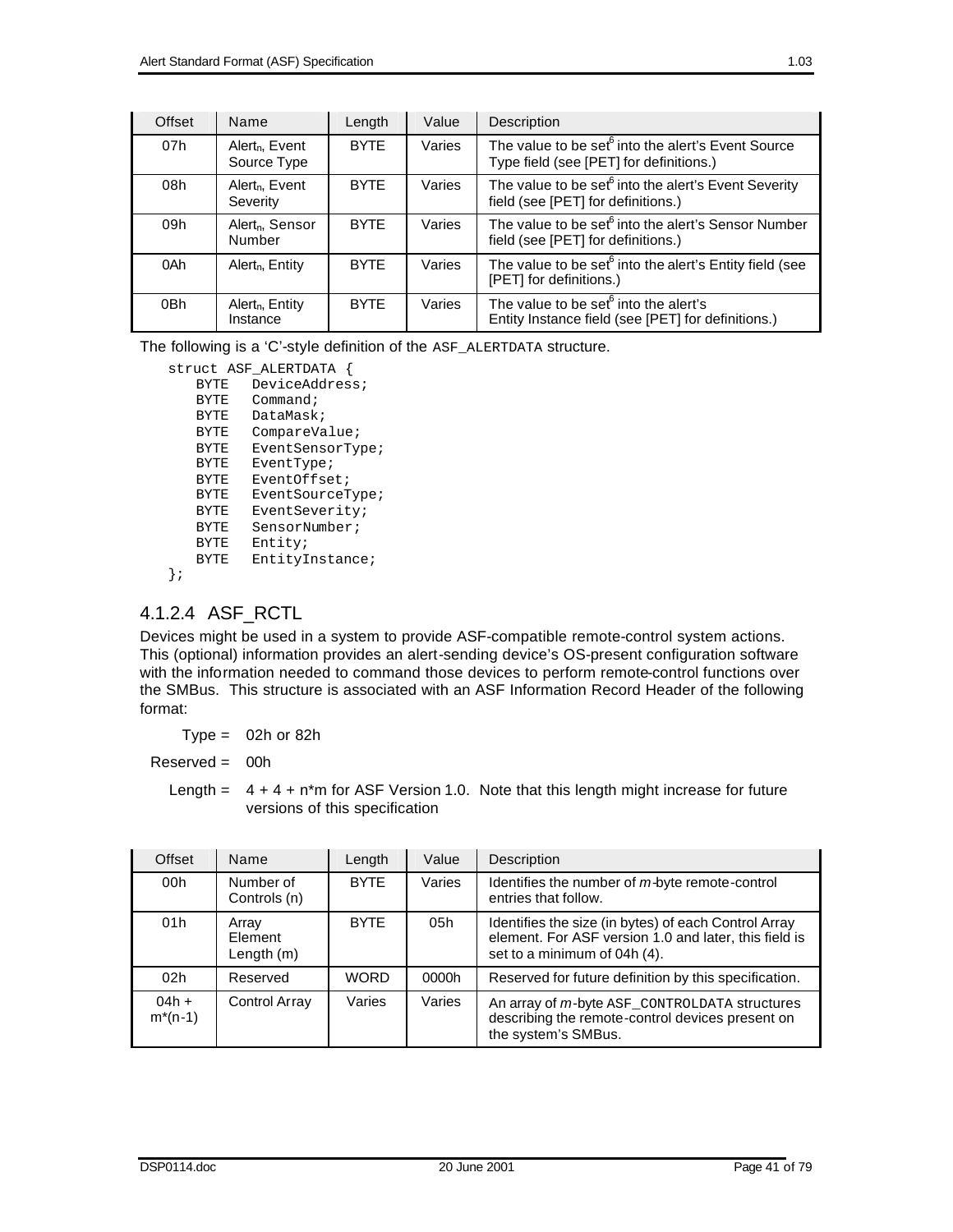```
#define ANYSIZE_ARRAY 1
struct ASF_RCTL {
  BYTE NumberOfAlerts;
   BYTE ArrayElementLength;
   struct ASF_CONTROLDATA[ANYSIZE_ARRAY];
 };
```
The use of the ANYSIZE\_ARRAY is simply for 'C' syntactical correctness.

#### 4.1.2.5 ASF\_CONTROLDATA

**Note:** Devices listed in this table must comply with the requirements described in section 6.3.

| Offset | Name                                                                              | Length      | Value  | Description                                                                                                                                                                                                                                                                                                                                                                                                                                                         |
|--------|-----------------------------------------------------------------------------------|-------------|--------|---------------------------------------------------------------------------------------------------------------------------------------------------------------------------------------------------------------------------------------------------------------------------------------------------------------------------------------------------------------------------------------------------------------------------------------------------------------------|
| 00h    | Control <sub>n</sub><br>Function (n<br>ranges from 1<br>to Number of<br>Controls) | <b>BYTE</b> | Varies | Identifies the action taken by the system upon<br>issuing the associated SMBus write operation.<br>Refer to section 6.3.3 for more details on the<br>remote control actions.<br>Value<br><b>Meaning</b><br>00h<br>The system performs a reset.<br>01h<br>The system unconditionally powers off.<br>02 <sub>h</sub><br>The system powers on.<br>03h<br>The system performs a power cycle reset.<br>Other<br>Reserved fur future assignment by this<br>specification. |
| 01h    | Control <sub>n</sub> ,<br>Device<br>Address                                       | <b>BYTE</b> | Varies | Contains the SMBus address to which the SMBus<br>command is written by the alert-sending device.<br>Bit(s)<br><b>Description</b><br>Contains the SMBus address of the<br>7:1<br>remote-control device.<br>$\Omega$<br>Identifies whether (1) or not (0) the remote<br>control command must include a PEC.                                                                                                                                                           |
| 02h    | Control <sub>n</sub> ,<br>Command                                                 | <b>BYTE</b> | Varies | Contains the SMBus Command or register offset to<br>be written with the specified data to perform the<br>specified ASF function.                                                                                                                                                                                                                                                                                                                                    |
| 03h    | Control <sub>n</sub> , Data<br>Value                                              | <b>BYTE</b> | Varies | Contains the data value to be written to the SMBus<br>device to cause the associated function to be<br>performed.                                                                                                                                                                                                                                                                                                                                                   |

The following is a 'C'-style definition of the ASF\_CONTROLDATA structure.

```
struct ASF_CONTROLDATA {
   BYTE Function;
   BYTE DeviceAddress;
   BYTE Command;
```

```
BYTE DataValue;
```

```
};
```
# 4.1.2.6 ASF\_RMCP

This information record's presence within a managed client's ACPI implementation implies that the client supports ASF-RMCP remote-control capabilities and captures the RMCP boot options processed by the system firmware on its most recent boot of the system. The firmware provides the captured boot options to allow other system boot agents (e.g. PXE images, hard-disk boot managers) to also make use of the data.

*Note*: An implementation might choose to ignore any RMCP boot options if the system boot cause was other than ASF alert-sending device initiated. In that case, the system firmware reports the boot options as all zeros within this structure.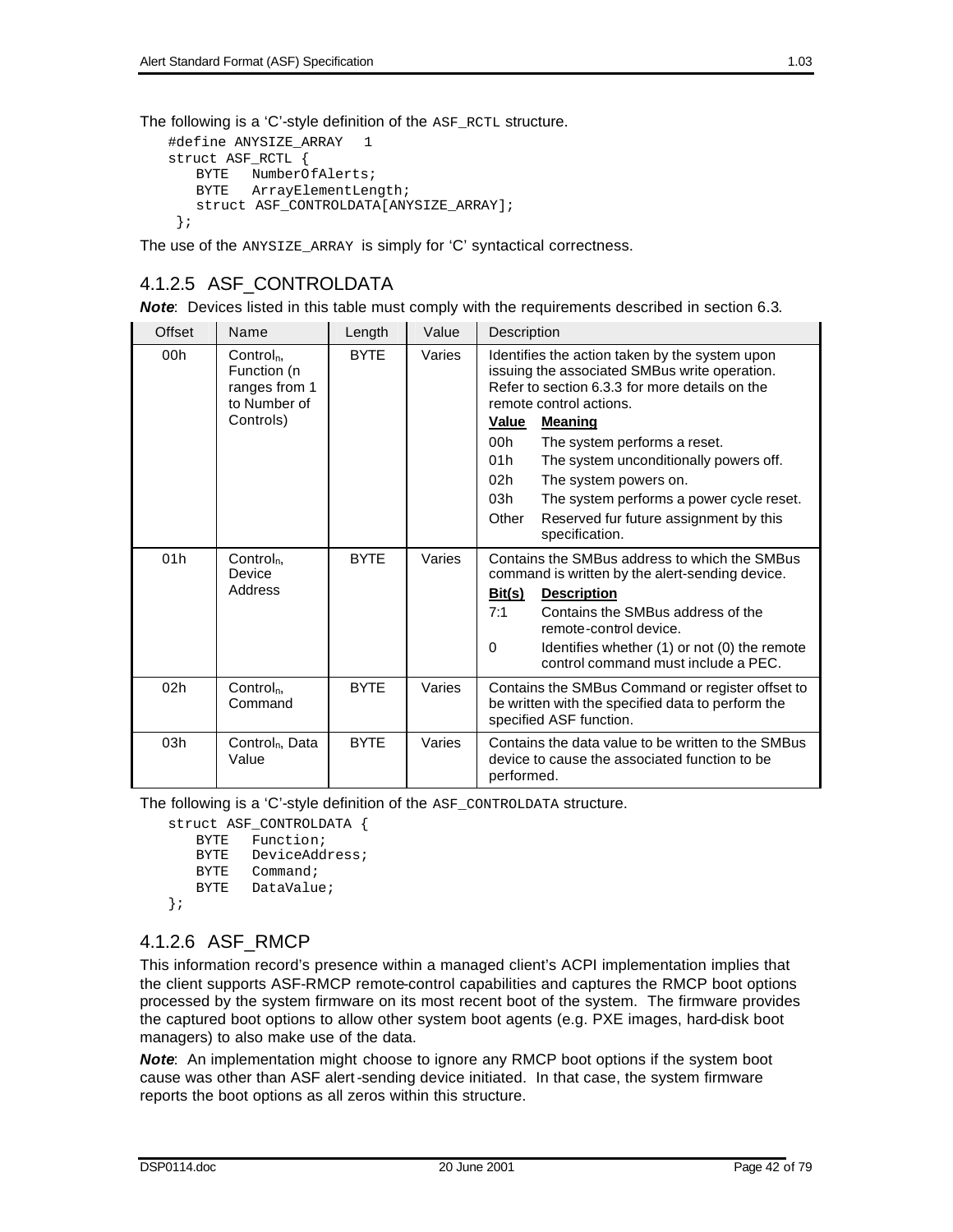This structure is associated with an ASF Information Record Header of the following format:

 $Type = 03h$  or 83h

Reserved = 00h

Length = 13h (19) for ASF Version 1.0. Note that this length might increase for future versions of this specification

| Offset | Name<br>Length<br>Value                           |             |                            | Description                                                                                                                                                                                                                                                                                                                                                                                                                                                                                                                                                                                                                                                                                                                                                                    |  |
|--------|---------------------------------------------------|-------------|----------------------------|--------------------------------------------------------------------------------------------------------------------------------------------------------------------------------------------------------------------------------------------------------------------------------------------------------------------------------------------------------------------------------------------------------------------------------------------------------------------------------------------------------------------------------------------------------------------------------------------------------------------------------------------------------------------------------------------------------------------------------------------------------------------------------|--|
| 00h    | <b>Remote Control</b><br>Capabilities             | 7 BYTEs     | <b>Bit-field</b>           | Identifies the remote control capabilities of the<br>system's ASF implementation, refer to the text<br>following this table for more information.                                                                                                                                                                                                                                                                                                                                                                                                                                                                                                                                                                                                                              |  |
| 07h    | <b>RMCP Boot</b><br>Options<br>Completion<br>Code | <b>BYTE</b> | Varies                     | Identifies the completion code associated with<br>the RMCP boot options processed by the system<br>firmware on its most recent boot of the system,<br>one of:<br>00h<br>Successful. Boot options were present<br>and successfully processed by the<br>firmware. The boot options processed<br>are identified in the next three fields of<br>this structure.<br>No options to process. No boot options<br>01h<br>were available for the firmware to<br>process for the most recent boot of the<br>system.<br>80h<br>Options mismatch. Multiple ASF<br>alerting devices are present, and more<br>than one set of unique boot options was<br>presented to the firmware. The<br>firmware cleared all boot options and<br>booted the system using the system's<br>current defaults. |  |
|        |                                                   |             | contains 00h (successful). | The values in the next four fields have meaning only if the completion code at offset 07h of this structure                                                                                                                                                                                                                                                                                                                                                                                                                                                                                                                                                                                                                                                                    |  |
| 08h    | <b>RMCPIANA</b><br>Enterprise ID                  | 4 BYTEs     | Varies                     | Contains the IANA Enterprise ID value present in<br>the RMCP Boot Options Data processed by the<br>system firmware on its most recent boot of the<br>system; see Reset (10h), Power-up (11h), and<br>Power Cycle Reset (13h) on page 23 for details.                                                                                                                                                                                                                                                                                                                                                                                                                                                                                                                           |  |
| 0Ch    | <b>RMCP Special</b><br>Command                    | <b>BYTE</b> | Varies                     | Contains the RMCP Special Command<br>processed by the system firmware on its most<br>recent boot of the system; see Reset (10h),<br>Power-up (11h), and Power Cycle Reset (13h)<br>on page 23 for command details.                                                                                                                                                                                                                                                                                                                                                                                                                                                                                                                                                             |  |
| 0Dh    | <b>RMCP Special</b><br>Command<br>Parameter       | 2 BYTEs     | Varies                     | Contains the two-byte Special Command<br>Parameter value present in the RMCP command<br>processed by the system firmware on its most<br>recent boot of the system. Command parameter<br>data byte 1 is present at offset 0Dh; data byte 2<br>is present at offset 0Eh.                                                                                                                                                                                                                                                                                                                                                                                                                                                                                                         |  |
| 0Fh    | <b>RMCP Boot</b><br>Options                       | 2 BYTES     | Varies                     | Contains the RMCP boot options processed by<br>the system firmware on its most recent boot of<br>the system; see Boot Options Bit Mask on page<br>24 for command details.                                                                                                                                                                                                                                                                                                                                                                                                                                                                                                                                                                                                      |  |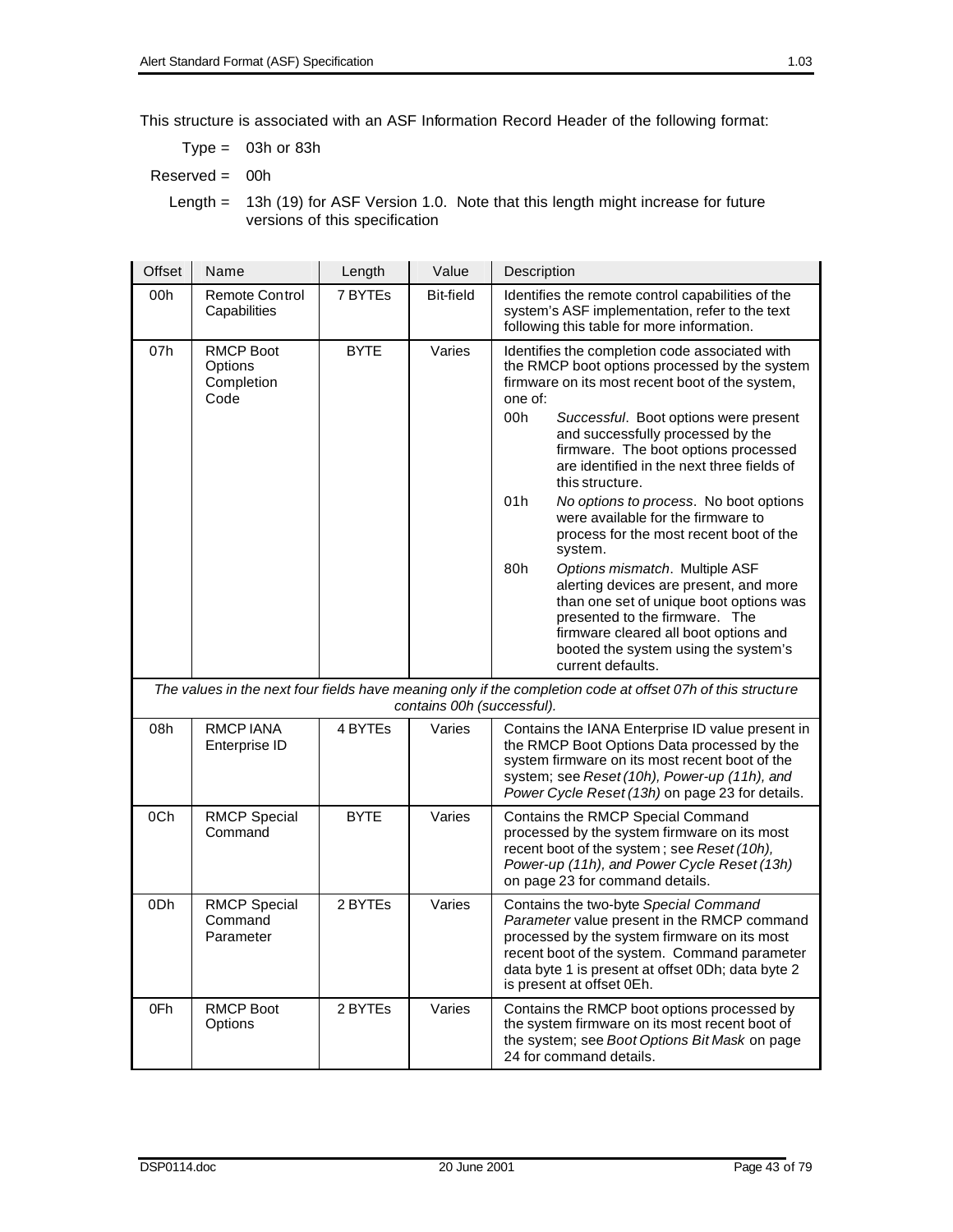| Offset | Name                          | Length  | Value  | <b>Description</b>                                                                                                                                                                                                |
|--------|-------------------------------|---------|--------|-------------------------------------------------------------------------------------------------------------------------------------------------------------------------------------------------------------------|
| 11h    | RMCP OEM<br><b>Parameters</b> | 2 BYTES | Varies | Contains the RMCP OEM Parameters processed<br>by the system firmware on its most recent boot<br>of the system; see Reset (10h), Power-up (11h),<br>and Power Cycle Reset (13h) on page 23 for<br>command details. |

The following is a 'C'-style definition of the ASF\_RMCP structure.

struct ASF\_RMCP {

```
BYTE RemoteControlCapabilities[7];
   BYTE RMCPCompletionCode;
   BYTE RMCPIANA[4];
   BYTE RMCPSpecialCommand;
   BYTE RMCPSpecialCommandParameter[2];<br>BYTE RMCPBootOptions[2];
          RMCPBootOptions[2];
   BYTE RMCPOEMParameters[2];
};
```
The *Remote Control Capabilities* bit-flags identify the remote-control features supported by the system firmware, and mimic the RMCP command format. Refer to *System Firmware Capabilities Bit Mask* on page 27, *Special Commands Bit Mask* on page 27, and *System Capabilities Bit Mask* on page 27 for details.

*Note*: These capabilities reflect the RMCP support provided by the base system and its associated firmware, and might be limited by the alerting device's RMCP support.

| <b>Offset</b> | <b>Description</b>                                                     |
|---------------|------------------------------------------------------------------------|
| 00h           | Contains the system's RMCP Boot Options Capabilities Bit Mask, byte 1. |
| 01h           | Contains the system's RMCP Boot Options Capabilities Bit Mask, byte 2  |
| 02h           | Contains the system's RMCP Boot Options Capabilities Bit Mask, byte 3  |
| 03h           | Contains the system's RMCP Boot Options Capabilities Bit Mask, byte 4. |
| 04h           | Contains the system's RMCP Special Commands Bit Mask, byte 1           |
| 05h           | Contains the system's RMCP Special Commands Bit Mask, byte 2           |
| 06h           | Contains the system's RMCP System Capabilities Bit Mask.               |

### 4.1.2.7 ASF\_ADDR

This information record's presence within a managed client's ACPI implementation implies that the client includes SMBus devices with fixed addresses.

Fixed SMBus addresses (including those for legacy devices) must be identified to the SMBus Address Resolution Protocol (ARP) agent to guarantee that the agent will not assign these addresses to dynamic-address devices. Software agents that perform SMBus address assignment should note that fixed-address devices listed in this structure *might also be discoverable* via SMBus ARP methods.

This structure is associated with an ASF Information Record Header of the following format:

 $Type = 04h$  or 84h

 $Reserved = 00h$ 

Length =  $2 + n$ , where *n* is the number of fixed-address devices, for ASF Version 1.0. Note that this length might increase for future versions of this specification

| วffse.<br>.<br>an at h<br>ים ו<br>Otion.<br>alue<br><br>----- |
|---------------------------------------------------------------|
|---------------------------------------------------------------|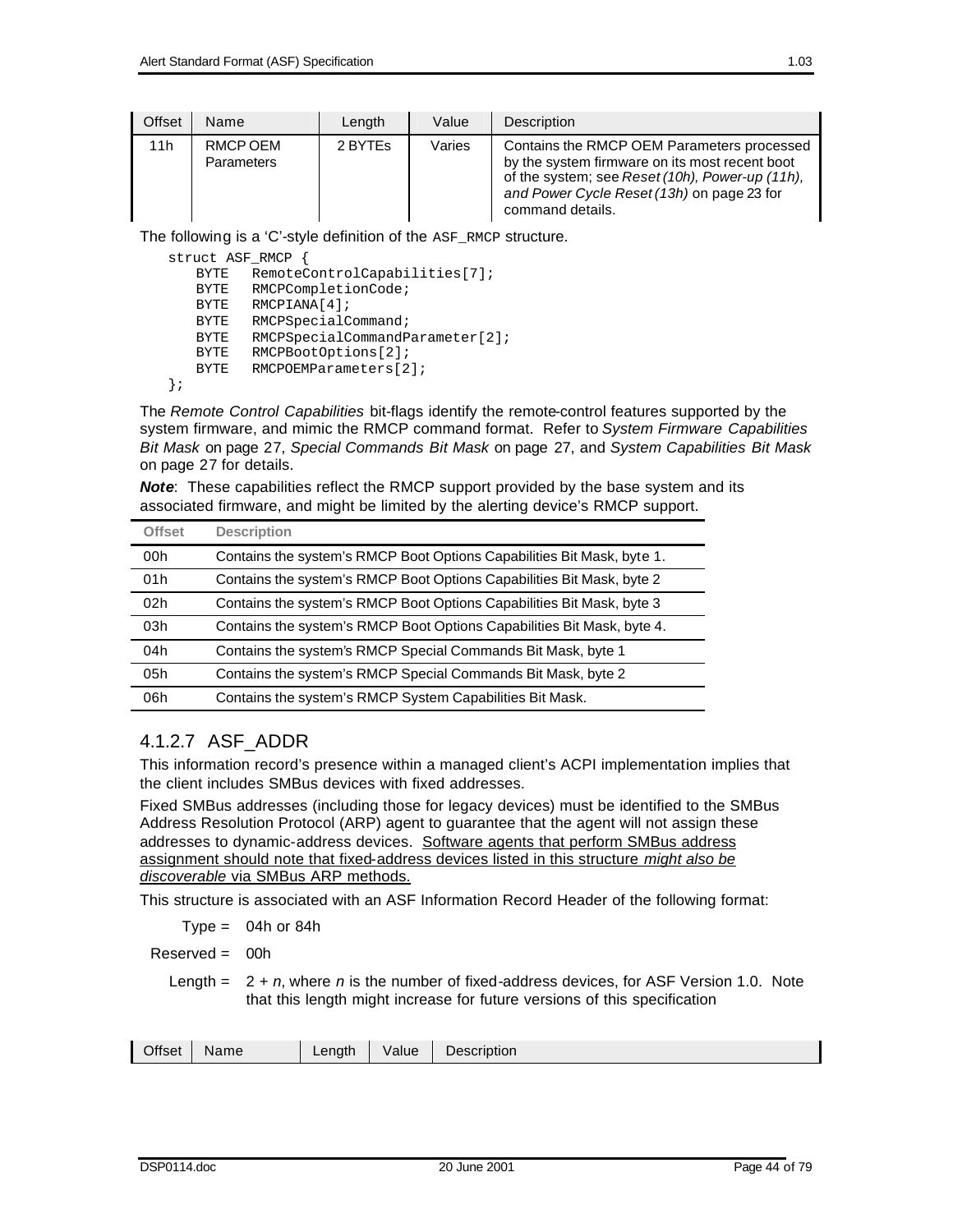| Offset | Name                          | Length            | Value  | Description                                                                                                                                                                                                                |
|--------|-------------------------------|-------------------|--------|----------------------------------------------------------------------------------------------------------------------------------------------------------------------------------------------------------------------------|
| 00h    | <b>SEEPROM</b><br>Address     | <b>BYTE</b>       | Varies | Identifies the fixed SMBus address of an SEEPROM<br>device that contains additional fixed-address and legacy-<br>device information, as described in SMBus Serial<br>EEPROM. This field is formatted as:                   |
|        |                               |                   |        | <u>Bit(s)</u><br><b>Description</b>                                                                                                                                                                                        |
|        |                               |                   |        | 7:1<br>Contains the SMBus address of the SEEPROM<br>device.                                                                                                                                                                |
|        |                               |                   |        | $\Omega$<br>Identifies whether (1) or not (0) the SEEPROM<br>resides on a removable device.                                                                                                                                |
|        |                               |                   |        | Note: If no fixed-address SEEPROM device is supported<br>by the base s ystem, this field is set to 0.                                                                                                                      |
| 01h    | Number of<br>Devices $(n)$    | <b>BYTE</b>       | Varies | Identifies the number of device-address entries that follow.<br><b>Note:</b> If the system supplies the fixed addresses solely<br>via SEEPROM implementation, this field contains 0.                                       |
| 02h    | <b>Fixed SMBus</b><br>Address | n<br><b>BYTES</b> | Varies | Each field contains a fixed SMBus address for the system,<br>in the following format:<br><b>Description</b><br><u>Bit(s)</u>                                                                                               |
|        |                               |                   |        | Contains the SMBus address of the fixed-address<br>7:1<br>device.                                                                                                                                                          |
|        |                               |                   |        | Identifies whether (1b) or not (0b) the address is<br>0<br>associated with a non-legacy, ASF-compliant<br>device. When set to 1b, the SMBus device at this<br>address supports the SMBus 2.0 directed Get<br>UDID command. |

The following is a 'C'-style definition of the ASF\_ADDR structure.

```
#define ANYSIZE_ARRAY 1
struct ASF_ADDR {
   BYTE SEEPROMAddress;
   BYTE NumberOfDevices;
   BYTE FixedSMBusAddresses[ANYSIZE_ARRAY];
};
```
The use of the ANYSIZE ARRAY is simply for 'C' syntactical correctness.

## 4.2 SMBIOS Structures

## *4.2.1 System Information (Type 1)*

The SMBIOS *System Information* structure contains the system's UUID (also referred to as the GUID, Globally Unique ID) of the system. An alerting device's OS-present configuration software records the system's UUID in the device's non-volatile storage; any Platform Event Traps issued by the alerting device will then be associated with the system. Refer to [SMBIOS] for this table's format.

## 4.3 SMBus Serial EEPROM (SEEPROM)

An implementation might choose to identify all or part of the managed client's fixed SMBus addresses and legacy access-methods using data structures present in an SMBus-attached SEEPROM whose address is specified in the *SEEPROM Address* field of the ASF\_ADDR structure (see 4.1.2.7). This method lends itself to a notebook/docking-station system implementation, with the notebook firmware providing the fixed address of the docking station's SEEPROM and that SEEPROM providing the fixed addresses present on the docking station itself. Alternatively, the notebook firmware would need to provide the fixed address and legacy-device information for all its supported docking stations.

The SEEPROM referenced by the *SEEPROM Address* conforms to [FRU], and all ASF-related data are stored in the *MultiRecord* area of the device.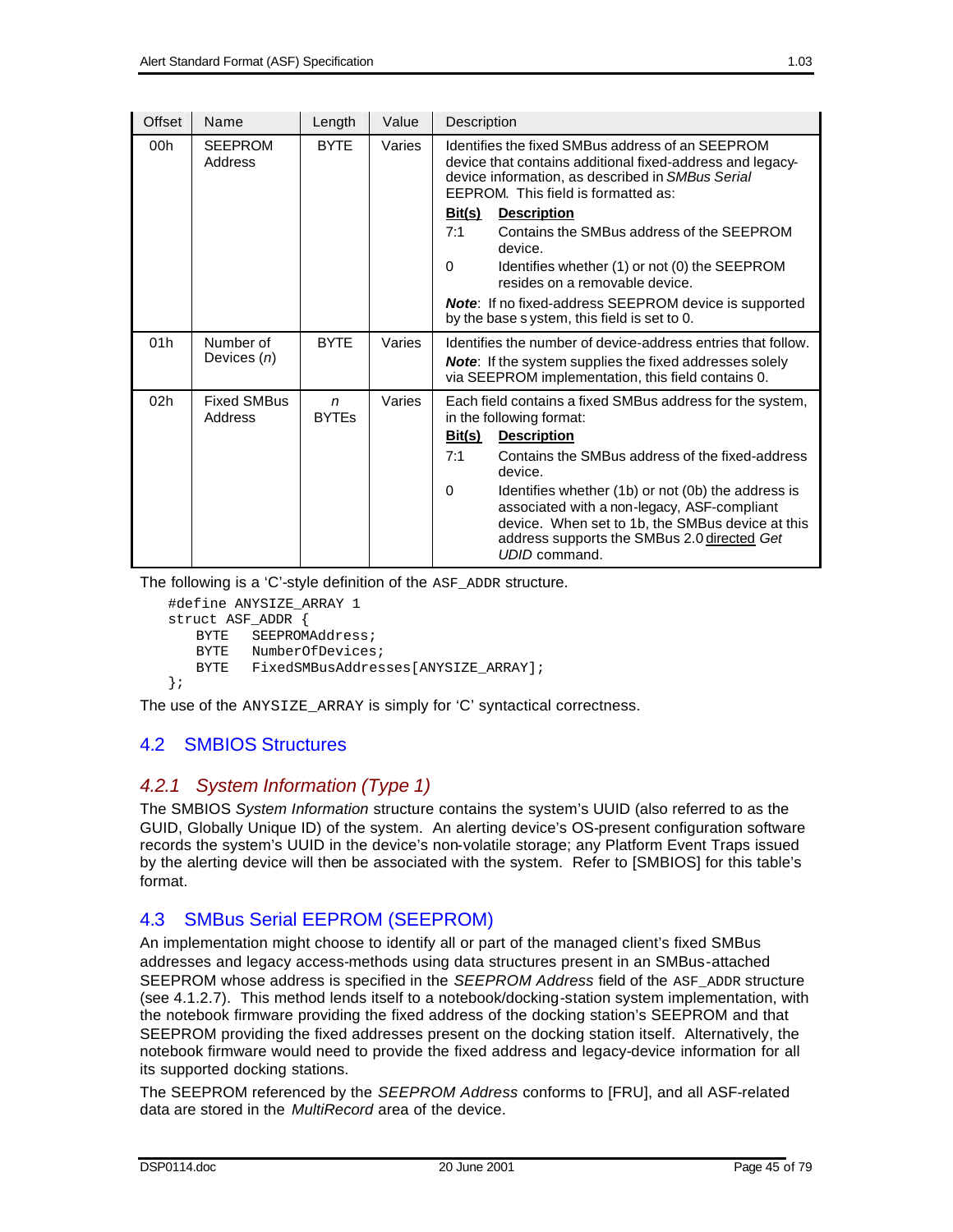# *4.3.1 Fixed SMBus Addresses (SEEPROM Record Type 06h)*

A record header of the following format (as defined by [FRU]) identifies a *Fixed SMBus Addresses* record:

| Offset | Format      | Description                                                                                                                 |  |  |
|--------|-------------|-----------------------------------------------------------------------------------------------------------------------------|--|--|
| 00h    | <b>BYTE</b> | Record Type ID. Set to 06h to identify a Fixed SMBus Addresses record.                                                      |  |  |
| 01h    | <b>BYTE</b> | <u>Bit(s)</u><br><b>Meaning</b><br>End of List<br>6:4<br>Reserved, set to 000b<br>3:0<br>Record Format version              |  |  |
| 02h    | <b>BYTE</b> | Record Length. Identifies the length of the Fixed SMBus Addresses record that<br>follows, not including this record header. |  |  |
| 03h    | <b>BYTE</b> | Record Checksum. This value, when added to the byte-wise checksum of the record,<br>produces a result of 00h.               |  |  |
| 04h    | <b>BYTE</b> | <i>Header Checksum.</i> This value causes the byte-wise checksum of the record header<br>to result in 00h.                  |  |  |

The *Fixed SMBus Addresses* record directly follows its record header in the SEEPROM and is specified as an ASF\_ADDR structure, starting at offset 01h (i.e. the structure's data, not including the *SEEPROM Address* field). Software agents that perform SMBus address assignment should note that fixed-address devices listed in this record *might also be discoverable* via SMBus ARP methods.

# *4.3.2 ASF Legacy-Device Alerts (SEEPROM Record Type 07h)*

A record header of the following format (as defined by [FRU]) identifies an *ASF Legacy-Device Alerts* record:

| Offset | Format      | Description                                                                                                                    |  |  |
|--------|-------------|--------------------------------------------------------------------------------------------------------------------------------|--|--|
| 00h    | <b>BYTE</b> | Record Type ID. Set to 07h to identify an ASF Legacy-Device Alerts record.                                                     |  |  |
| 01h    | <b>BYTE</b> | Bit(s)<br><b>Meaning</b><br>End of List                                                                                        |  |  |
|        |             | 6:4<br>Reserved, set to 000b<br><b>Record Format version</b><br>3:0                                                            |  |  |
| 02h    | <b>BYTE</b> | Record Length. Identifies the length of the ASF Legacy-Device Alerts record that<br>follows, not including this record header. |  |  |
| 03h    | <b>BYTE</b> | Record Checksum. This value, when added to the byte-wise checksum of the record,<br>produces a result of 00h.                  |  |  |
| 04h    | <b>BYTE</b> | Header Checksum. This value causes the byte-wise checksum of the record header<br>to result in 00h.                            |  |  |

The *ASF Legacy-Device Alerts* record directly follows its record header in the SEEPROM, and is specified as an ASF\_ALRT structure (see 4.1.2.2 for details).

# *4.3.3 ASF Remote Control (SEEPROM Record Type 08h)*

A record header of the following format (as defined by [FRU]) identifies an *ASF Remote Control* record:

| Offset | Format      |                      | Description                                                              |  |  |
|--------|-------------|----------------------|--------------------------------------------------------------------------|--|--|
| 00h    | <b>BYTE</b> |                      | Record Type ID. Set to 08h to identify an ASF Remote Control record.     |  |  |
| 01h    | <b>BYTE</b> | Bit(s)<br>6:4<br>3:0 | Meaning<br>End of List<br>Reserved, set to 000b<br>Record Format version |  |  |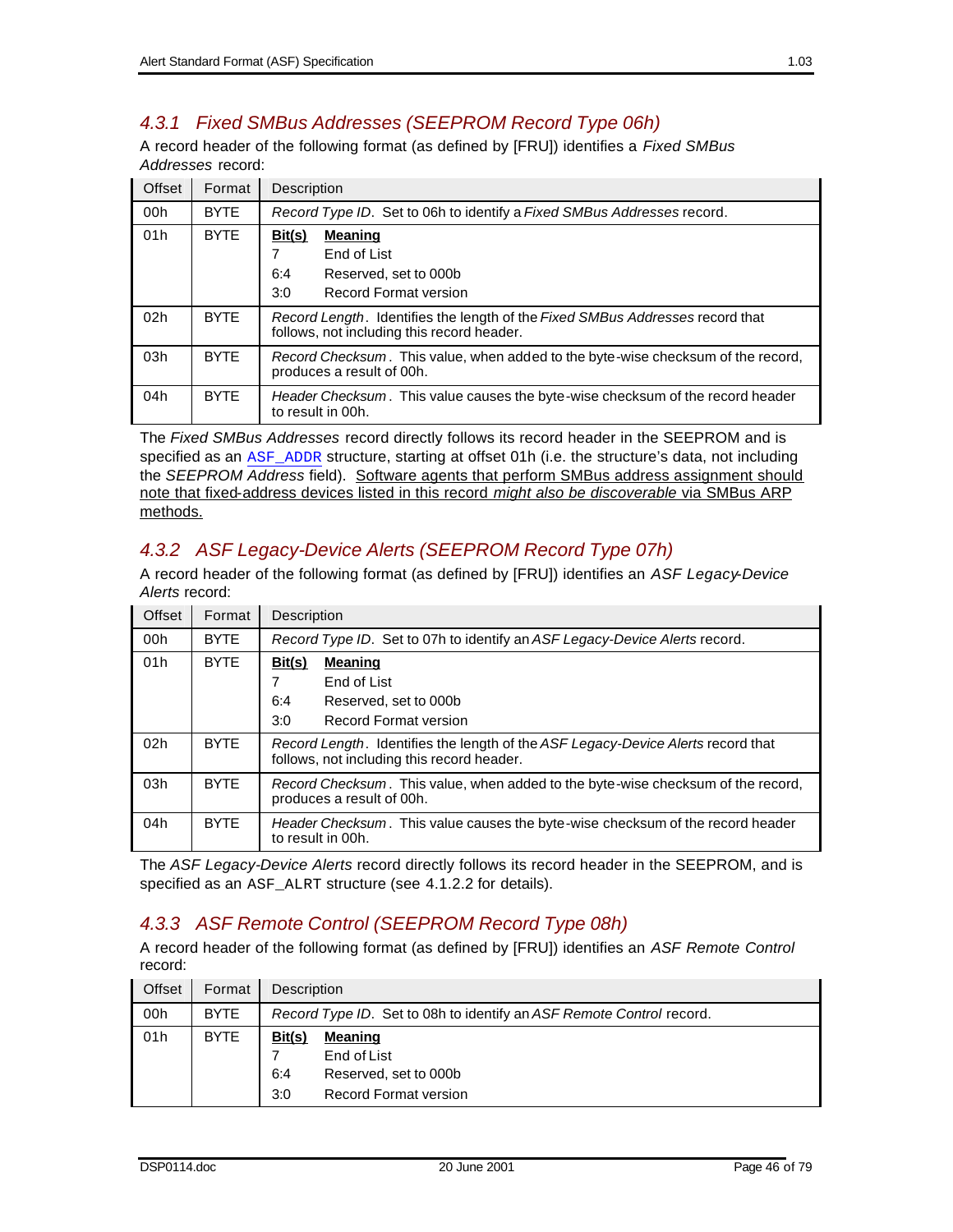| Offset | Format      | Description                                                                                                              |
|--------|-------------|--------------------------------------------------------------------------------------------------------------------------|
| 02h    | <b>BYTE</b> | Record Length. Identifies the length of the ASF Remote Control record that follows,<br>not including this record header. |
| 03h    | <b>BYTE</b> | Record Checksum. This value, when added to the byte-wise checksum of the record,<br>produces a result of 00h.            |
| 04h    | <b>BYTE</b> | Header Checksum. This value causes the byte-wise checksum of the record header<br>to result in 00h.                      |

The *ASF Remote Control* record directly follows its record header in the SEEPROM, and is specified as an ASF\_RCTL structure (see 4.1.2.4 for details).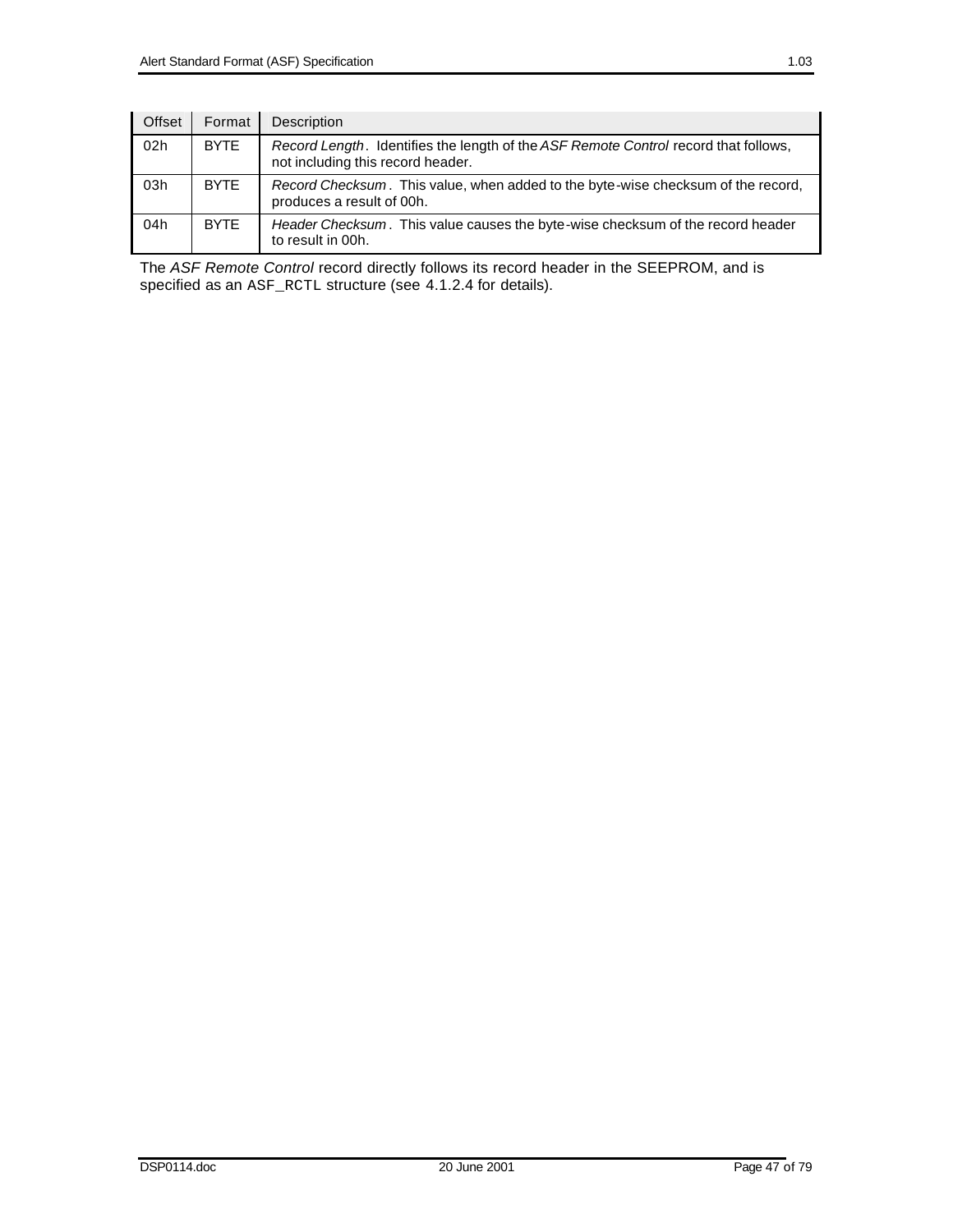# **5 ASF SMBus Messages**

This section describes the SMBus messages used to support ASF-defined communications between

- The managed client's SMBus host controller and an alert-sending device
- An alert-sending device and an ASF sensor

These messages provide the framework within which

- Event conditions and data are communicated to the alert-sending device; the data to be subsequently transmitted as a PET
- The system firmware can control an alert-sending device's watchdog timer.
- The system firmware can retrieve and manage RMCP Boot Option information previously received by the alert-sending device

The SMBus messages defined by this specification contain an ASF *Version Number,* identifying the ASF specification version number to which the message complies. This number is made up of two values: a major version number and a minor version number. The *Version Number* is encoded as a one-byte BCD (binary -coded decimal) value, e.g. 0001 0000b for ASF Specification v1.0.

This specification reserves values in the range 0 to 15 (0000 0000b to 0000 1111b) as ASFdefined SMBus command field values; all other SMBus command values are available for definition by the specific device supplier. These definitions apply for all SMBus 2.0-compliant devices that report that they support ASF via the *Interface* field of their UDID, see 6.2.1 for additional information.

| <b>Command Value</b> | Sub-command Value | <b>Command Name</b>                                  |
|----------------------|-------------------|------------------------------------------------------|
| 0000 0001b           |                   | <b>Sensor Device &amp; System State</b>              |
|                      | 0001 0001b        | <b>Get Event Data</b>                                |
|                      | 0001 0010b        | <b>Get Event Status</b>                              |
|                      | 0001 0011b        | Device Type Poll                                     |
|                      | 0001 1000b        | <b>Set System State</b>                              |
| 0000 0010b           |                   | <b>Management Control</b>                            |
|                      | 0001 0011b        | Start Watchdog Timer                                 |
|                      | 0001 0100b        | Stop Watchdog Timer                                  |
| 0000 0011b           |                   | <b>ASF Configuration</b>                             |
|                      | 0001 0101b        | <b>Clear Boot Options</b>                            |
|                      | 0001 0110b        | <b>Return Boot Options</b>                           |
|                      | 0001 0111b        | No Boot Options                                      |
| 0000 0100b           |                   | <b>Messaging</b>                                     |
|                      | 0001 0101b        | Push Message with Retransmission                     |
|                      | 0001 0110b        | Push Message without Retransmission                  |
|                      | 0001 0001b        | Set Alert Configuration                              |
|                      | 0001 0010b        | <b>Get Alert Configuration</b>                       |
| 0000 0101b           |                   | Reserved for future definition by this specification |
| to                   |                   |                                                      |
| 0000 1111b           |                   |                                                      |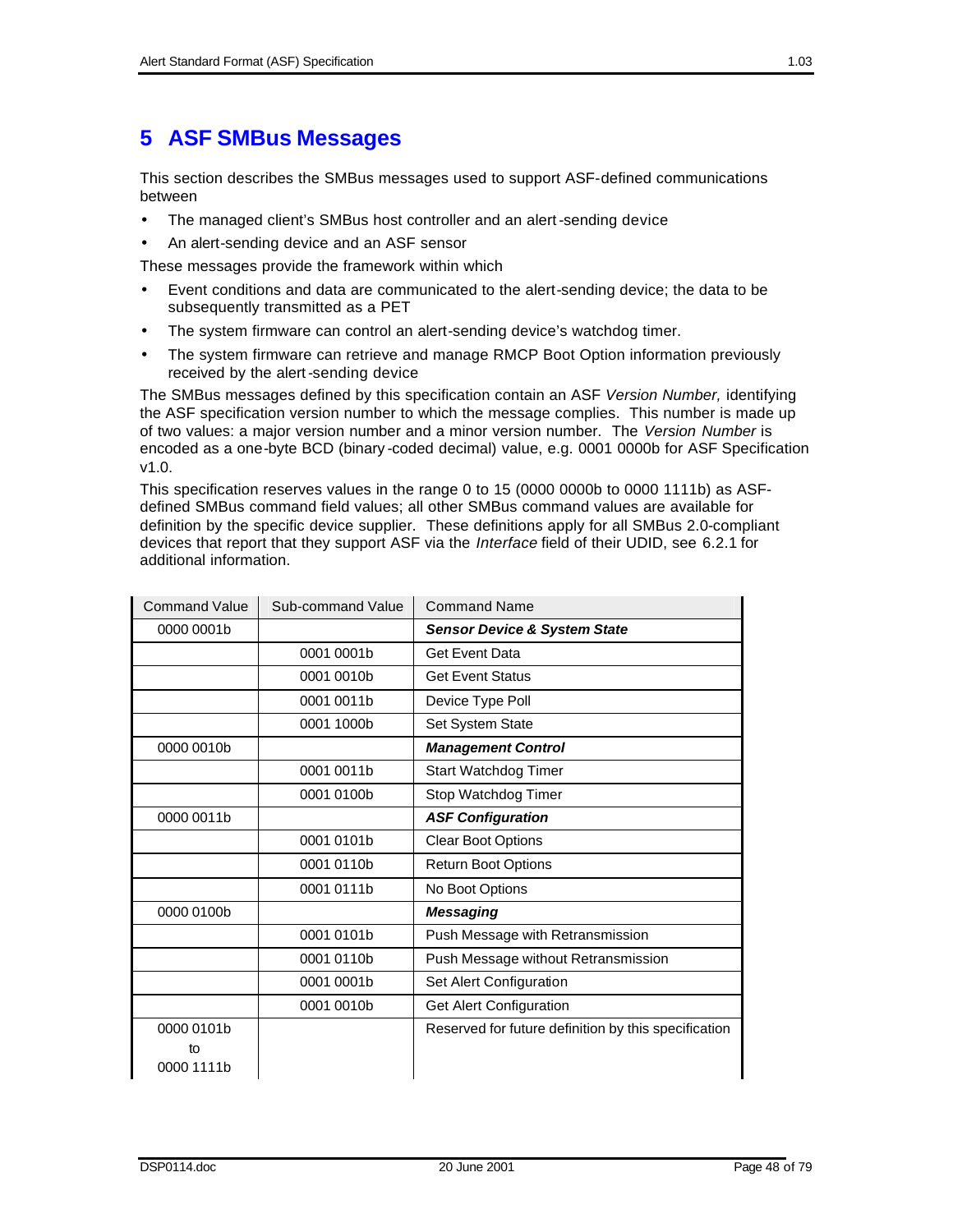*Note*: The values associated with the Wr, Command, Byte Count, Sub-command, Version Number, A, and ~A fields for each of the messages in this section are each specified in binary format with no trailing letter 'b'.

### 5.1 Alert-related Messages

SMBus messages defined in this sub-section convey alert-related information to the alert-sending device, which usually results in a PET frame being transmitted. The *Get Event Data*, *Start Watchdog Timer*, and *Push Alert* messages include fields that the alert-sending device copies to a subsequently transmitted PET frame. The fields are Event Sensor Type, Event Type, Event Offset, Event Source Type, Event Severity, Sensor Device, Sensor Number, Entity, Entity Instance, and Event Data; values for these fields are described in sections 3.1.3 and 3.1.4.

### *5.1.1 ASF-Sensor Poll Messages*

ASF-sensors support messages defined in this section; those sensors also comply with the device requirements described in section 6.2.

An ASF-sensor has a single SMBus address, but monitors one or more events. Within the messages defined in this section, the *Event Status Index* field identifies a unique event monitored by the ASF-sensor; once the ASF-sensor has completed its power-up initialization, the index-toevent relationship remains constant independent of the system sleep-state. *Event Status Index* values are zero-based, sequential, and contiguous within an ASF-sensor. When a sensor monitors N events, the sensor responds to *Event Status Index* values in the range 0 to N-1; any other *Event Status Index* value is defined as **out-of-range** for that ASF-sensor. For example:

- An ASF-sensor that monitors a single event provides support for index value 0 only. If the device receives a *Get Event Data* command with an *Event Status Index* greater than 0, the device responds with the *Status* field set to "Event Status End".
- An ASF-sensor that monitors seven (7) events provides support for index values in the range 0 to 6. If the device receives a *Get Event Data* command with an *Event Status Index* greater than or equal to 7, the device responds with the *Status* field set to "Event Status End".

The *Event Status Index* field value ranges from 0 to 37h<sup>7</sup>, so each ASF-sensor can monitor at most 56 events.

Messages defined in this section provide a method to retrieve the event state associated with each device monitored by an ASF-sensor; that state is returned by the ASF-sensor as an enumerated value in the *Status* field of the message. The *Status* field is an 8-bit value:

#### **Bit(s) Description**

- 7:4 Reserved for future definition by this specification, set to 0000b.
- 3:0 *Status Value*. This enumerated value indicates the event state of the ASF-sensor device associated with the message's *Event Status Index*. Those values are described in the following table.

 7 This value was chosen due to the 32 data byte limitation of the SMBus 2.0 Block Write-Block Read Process Call protocol that is used by the *Get Event Status* message. That message includes 3 bytes for the write portion of the message, and one byte of the read portion defines the number of events returned: leaving 28 bytes in which to return the status. Each read data byte returns two events' Status Value, allowing at most 56 events to be monitored by any one ASFsensor.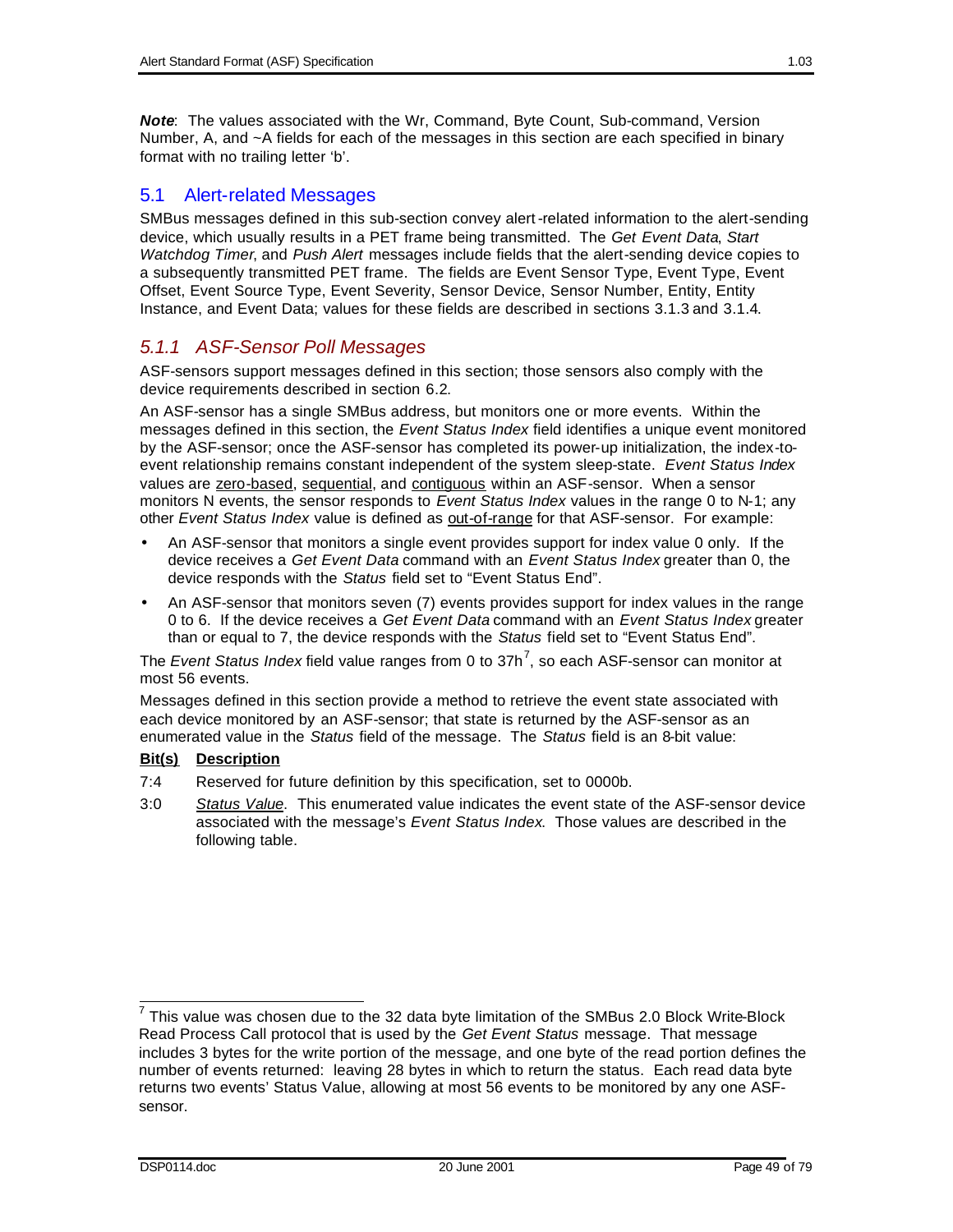| <b>Status</b><br>Value | "Get<br>Event<br>Status"<br>Rd Byte<br>Count | <b>Status Type</b>         | <b>Status Description</b>                                                                                                                                                                                                                                                                                                                                |
|------------------------|----------------------------------------------|----------------------------|----------------------------------------------------------------------------------------------------------------------------------------------------------------------------------------------------------------------------------------------------------------------------------------------------------------------------------------------------------|
| 0000b                  | 0Bh to<br>$10h^8$                            | Deasserted (no<br>send)    | The event is in the deasserted state, but the ASF-sensor does<br>not want a PET to be sent on this condition. This will typically be<br>used when a device sets its initial status upon initialization. The<br>alert-sending device uses this state information to update its<br>state tracking information, but does not generate a PET on a<br>change. |
| 0001b                  | 0Bh to<br>$10h^8$                            | Asserted (no<br>send)      | The event is in the asserted state, but the ASF-sensor does not<br>want a PET to be sent on this condition. This will typically be<br>used when a device sets its initial status upon initialization. The<br>alert-sending device uses this state information to update its<br>state tracking information, but does not generate a PET on a<br>change.   |
| 0010b                  | 0Bh to<br>10 <sub>h</sub>                    | Deasserted<br>(send)       | A deassertion event should be sent when the alert-sending<br>device either first accesses this device, or detects a change to<br>this state during operation.                                                                                                                                                                                            |
| 0011b                  | 0Bh to<br>10 <sub>h</sub>                    | Asserted<br>(send)         | An assertion event should be sent when the alert-sending<br>device either first accesses this device, or detects a change to<br>this state during operation.                                                                                                                                                                                             |
| 0100b                  | 02h (or<br>0Bh to<br>$10h^9$                 | <b>Disabled</b>            | The device is present within the ASF-sensor, but its associated<br>event has been disabled via hardware or software methods.                                                                                                                                                                                                                             |
| 0101b                  | 02h (or<br>0Bh to<br>$10h^9$                 | Undetermined               | The sensor device has not yet assessed the present event<br>state, possibly because the device is initializing.                                                                                                                                                                                                                                          |
| 0110b                  |                                              | Reserved                   | Reserved for future definition by this specification.                                                                                                                                                                                                                                                                                                    |
| 0111b                  | 02 <sub>h</sub>                              | <b>Event Status</b><br>End | The ASF-sensor has no device associated with either the value<br>specified in Event Status Index or any higher value.                                                                                                                                                                                                                                    |
| 1000b<br>to<br>1111b   |                                              | Reserved                   | Reserved for future definition by this specification.                                                                                                                                                                                                                                                                                                    |

## 5.1.1.1 Get Event Data

The Get Event Data message is used to poll ASF-sensors for individual event (specified by *Event Status Index*) status and associated PET field values.

*Note*: If an ASF-sensor receives a *Get Event Data* message with an *Event Status Index* that is out of range (see 5.1.1), the sensor responds with the *Status* field value set to *Event Status End*. This message uses the SMBus 2.0 *Block Write-Block Read Process Call* protocol and has two return-data formats.

The format that returns PET field values is:

| ⌒<br>w | Slave Address         | Wr | Command                           | Wr Byte Count | $\cdots$ |
|--------|-----------------------|----|-----------------------------------|---------------|----------|
|        | ASF-sensor<br>Address |    | <b>Sensor Device</b><br>0000 0001 | 0000 0100     |          |

 8 The ASF-sensor transmits the PET fields for these *Status Value* codes to enable implementations to optionally support start-up state logging.

<sup>&</sup>lt;sup>9</sup> Any data that an ASF-sensor might return with this *Status Type* is undefined and should not be interpreted by the message initiator. This function is provided to allow possible simplification of an ASF-sensor device's state-machine implementation.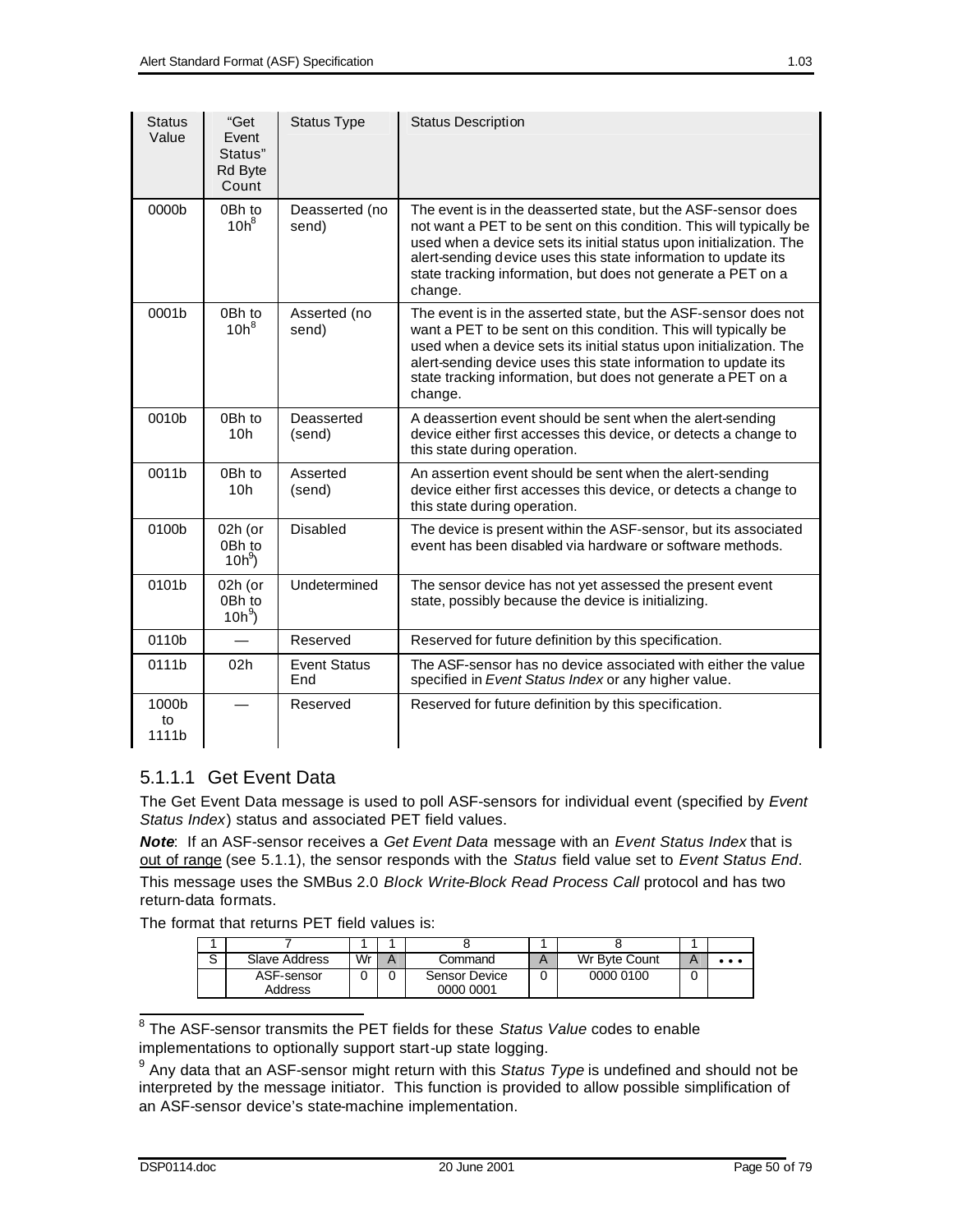| Wr Data 1                                  | Wr Data 2                   | Wr Data 3                                                                                                | A | Wr Data 4             | $\bullet\bullet\bullet$ |
|--------------------------------------------|-----------------------------|----------------------------------------------------------------------------------------------------------|---|-----------------------|-------------------------|
| Sub Command<br>Get Event Data<br>0001 0001 | Version Number<br>0001 0000 | Event Status Index<br>$00$ <sub>b</sub> $b$ <sub>b</sub> $b$ <sub>b</sub> $b$ <sup><math>10</math></sup> |   | Reserved<br>0000 0000 |                         |

| Slave Address      | Rd | <b>Rd Byte Count</b>                 |  |
|--------------------|----|--------------------------------------|--|
| ASF-sensor Address |    | 0000 1010 to 0000 1111 <sup>11</sup> |  |

| Rd Data1      | Rd Data 2         | Rd Data3   | $\bullet\bullet\bullet$ |
|---------------|-------------------|------------|-------------------------|
| <b>Status</b> | Event Sensor Type | Event Type |                         |

| Rd Data4                   | Rd Data5            | Rd Data6       | Rd Data7      |   |  |
|----------------------------|---------------------|----------------|---------------|---|--|
| Event Offset <sup>12</sup> | Event Source<br>vpe | Event Severity | Sensor Device | ີ |  |

| Rd Data8      | Rd Data9 | Rd Data10       | $\cdots$ |
|---------------|----------|-----------------|----------|
| Sensor Number | Entit∿   | Entity Instance |          |

| .                                             |                  |  |
|-----------------------------------------------|------------------|--|
| From zero (0) to five (5) bytes of Event Data | [data dependent] |  |

The format that does not return PET field values is:

| $\sim$ | Slave Address         | Wr | A | Command                           | Wr Byte Count | $\bullet\bullet\bullet$ |
|--------|-----------------------|----|---|-----------------------------------|---------------|-------------------------|
|        | ASF-sensor<br>Address |    |   | <b>Sensor Device</b><br>0000 0001 | 0000 0100     |                         |

| Wr Data 1                                  | Wr Data 2                   | Wr Data 3                                  | Wr Data 4             | . |
|--------------------------------------------|-----------------------------|--------------------------------------------|-----------------------|---|
| Sub Command<br>Get Event Data<br>0001 0001 | Version Number<br>0001 0000 | Event Status Index<br>00 <sub>b</sub> bbbb | Reserved<br>0000 0000 |   |

| Slave Address         | Rd | <b>Rd Byte Count</b> | $\cdots$ |
|-----------------------|----|----------------------|----------|
| ASF-sensor<br>Address |    | 0000 0001            |          |

| Rd Data1      |                  |  |
|---------------|------------------|--|
| <b>Status</b> | [data dependent] |  |

 $\overline{a}$ <sup>10</sup> *Event Status Index* values range from 00h to 37h.

<sup>11</sup> The *Rd Byte Count* ranges from 10 to 15, depending on the number of *Event Data Bytes* (0 to 5).

<sup>&</sup>lt;sup>12</sup> Bit 7 of this field is set when the PET event indicates a "Deassertion Event". The ASF Sensor provides the appropriate value for this bit. Typically, the bit value will reflect the assert or deassert status as defined in section 5.1.1.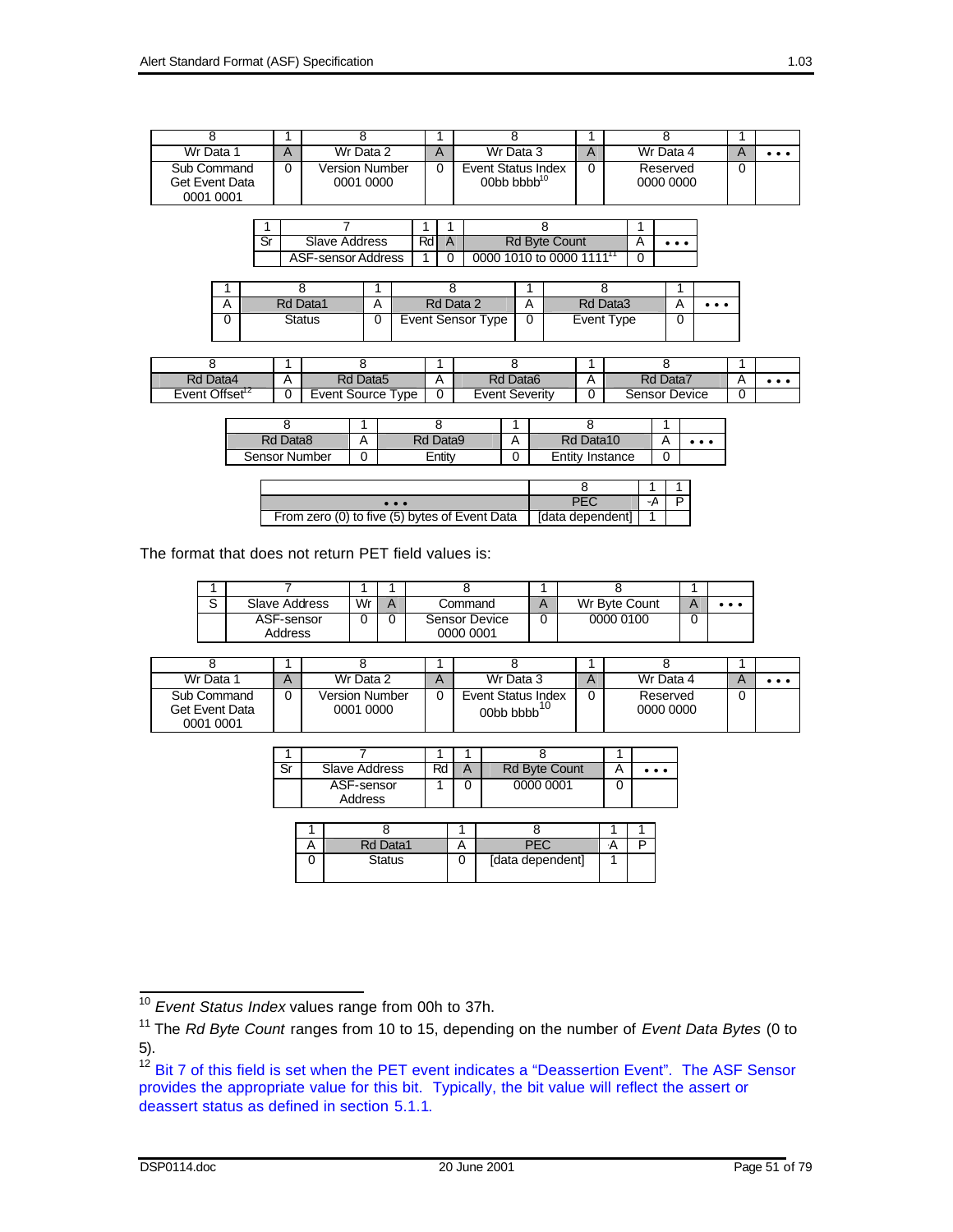### 5.1.1.2 Get Event Status

This message returns the present event status for all events monitored by an ASF-sensor (a maximum of 56 events<sup>7</sup>). An alert-sending device can quickly determine event status changes by comparing the returned *Status* values with the values from a previously issued *Get Event Status* message.

The *Event Status Count* field identifies the zero-based number of events that the ASF-sensor monitors, and the number of *Status* values it returns on this message. If the ASF-sensor includes 5 events, for example, it returns an *Event Status Count* field value of 04h.

*Note*: The value the ASF-sensor returns in the *Rd Byte Count* field is at least to 1 + roundup(*Event Status Count* / 2). The *Rd Byte Count* value can range from 2 (one monitored event) to 29 (56 monitored events).

An ASF-sensor's response to this message returns the *Status Value* (see 5.1.1) for each event the sensor monitors. The 4-bit *Status Value* fields are packed two-to-a-byte in the response return value; the following table illustrates the values returned by an ASF sensor that monitors five (5) events.

| Rd Data Byte Bit Position       |   |                             |  |  |                             |  |  |                       |  |  |  |  |  |
|---------------------------------|---|-----------------------------|--|--|-----------------------------|--|--|-----------------------|--|--|--|--|--|
|                                 | 6 | 5                           |  |  |                             |  |  | <b>Byte</b><br>Number |  |  |  |  |  |
| Event Status Count (0000 0100b) |   |                             |  |  |                             |  |  |                       |  |  |  |  |  |
|                                 |   | Event Status Index 1 (bbbb) |  |  | Event Status Index 0 (bbbb) |  |  |                       |  |  |  |  |  |
|                                 |   | Event Status Index 3 (bbbb) |  |  | Event Status Index 2 (bbbb) |  |  |                       |  |  |  |  |  |
|                                 |   | Unused (0111b)              |  |  | Event Status Index 4 (bbbb) |  |  |                       |  |  |  |  |  |

The *Get Event Status* message format is:

| $\sim$ | Slave Address | Wr | Command       | Wr Byte Count |  |
|--------|---------------|----|---------------|---------------|--|
|        | ASF-sensor    |    | Sensor Device | 0000 0011     |  |
|        | Address       |    | 0000 0001     |               |  |

| Wr Data 1               | Wr Data 2      | Wr Data 3 | $\bullet\bullet\bullet$ |
|-------------------------|----------------|-----------|-------------------------|
| Sub Command             | Version Number | Reserved  |                         |
| <b>Get Event Status</b> | 0001 0000      | 0000 0000 |                         |
| 0001 0010               |                |           |                         |

| Slave Address      | Rdl | <b>Rd Byte Count</b>                 |  |
|--------------------|-----|--------------------------------------|--|
| ASF-sensor Address |     | 0000 0010 to 0000 1101 <sup>13</sup> |  |

| Rd Data1                  | Rd Data2   | $\cdots$ |
|---------------------------|------------|----------|
| <b>Event Status Count</b> | Status 1/0 |          |

| Rd Data N                         |                  | $\sim$ r |  |
|-----------------------------------|------------------|----------|--|
| Status $2*(N-2)$ -<br>$1/2*(N-2)$ | [data dependent] |          |  |

 $\overline{a}$ 

<sup>&</sup>lt;sup>13</sup> Rd Byte Count ranges from 2 to 29, depending on the number of devices monitored by the ASF-sensor.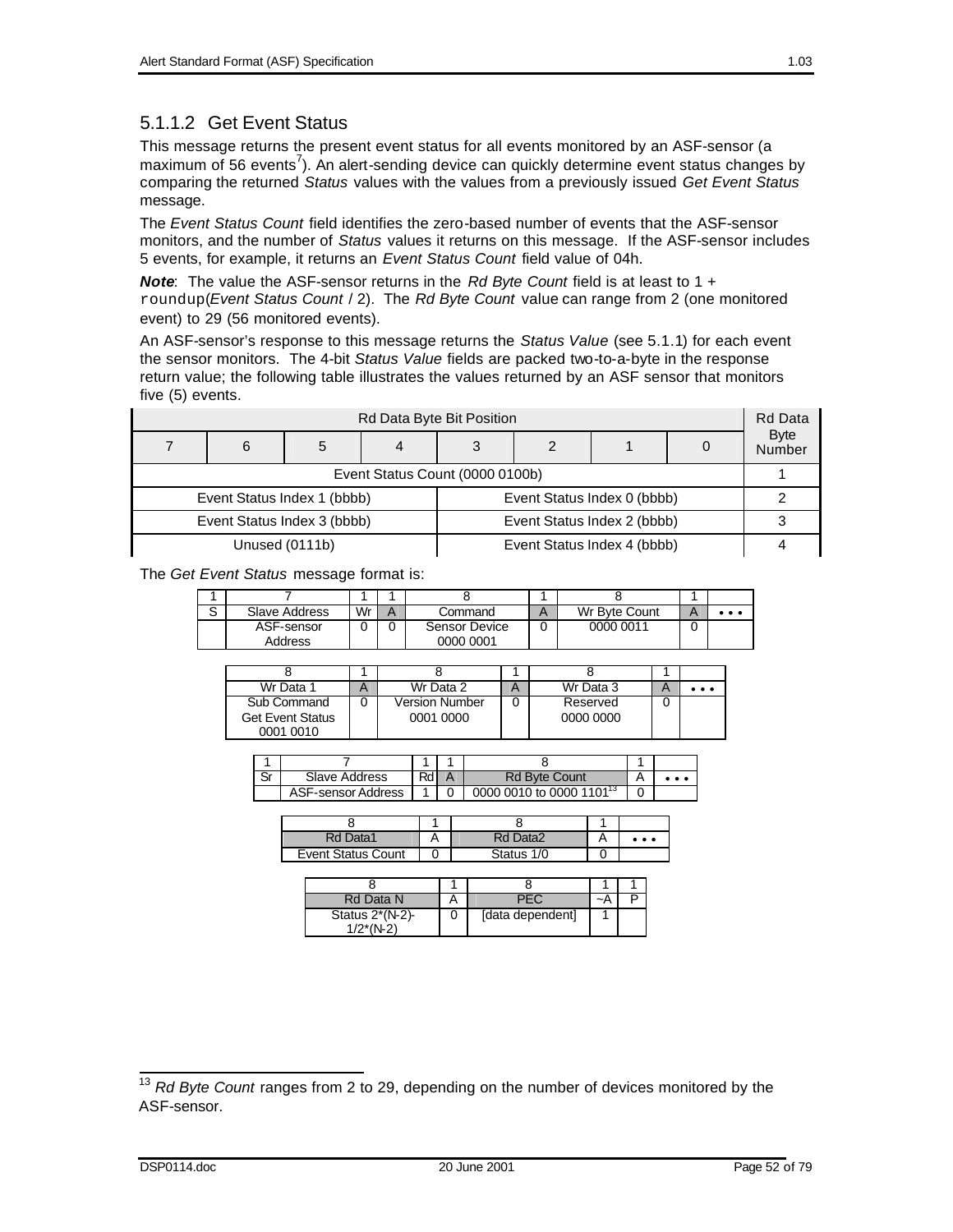## *5.1.2 Asynchronous Alert Notification to SMBus Host*

This message notifies the SMBus host or an Auxiliary Management Device of a pending alert, and provides a common context that conforms to the strict rules for communicating with the system SMBus host. This asynchronous notification includes an *Event Status Index* (see 5.1.1) so that the alert receiver can quickly determine the type of event and its location within the transmitting ASF-sensor when multiple events are monitored by the ASF-sensor address.

These are behavior rules governing when the ASF-sensor sends notifications:

- 1. The Asynchronous Alert Notification message must not be sent to an alert-sending device, the Push Alert message (see 5.1.5) must be used instead.
- 2. Stop sending a notification once the message has been completely sent with ACKs to all bytes according to [SMBus 2.0] definitions, or if the event causing the alert notification is cleared.
- 3. Retry any notification that is NACKed by the target device at a minimum retry interval of 4 seconds until (a) the event is cleared, (b) the notification function is masked by a reconfiguration of the notifying device or (c) the notification retry limit is exceeded.
- 4. Asynchronous notifications are disabled globally by default or on power-on-reset of a notifying device, and can be globally disabled at any time.

The notifying device includes the following fields as part of the asynchronous notification:

| Field<br>Name  | Bit(s)         | Meaning                                                                                                                                                                                                                                                                                                                                                                                                                                                                                                                                                                                                                                                                                                                                                                                                    |
|----------------|----------------|------------------------------------------------------------------------------------------------------------------------------------------------------------------------------------------------------------------------------------------------------------------------------------------------------------------------------------------------------------------------------------------------------------------------------------------------------------------------------------------------------------------------------------------------------------------------------------------------------------------------------------------------------------------------------------------------------------------------------------------------------------------------------------------------------------|
| Interface      | $\overline{7}$ | Set to 1b. This identifies that the message is an asynchronous notification<br>and prevents the write-word from being interpreted as a 1-byte write-block<br>SMBus command.                                                                                                                                                                                                                                                                                                                                                                                                                                                                                                                                                                                                                                |
|                | 6:4            | Interface Class for the asynchronous notification, one of:<br><b>ASF</b><br>000 <sub>b</sub><br>001 <sub>b</sub><br><b>IPMI</b><br>010b<br>Vendor (OEM)<br>Others Reserved for future definition by this specification                                                                                                                                                                                                                                                                                                                                                                                                                                                                                                                                                                                     |
|                | 3:0            | Specified by the Interface Class. The combination of the Interface Class<br>value and this field's value defines the interpretation of the Alert Value field.<br>For Interface Class = 000b (ASF), the field contains the Notification Type,<br>$\bullet$<br>one of:<br>0h<br>Reserved for future Alert-sending Device Receive Message<br>Notification<br>1h<br>Reserved for future Alert-sending Device Transmit Message<br>Notification.<br>2 <sub>h</sub><br><b>ASF-sensor Device Event</b><br>Others Reserved for future definition by this specification.<br>For <i>Interface Class</i> = 001b (IPMI), the values are specified by [IPMI].<br>$\bullet$<br>For Interface Class = 010b (OEM), the manufacturer identified by the<br>$\bullet$<br>notifying device's SMBus 2.0 UID specifies the value. |
| Alert<br>Value | 7:0            | For Interface Class = $000b$ (ASF), the interpretation of this field is specified<br>by the Notification Type value:<br>When Notification Type = 2h (ASF-sensor Device Event), the Alert Value<br>$\bullet$<br>contains an Event Status Index of the form 00bb bbbb.<br>This field's value is undefined for all other Notification Type values.<br>٠                                                                                                                                                                                                                                                                                                                                                                                                                                                       |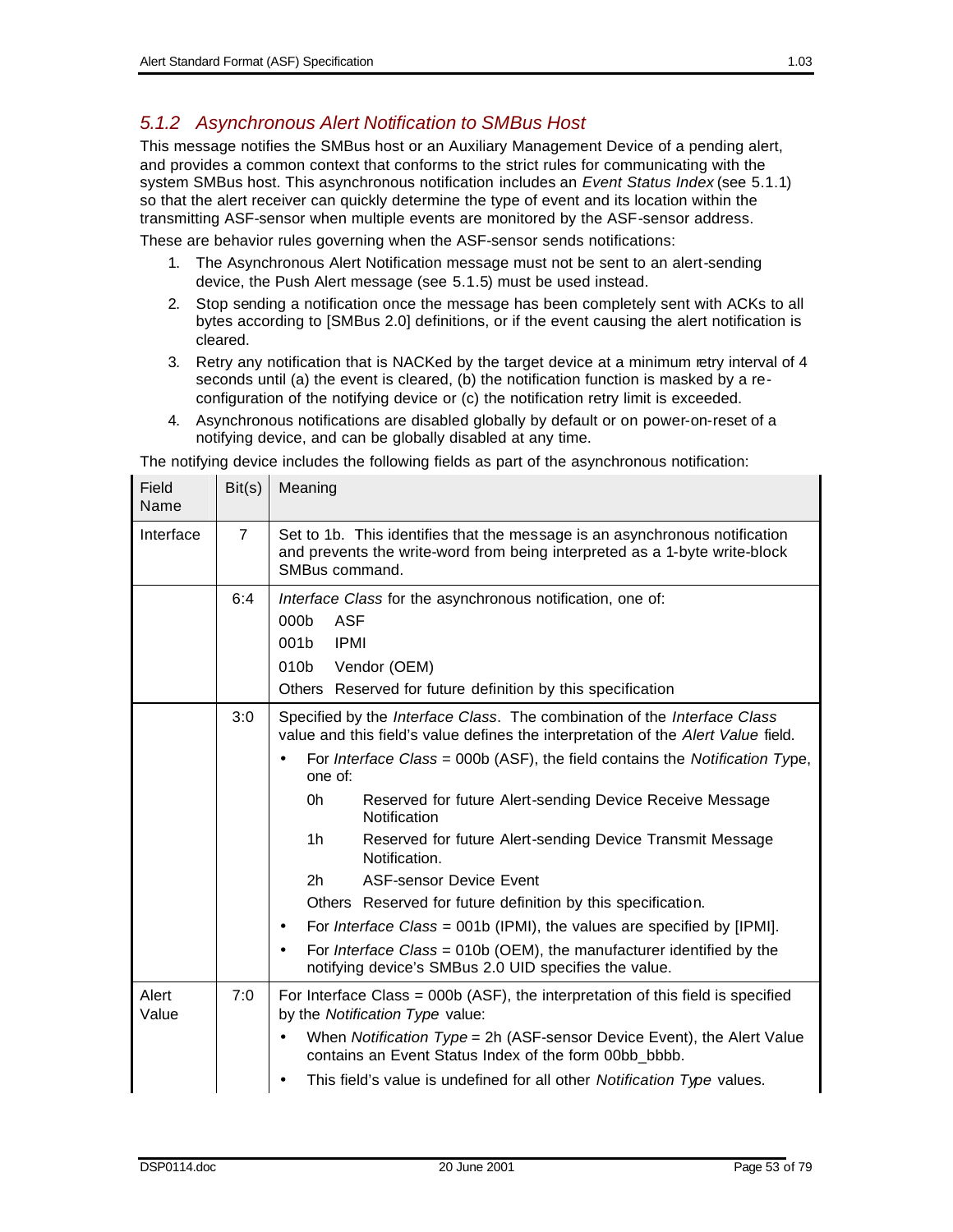This following format of the asynchronous notification does not include a PEC byte. The notifying device uses this format when it sends a notification to the SMBus host.

| Target Address    | Wr | Sending Device<br>Address |   | Data Byte Low | Data Byte High     |  |
|-------------------|----|---------------------------|---|---------------|--------------------|--|
| SMBus Host (0x10) |    | ASF-Sensor<br>Address     | 0 | Interface     | <b>Alert Value</b> |  |

• This following format of the asynchronous notification includes a PEC byte. The notifying device uses this format when the device sends a notification to an Auxiliary Management Device.

| -S | Target Address                                      | Wr | A | Sending<br>Device<br>Address |                | A        | Data Byte Low | A | Data Byte<br>High | A | PEC Byte                   | A        | Þ |
|----|-----------------------------------------------------|----|---|------------------------------|----------------|----------|---------------|---|-------------------|---|----------------------------|----------|---|
|    | Auxiliary<br>Management<br>Device<br><b>Address</b> |    |   | ASF-<br>Sensor<br>Address    | $\overline{0}$ | $\Omega$ | Interface     | 0 | Alert Value       | 0 | <b>Idata</b><br>dependent] | $\Omega$ |   |

### *5.1.3 Alert Configuration Message*

Any ASF-sensor capable of issuing either *Push Alert* or *Asynchronous Alert Notification* messages must also support this standard message that sets the event targets, the retry limits and the notification masks. The effect of the Alert Configuration is immediate so that reconfiguration may cause a pushed alert or alert notification to be masked and disabled.

When an SMBus master device issues this message via an [SMBus 2.0] write-block format, the master device specifies the configuration to be set into the ASF-sensor; when the master device issues the message via an [SMBus 2.0] block-read format, the ASF-sensor responds to the message with its current configuration.

The following fields are specified within the Alert Configuration Message:

| <b>Field Name</b> | Bit(s)      | Meaning                                                                   |
|-------------------|-------------|---------------------------------------------------------------------------|
| Interface         | 7:4         | Major class:                                                              |
| Class             |             | 1000b ASF                                                                 |
|                   |             | Others Reserved for future definition by this specification.              |
|                   | 3:0         | Minor Class. These definitions apply when the Major Class is ASF          |
|                   |             | (1000b).                                                                  |
|                   |             | 1000b Push alert/notification control register                            |
|                   |             | Others Reserved for future definition by this specification.              |
| Push              | $7^{\circ}$ | Global Message Enable. Set to 1b to enable the device to issue Push       |
| Configuration     |             | Alert and Asynchronous Alert Notification messages. The device clears     |
|                   |             | this bit to 0b as a default and on each power-on reset.                   |
|                   | 6           | Host Message Enable. Set to 1b to enable the device to send its alerts to |
|                   |             | the SMBus host address (0x10). The device clears this bit to 0b as a      |
|                   |             | default and on each power-on reset.                                       |
|                   | 5           | Host PEC Enable. Set to 1b to enable the device to send its alerts to the |
|                   |             | SMBus host address (0x10) with PEC. The device clears this bit to 0b as   |
|                   |             | a default and on each power-on reset.                                     |
|                   | 4           | Reserved for future definition by this specification, set to 0b.          |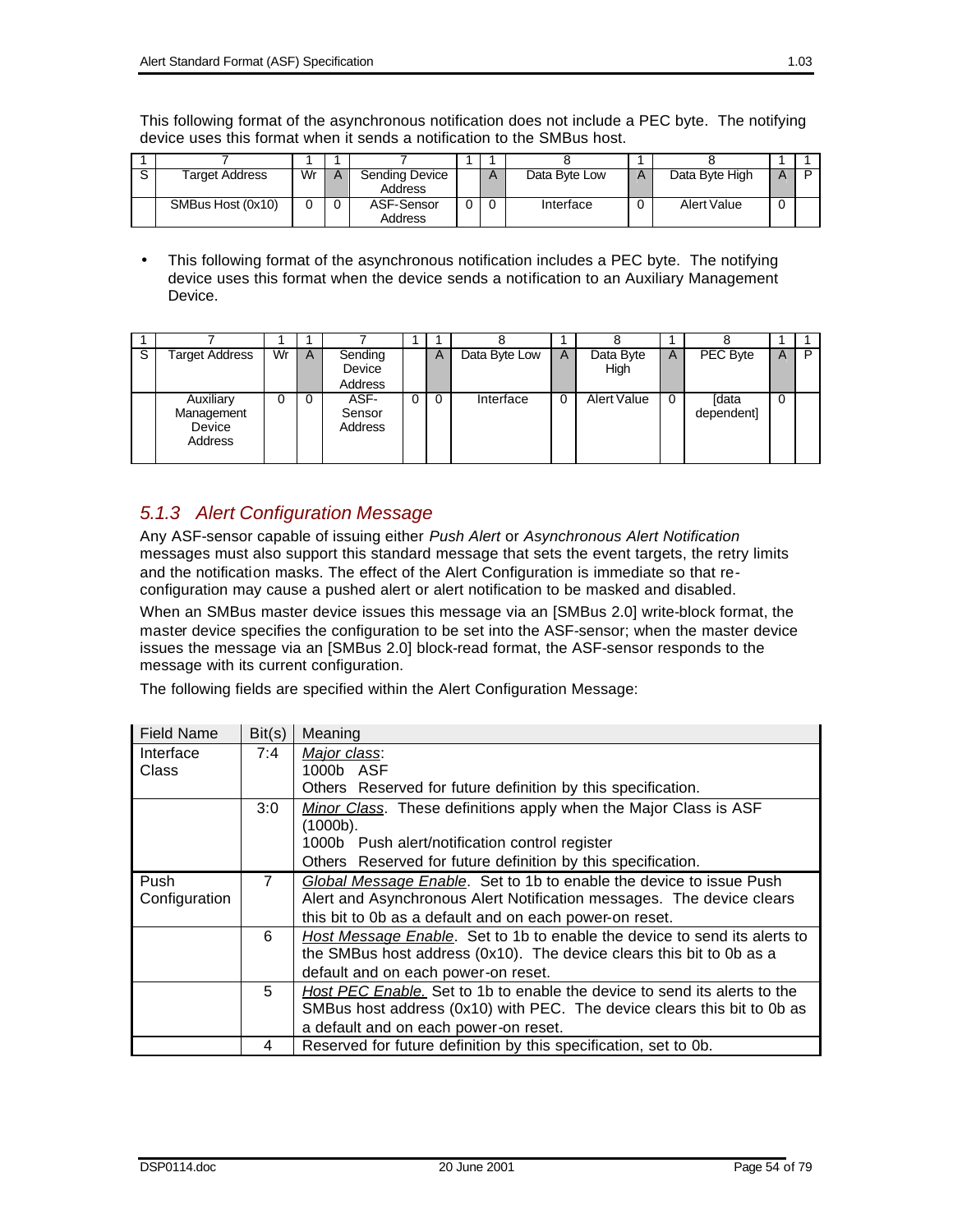| <b>Field Name</b>                              | Bit(s)   | Meaning                                                                                                                                                                                                                                                                                                                                                                                   |
|------------------------------------------------|----------|-------------------------------------------------------------------------------------------------------------------------------------------------------------------------------------------------------------------------------------------------------------------------------------------------------------------------------------------------------------------------------------------|
|                                                | 3:0      | Retry Limit. This value defines the number of times the device will retry<br>an SMBus message that is NACKed by the message target. If the value<br>is 0h, the device sends each message only once with no retries; if the<br>value is Fh, the retry limit is unlimited and the device sends each<br>message until the target successfully receives it or the associated event<br>clears. |
| Auxiliary<br>Management<br>Device<br>Address 1 | 7:1      | <b>SMBus Address.</b> Identifies the SMBus address of a target Auxiliary<br>Management Device other than the SMBus host. If the value is 0000<br>000b, no device address is specified.                                                                                                                                                                                                    |
|                                                | $\Omega$ | <b>Address Write Enable.</b> If set to 1b, the device records the SMBus<br>Address supplied on an SMBus write message as a target of Push Alert<br>or Asynchronous Event Notification messages; otherwise (0b), the device<br>preserves any previously-set address.                                                                                                                       |
| Auxiliary<br>Management<br>Device<br>Address 2 | 7:0      | This field uses the same format as Auxiliary Management Device Address<br>1, defined above.                                                                                                                                                                                                                                                                                               |

An SMBus master device uses an SMBus write block format to set the ASF sensor's configuration:

| $\sim$ | Slave Address      | Wr |           | Command   | А | <b>Byte Count</b> | A | Data1                   |  | $\bullet\bullet\bullet$ |
|--------|--------------------|----|-----------|-----------|---|-------------------|---|-------------------------|--|-------------------------|
|        | ASF-Sensor Address |    |           | Messaging |   |                   |   | Sub Command             |  |                         |
|        |                    |    | 0000 0100 |           |   | 0000 0110         |   | Set Alert Configuration |  |                         |
|        |                    |    |           |           |   |                   |   | 0001 0001               |  |                         |

| Data2                              | Data3           | . |
|------------------------------------|-----------------|---|
| <b>Version Number</b><br>0001 0000 | Interface Class |   |

| Data4         | Jata4                |  | Jata6                       | PEC        |  |
|---------------|----------------------|--|-----------------------------|------------|--|
| Push          | Auxiliary Management |  | <b>Auxiliary Management</b> | ſdata      |  |
| Configuration | Device Address 1     |  | Device Address 2            | dependentl |  |

An SMBus master device uses an SMBus block-read format to read the ASF sensor's current configuration settings:

| Slave Address      | Wr | Command                |   | Slave Address      | Rd | Д | $\bullet\bullet\bullet$ |
|--------------------|----|------------------------|---|--------------------|----|---|-------------------------|
| ASF-Sensor Address |    | Messaging<br>0000 0100 | u | ASF-Sensor Address |    |   |                         |

| <b>Byte Count</b> | Data1                          | Data2                 | Data3           |  |
|-------------------|--------------------------------|-----------------------|-----------------|--|
| 0000 0110         | Sub Command                    | <b>Version Number</b> | Interface Class |  |
|                   | <b>Get Alert Configuration</b> | 0001 0000             |                 |  |
|                   | 0001 0010                      |                       |                 |  |

| Data4                 | Data5                       | Data6                | DE C       | $\sim$ $\overline{a}$ |  |
|-----------------------|-----------------------------|----------------------|------------|-----------------------|--|
| Push                  | <b>Auxiliary Management</b> | Auxiliary Management | ſdata      |                       |  |
| <i>C</i> onfiɑuration | Device Address 1            | Device Address 2     | dependent] |                       |  |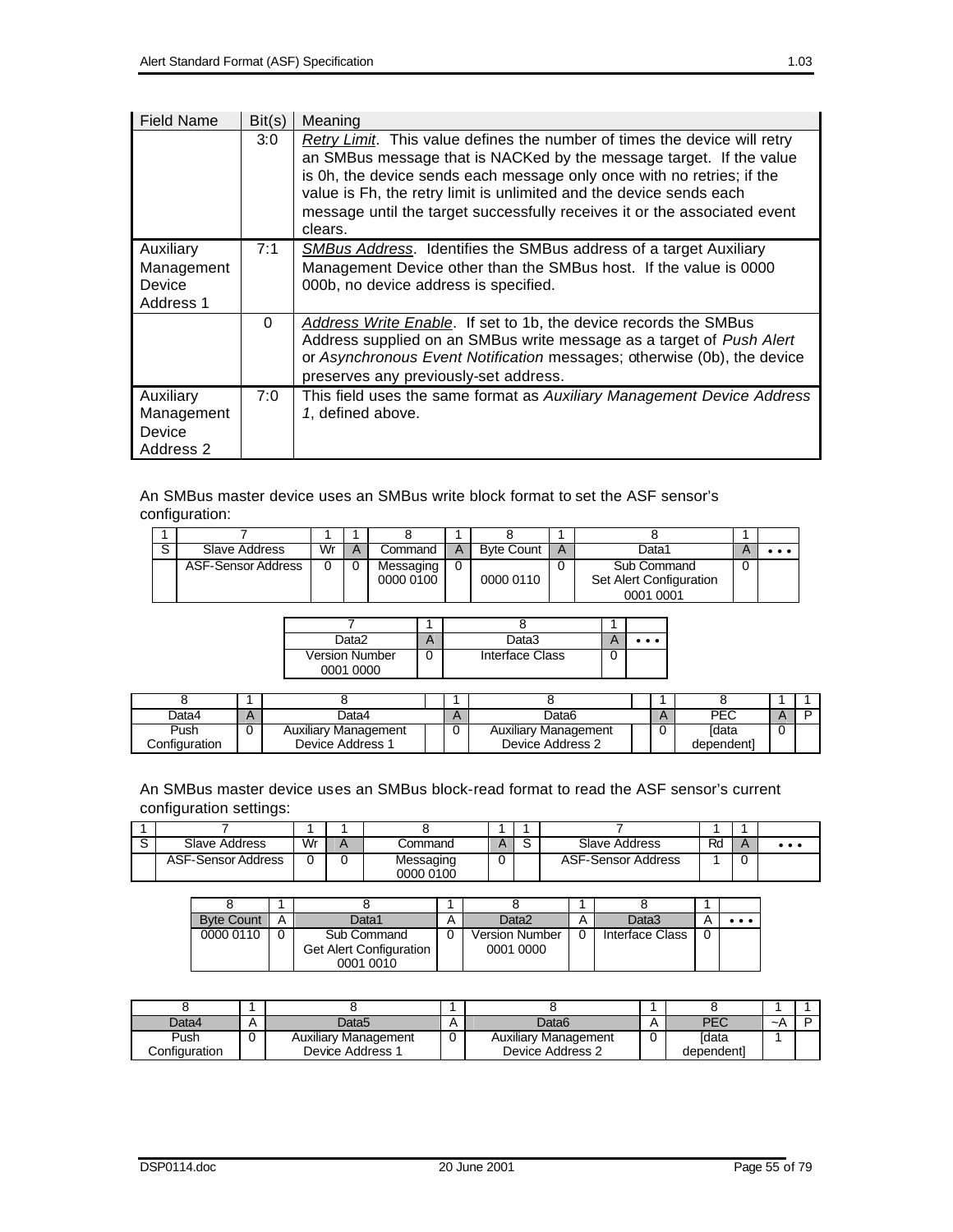### *5.1.4 Watchdog Timer Support*

An ASF alert-sending device's implementation includes a watchdog timer to enable the managed client to send a PET frames if a timed period expires. The messages defined in this section enable the client system's firmware to start a timer at the beginning of a task that will possibly hang the system, with the intent that the firmware will stop that timer when the task is completed. If the firmware does not stop the timer within the time period defined on the start message, the alert-sending device uses the information present in the start message to build and transmit a PET frame — notifying the management console of the problem.

### 5.1.4.1 Start Watchdog Timer

This message starts the watchdog timer in the alert-sending device, sets the timer's expiration time, and contains the information needed for the alert-sending device to form the PET frame if the timer expires. An alert-sending device performs the following steps when it receives a *Start Watchdog Timer* message:

- 1. Stop the watchdog timer, if it is currently running. The new PET frame information will overwrite the information associated with the previous *Start Watchdog Timer* message.
- 2. Save the PET frame information from the current message.
- 3. Set the timeout value to the number of seconds specified by the Timeout value in the message.
- 4. Start the watchdog timer.

If the timer expires, the alert-sending device builds and then sends a PET frame using the event information supplied on the most recently received *Start Watchdog Timer* message; that frame's transmission must follow the retransmission rules outlined in 3.1.1.1.

The *Timeout Value* is a two-byte field that specified the number of seconds that the alert-sending device waits before transmitting the associated PET frame. A *Start Watchdog Timer* message sender expects to send a *Stop Watchdog Timer* message within that amount of time, thus canceling the PET frame transmission. The message sender indicates a *Timeout Value* of 5 minutes (300, or 012Ch, seconds) by setting the Timeout Value Low field to 2Ch (0010 1100b) and the Timeout Value High field to 01h (0000 0001b).

| $\mathbf{\hat{c}}$ | Slave Address                | Wr | А | Command                                |   | <b>Byte Count</b>                       | $\bullet\bullet\bullet$ |
|--------------------|------------------------------|----|---|----------------------------------------|---|-----------------------------------------|-------------------------|
|                    | Alert-sending Device Address |    |   | <b>Management Control</b><br>0000 0010 | 0 | 0000 1101 to<br>0001 0010 <sup>14</sup> |                         |

| Data1                                               | А | Data2                          | Η | Data3                | A | Data4                 | A | Data <sub>5</sub>       |   | $\bullet\bullet\bullet$ |
|-----------------------------------------------------|---|--------------------------------|---|----------------------|---|-----------------------|---|-------------------------|---|-------------------------|
| Sub Command<br>Start Watchdog<br>Timer<br>0001 0011 | 0 | Version<br>Number<br>0001 0000 |   | Timeout Value<br>Low |   | Timeout Value<br>High | 0 | Event<br>Sensor<br>туре | υ |                         |

| Data6               | Data7  | Data8        |   | Data9    | Data10 | Data11 |  |
|---------------------|--------|--------------|---|----------|--------|--------|--|
| Event               | Event  | Event Source | 0 | Event    | Sensor | Sensor |  |
| $\tau_{\text{ype}}$ | Offset | $T$ vpe      |   | Severity | Device | number |  |

 $\overline{a}$ <sup>14</sup> *Byte Count* ranges from 13 to 18, depending on the number of *Event Data* bytes included (0 to 5).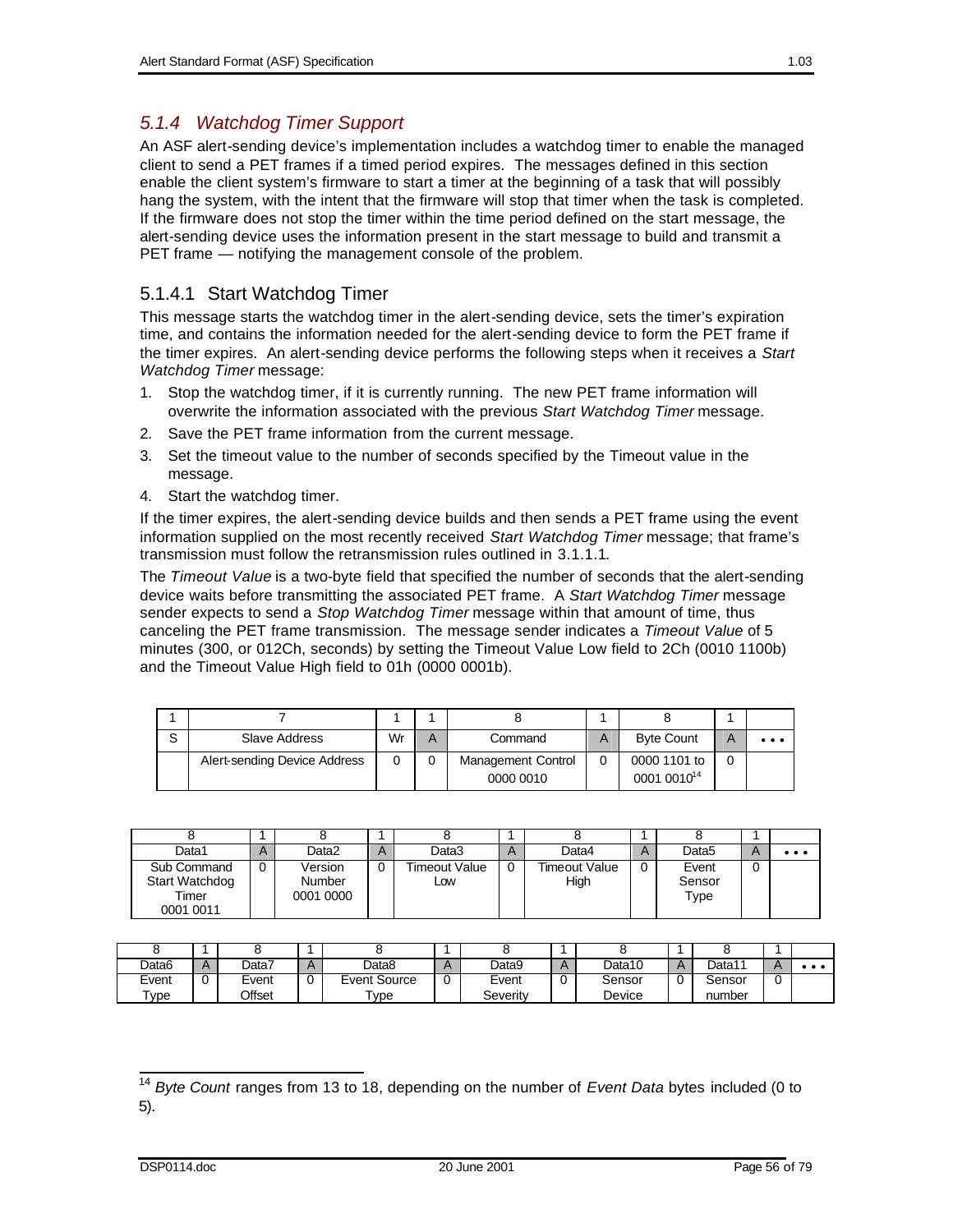| Data12 | Data13             | $\bullet\bullet\bullet$                             | ∼                   |   |  |
|--------|--------------------|-----------------------------------------------------|---------------------|---|--|
| Entitv | ≡ntitv<br>Instance | (0) to five (5) bytes of Event Data<br>From<br>zero | Idata<br>dependentl | 0 |  |

### 5.1.4.2 Stop Watchdog Timer

This message stops the watchdog timer contained within the alert-sending device. If the managed client's firmware supports a system boot-failure watchdog timer (see *4.1.2.1 ASF\_INFO* on page 37), the firmware issues the *Stop Watchdog Timer* command to stop the timer that is automatically started by the alert-sending device at power-on reset.

| Slave Address                | Wr | Command                   | А | <b>Byte Count</b> |  |
|------------------------------|----|---------------------------|---|-------------------|--|
| Alert-sending Device Address |    | <b>Management Control</b> |   | 0000 0010         |  |
|                              |    | 0000 0010                 |   |                   |  |

| Data1                                           | n | Data2                              | n | PFC              | D |
|-------------------------------------------------|---|------------------------------------|---|------------------|---|
| Sub Command<br>Stop Watchdog Timer<br>0001 0100 |   | <b>Version Number</b><br>0001 0000 |   | [data dependent] |   |

## *5.1.5 Push Alert Messages*

These messages enable other SMBus masters to "push" a message containing PET frame information to an alert-sending device; the alert-sending device builds and transmits the message. Each message is variable in length to enable the initiator's use of the optional *Event Data* fields — up to five (5) bytes.

If the alert-sending device is either temporarily unable to handle the message or unable to send the requested PET frame because the device's transport media is down, the device must NACK the message according to [SMBUS\_2.0] definitions. The managed client's firmware might choose to wait for the ASF alert-sending device to establish connection with its transport media. For example, an Ethernet device might require additional time from a cold power-on to establish a network connection. See *Get Power-on Wait Time (GPWT)* and *Set Power-on Wait Time (SPWT)* for the system methods through which the alert-sending device's OS-present configuration software records its required values.

## 5.1.5.1 Message with Retransmission

If the alert-sending device is either temporarily unable to handle the message or unable to send the requested PET frame because the device's transport media is down, the device must NACK the message according to [SMBUS\_2.0] definitions. Otherwise, the PET frame's transmission follows the retransmission rules outlined in section 3.1.1.1.

| S | Slave Address                        | Wr | A |              | Command                | A |  |
|---|--------------------------------------|----|---|--------------|------------------------|---|--|
|   | Alert-sending Device Address         | 0  |   |              | Messaging<br>0000 0100 |   |  |
|   |                                      |    |   |              |                        |   |  |
|   | <b>Byte Count</b>                    |    |   | $\mathsf{A}$ | . .                    |   |  |
|   | 0000 1011 to 0001 0000 <sup>15</sup> |    |   |              |                        |   |  |

 $\overline{a}$ <sup>15</sup> *Byte Count* ranges from 11 to 16, depending on the number of *Event Data* bytes included (0 to 5).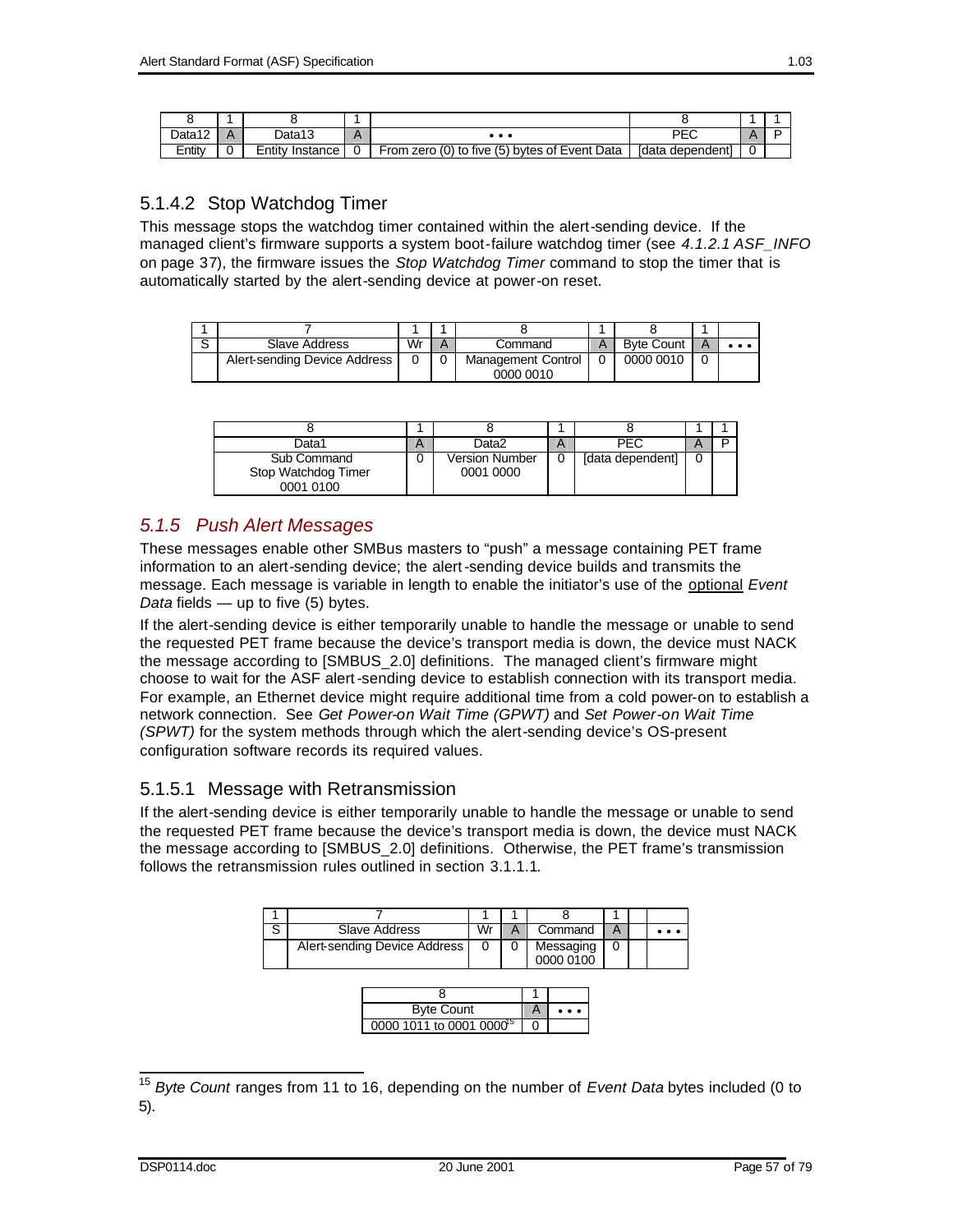| Data1                                      | A | Data2                              | Data3             | Data4      |  |
|--------------------------------------------|---|------------------------------------|-------------------|------------|--|
| <b>Sub Command Retransmit</b><br>0001 0101 |   | <b>Version Number</b><br>0001 0000 | Event Sensor Type | Event Type |  |

| Data5        | Jata6                       | Δ | Data7          |   | Data8         |  |
|--------------|-----------------------------|---|----------------|---|---------------|--|
| Event Offset | Event Source<br><b>Type</b> |   | Event Severity | 0 | Sensor Device |  |

| Data9            | Jata10 | A | Data11             | $\cdots$                                         | PEC                        |  |
|------------------|--------|---|--------------------|--------------------------------------------------|----------------------------|--|
| Sensor<br>Number | Entity | 0 | Entitv<br>Instance | From zero (0) to five (5) bytes of<br>Event Data | <b>Idata</b><br>dependentl |  |

### 5.1.5.2 Message without Retransmission

This message causes the alert-sending device to transmit a single, un-retransmitted PET frame. If the alert-sending device is either temporarily unable to handle the message or unable to send the requested PET frame because the device's transport media is down, the device must NACK the message according to [SMBUS\_2.0] definitions; otherwise, the device sends the single-frame transmission.

| Slave Address                | Wr | Command                |   | <b>Byte Count</b>      |  |
|------------------------------|----|------------------------|---|------------------------|--|
| Alert-sending Device Address |    | Messaging<br>0000 0100 | υ | 0000 1011 to 0001 0000 |  |

| Data1                     | Data2                 | Data3             |          | Data4      |  |
|---------------------------|-----------------------|-------------------|----------|------------|--|
| Sub Command No Retransmit | <b>Version Number</b> | Event Sensor Type | $\Omega$ | Event Type |  |
| 0001 0110                 | 0001 0000             |                   |          |            |  |

| Data5               | Data6             | Ā | Data7                 | Δ<br>$\sqrt{ }$ | Data8         | $\bf{A}$ | $\bullet\bullet\bullet$ |
|---------------------|-------------------|---|-----------------------|-----------------|---------------|----------|-------------------------|
| <b>Event Offset</b> | Event Source Type |   | <b>Event Severity</b> |                 | Sensor Device | 0        |                         |

| Data9            | Data10 | $\mathsf{A}$ | Data11             | $\bullet\bullet\bullet$                          | PEC                        |  |
|------------------|--------|--------------|--------------------|--------------------------------------------------|----------------------------|--|
| Sensor<br>Number | Entitv |              | Entity<br>Instance | From zero (0) to five (5) bytes of<br>Event Data | <b>Idata</b><br>dependentl |  |

### 5.2 Boot Option Messages

#### *5.2.1 Get Boot Options*

This message, which uses the SMBus Block Read Protocol with PEC, is used by the managed client's firmware to retrieve the options sent over the network to the alert-sending device via the RMCP commands *Reset (10h), Power-up (11h), and Power Cycle Reset (13h)*. A managed client that supports ASF-RMCP commands includes firmware that reports these results in an ASF\_RMCP\_ACPI structure.

The alert-sending device responds with one of two sub-commands to the *Get Boot Options* message, depending on whether the device has received one of the ASF-RMCP Boot Options commands (*Reset (10h), Power-up (11h), and Power Cycle Reset (13h)*) since the device last received an SMBus Clear Boot Options message. If so, the device returns the *Return Boot Options* sub-command along with the boot options values included in the ASF-RMCP command; otherwise, the device returns the *No Boot Options* sub-command.

*Note*: Managed client firmware that supports ASF-RMCP should

1. Get the boot options as soon as practical during the boot process and subsequently clear the options. This ensures that the boot options have a *single-boot lifetime*.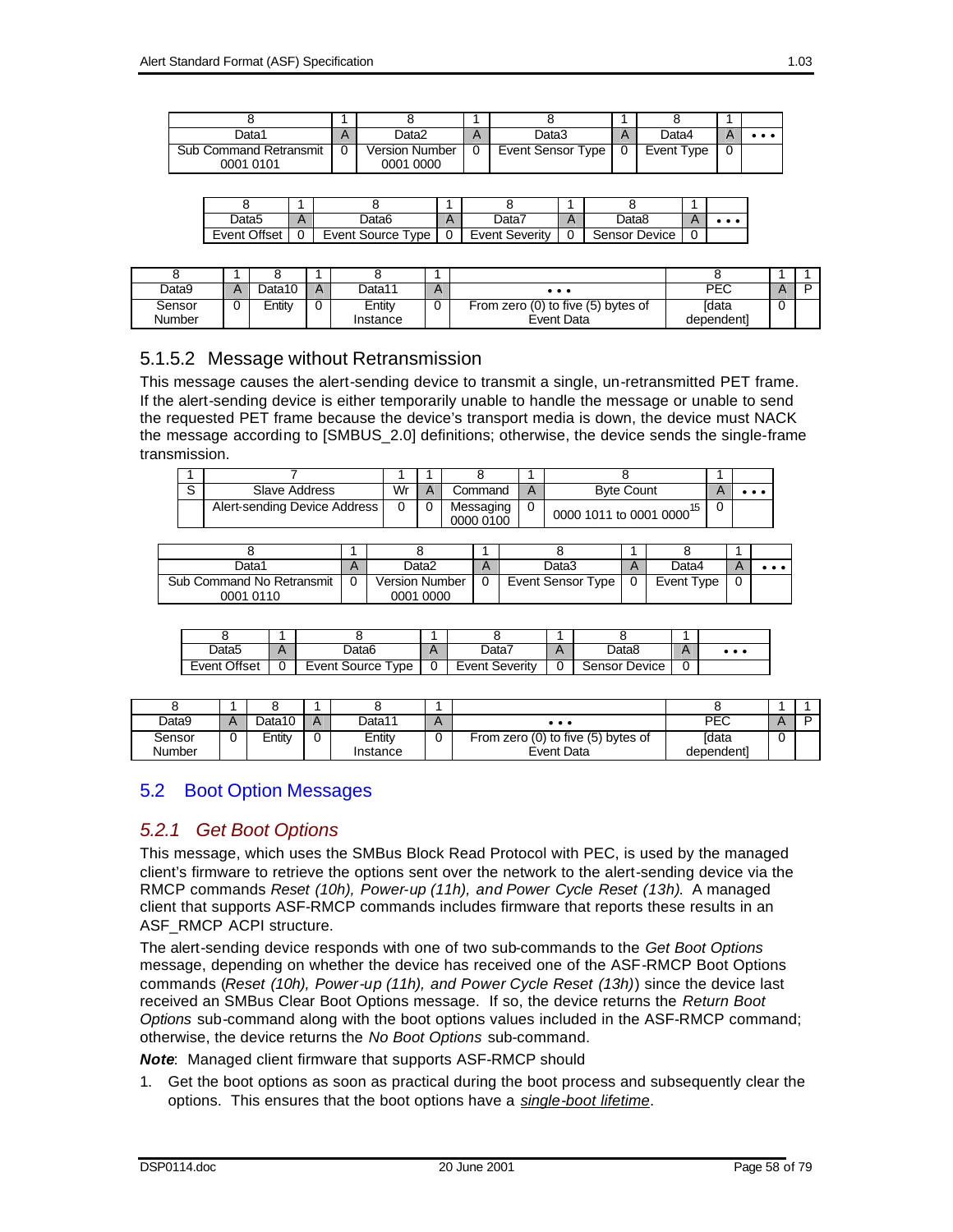#### 2. Verify that the system boot was initiated by an ASF-RMCP command prior to taking any action indicated by the Boot Options returned by this SMBus command.

### 5.2.1.1 Return Boot Options Response

Refer to section 5.2.1 for a full description of the conditions under which this *Get Boot Options* response is returned by an alert-sending device.

| Slave Address        | Wr | Command                  |  | Slave Address        | Rd | $\cdots$ |
|----------------------|----|--------------------------|--|----------------------|----|----------|
| Alert-sending Device |    | <b>ASF Configuration</b> |  | Alert-sending Device |    |          |
| Address              |    | 0000 0011                |  | Address              |    |          |

| <b>Byte Count</b> | A | Data1                                                  | Data2                              | Data3          | $\bullet\bullet\bullet$ |
|-------------------|---|--------------------------------------------------------|------------------------------------|----------------|-------------------------|
| 0000 1101         |   | Sub Command<br><b>Return Boot Options</b><br>0001 0110 | <b>Version Number</b><br>0001 0000 | IANA ID Byte 1 |                         |

| Data4          | А      | Data5  | $\boldsymbol{\mu}$ | Data6   | н | Data7   | A | Data8                | $\bullet\bullet\bullet$ |
|----------------|--------|--------|--------------------|---------|---|---------|---|----------------------|-------------------------|
| <b>IANA ID</b> | r<br>u | ANA ID |                    | IANA ID | U | Special |   | Special Command      |                         |
| Byte 2         |        | Byte 3 |                    | Byte 4  |   | Command |   | Parameter, High Byte |                         |

| Data9               | <b>n</b> | Data10                  | Data11                  | Data12        |   | $\cdots$ |
|---------------------|----------|-------------------------|-------------------------|---------------|---|----------|
| Special Command     |          | <b>Boot Options Bit</b> | <b>Boot Options Bit</b> | OEM Parameter | u |          |
| Parameter, Low Byte |          | Mask Byte 1             | Mask Byte 2             | Byte 1        |   |          |

| )ata13               |                  |  |
|----------------------|------------------|--|
| OEM Parameter Byte 2 | [data dependent] |  |

## 5.2.1.2 No Boot Options Response

Refer to section 5.2.1 for a full description of the conditions under which this *Get Boot Options* response is returned by an alert-sending device.

| Slave Address        | Wr | Command                  |  | Slave Address        | Rd | . |
|----------------------|----|--------------------------|--|----------------------|----|---|
| Alert-sending Device |    | <b>ASF Configuration</b> |  | Alert-sending Device |    |   |
| Address              |    | 0000 0011                |  | Address              |    |   |

| <b>Byte Count</b> | А | Data1                                       | Data2                              | PFC              | ~⊦ |  |
|-------------------|---|---------------------------------------------|------------------------------------|------------------|----|--|
| 0000 0010         |   | Sub Command<br>No Boot Options<br>0001 0111 | <b>Version Number</b><br>0001 0000 | [data dependent] |    |  |

### *5.2.2 Boot Options Clear*

This message is used by the system firmware to clear the boot options held by the alert-sending device. Managed clients that support ASF-RMCP Boot Options commands include firmware that issues this message to an alert-sending device after retrieving any boot options from the device using the *Get Boot Options* message.

| Slave Address                | Wr | Command                               | <b>Byte Count</b> | A | . |
|------------------------------|----|---------------------------------------|-------------------|---|---|
| Alert-sending Device Address |    | <b>ASF Configuration</b><br>0000 0011 | 0000 0010         |   |   |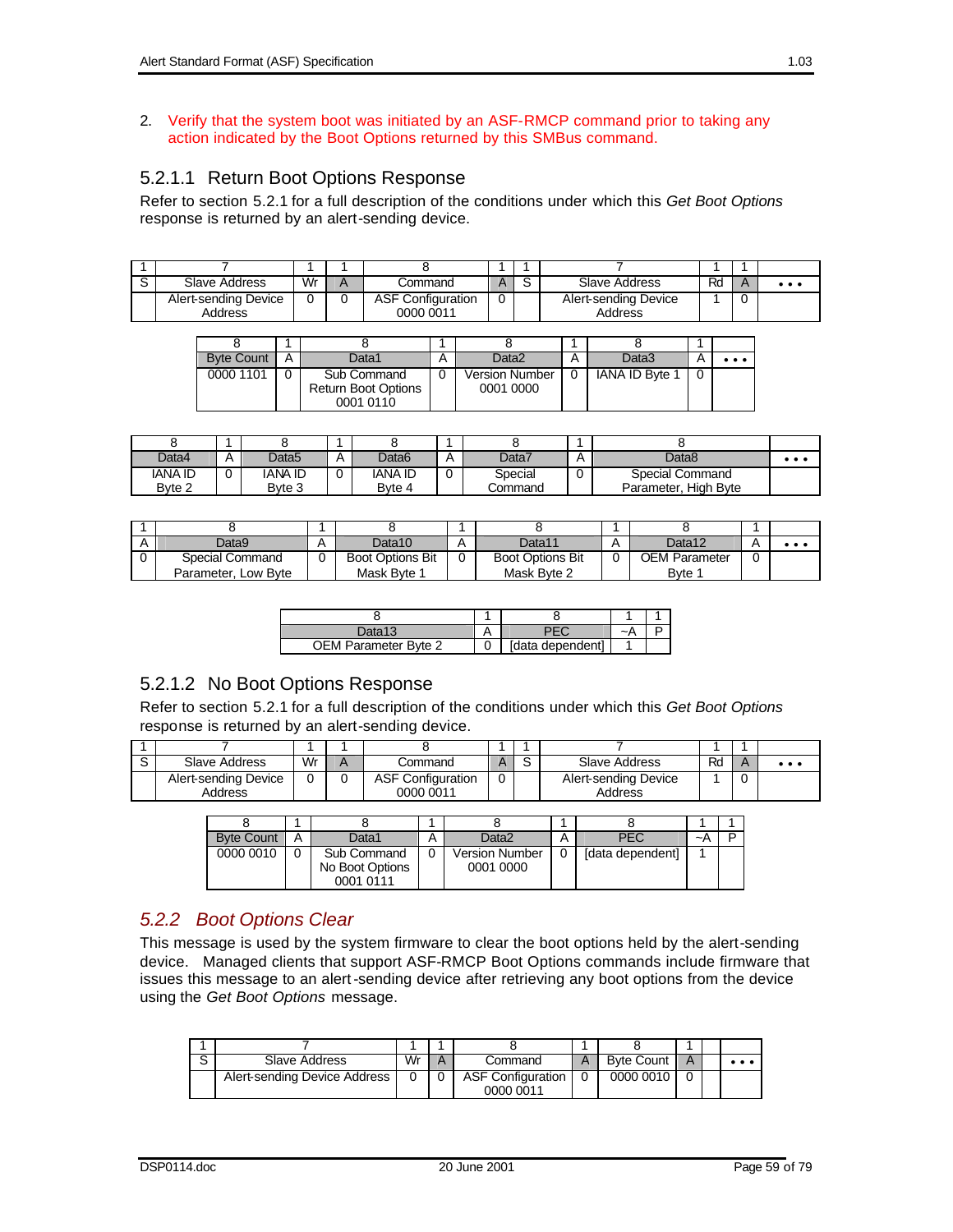| Data1                     | A | Data2          | PFC              |  |
|---------------------------|---|----------------|------------------|--|
| Sub Command               |   | Version Number | [data dependent] |  |
| <b>Clear Boot Options</b> |   | 0001 0000      |                  |  |
| 0001 0101                 |   |                |                  |  |

### 5.3 Discovery and Status Messages

### *5.3.1 Device Type Poll Message*

The Device Type Poll message allows an SMBus master to further determine the characteristics of an SMBus 2.0 device that responds to an ARP cycle with the ASF bit of its Interface byte set to 1. The device, currently either an ASF-sensor or an alert-sending device, returns its ASF Function Bits:

#### **Bit(s) Meaning**

- 7:4 Reserved for future assignment by this specification, set to 00b.
- 3 Set to 1b if the alert-sending device's transport media is valid, or up. This bit is always 0b for ASF-sensor devices.
- 2 Set to 1b if the alert-sending device has been configured with the information required to send PET frames. This bit is always 0b for ASF-sensor devices.
- 1:0 ASF Device Type, set to one of the following enumerated values:
	- 11b Reserved for future definition by this specification.
	- 10b The device is an ASF-sensor.
	- 01b The device is an alert-sending device.
	- 00h Reserved for future definition by this specification.

| Slave Address                | Wr | Α | Command                    | ◡ | Slave Address                | Ro | $\boldsymbol{\mathsf{A}}$ | <b>B</b> vte<br>Count |   | $\bullet\bullet\bullet$ |
|------------------------------|----|---|----------------------------|---|------------------------------|----|---------------------------|-----------------------|---|-------------------------|
| <b>ASF Device</b><br>Address |    |   | Sensor Device<br>0000 0001 |   | <b>ASF Device</b><br>Address |    |                           | 0000<br>0011          | υ |                         |

| Data1            | Η | Data2          | Data3                    | A | PEC              | ∼⊬ |  |
|------------------|---|----------------|--------------------------|---|------------------|----|--|
| Sub Command      |   | Version Number | <b>ASF Function Bits</b> |   | [data dependent] |    |  |
| Device Type Poll |   | 0001 0000      |                          |   |                  |    |  |
| 0001 0011        |   |                |                          |   |                  |    |  |

### *5.3.2 Set System State Message*

This message is used by the managed client's firmware to record the client's current *System State* into an alert-sending device. The alert-sending device reports the *System State* written by this message in subsequently issued ASF-RMCP *System State Response (42h)* messages; section 3.2.3.5 defines the format of the *System State* byte.

*Note*: The alert-sending device is responsible for maintaining the *System State* information. After a reset, the alert-sending device reports the value as *Unknown* (1110b) until the device receives the first *Set System State* message.

The *Set System State* message format is as follows:

| Slave Address                | Wr | Command                          | <b>Byte Count</b> | A | Data1                           |  |
|------------------------------|----|----------------------------------|-------------------|---|---------------------------------|--|
| Alert-sending Device Address |    | <b>System State</b><br>0000 0001 | 0000 0011         |   | Sub Command<br>Set System State |  |
|                              |    |                                  |                   |   | 0001 1000                       |  |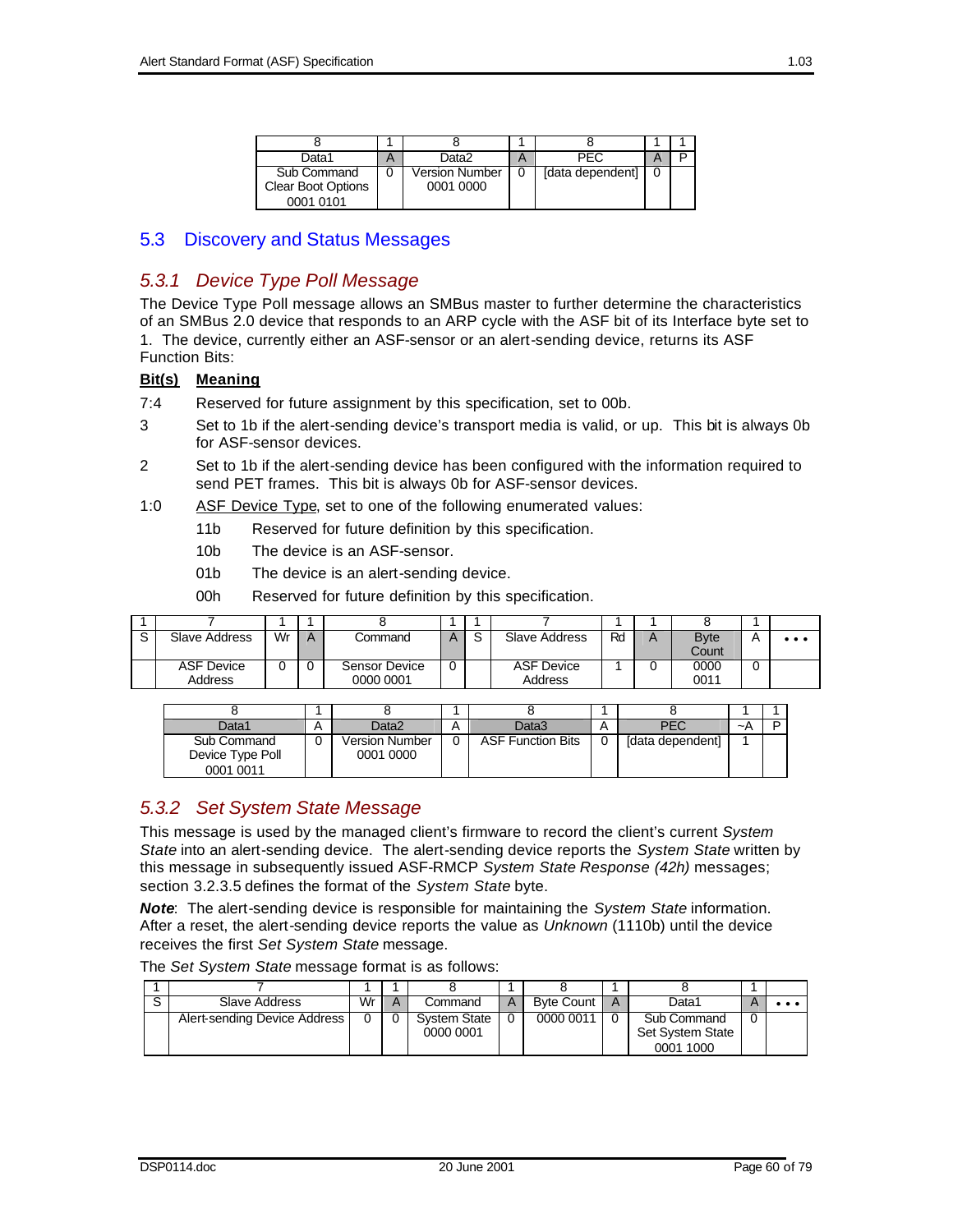| Data 2                             | Data3               | PEC              |  |
|------------------------------------|---------------------|------------------|--|
| <b>Version Number</b><br>0001 0000 | <b>System State</b> | [data dependent] |  |

### 5.4 Remote-Control Device Action Message

An alert-sending device forces a remote control action to the managed client via a Remote-Control Device Action message. If the managed client supports ASF-RMCP remote-control actions, the client's firmware publishes the remote-control device types and addresses via an ASF-defined ACPI data structure (see *4.1.2.4* ASF\_RCTL ). That data structure contains the *Control Device Address*, *Control Command*, and *Control Data Value* fields that the alert-sending device uses in the SMBus message to force the device action.

The data returned by that ACPI control method indicates whether or not a remote-control device's command must include a PEC. An alert-sending device uses the SMBus Byte Write command to initiate the remote-control action, either

… without a PEC:

| ີ | Slave Address          | Wr | :ommand         | <b>Write Data</b>  |  |
|---|------------------------|----|-----------------|--------------------|--|
|   | Control Device Address |    | Control Command | Control Data Value |  |

… or with a PEC:

| Slave Address          | Wr | .command        | Write Data            | DE7                 |  |
|------------------------|----|-----------------|-----------------------|---------------------|--|
| Control Device Address |    | ∴ontrol Command | Value<br>Control Data | fdata<br>dependentl |  |

### 5.5 Legacy Sensor Device Alert Poll Message

An alert-sending device polls legacy sensors to determine if status bits are set, indicating that an alert should be sent. If the managed client supports ASF legacy-device alerts, the client's firmware publishes the legacy-device configuration and access information via an ASF-defined ACPI data structure (see *4.1.2.2 ASF\_ALRT*). That structure contains the *Alert Device Address* and *Alert Command* fields that the alert-sending device uses in the SMBus message to read the legacy-device's current status. The control method's returned data also identifies compare conditions as well as PET field data that the alert-sending device uses to format a PET frame if the specified condition is active. See section 6.1.2 for additional information regarding the methods an alert-sending device uses in the polling of legacy-device sensors.

The format of the message is an SMBus Byte Read transaction:

*Caution*: This command is a Byte Read — an atomic write/read command. This is different than a combination of 2 separate commands: Send Byte and Receive Byte. To avoid multi-master problems, the atomic Byte Read must be used instead of the 2 individual commands.

| Slave Address  | Wr | .command |  | Slave Address  | Rc | <b>Read Result</b> | $\sim$ A |  |
|----------------|----|----------|--|----------------|----|--------------------|----------|--|
| Legacy Sensor  |    | Alert    |  | Legacy Sensor  |    |                    |          |  |
| Device Address |    | Command  |  | Device Address |    |                    |          |  |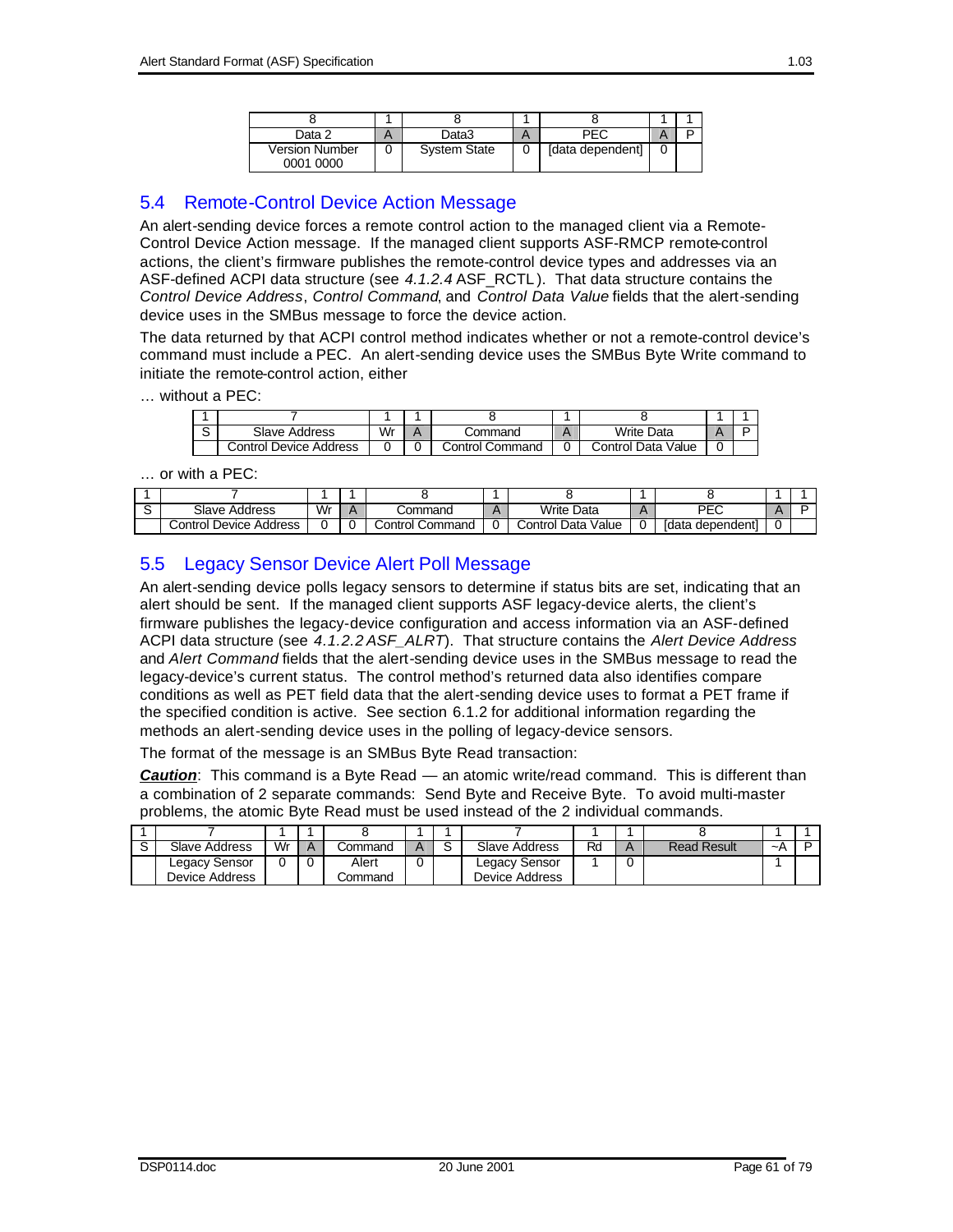# **6 SMBus Device Characteristics**

This section describes the behavior and requirements for SMBus devices that are defined by this specification, ASF-sensor, legacy-sensor, and remote-control devices. The primary differences between these device types are summarized below.

Legacy-sensor devices

- No well-defined or commonly accepted hardware interface for providing device information (e.g. manufacturer, class, etc.)
- Primitive mechanisms for generating and clearing alert events
- No standard alert information associated with hardware events
- Only supports fixed slave addresses

#### ASF-sensor devices

- Well-defined hardware interface for providing device information
- A standard and consistent method for generating alert events regardless of sensor type
- A standard SMBus packet format for processing alert events
- Support for fixed address devices (i.e. system-resident) and dynamically addressed devices (i.e. ARP-capable; PCI add-in card-resident)

Remote Control devices

- A defined SMBus transaction type (Byte Write).
- System defined values for various remote control actions.

### 6.1 Legacy Sensor Devices

If legacy sensor devices are included in an ASF managed client's implementation, the client's firmware identifies the characteristics and access methods for the devices via the *ASF\_ALRT* ACPI data structure.

### *6.1.1 Sensor Requirements*

To limit the scope of sensors supported by an alert-sending device, the following behavior must be apply for a legacy-sensor device to be used in an ASF environment:

- 1. The alerts must be poll-able by doing an SMBus Byte Read message.
- 2. Individual status bits in the Byte Read's Read Result value must identify the alerts.
- 3. The alert status bits must be either:
	- A. Level (always indicating the current status), or
	- B. Automatically cleared after the Byte Read is done, but set again before the next Byte Read if the event is still active. The legacy-sensor device must clear the status within the Minimum Legacy Sensor Poll Time specified by the managed client's firmware, see 4.1.2.2 for more information.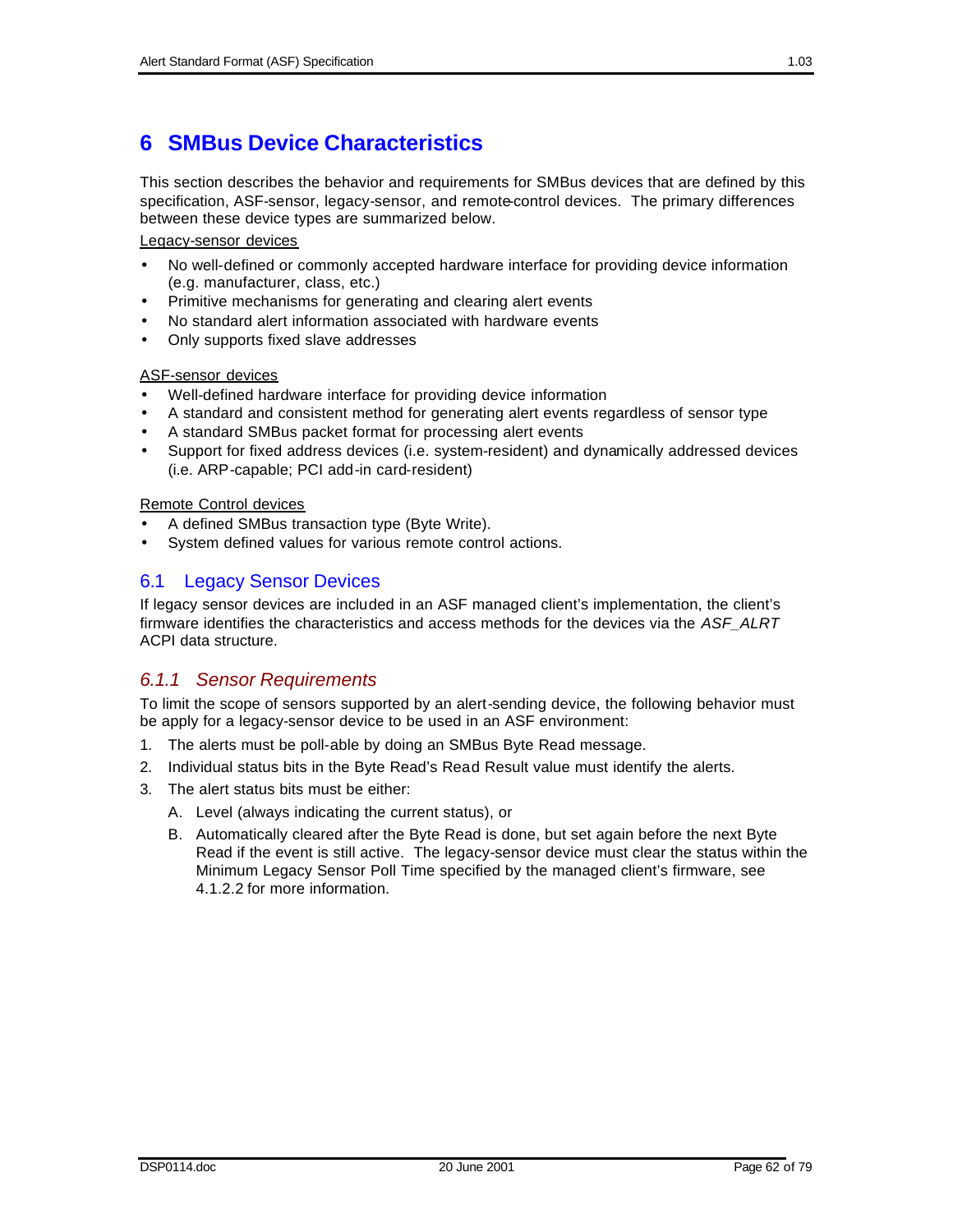4. All status bits returned by the device (in the *Read Result* data byte response to an SMBus Byte Read message) that are set to 1b within the device's ASF\_ALERTDATA *Alert Data Mask* must always be valid, regardless of the power state of the function monitored by that status bit. For example, if a bit indicates a CPU voltage low error, that bit must return 0b when the system is in a sleep state and the CPU is not powered or a false error will result. Alternatively, the implementation might cause the device to not respond to polling (by responding with a NACK to its SMBus address) during a low-power, sleep, or standby state. In this case, the alert-sending device will skip updating its event state information for this device until the device again responds to polling.

It is the managed client's responsibility to guarantee that the sensor reports valid data for each supported power state or that the sensor does not respond to polling cycles in the unsupported power states. This may be accomplished by hardware or software mechanisms.

*Note*: If the implementation elects to have a device stop responding, it is the system's responsibility to ensure that the alert-sending device does not get corrupted data if a power transition occurs during a legacy sensor polling cycle.

### *6.1.2 Usage of Firmware Legacy Sensor Device Alert Information*

An alert-sending device, acting as an SMBus master, periodically polls the legacy sensor device associated with each entry in the data structure described in section 4.1.2.3. Each entry contains the *Alert Device Address* and *Alert Command* values that an alert-sending device sets in an SMBus *Legacy Sensor Device Alert Poll Message* as defined in section5.5. These poll cycles are use to see whether the condition specified by the entry has been asserted.

This process assumes two variables, *current* and *past*. The *past* variable must be set to 00h by the alert-sending device when the device is reset.

The alert-sending device uses the procedure described below for each entry in the ASF\_ALERTDATA structure:

- 1. Use the SMBus Read Byte protocol with the SMBus *Slave Address* field set to the entry's *Alert Device Address* value and the SMBus *Command Code* field set to the entry's *Alert Command* value.
- 2. Perform a bit-wise AND of the SMBus message's *Read Result* with the entry's *Alert Data Mask* value. The result of this operation is the *current* status.
- 3. Determine whether an assertion event has occurred or not. If so, the alert-sending device sends a PET frame that includes the Alert PET-related information in the entry. An assertion event has occurred if either of the following cases (A or B) are true:
	- A. Bit Mask Assertion Event true if all of the following are true:
		- i) Bit 0 of the entry's *Alert Device Address* field is cleared (0b).
		- ii) A bit in the *current* status is set and the entire *past* status is cleared.
	- B. Compare Byte Assertion Event true if all of the following are true:
		- i) Bit 0 of the entry's *Alert Device Address* field is set (1b).
		- ii) A bit in the *current* status is different than the corresponding bit in the *past* status.
		- iii) The *current* value matches the entry's *Alert Compare Value*.
- 4. Determine whether a de-assertion event has occurred or not. If so, the alert-sending device sends a PET frame that includes the PET-related information in the entry and sets the deassertion bit (bit 7) within the PET frame's *Event Offset* field.. A de-assertion event has occurred if either of the following cases (A or B) are true:
	- A. Bit Mask De-assertion Event true if all of the following are true:
		- i) Bit 0 of the entry's *Alert Device Address* field is cleared (0b).
		- ii) The entire *current* status is cleared and any bit in the *past* status is set.
	- B. Compare Byte De-assertion Event true if all of the following are true: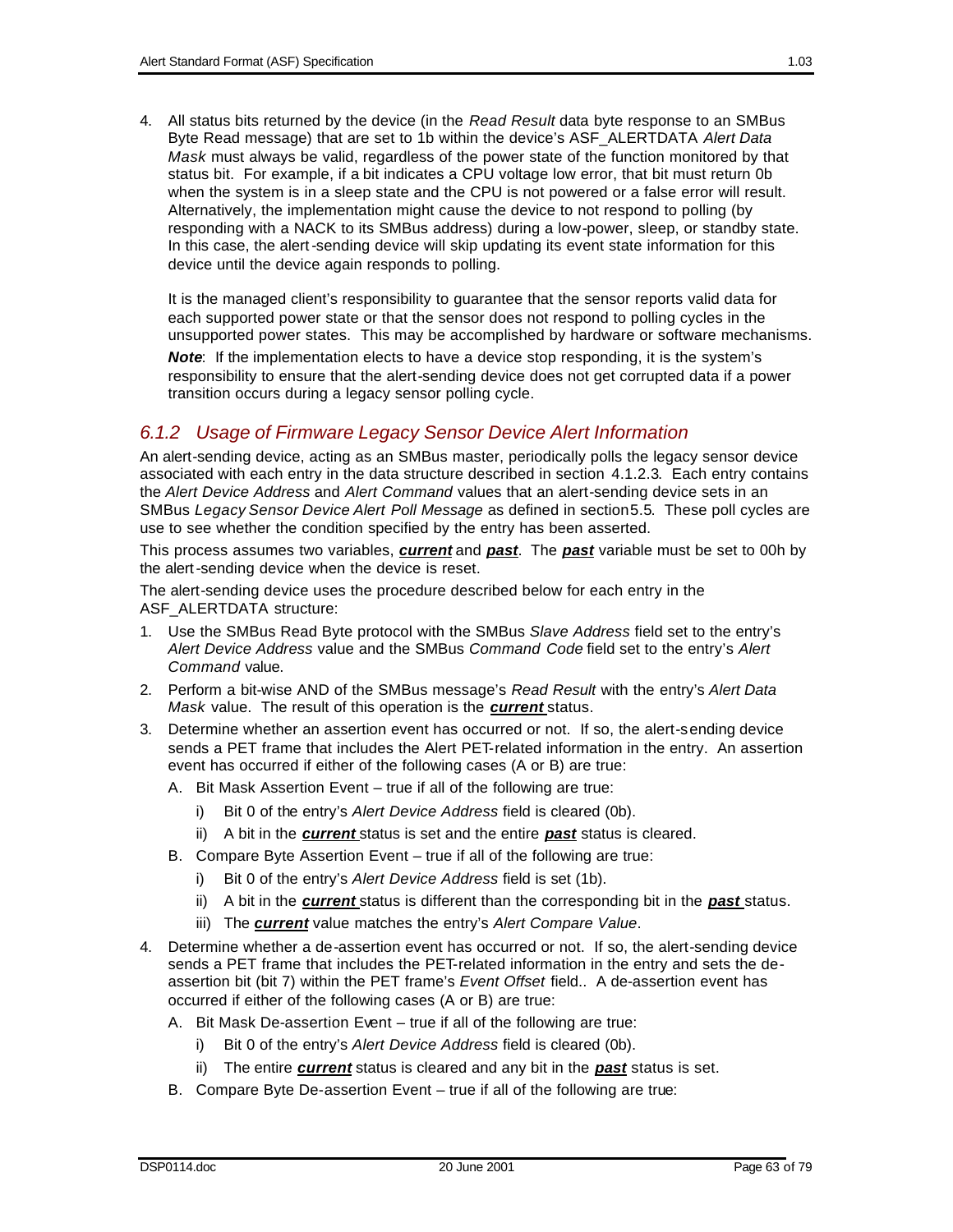- i) Bit 0 of the entry's *Alert Device Address* field is set (1b).
- ii) A bit in the *current* status is different than the corresponding bit in the *past* status.
- iii) The *current* value does *not* match the entry's *Alert Compare Value* and the *past* value does match the entry's *Alert Compare Value*.
- 5. The *current* status is copied into the *past* status.

### 6.2 ASF-Sensor Devices

An ASF-Sensor device must meet the requirements detailed in this section and implement the following ASF SMBus commands:

- Get Event Data message for ASF Sensors (section 5.1.1.1)
- Get Event Status message for ASF Sensors (section 5.1.1.2)
- Device Type Poll message (section 5.3.1)

This specification recommends that an ASF-sensor support all SMBus 2.0 protocols, including those required for discovery via ARP. Lower-cost, fixed-address ASF-sensor devices can be "discovered" by an alert-sending device via the managed client's firmware methods, see section 4 for more information.

*Note*: Some SMBus 1.x and 2.0 host controllers do not support the SMBus 2.0 "Block Write-Block Read Process Call" transaction necessary to issue the *Get Event Data* and *Get Event Status* messages. An ASF-sensor designer might want to take this into consideration and design an alternate interface to enable the host controller to access the device's event status and data.

### *6.2.1 Device Identification*

New sensor devices must implement the 128-bit Unique Device Identifier (UDID) as defined by [SMBUS 2.0]. New sensor devices that have fixed addresses are not required to support the full ARP command set; support for the *directed Get UDID* command is the only requirement. If a fixed-address device is not discoverable, the managed client's firmware publishes the device's fixed address in the *ASF\_ADDR* information record.

*Recommended*: New fixed-address ASF-sensor devices support the ARP commands necessary to support device discovery.

The UDID content is summarized below, but the format and content is controlled by [SMBUS\_2.0].

| <del>"</del> "" <del>"</del> " " |                           |        |                                                                                              |                                                                   |           |                                                                                                                                   |             |  |  |  |  |  |
|----------------------------------|---------------------------|--------|----------------------------------------------------------------------------------------------|-------------------------------------------------------------------|-----------|-----------------------------------------------------------------------------------------------------------------------------------|-------------|--|--|--|--|--|
| 8                                | 8                         | 16     | 16                                                                                           | 16                                                                | 16        | 16                                                                                                                                | 32          |  |  |  |  |  |
| <b>bits</b>                      | bits                      | bits   | bits                                                                                         | bits                                                              | bits      | bits.                                                                                                                             | bits        |  |  |  |  |  |
| Device                           | Version /                 | Vendor | Device                                                                                       | Interface                                                         | Subsystem | Subsystem                                                                                                                         | Vendor      |  |  |  |  |  |
| Capabilities                     | <b>Revision</b>           | ID     | ID                                                                                           |                                                                   | Vendor ID | Device ID                                                                                                                         | Specific ID |  |  |  |  |  |
| <b>MSB</b>                       |                           |        |                                                                                              |                                                                   |           |                                                                                                                                   | <b>LSB</b>  |  |  |  |  |  |
| <b>Device</b>                    | <b>Capabilities</b>       |        |                                                                                              | type and PEC support indications.                                 |           | Describes the device's capabilities, including the device's address                                                               |             |  |  |  |  |  |
|                                  | <b>Version / Revision</b> |        | UDID version number, and silicon revision identification.                                    |                                                                   |           |                                                                                                                                   |             |  |  |  |  |  |
| <b>Vendor ID</b>                 |                           |        | Forum or the PCI SIG.                                                                        | The device manufacturer's ID as assigned by the SBS Implementers' |           |                                                                                                                                   |             |  |  |  |  |  |
| Device ID                        |                           |        | The device ID as assigned by the device manufacturer (identified by<br>the Vendor ID field). |                                                                   |           |                                                                                                                                   |             |  |  |  |  |  |
| <b>Interface</b>                 |                           |        |                                                                                              |                                                                   |           | Identifies the protocol layer interfaces supported over the SMBus<br>connection by the device. For example, ASF (bit 5) and IPMI. |             |  |  |  |  |  |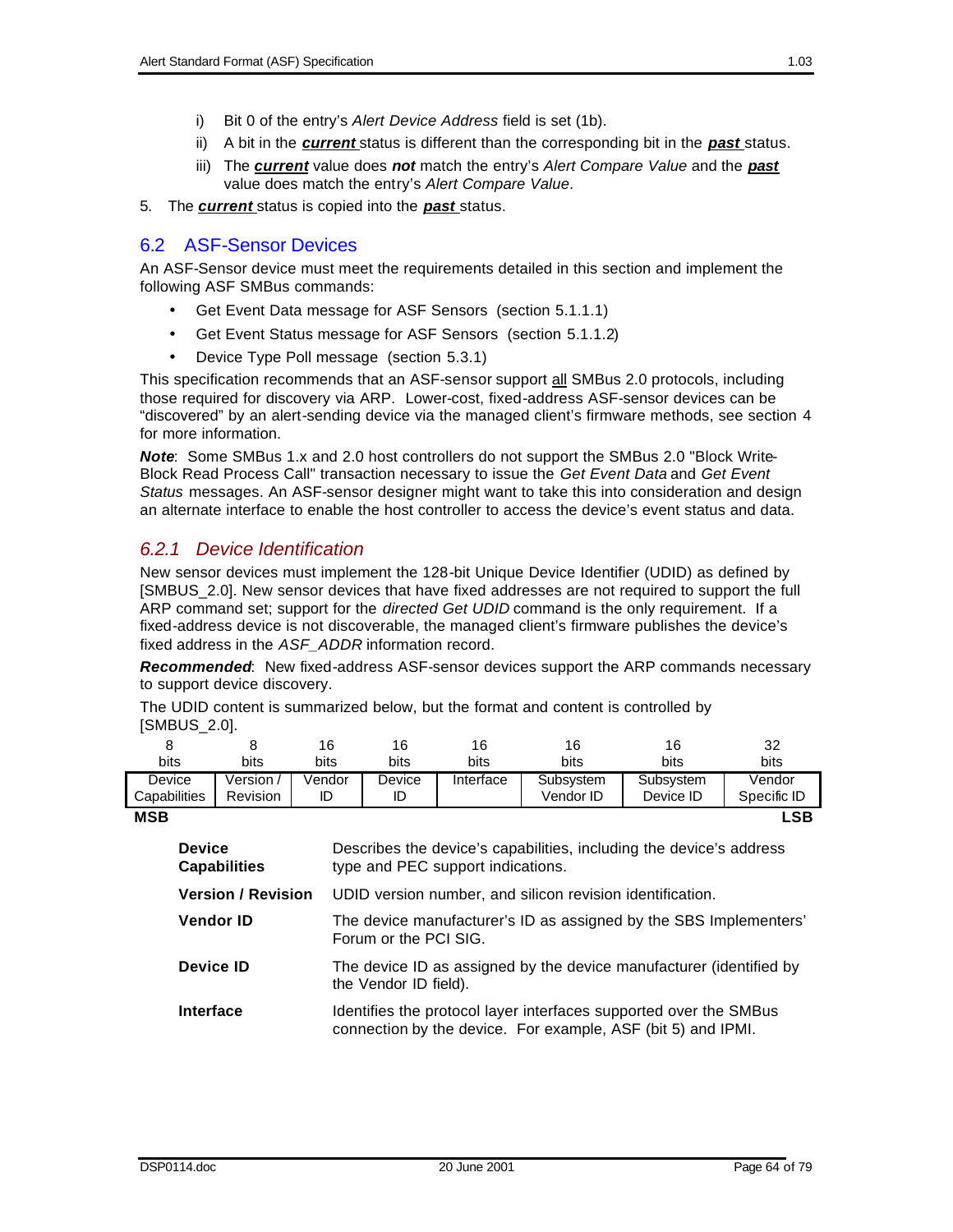| <b>Subsystem</b>                     | This field may hold a value derived from any of several sources:                                                                                                                                  |  |  |  |  |
|--------------------------------------|---------------------------------------------------------------------------------------------------------------------------------------------------------------------------------------------------|--|--|--|--|
| <b>Vendor ID</b>                     | The device manufacturer's ID as assigned by the SBS<br>$\bullet$<br>Implementers' Forum or the PCI SIG.                                                                                           |  |  |  |  |
|                                      | The device OEM's ID as assigned by the SBS Implementers'<br>$\bullet$<br>Forum or the PCI SIG.                                                                                                    |  |  |  |  |
|                                      | • A value that, in combination with the Subsystem Device ID, can<br>be used to identify an organization or industry group that has<br>defined a particular common device interface specification. |  |  |  |  |
| <b>Subsystem</b><br><b>Device ID</b> | The subsystem ID identifies a specific interface, implementation, or<br>device. The party identified by the Subsystem Vendor ID field<br>defines the Subsystem ID.                                |  |  |  |  |
| <b>Vendor-specific</b><br>ID         | A unique number per device.                                                                                                                                                                       |  |  |  |  |

### *6.2.2 Event Generation and Clearing*

Events reported by an ASF sensor must be level events from the alert-sending device perspective. This behavior allows the Alert Sending Device to detect the state transitions and send assertion and de-assertion alerts, and allows a managed client to include multiple alertsending devices.

An implementer may choose to design a "sticky" event that requires a mechanism to be cleared. In these cases, the clear mechanism is outside the scope of the ASF specification. An example of a desired "sticky" event is a "chassis intrusion" detection circuit.

*Note*: Events monitored under the ASF context are intended to be low frequency and generally stable and monotonic. This is a general requirement due to the uncertain speed of the SMBus. This specification does not limit the event transition frequency of a sensor's event. Instead, implementers are recommended to implement "sticky" events where critical events may have a transition frequency that may allow the event to go undetected.

### *6.2.3 Alert Status*

ASF-sensor devices will implement event generation and clearing with the following behavior:

- Sensor must contain an active-high, level-sensitive status register bit for each event; the sensor may also optionally implement an edge-triggered status bit for host system notification and event processing.
- The alert-sending device (e.g. NIC) is responsible for edge-detection of an event (i.e. the alert-sending device must recognize when the alert event is first generated).
- "Sticky" event status bits are cleared by the mechanisms unique to the managed client system (e.g. BIOS, DMI, CIM). The alert-sending device is not required to clear sticky event status.

Illustrated below is a conceptual example of an alert event logic structure with the optional edgetriggered bit for the host. For one event there are two register bits within the sensor device. The bit in the Poll Alert Register is simply the level-sensitive event. The bit in the Host Alert Register is implemented as a "sticky" bit; this bit is set when the event transitions from inactive to active and can only be cleared by some action taken by the host. This bit could also feed additional logic to generate a host system interrupt.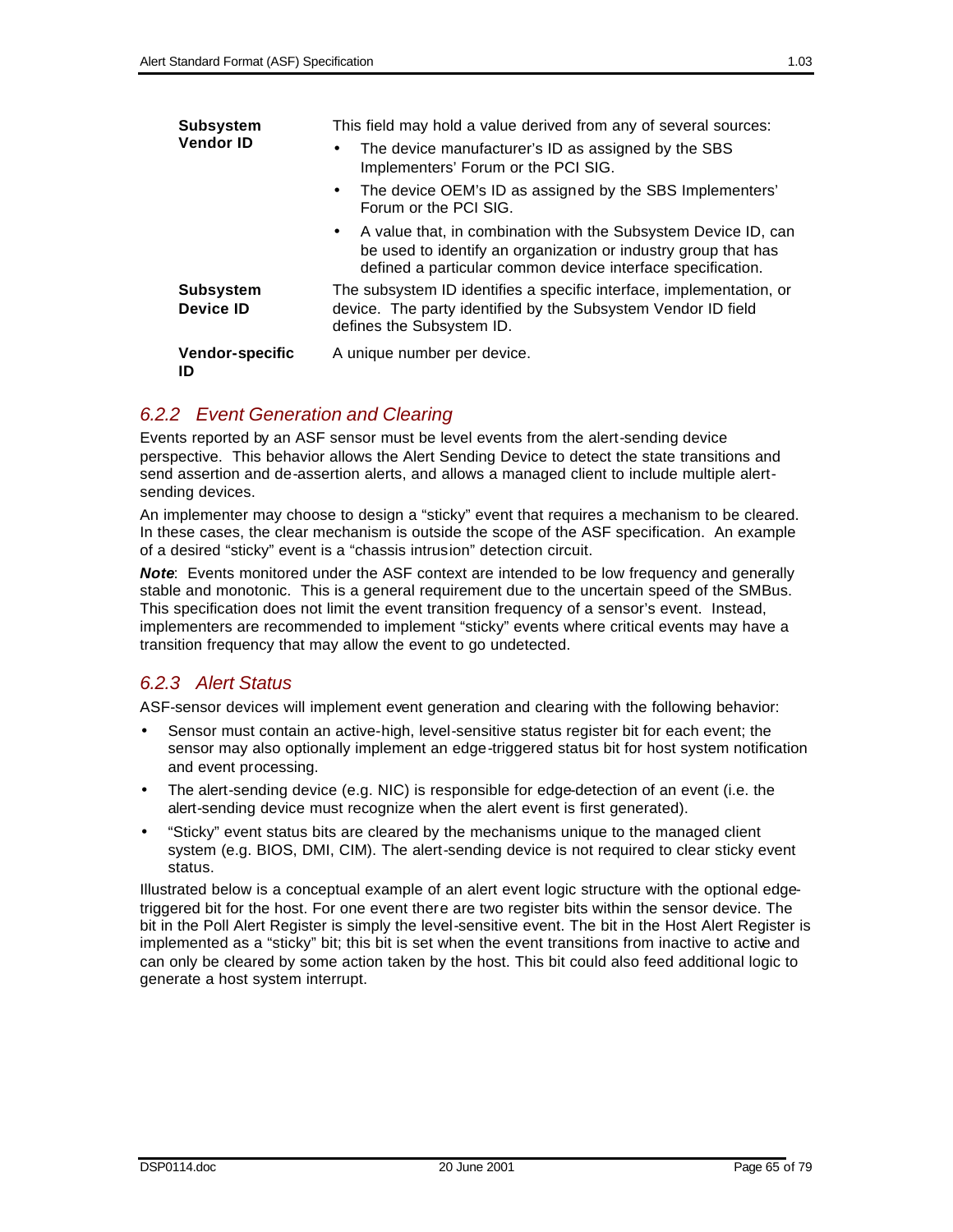

## *6.2.4 Device Power On Reset Time*

ASF-sensor and remote-control devices are allowed up to 500ms to complete their Power On Reset once they have detected that their supply power is stable. These devices don't appear on the SMBus (i.e. a NACK is generated for the associated slave address) before the device is prepared to communicate.

*Note*: Alert-sending devices that begin communicating over the SMBus after auxiliary power has stabilized but before main power has stabilized must tolerate a change in available devices; there may be a mix of auxiliary powered and main powered types.

## 6.3 Remote Control Device

If remote-control devices are included in an ASF managed client's implementation, the client's firmware identifies the characteristics and access methods for the devices via the ASF\_RCTL ACPI data structure.

## *6.3.1 Device Requirements*

Beyond the SMBus transaction requirements in section 5.4, remote-control devices must meet the following requirements:

- 1. The remote control actions must be write-able by doing an SMBus Byte Write transaction.
- 2. The remote control action must be initiated immediately by the managed client system's hardware after the *Remote-Control Device Action Message* is issued by the alert-sending device.
- 3. The remote control actions must work independent of local client software support.

### *6.3.2 Usage of Firmware Remote Control Device Information*

An alert-sending device, acting as an SMBus master, will issue SMBus Remote Control actions when the appropriate RMCP remote control packet is received (see 3.2.3.1 and 3.2.3.2 for more information). For the appropriate remote control action, the ASF\_RCTL fields *Control Device Address*, *Control Command*, and *Control Data Value* are used for the SMBus *Device Address*, *Command*, and *Data Write*, respectively. Additionally, bit 0 of the ASF\_RCTL *Control Device Address* field determines whether (1) or not (0) a PEC is appended to the Byte Write command by the alert-sending device.

### *6.3.3 Remote Control Functions*

The remote control functions supported by this specification are defined here; the duration of each of these operations is managed client system-specific.

#### **Reset**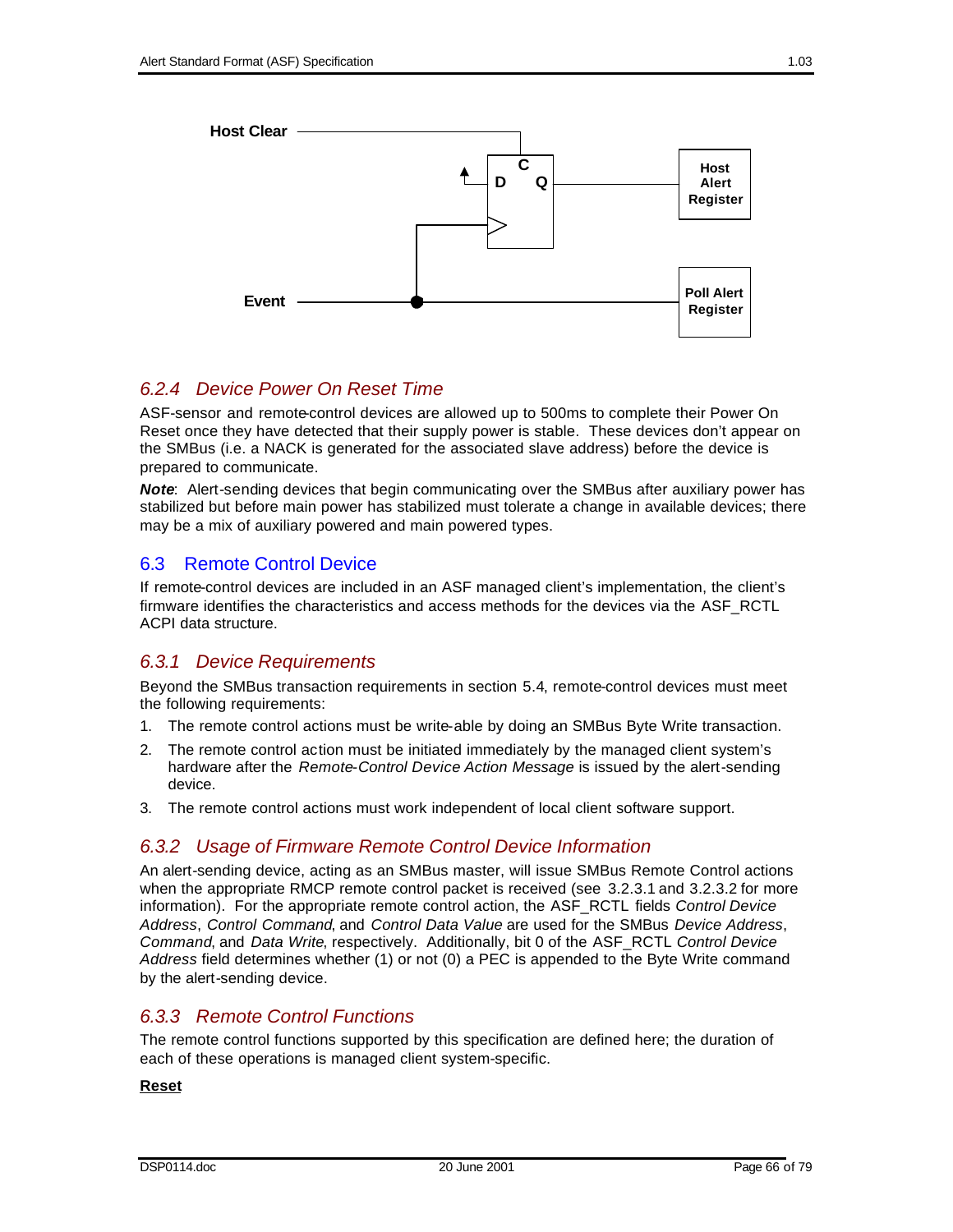The reset function causes a low latency reset of the system. This reset must, at a minimum, reset the host processor(s) and cause PCI Reset# to be asserted so that all devices on the PCI bus are initialized.

If supported, the reset function is required to produce the reset in these system states:

- *S0/G0 "working"*
- *S1*
- *S2*
- *S3*
- *Legacy ON* state.
- *Sleeping in an S1, S2, or S3 state, or Legacy SLEEP*
- *G1 sleeping*

Operation in all other system states is undefined by this specification.

#### **Power-Up**

The power-up function brings a sleeping system into the *S0/G0 "working"* state or into the *Legacy ON state*.

If supported, the power-up function is required to produce the power-up in any of these sleeping states:

- *S4*
- *S5/G2*
- *S4/S5 soft-off*
- *S5 entered by override*
- *Legacy OFF*

Operation in all other system states is undefined by this specification.

#### **Unconditional Power-Down**

The unconditional power-down function forces the system into an *S5 entered by override* or a *Legacy OFF* powered off state. This power-down occurs without any blocking from software or the system. Because of this, ACPI and system state context is not guaranteed to be preserved.

The unconditional power-down function is required to produce the power-down in these system states:

- *S0/G0 "working"*
- *S1*
- *S2*
- *S3*
- *Legacy ON* state
- *Sleeping in an S1, S2, or S3 state, or Legacy SLEEP*
- *G1 sleeping*

Operation in all other system states is undefined by this specification.

#### **Power Cycle Reset**

The power cycle reset function causes a hard reset of the system. This reset must be functionally equivalent to an Unconditional Power-Down operation, followed by a Power Up operation.

If supported, the power cycle reset function is required to produce the reset in these system states:

- *S0/G0 "working"*
- *S1*
- *S2*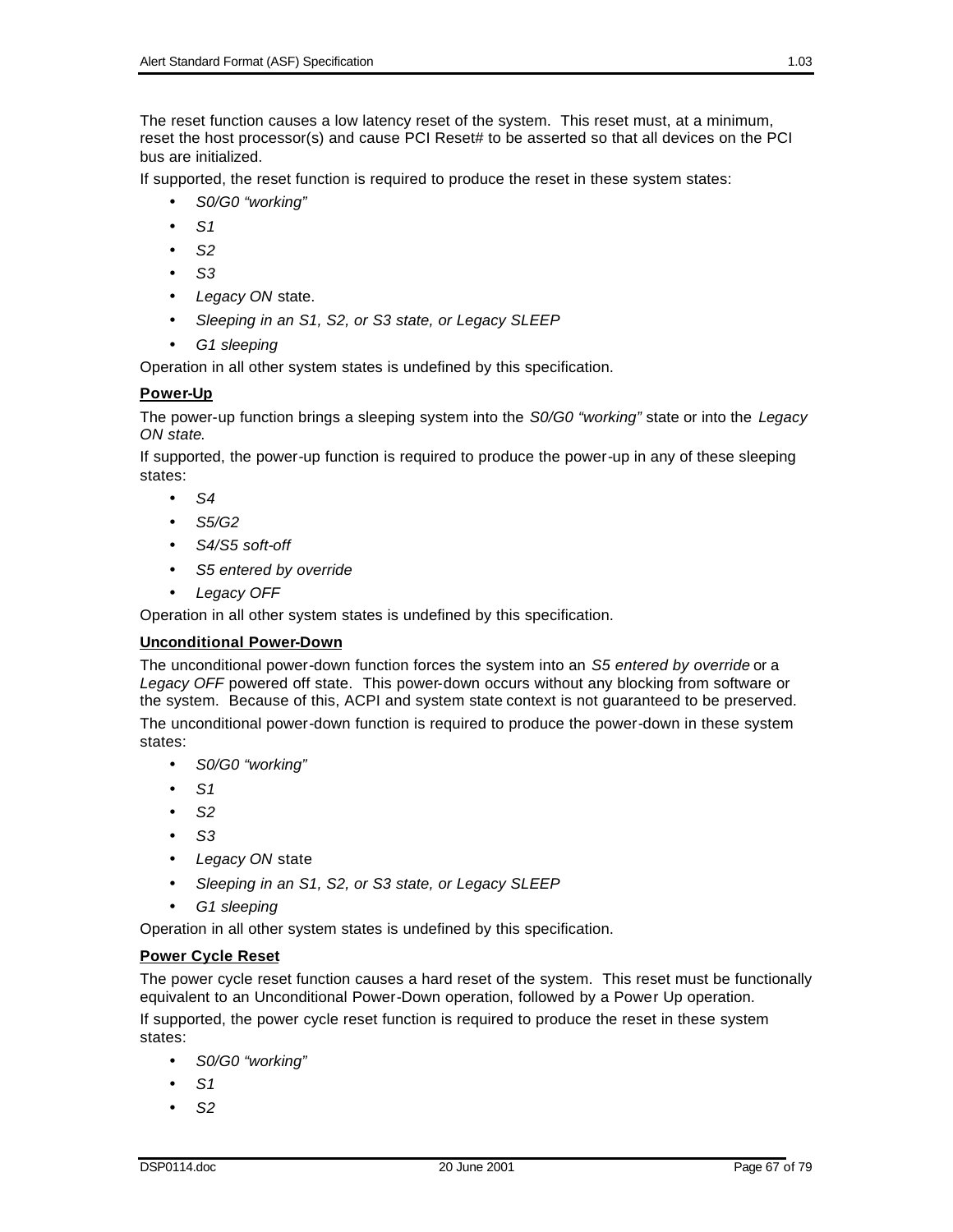- *S3*
- *Legacy ON* state
- *Sleeping in an S1, S2, or S3 state, or Legacy SLEEP*
- *G1 sleeping*.

Operation in all other system states is undefined by this specification.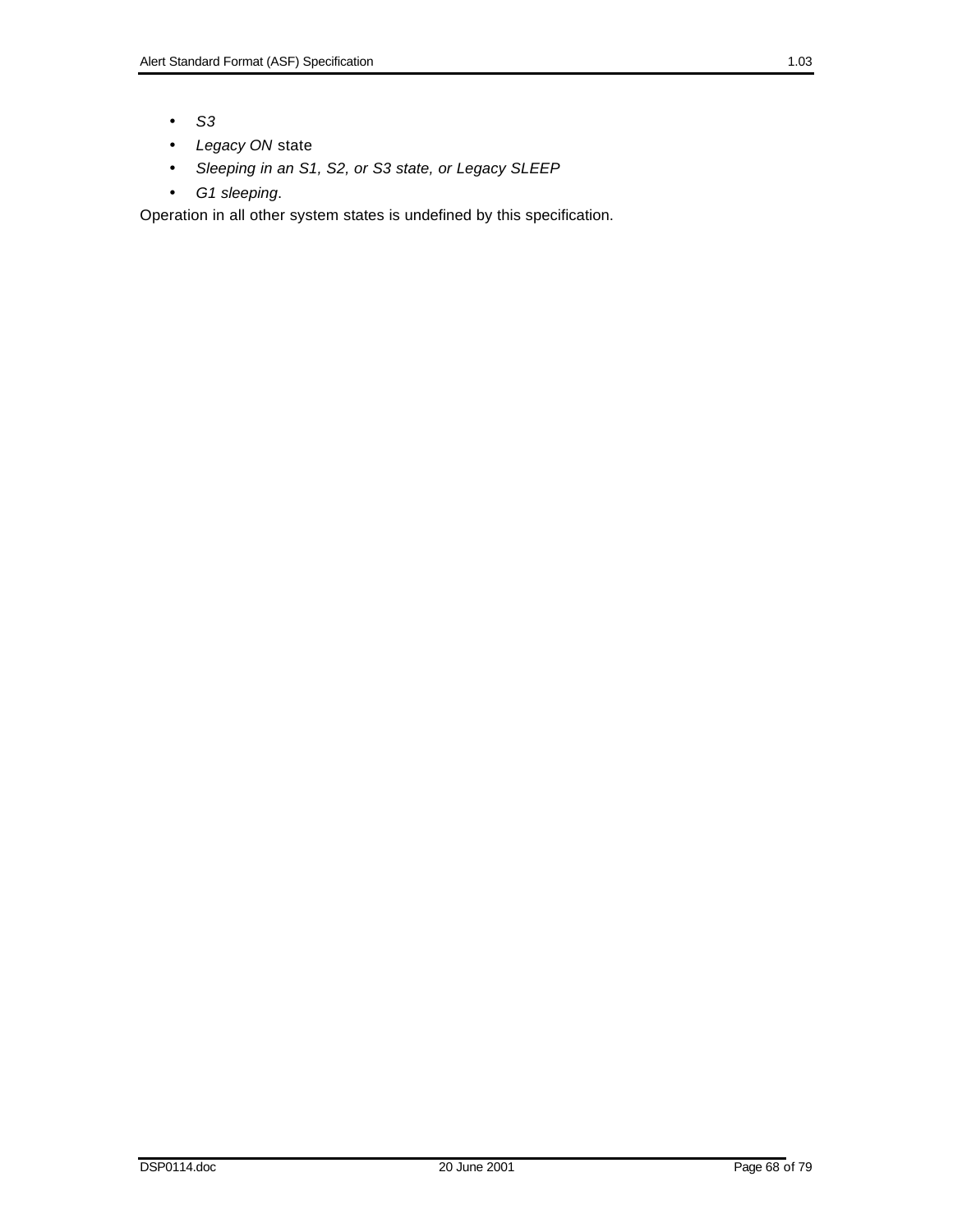# A.1 Modem Support

There needs to be a new entry for the Trap Source Type and Event Source type for Modems. 60h – 67h

# A.2 Battery Sensor

To support system battery-related events a new Event Sensor Type along with a set of Sensorspecific Offsets should be added as follows:

| Battery | 29h | 00h | Battery low     |
|---------|-----|-----|-----------------|
|         |     | 01h | Battery failure |
|         |     | 02h | Battery removed |

## A.3 System Firmware Error/Progress Descriptor

To support industry-standard system progress and error handling, the "POST Error" Sensor Type defined by [PET\_1.0] is renamed and extended as described below.

| Sensor Type                                            | Sensor<br><b>Type</b><br>Code | Sensor-<br>specific<br>Offset | Event                                                                                                                                                               |
|--------------------------------------------------------|-------------------------------|-------------------------------|---------------------------------------------------------------------------------------------------------------------------------------------------------------------|
| <b>System Firmware</b><br>Error/Progress<br>Descriptor | 0Fh                           | 00h                           | Standard System Firmware Error. The Event Data<br>2 field contains a further error descriptor, as<br>described in 3.1.5.2 System Firmware Error Events              |
|                                                        |                               | 01h                           | Standard System Firmware Hang. The Event Data 2<br>field contains a further error descriptor, as described<br>in 3.1.5.3 System Firmware Progress Events.           |
|                                                        |                               | 02h                           | Standard System Firmware Progress. The Event<br>Data 2 field contains a further progress descriptor,<br>as described in 3.1.5.3 System Firmware Progress<br>Events. |
|                                                        |                               | 03h                           | OEM-specific System Firmware Error.                                                                                                                                 |
|                                                        |                               | 04h                           | OEM-specific System Firmware Hang Error                                                                                                                             |
|                                                        |                               | 05h                           | <b>OEM-specific System Firmware Progress</b>                                                                                                                        |

# A.4 Device Relative Entity Instances

The present PET specification defines an Entity Instance number that identifies different instances of the same entity type in the system. For example, if you have three fans, the entity instance value allows you to tell one fan from another by allowing an Entity Instance number to be assigned. Typically, a system with three fans would assign instance numbers 1, 2, and 3 to the fans - though there is no requirement that instance numbers be consecutive or sequential starting from 1.

The Entity Instance numbers are presently assigned relative to the entire *system.* Which means that a given number can only be used once in the entire system. This leads to a problem for addin devices, or pre-configured sub-systems. For example, you could not pre-assign entity instance numbers to entities on an add-in card, because if you put two identical cards in the system, their instance numbers would conflict.

Thus, the definition of Entity Instance number needs to be changed to allow sensor device relative instance numbers. The following table shows the proposed change to accomplish this by splitting the entity instance number into two ranges: one for system relative and another for sensor device relative.

#### **Table , Entity Instance Number**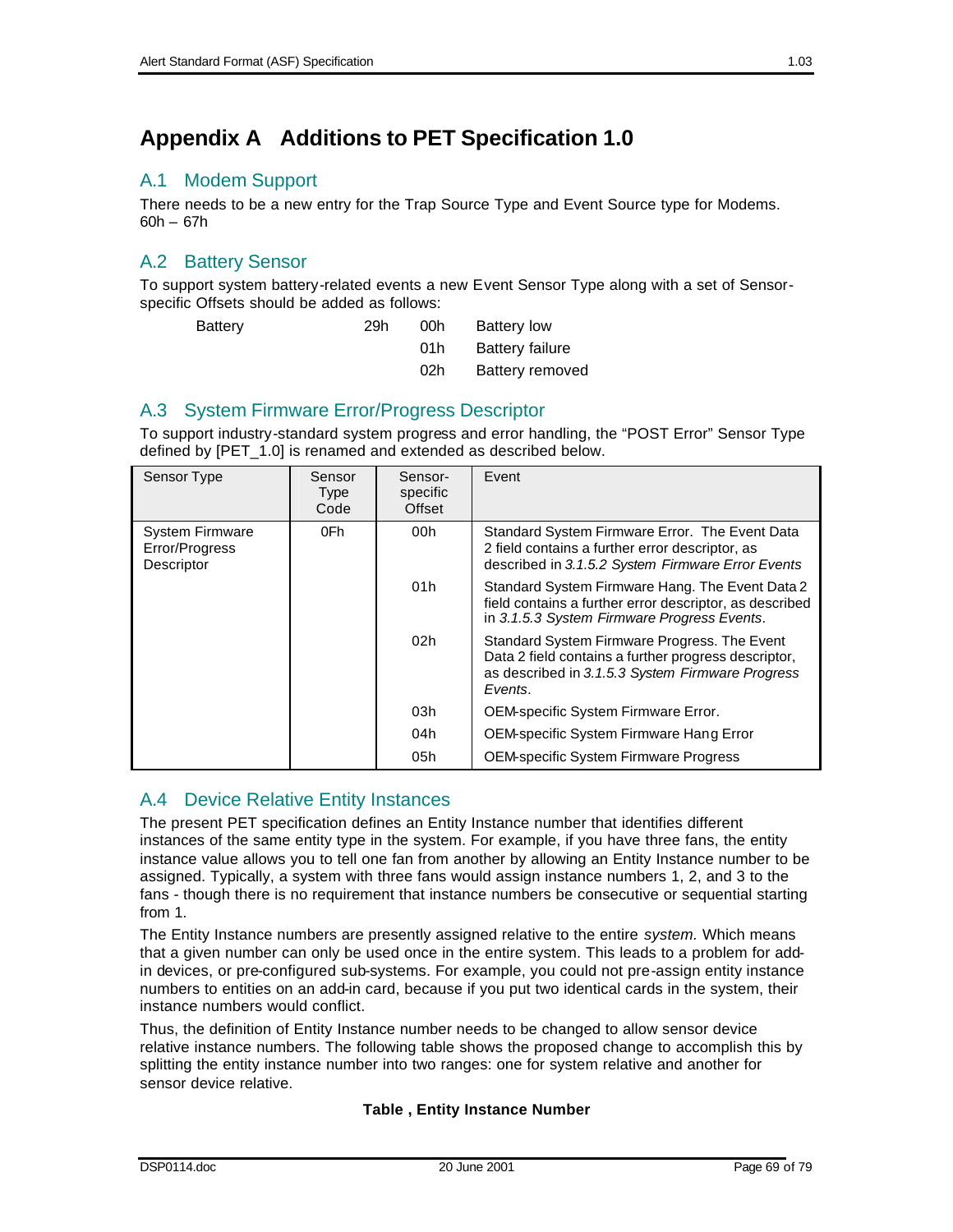| Bit | <b>Description</b>                                                                      |
|-----|-----------------------------------------------------------------------------------------|
|     | $0 =$ physical entity, $1 =$ logical entity                                             |
| 6:0 | Entity Instance number<br>00h-5Fh = system relative<br>60h-7Fh = sensor device relative |

*00h-5Fh = System Relative. Instance number must be unique for each different entity of type Entity ID in the system. This range is used for devices that have a fixed enumeration (i.e. Not add in cards)*

*60h-7Fh = Sensor Device Relative. Instance number is unique for each different entity of type Entity ID for the sensor device that provides access to the sensors for the entity. The entity is uniquely identified by the combination of the Sensor Device number and the Entity Instance number.*

Note that when using a Sensor Device Relative instance number, all sensors for the entity must be provided by one sensor device. Otherwise, it may appear that there are more instances of the entity than are actually present. For example, suppose an add-in card has monitoring for both fan current and fan speed for a single fan. If the fan current was monitored via sensor device 2 and the fan speed monitored via sensor device 1, then the trap for fan current would return sensor device number 1 and a trap for fan speed would return sensor device number 2. Because the sensor device number is now part of what identifies a unique entity, software would view these traps as being from different fans, even if the Sensor Device Relative instance number were the same.

# A.5 Event Source Type

A range for an ASF Event Source Type must be added to the PET specification to support the proper PET frame from an ASF entity. This text below is the proposed addition to the Event Source Type definition of the PET specification:

*ASF 68h – 6Fh*

## A.6 Sensor Type = 23h (Watchdog 2) Updates

This sensor type defines Event Data 2 values that further describe the system state at the time of the watchdog event. The possible values for the "timer use at expiration", present in bits 3:0 of this field must be extended to provide a discrete code to describe a system boot failure:

 $6h =$  System boot failure.

# A.7 IPMI 1.0 Entity IDs

A mismatch between [PET\_1.0] and [IPMI\_1.0] was found in the Entity IDs table. The following changes are required to make [PET] match [IPMI\_1.0]:

| Code            | Entity                                                                                          |
|-----------------|-------------------------------------------------------------------------------------------------|
| 19d             | power unit / power domain (typically used as a pre-defined logical entity for grouping<br>power |
| 20 <sub>d</sub> | power module / converter                                                                        |
| 21d             | power management / power distribution board                                                     |
| 22d             | chassis back panel board                                                                        |
| 23d             | system chassis                                                                                  |
| 24d             | sub-chassis                                                                                     |
| 25d             | Other chassis board                                                                             |
| 26d             | Disk Drive Bay                                                                                  |
| 27d             | Peripheral Bay                                                                                  |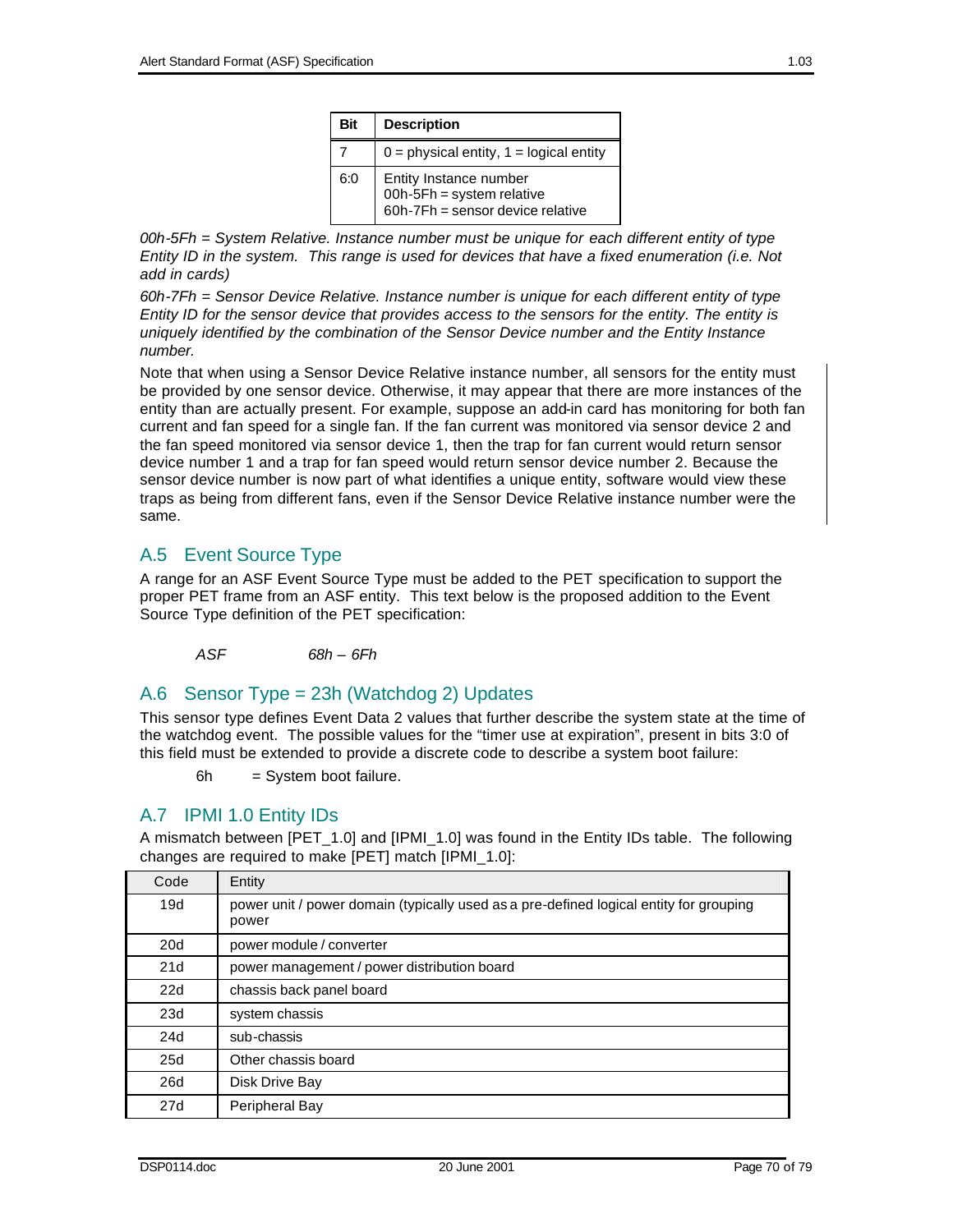| 28d             | Device Bay                                                                                                                                                                                                                                                                                                                 |
|-----------------|----------------------------------------------------------------------------------------------------------------------------------------------------------------------------------------------------------------------------------------------------------------------------------------------------------------------------|
| 29d             | fan / cooling device                                                                                                                                                                                                                                                                                                       |
| 30 <sub>d</sub> | cooling unit (can be used as a pre-defined logical entity for grouping fans or other<br>cooling devices)                                                                                                                                                                                                                   |
| 31d             | cable / interconnect                                                                                                                                                                                                                                                                                                       |
| 32d             | memory device (This Entity ID should be used for replaceable memory devices, e.g.<br>DIMM/SIMM. It is recommended that Entity IDs not be used for individual non-<br>replaceable<br>memory devices. Rather, monitoring and error reporting should be associated with the<br>FRU [e.g.<br>memory card] holding the memory.) |
| 33d             | System Management Software                                                                                                                                                                                                                                                                                                 |
| 34d             | <b>BIOS</b>                                                                                                                                                                                                                                                                                                                |
| 35d             | <b>Operating System</b>                                                                                                                                                                                                                                                                                                    |
| 36d             | system bus                                                                                                                                                                                                                                                                                                                 |
| 37d             | Group - this is a logical entity for use with Entity Association records. It is provided to<br>allow a<br>sensor data record to point to an Entity-association record when there is no appropriate<br>pre-defined<br>logical entity for the entity grouping. This Entity should not be used as a physical entity.          |

# A.8 Entity and Sensor support for Alert Sending Devices

This value is added to the Entity ID table to allow for better reporting from an ASF Sending Device:

| Code | Entitv                                            |
|------|---------------------------------------------------|
| 38d  | Out of Band (OOB) Management Communication Device |

This value is added to the Sensor Types table to allow for better reporting from an ASF Sending Device:

| Sensor Type                 | Sensor<br>Type<br>Code | Sensor-<br>Specific<br>Offset | Event |
|-----------------------------|------------------------|-------------------------------|-------|
| Management Subsystem Health | 28h                    | $\overline{\phantom{0}}$      | -     |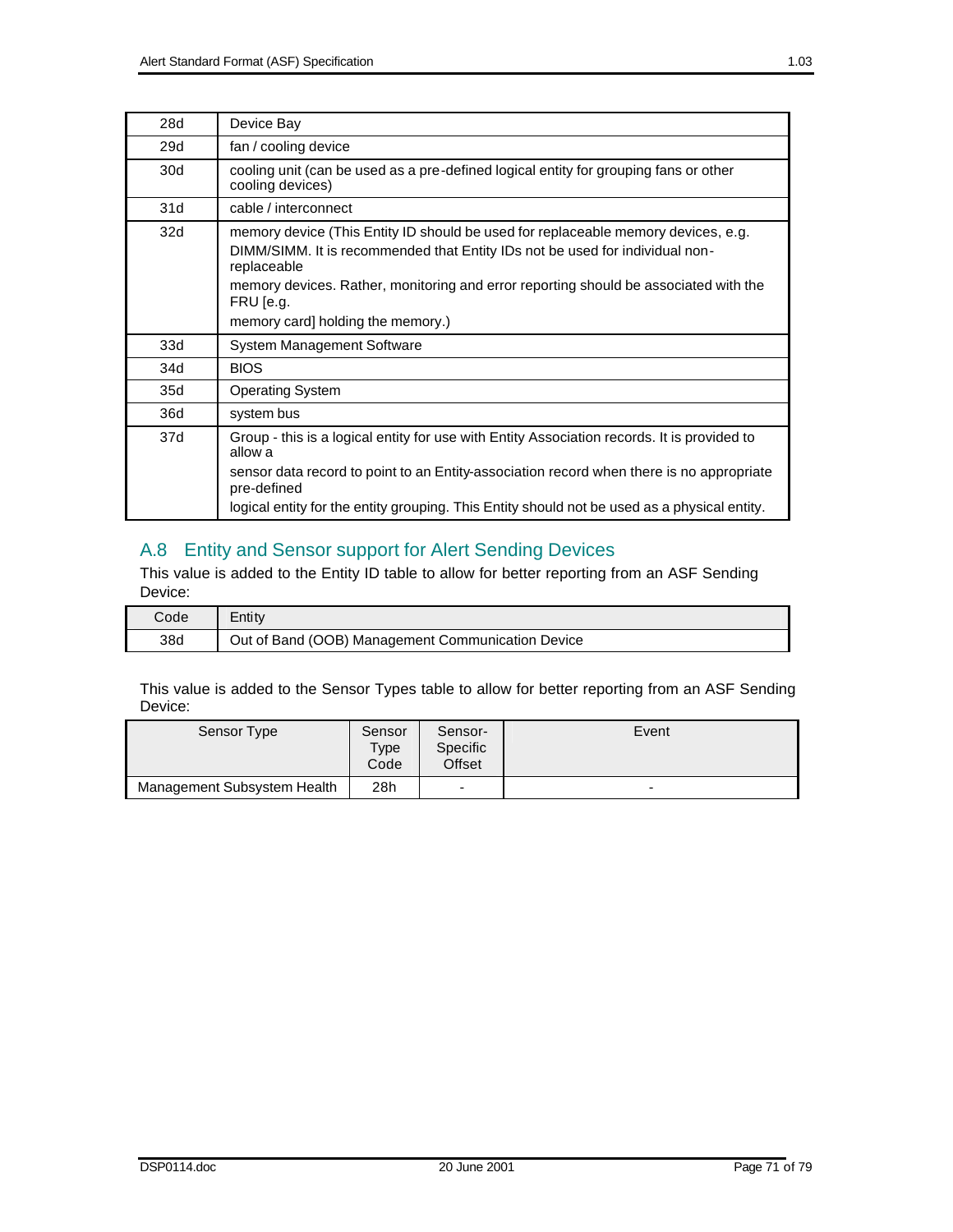# **Appendix B ASF Entity Section Map**

This section identifies the relevant ASF specification sections for each type of ASF entity:

#### B.1 Alert Sending Device

- 3.1.1 PET Frame Behavior
- 3.1.2 Agent Address Field
- 3.1.3 Specific Trap Field
- 3.1.4 Variable Bindings Fields
- 3.1.5.5 System Heartbeat
- 3.1.5.6 System Boot Failure

RMCP Packet Format 3.2.3 ASF RMCP Message Types 3.2.4 RMCP Usage Scenarios 4.1.2.1 ASF\_INFO 4.1.2.2 ASF\_ALRT 4.1.2.3 ASF\_ALERTDATA 4.1.2.5 ASF\_CONTROLDATA 5 ASF SMBus Messages 5.1.1.1 Get Event Data 5.1.1.2 Get Event Status 5.1.4.1 Start Watchdog Timer 5.1.4.2 Stop Watchdog Timer 5.1.5.1 Message with Retransmission 5.1.5.2 Message without Retransmission

- 5.2.1 Get Boot Options
- 5.2.1.1 Return Boot Options
- 5.2.1.2 No Boot Options
- 5.2.2 Boot Options Clear
- 5.3.1 Device Type Poll Message
- 6 SMBus Device Characteristics
- 6.1.1 Sensor Requirements
- 6.1.2 Usage of Firmware Legacy Sensor Device Alert Information
- 6.2 ASF-Sensor Devices
- 6.2.1 Device Identification
- 6.2.2 Event Generation and Clearing
- 6.2.3 Alert Status
- 6.2.4 Device Power On Reset Time
- 6.3.1 Device Requirements
- 6.3.2 Usage of Firmware Remote Control Device Information
- 6.3.3 Remote Control Functions

#### B.2 Legacy Sensor

- 4.1.2.2 ASF\_ALRT
- 4.1.2.3 ASF\_ALERTDATA
- 6 SMBus Device Characteristics
- 6.1.1 Sensor Requirements

## B.3 ASF Sensor

3.1.3 Specific Trap Field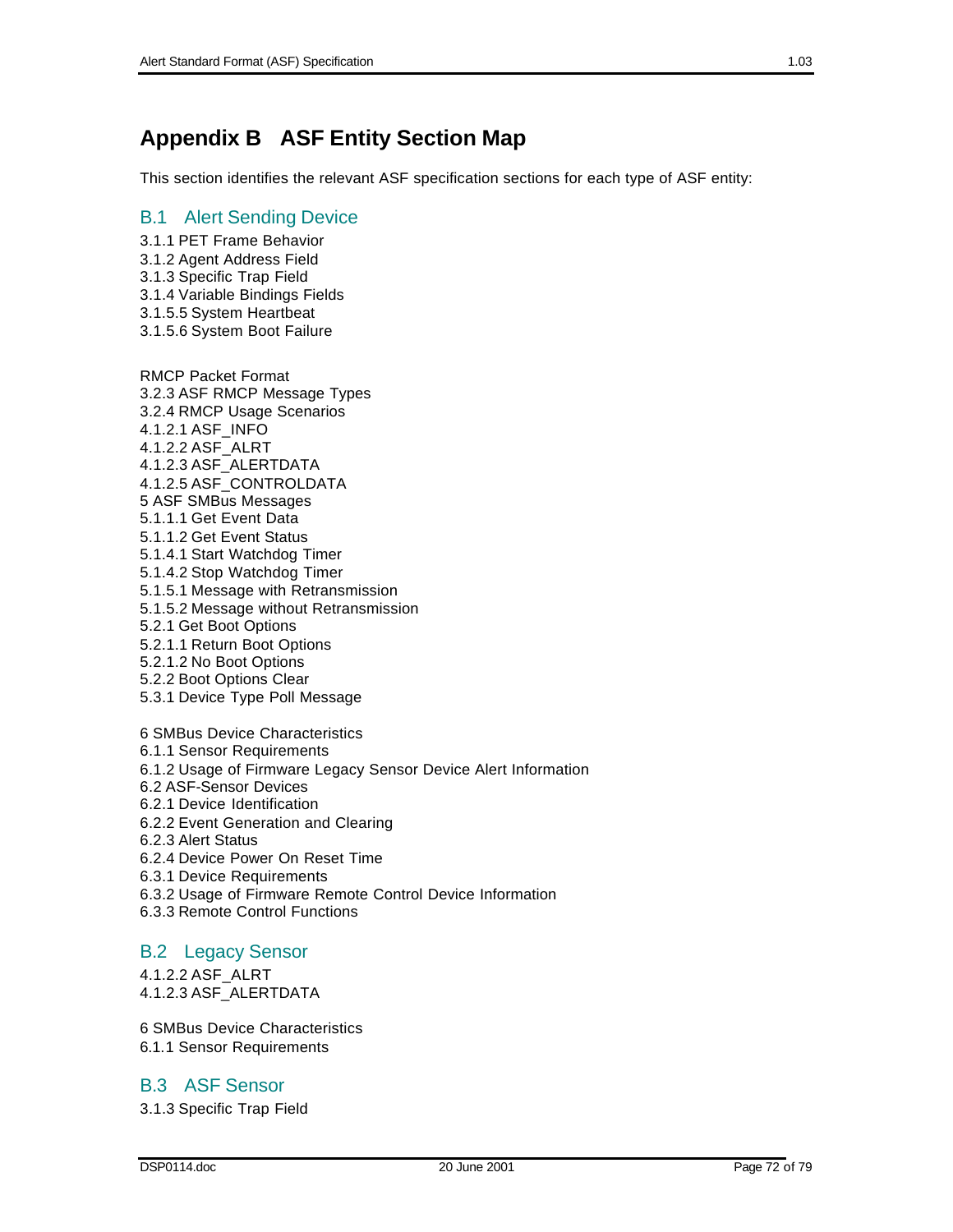- 3.1.4 Variable Bindings Fields
- 3.1.5.1 Environmental Events
- 4.1.2.1 ASF\_INFO
- 5.1.1.1 Get Event Data
- 5.1.1.2 Get Event Status
- 6 SMBus Device Characteristics
- 6.2 ASF-Sensor Devices
- 6.2.1 Device Identification
- 6.2.2 Event Generation and Clearing
- 6.2.3 Alert Status
- 6.2.4 Device Power On Reset Time

#### B.4 Remote Control Device

4.1.2.5 ASF\_CONTROLDATA 6 SMBus Device Characteristics 6.3.1 Device Requirements 6.3.2 Usage of Firmware Remote Control Device Information 6.3.3 Remote Control Functions

#### B.5 Firmware

3.1.5.2 System Firmware Error Events 3.1.5.3 System Firmware Progress Events 4 Firmware Interfaces 4.1 ACPI Definitions 4.1.1 Control Methods 4.1.2.1 ASF\_INFO 4.1.2.2 ASF\_ALRT 4.1.2.3 ASF\_ALERTDATA 4.1.2.4 ASF\_RCTL 4.1.2.5 ASF\_CONTROLDATA 4.1.2.7 5.1.4.1 Start Watchdog Timer 5.1.4.2 Stop Watchdog Timer 5.1.5.1 Message with Retransmission 5.1.5.2 Message without Retransmission 5.2.1 Get Boot Options 5.2.1.1 Return Boot Options 5.2.1.2 No Boot Options 5.2.2 Boot Options Clear 5.3.1 Device Type Poll Message

#### B.6 Operating System

- 3.1.5.4 OS Events
- 5.1.4.1 Start Watchdog Timer
- 5.1.4.2 Stop Watchdog Timer
- 3.2.4 RMCP Usage Scenarios

#### B.7 Local Alert Configuration Software

- 3.1.1 PET Frame Behavior
- 3.1.2 Agent Address Field
- 3.1.3 Specific Trap Field
- 3.1.4 Variable Bindings Fields
- 3.1.5.5 System Heartbeat
- 3.1.5.6 System Boot Failure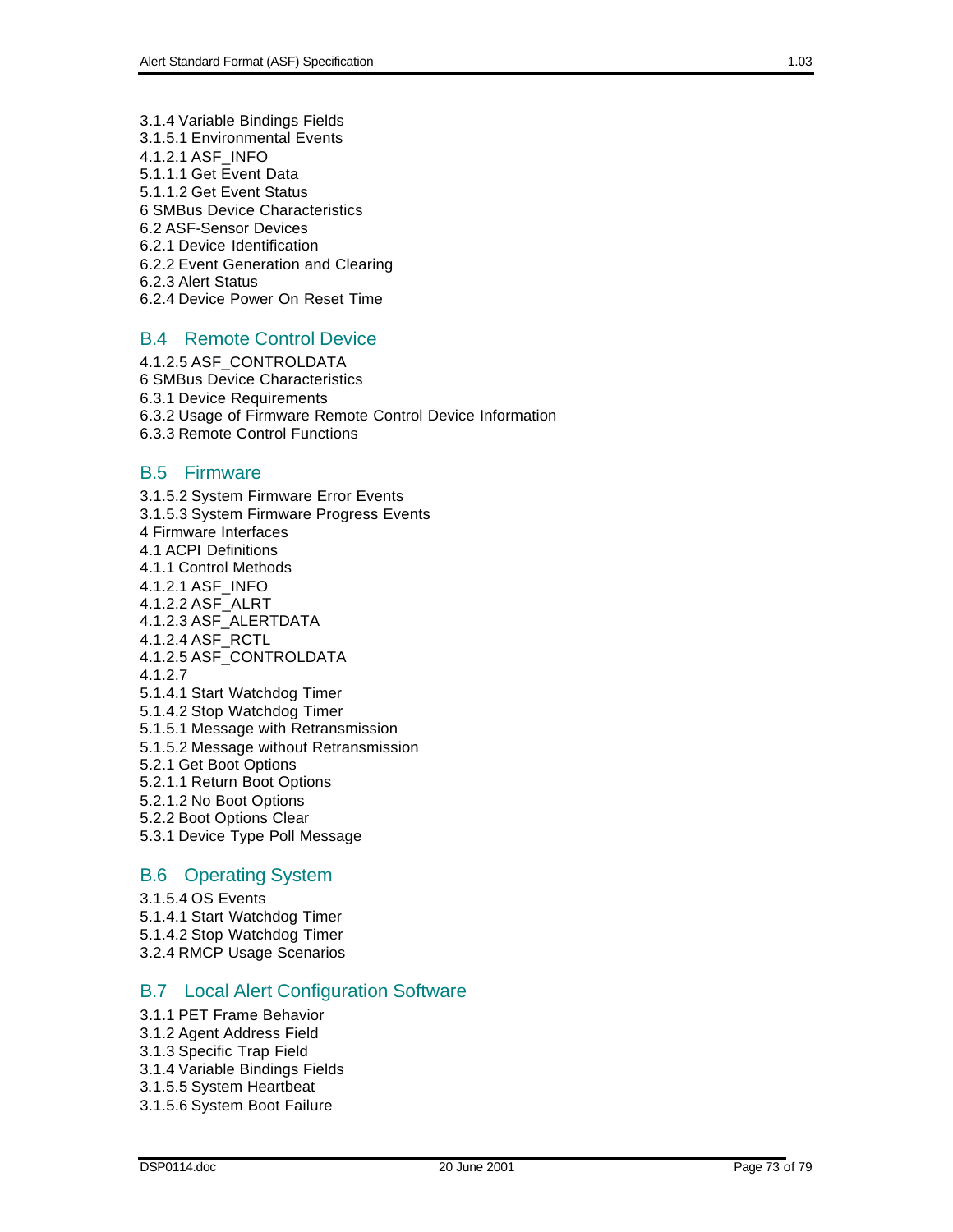3.2.4 RMCP Usage Scenarios 4.1.2.1 ASF\_INFO 4.1.2.2 ASF\_ALRT 4.1.2.3 ASF\_ALERTDATA 4.1.2.4 ASF\_RCTL 4.1.2.5 ASF\_CONTROLDATA 4.1.2.7 5.1.4.1 Start Watchdog Timer 5.1.4.2 Stop Watchdog Timer 5.3.1 Device Type Poll Message

## B.8 Remote Console Software

3.1.1 PET Frame Behavior 3.1.2 Agent Address Field 3.1.3 Specific Trap Field 3.1.4 Variable Bindings Fields

RMCP Packet Format 3.2.3 ASF RMCP Message Types 3.2.4 RMCP Usage Scenarios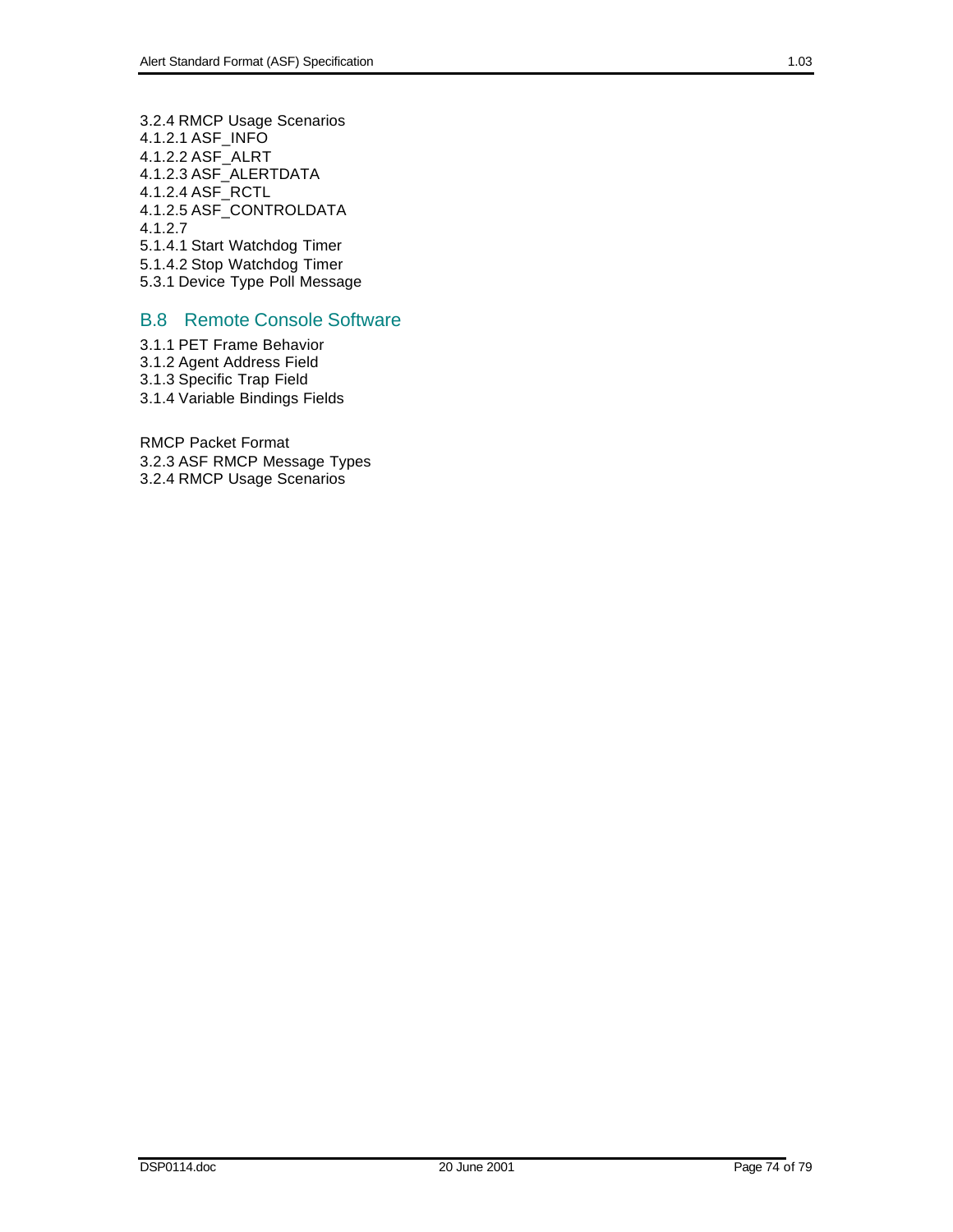# **Appendix C ASF Entity Function Checklists**

This section contains the entity-specific checklists that define requirements and recommendations for an ASF implementation.

# C.1 Alert Sending Device

The following table identifies the required and optional features for an ASF alert-sending device. See also *C.2 Local Alert-Sending Device Configuration Software*.

Table D-1 Alert-Sending Device Checklist for ASF Implementations

| ####             | <b>Description</b>                                                                                                                                                                                                                                                                                            |          |
|------------------|---------------------------------------------------------------------------------------------------------------------------------------------------------------------------------------------------------------------------------------------------------------------------------------------------------------|----------|
| AS <sub>1</sub>  | The device includes an SMBus 2.0-compliant master/slave controller, and<br>external connection to a system's SMBus.                                                                                                                                                                                           | Required |
| AS <sub>2</sub>  | The device re-transmits PET frames, and meets the functionality described in<br>section 3.1.1.                                                                                                                                                                                                                | Required |
| AS <sub>3</sub>  | The device sets the Agent Address field of any transmitted PET's Protocol Data<br>Unitper the RFC associated with the transport method, see section 3.1.2.                                                                                                                                                    | Required |
| AS4              | The device supports the IPv4 (IP version 4) protocol.                                                                                                                                                                                                                                                         | Required |
| AS <sub>5</sub>  | The device statically assigns the Trap Source Type field of issued PETs to identify<br>the type of the source device, see section 3.1.4.                                                                                                                                                                      | Required |
| AS <sub>6</sub>  | The device supports transmission of a system heartbeat message, see 3.1.5.5.                                                                                                                                                                                                                                  | Optional |
| AS7              | The device includes a watchdog timer.                                                                                                                                                                                                                                                                         | Required |
| AS8              | The device implements the functionality required to support a system boot-failure<br>alert: see 3.1.5.6.                                                                                                                                                                                                      | Required |
| AS9              | The device provides support for all ASF-RMCP message types and formats<br>described in section 3.2 that have an IANA Enterprise Number value of 4542<br>(ASF).                                                                                                                                                | Required |
| AS10             | The device provides support for RMCP Message Class values other than 6 (ASF).                                                                                                                                                                                                                                 | Optional |
| AS11             | The device provides support for ASF-RMCP messages that have an IANA<br>Enterprise Number value other than 4542 (ASF).                                                                                                                                                                                         | Optional |
| AS12             | The device responds to RMCP control messages (see 3.2.3.1 and 3.2.3.2) as<br>configured by its OS-present configuration software.                                                                                                                                                                             | Required |
| AS <sub>13</sub> | If the device has not been configured, it does not respond to RMCP control<br>messages (see 3.2.3.1 and 3.2.3.2).                                                                                                                                                                                             | Required |
| <b>AS14</b>      | If there are legacy sensors in the system (as described in the system's ACPI<br>implementation, see 4.1.2.2 ASF_ALRT), the alert-sending device periodically<br>polls the devices to determine the devices' current status and sends any<br>associated ASF alerts. Refer to 6.1.2 for additional information. | Required |
| AS15             | If there are legacy sensors in the system, the alert-sending device uses a 4-<br>second Minimum Legacy Device Poll Time.                                                                                                                                                                                      | Required |
| AS16             | The device polls ASF sensors using the system-specified Inter-poll Wait Time<br>(see 4.1.2.1), as stored by the device's configuration software in device-specific<br>non-volatile memory.                                                                                                                    | Required |
| <b>AS17</b>      | If there are ASF sensors in the system, the alert-sending device issues periodic<br>SMBus Get Event Data and/or Get Event Status messages to determine the<br>devices' current status and sends any associated ASF alerts.                                                                                    | Required |
| AS18             | The device responds to the SMBus Device Type Poll message, see 5.3.1.                                                                                                                                                                                                                                         | Required |
| AS <sub>19</sub> | The device maintains its current link status, and reports this status in the Device<br>Type Poll response.                                                                                                                                                                                                    | Required |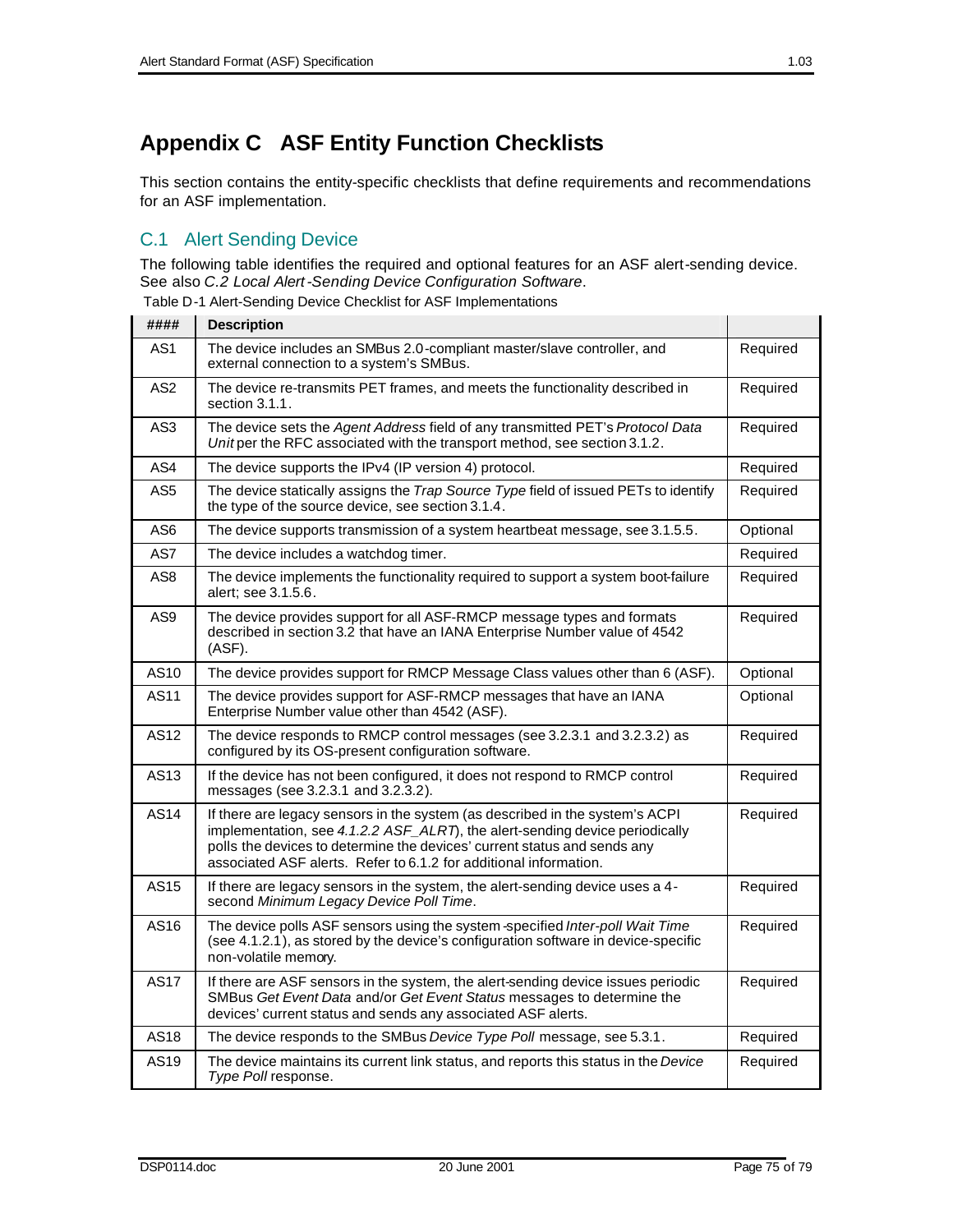| ####             | <b>Description</b>                                                                                                                                                                                                                                                                       |          |
|------------------|------------------------------------------------------------------------------------------------------------------------------------------------------------------------------------------------------------------------------------------------------------------------------------------|----------|
| AS20             | The device responds to the SMBus Set System State message (see 5.3.2) and<br>returns the last value written in response to an RMCP System State Request (see<br>3.2.3.8). If no value is written by the system firmware, the device responds with<br>an System State value of "Unknown". | Required |
| AS <sub>21</sub> | The device responds to the SMBus Start Watchdog Timer and Stop Watchdog<br>Timer messages, issuing the associated ASF alert if the timer is not reset within<br>the required amount of time.                                                                                             | Required |
| AS22             | The device responds to the SMBus Boot Options messages (see 5.2).                                                                                                                                                                                                                        | Required |
| AS23             | The device responds to the SMBus Push messages (with and without<br>retransmission) and transmits the requested ASF alerts.                                                                                                                                                              | Required |
| AS24             | A system board-set device (e.g. soldered onto the motherboard) has an<br>assignable SMBus device address.                                                                                                                                                                                | Optional |
| AS <sub>25</sub> | A device on a card that plugs into an expansion bus has an assignable SMBus<br>device address.                                                                                                                                                                                           | Required |
| AS26             | The device supports AS12, AS15, and AS18 features for all system states from<br>which the device is configurable to accept packets to wake the system.                                                                                                                                   | Required |

# C.2 Local Alert-Sending Device Configuration Software

The following table identifies the required and optional features for the OS-present configuration software provided with an alert-sending device:

| Table D-2 Local Alert Configuration Software Checklist for ASF Implementations |  |  |
|--------------------------------------------------------------------------------|--|--|
|                                                                                |  |  |

| ####            | <b>Description</b>                                                                                                                                                                                                                                                                                                                                                                                       |          |
|-----------------|----------------------------------------------------------------------------------------------------------------------------------------------------------------------------------------------------------------------------------------------------------------------------------------------------------------------------------------------------------------------------------------------------------|----------|
| CS <sub>1</sub> | The configuration software programs non-volatile memory for the alert-sending<br>device with the Minimum Watchdog Reset Value, Minimum ASF Sensor Inter-poll<br>Wait Time, Manufacturer ID, and System ID values present in the system<br>firmware's ACPI implementation (see 4.1.2.1 ASF_INFO).                                                                                                         | Required |
| CS <sub>2</sub> | The configuration software programs non-volatile memory for the alert-sending<br>device with the managed client's UUID, as found in the system firmware's<br>SMBIOS System Information structure.                                                                                                                                                                                                        | Required |
| CS <sub>3</sub> | If the alert-sending device supports system heartbeat messages, the device's<br>configuration software provides a user-settable rate at which the messages are<br>transmitted and a method through which to disable the messages entirely.                                                                                                                                                               | Required |
| CS <sub>4</sub> | If the managed client supports legacy-device alerts (as described in the system's<br>ACPI implementation, see 4.1.2.2 ASF_ALRT) the alert-sending device's<br>configuration software enables the device to send PET alerts based on the<br>legacy-device status. Refer to 4.1.2.2 and 6.1.2 for additional information.                                                                                  | Required |
| CS <sub>5</sub> | The configuration software, when running on an ACPI-aware operating system,<br>sets its alert-sending device's power-on wait time (via the ACPI SPWT control<br>method) to the maximum of the device's fixed time and the value returned by the<br>GPWT ACPI control method.                                                                                                                             | Required |
| CS <sub>6</sub> | If the managed client supports RMCP control messages (as described in the<br>system's ACPI implementation, see 4.1.2.4 ASF_RCTL and 4.1.2.6 ASF_RMCP)<br>the alert-sending device's configuration software records the system-specific<br>information into the device's non-volatile memory to enable the device to respond<br>to the messages. Refer to 3.2.3.1 and 3.2.3.2 for additional information. | Required |
| CS <sub>7</sub> | The configuration software records the device's TCP/IP address into its non-<br>volatile memory.                                                                                                                                                                                                                                                                                                         | Required |
| CS <sub>8</sub> | The configuration software gathers the TCP/IP address of the management<br>console to which alerts are sent, and records this address into the device's non-<br>volatile memory.                                                                                                                                                                                                                         | Required |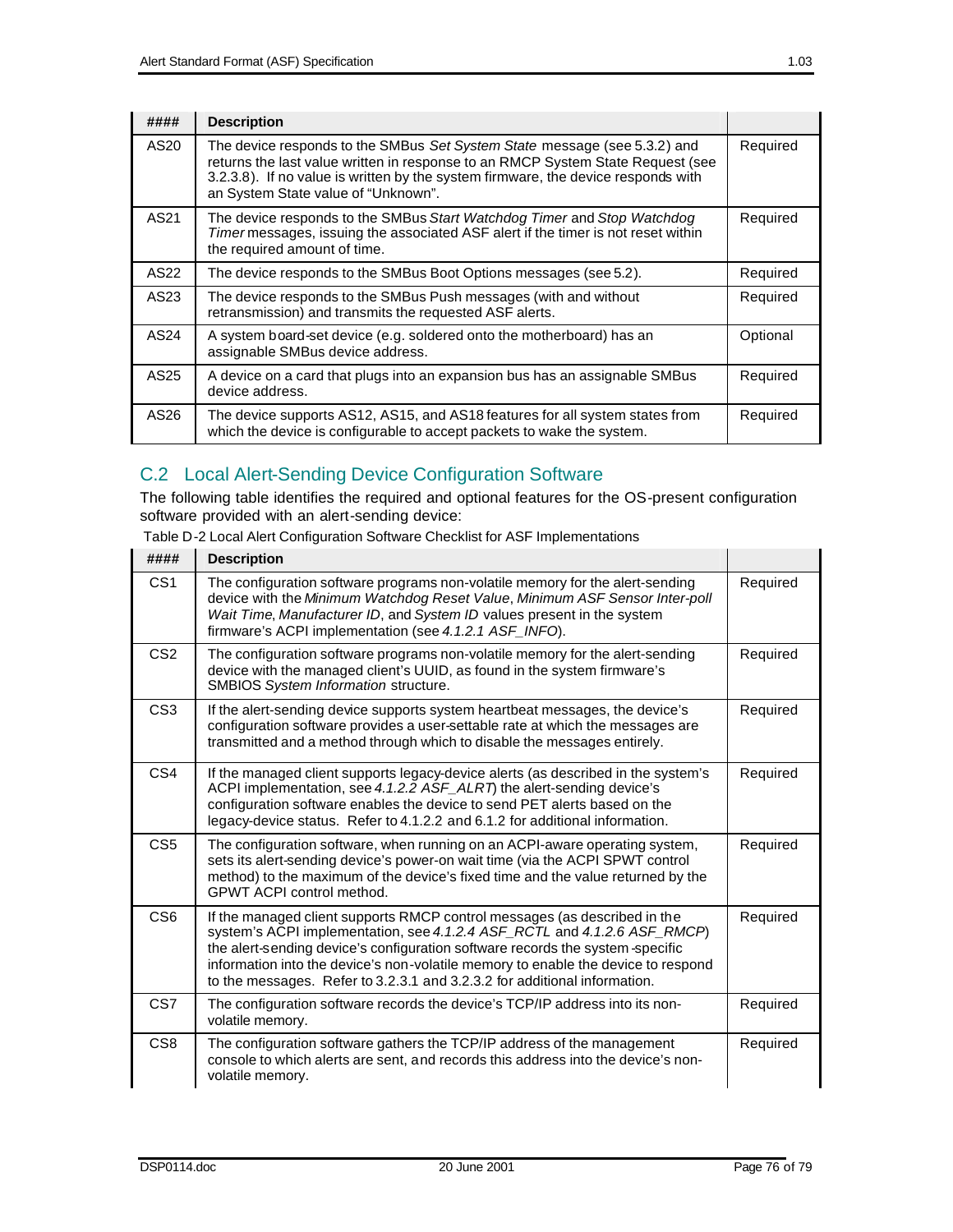## C.3 Legacy Sensor

The following table identifies the required and optional features for an ASF legacy sensor. Table D-3 Legacy Sensor Checklist for ASF Implementations

| Table D & Logacy Ochool Oncentration Aor Implementations |                                                                                                                                                                                                           |          |  |
|----------------------------------------------------------|-----------------------------------------------------------------------------------------------------------------------------------------------------------------------------------------------------------|----------|--|
| ####                                                     | <b>Description</b>                                                                                                                                                                                        |          |  |
| LS1                                                      | The device's alerts are pollable via an SMBus Byte Read command.                                                                                                                                          | Required |  |
| LS <sub>2</sub>                                          | Individual status bits in the Read Result value returned by an SMBus Byte Read<br>identify the device's alerts.                                                                                           | Required |  |
| LS <sub>3</sub>                                          | All status bits returned by the device that are set to 1b within the Alert Data Mask<br>published by the system firmware must always be valid. See 6.1.1 for more<br>information.                         | Required |  |
| LS4                                                      | The alert status bits must be either level or automatically cleared after an SMBus<br>Byte Read, but set again before the next Byte Read if the event is still active. See<br>6.1.1 for more information. | Required |  |
| LS5                                                      | The device responds to its address within 4 seconds (the <i>Minimum Legacy</i><br>Sensor Poll Time).                                                                                                      | Required |  |

## C.4 ASF Sensor

The following table identifies the required and optional features for an ASF sensor.

Table D-4 ASF Sensor Checklist for ASF Implementations

| ####            | <b>Description</b>                                                                                                                                              |          |
|-----------------|-----------------------------------------------------------------------------------------------------------------------------------------------------------------|----------|
| SD <sub>1</sub> | The device is compliant with [SMBUS_2.0].                                                                                                                       | Required |
| SD <sub>2</sub> | The device, present on an expansion-bus card, supports an assignable SMBus<br>address.                                                                          | Required |
| SD <sub>2</sub> | The device, present on the system board-set (e.g. soldered onto the motherboard),<br>supports an assignable SMBus address.                                      | Optional |
| SD <sub>3</sub> | The device supports the SMBus Device Type Pollmessage (see 5.3.1), responding<br>with ASF Function Bits set to 02h to indicate that it is an ASF sensor device. | Required |
| SD <sub>4</sub> | The device supports the SMBus Get Event Data and Get Event Status messages<br>(see 5.1.1).                                                                      | Required |
| SD <sub>5</sub> | The device's SMBus 2.0 UDID identifies the device as supporting ASF methods by<br>setting bit 5 of the UDID Interface field to a 1.                             | Required |
| SD <sub>6</sub> | The sensor contains an active-high (logic level 1), level-sensitive status register for<br>each event reported by the sensor.                                   | Required |
| SD <sub>7</sub> | The sensor completes its power-on reset (POR) in 500 milliseconds from detection<br>of stable supply power.                                                     | Required |
| SD <sub>8</sub> | The device supports SMBus PEC protocols for ASF-defined messages.                                                                                               | Required |

# C.5 Remote Control Device

The following table identifies the required and optional features for a system's remote-control devices, i.e. the SMBus devices accessed by the alert-sending device to cause the system to power cycle, reboot, power on, or power off.

Table D-5 Remote Control Device Checklist for ASF Implementations

| ####            | <b>Description</b>                                                                                                                  |          |
|-----------------|-------------------------------------------------------------------------------------------------------------------------------------|----------|
| RD <sub>1</sub> | The device supports the SMBus Byte Write transaction to set the remote-control<br>action.                                           | Required |
| RD <sub>2</sub> | The remote-control action is initiated immediately after the alert-sending device<br>sends the associated Byte Write SMBus message. | Required |
| RD <sub>3</sub> | The device supports its associated remote-control action as described in section<br>6.3.3.                                          | Required |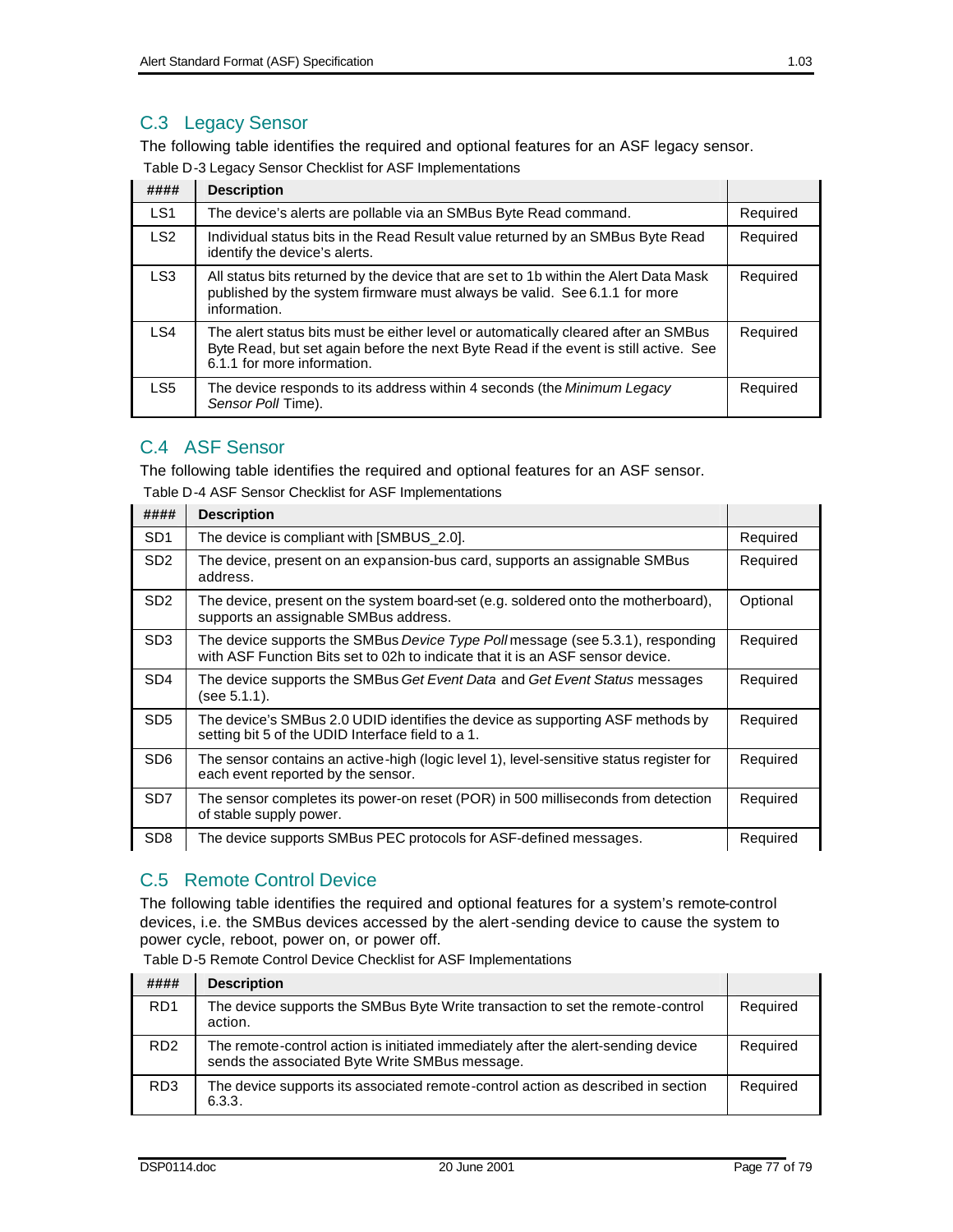| #### | <b>Description</b>                       |          |
|------|------------------------------------------|----------|
| RD4  | The device supports SMBus PEC protocols. | Optional |

## C.6 System Firmware

The following table identifies the required and optional features for a managed client's firmware ASF implementation.

Table D-6 System Firmware Checklist for ASF Implementations

| ####            | <b>Description</b>                                                                                                                                                                                                                                                                                                                                                                                                                                                                                                                |          |
|-----------------|-----------------------------------------------------------------------------------------------------------------------------------------------------------------------------------------------------------------------------------------------------------------------------------------------------------------------------------------------------------------------------------------------------------------------------------------------------------------------------------------------------------------------------------|----------|
| SF <sub>1</sub> | System includes an SMBIOS implementation, compliant with v2.3 or later of<br>[SMBIOS].                                                                                                                                                                                                                                                                                                                                                                                                                                            | Required |
| SF <sub>2</sub> | System includes an ACPI implementation, compliant with v1.0b or later of [ACPI]                                                                                                                                                                                                                                                                                                                                                                                                                                                   | Required |
| SF <sub>3</sub> | The system's ACPI implementation contains a single ASF device with PnP ID of<br>"ASF0001" and provides support for the GPWT and SPWT control methods.                                                                                                                                                                                                                                                                                                                                                                             | Required |
| SF <sub>4</sub> | The system's ACPI implementation includes the ASF_INFO information record in<br>its ASF! ACPI description table.                                                                                                                                                                                                                                                                                                                                                                                                                  | Required |
| SF <sub>5</sub> | If the system includes legacy alert-source devices, and those devices' alerts are<br>to be handled by an ASF-aware alerting device, the ACPI ASF! description table<br>includes an ASF_ALRT information record.                                                                                                                                                                                                                                                                                                                   | Required |
| SF <sub>6</sub> | If the system includes devices that provide ASF RMCP system actions to an ASF-<br>aware alerting device, the system's ACPI ASF! description table includes an<br>ASF_RCTL information record.                                                                                                                                                                                                                                                                                                                                     | Required |
| SF <sub>7</sub> | If the system includes SMBus devices that are not discoverable, the system's<br>ACPI ASF! description table includes an ASF_ADDR information record.                                                                                                                                                                                                                                                                                                                                                                              | Required |
| SF <sub>8</sub> | If feature SF6 is implemented, at most one (1) of these information records is<br>present, and that structure can specify at most eight (8) device alerts.                                                                                                                                                                                                                                                                                                                                                                        | Required |
| SF <sub>9</sub> | The system's SMBIOS implementation contains a System Information structure<br>that provides the system's UUID/GUID.                                                                                                                                                                                                                                                                                                                                                                                                               | Required |
| <b>SF10</b>     | If the system supports an OS boot failure alert, the system's ACPI implementation<br>includes a Metolious [MTLS] "OS Boot Failure" System Hang Watchdog device<br>and its associated control methods.                                                                                                                                                                                                                                                                                                                             | Required |
| <b>SF11</b>     | If the system supports ASF RMCP capabilities, the system's ACPI ASF!<br>description table contains an ASF_RMCP information record.                                                                                                                                                                                                                                                                                                                                                                                                | Required |
| <b>SF20</b>     | The system firmware implements one or more System Firmware Error Events.                                                                                                                                                                                                                                                                                                                                                                                                                                                          | Optional |
| <b>SF21</b>     | The system firmware implements one or more System Firmware Progress Events.                                                                                                                                                                                                                                                                                                                                                                                                                                                       | Optional |
| <b>SF22</b>     | The system firmware issues the SMBus Stop Watchdog Timer message within<br>Minimum Watchdog Timer Reset Value seconds to disable the initial boot-failure<br>watchdog timer in the alert-sending device.                                                                                                                                                                                                                                                                                                                          | Required |
| <b>SF23</b>     | If the system supports ASF RMCP capabilities, the system firmware issues the<br>SMBus Get Boot Options message as early as possible in its boot process to<br>retrieve the boot options sent with the last received RMCP command, and<br>subsequently issues the SMBus Clear Boot Options message to signify that the<br>firmware has retrieved the options for the current boot. Boot Options information<br>retrieved from the Get Boot Options message is reported by the firmware in the<br>system's ACPI ASF_RMCP structure. | Required |
| <b>SF24</b>     | The system firmware locates the alert-sending devices in the system by issuing<br>the SMBus Device Type Poll Message and examining the results of that<br>message.                                                                                                                                                                                                                                                                                                                                                                | Required |
| <b>SF25</b>     | The system firmware issues the SMBus Set System State Message on system<br>sleeping-state transitions.                                                                                                                                                                                                                                                                                                                                                                                                                            | Optional |